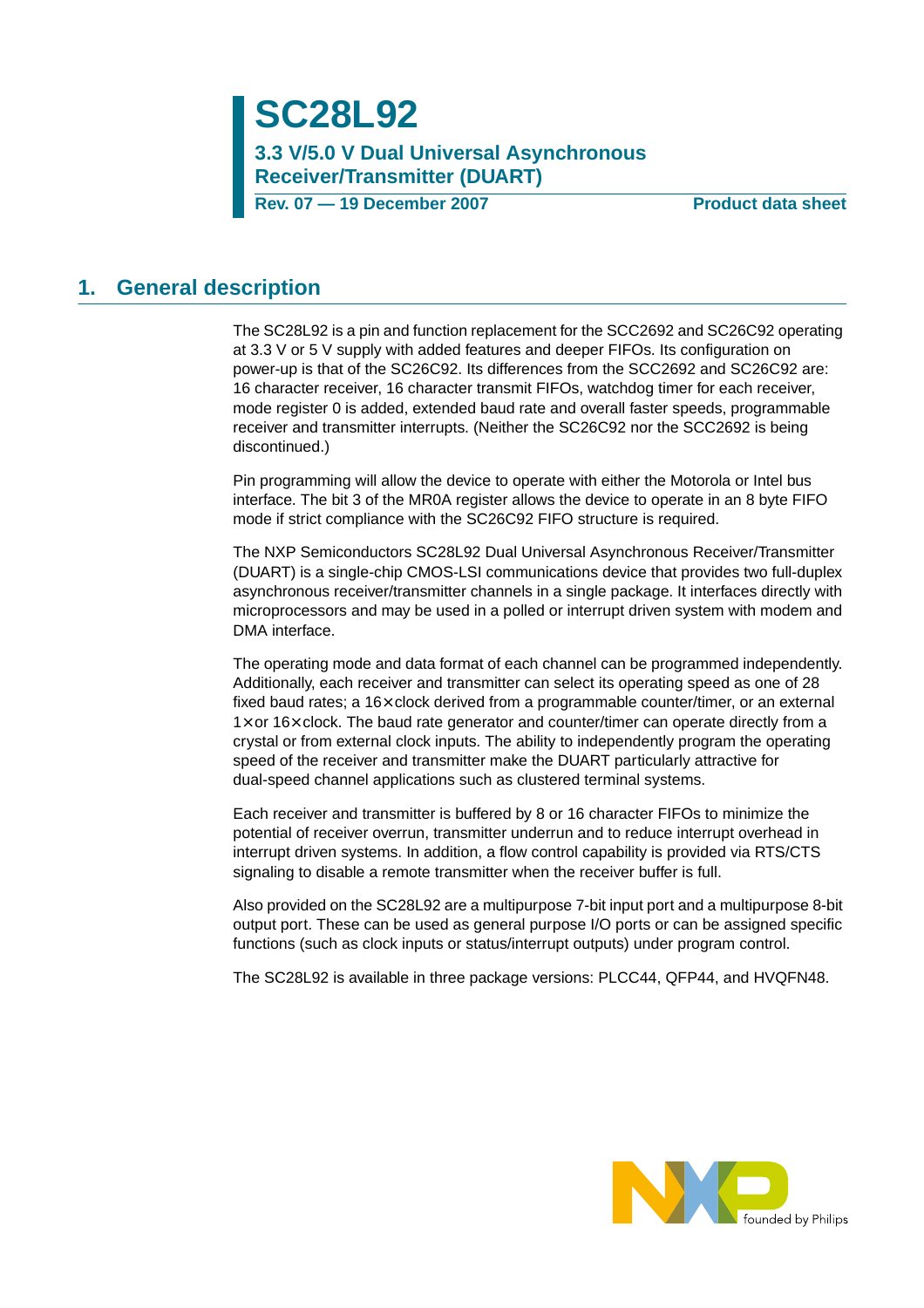## **2. Features**

- Member of IMPACT family: 3.3 V to 5.0 V, -40 °C to +85 °C and 68xxx or 80xxx bus interface for all devices
- Dual full-duplex independent asynchronous receiver/transmitters
- 16 character FIFOs for each receiver and transmitter
- Pin programming selects 68xxx or 80xxx bus interface
- Programmable data format
	- ◆ 5 data to 8 data bits plus parity
	- ◆ Odd, even, no parity or force parity
	- $\blacklozenge$  1 stop, 1.5 stop or 2 stop bits programmable in  $\frac{1}{16}$ -bit increments
- 16-bit programmable counter/timer
- Programmable baud rate for each receiver and transmitter selectable from:
	- $\triangle$  28 fixed rates: 50 kBd to 230.4 kBd
		- ◆ Other baud rates to 1 MHz at 16 $\times$
		- ◆ Programmable user-defined rates derived from a programmable counter/timer
	- $\blacklozenge$  External 1 $\times$  or 16 $\times$  clock
- Parity, framing, and overrun error detection
- False start bit detection
- Line break detection and generation
- Programmable channel mode
	- ◆ Normal (full-duplex)
	- ◆ Automatic echo
	- ◆ Local loopback
	- ◆ Remote loopback
	- ◆ Multi-drop mode (also called wake-up or 9-bit)
- Multi-function 7-bit input port (includes IACKN)
	- ◆ Can serve as clock or control inputs
	- ◆ Change of state detection on four inputs
	- $\triangle$  Inputs have typically > 100 k $\Omega$  pull-up resistors
	- ◆ Change of state detectors for modem control
- Multi-function 8-bit output port
	- ◆ Individual bit set/reset capability
	- ◆ Outputs can be programmed to be status/interrupt signals
	- ◆ FIFO status for DMA interface
- Versatile interrupt system
	- ◆ Single interrupt output with eight maskable interrupting conditions
	- ◆ Output port can be configured to provide a total of up to six separate interrupt outputs that may be wire ORed
	- ◆ Each FIFO can be programmed for four different interrupt levels
	- ◆ Watchdog timer for each receiver
- Maximum data transfer rates:  $1 \times -1$  Mbit/s,  $16 \times -1$  Mbit/s
- Automatic wake-up mode for multi-drop applications
- Start-end break interrupt/status
- Detects break which originates in the middle of a character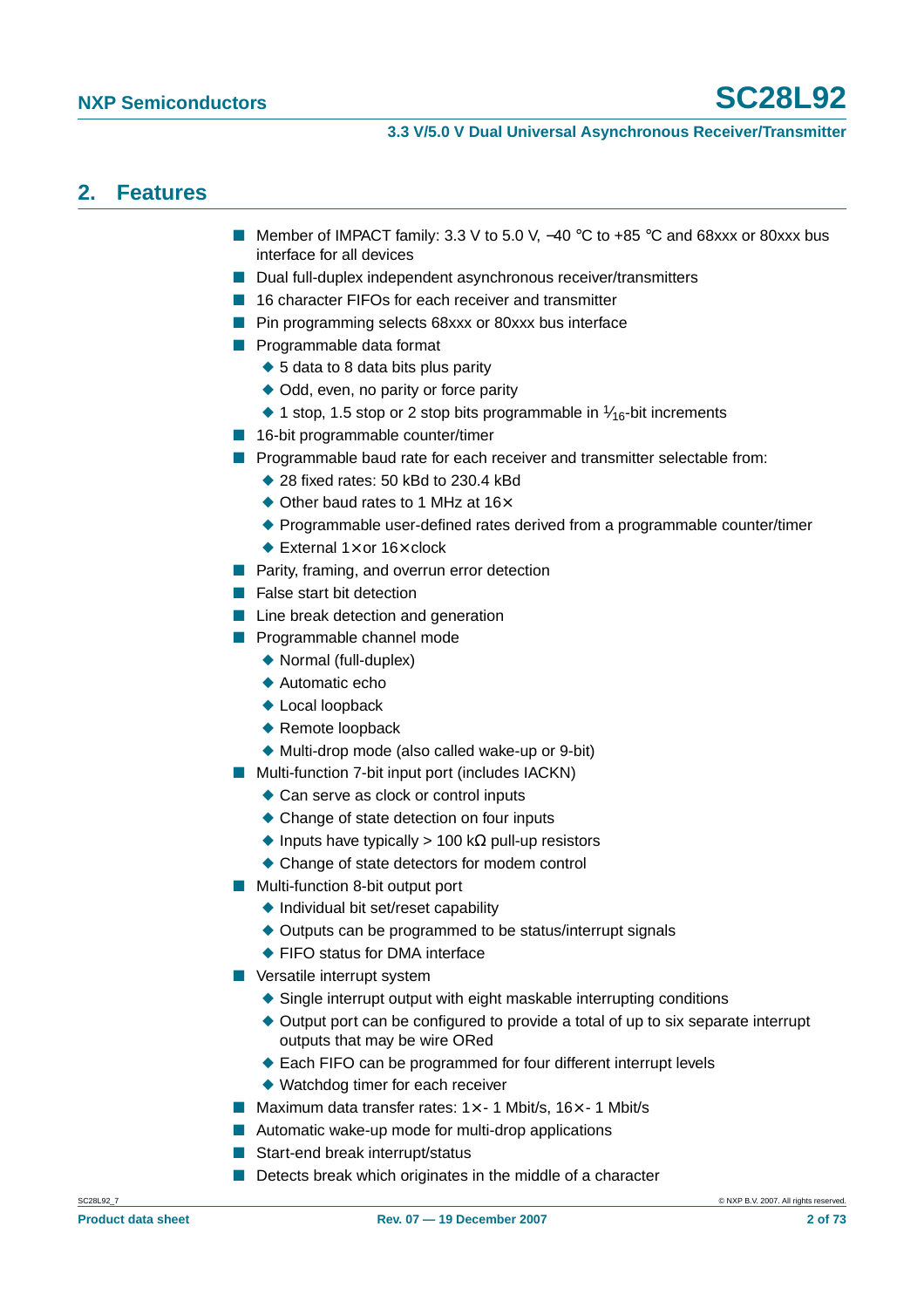- On-chip crystal oscillator
- Power-down mode
- Receiver time-out mode
- Single 3.3 V or 5 V power supply
- Powers up to emulate SC26C92

## **3. Ordering information**

#### **Table 1. Ordering information**

 $V_{CC}$  = 3.3 V ± 10 % or  $V_{CC}$  = 5.0 V ± 10 %;  $T_{amb}$  = -40 °C to +85 °C

| Type number | Package     |                                                                                                                   |                      |  |  |  |  |
|-------------|-------------|-------------------------------------------------------------------------------------------------------------------|----------------------|--|--|--|--|
|             | <b>Name</b> | <b>Description</b>                                                                                                | Version              |  |  |  |  |
| SC28L92A1A  | PLCC44      | plastic leaded chip carrier; 44 leads                                                                             | SOT <sub>187-2</sub> |  |  |  |  |
| SC28L92A1B  | OFP44       | plastic quad flat package; 44 leads (lead length 1.3 mm);<br>body $10 \times 10 \times 1.75$ mm                   | SOT307-2             |  |  |  |  |
| SC28L92A1BS | HVQFN48     | plastic thermal enhanced very thin quad flat package; no leads;<br>48 terminals; body $6 \times 6 \times 0.85$ mm | SOT778-4             |  |  |  |  |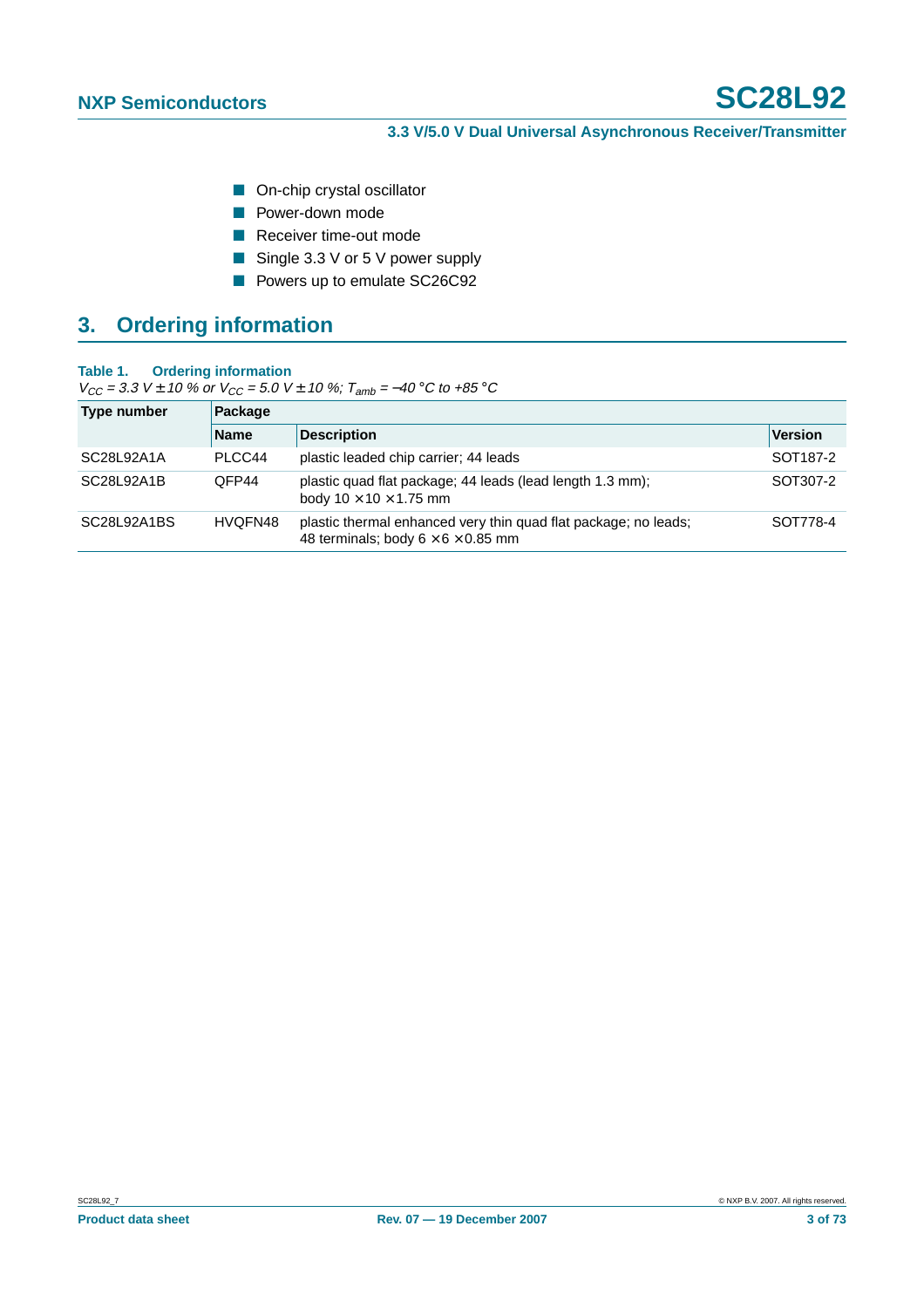# **NXP Semiconductors SC28L92**

#### **3.3 V/5.0 V Dual Universal Asynchronous Receiver/Transmitter**

## <span id="page-3-1"></span>**4. Block diagram**

<span id="page-3-0"></span>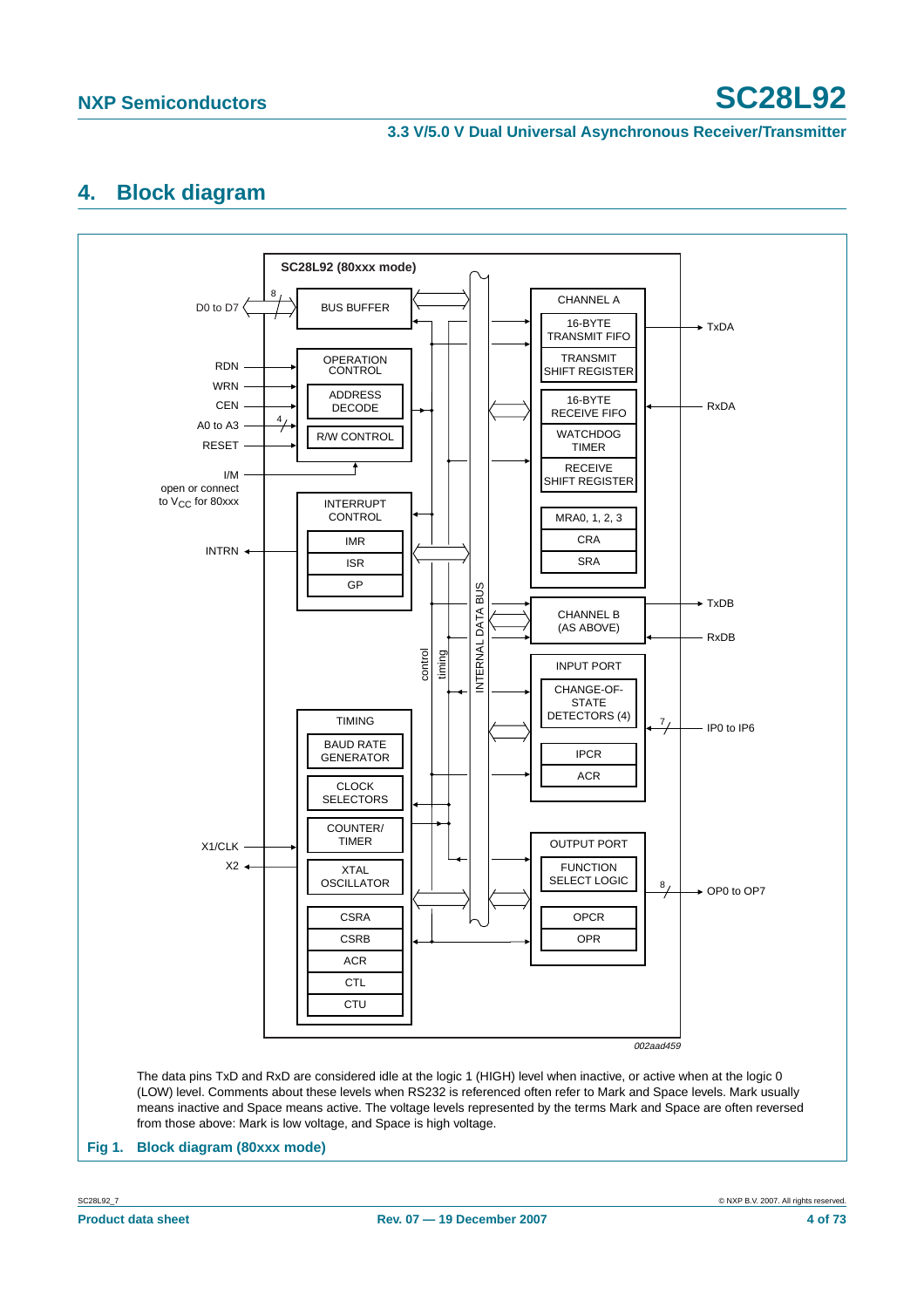## **NXP Semiconductors SC28L92**

#### **3.3 V/5.0 V Dual Universal Asynchronous Receiver/Transmitter**



<span id="page-4-0"></span>**Fig 2. Block diagram (68xxx mode)**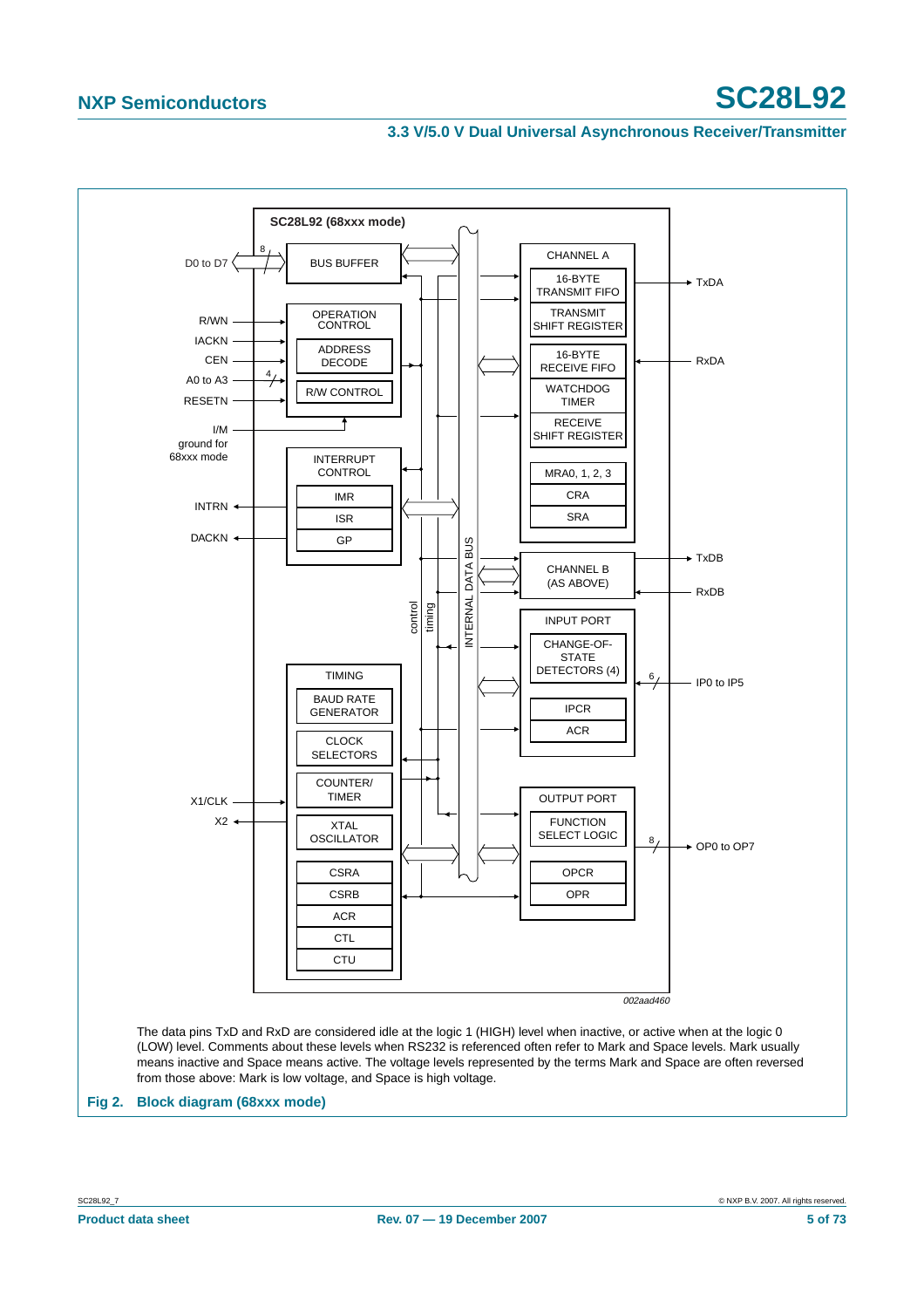## **5. Pinning information**

### **5.1 Pinning**

![](_page_5_Figure_5.jpeg)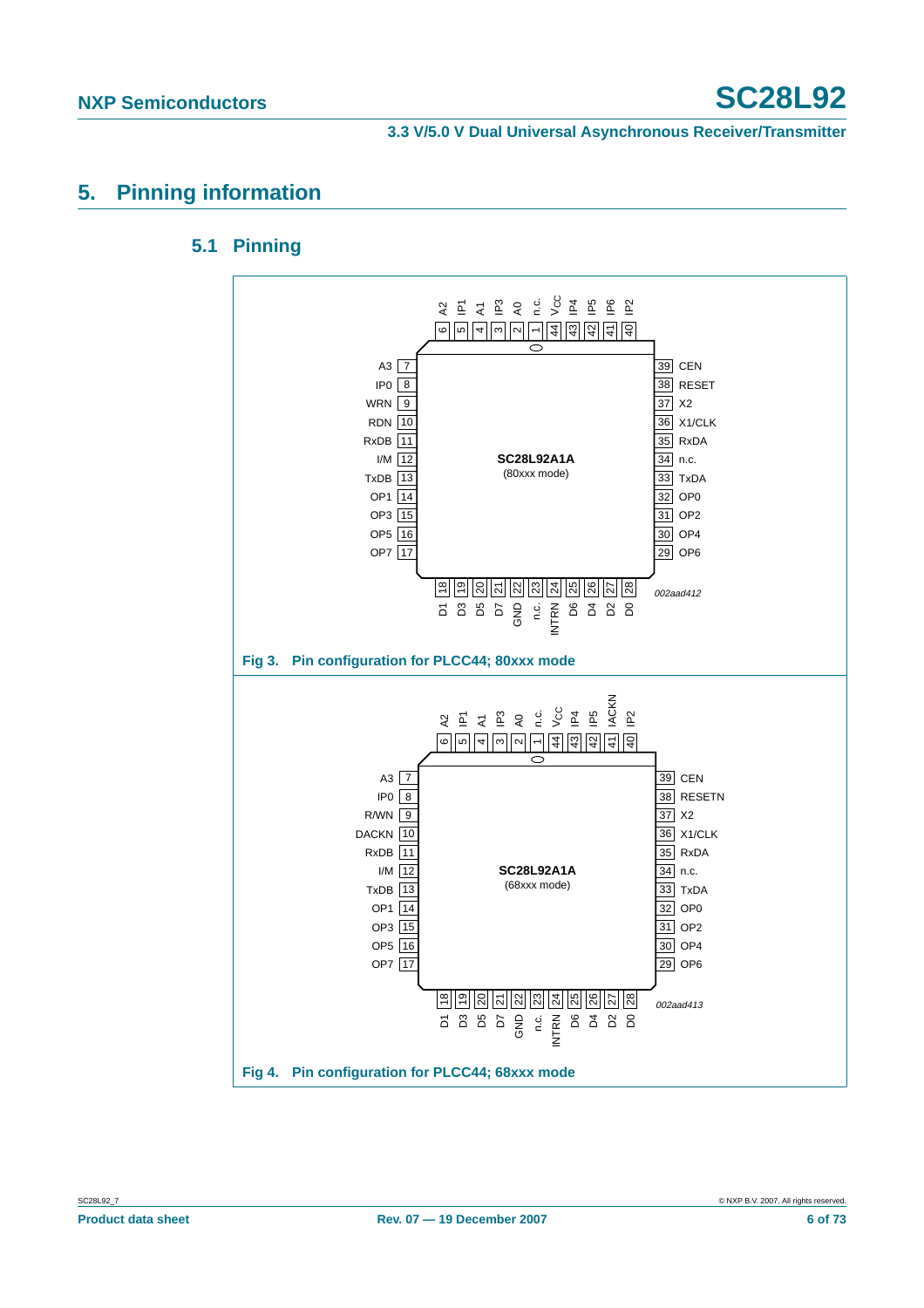# **NXP Semiconductors SC28L92**

**3.3 V/5.0 V Dual Universal Asynchronous Receiver/Transmitter**

![](_page_6_Figure_3.jpeg)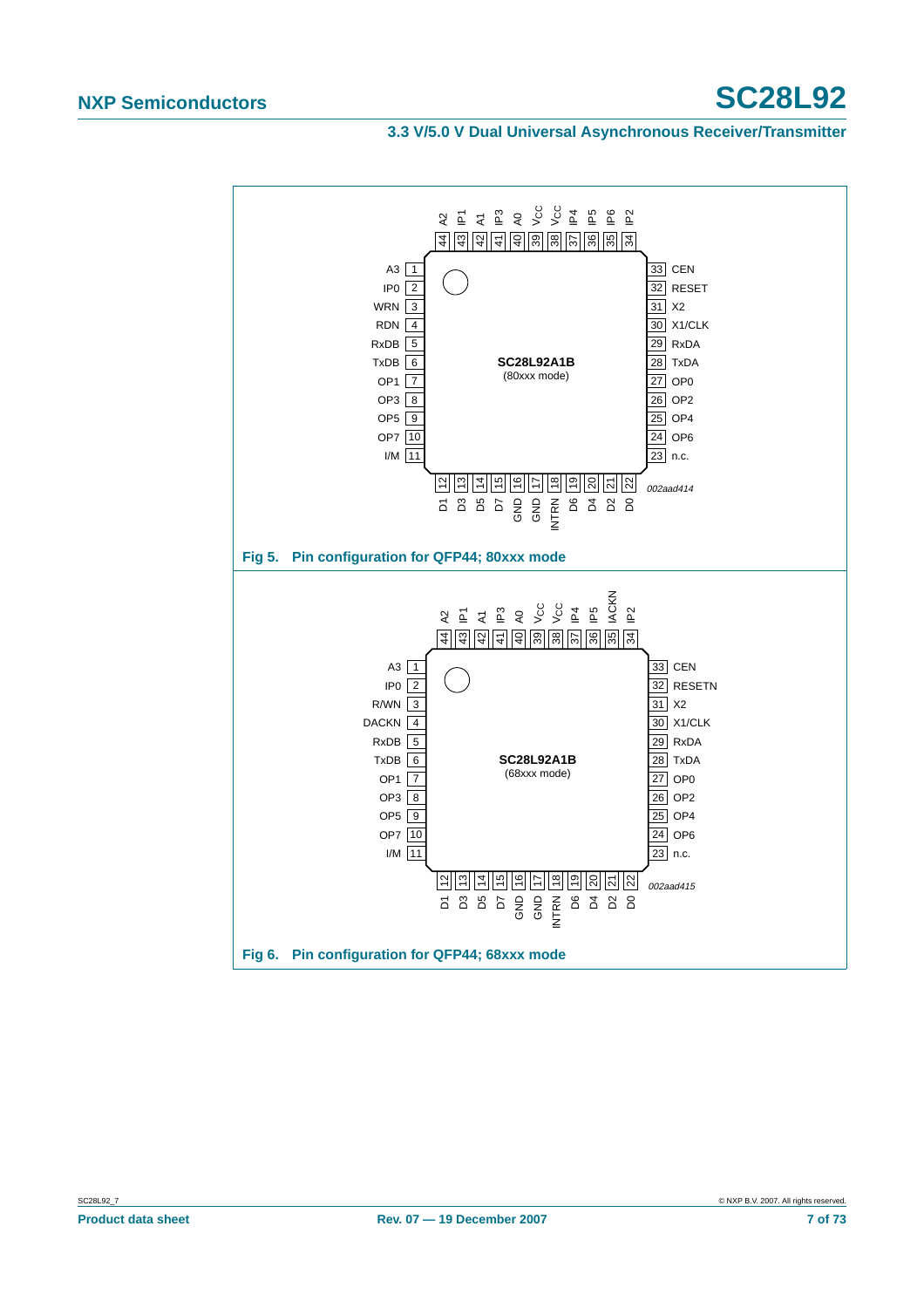# **NXP Semiconductors SC28L92**

#### **3.3 V/5.0 V Dual Universal Asynchronous Receiver/Transmitter**

![](_page_7_Figure_3.jpeg)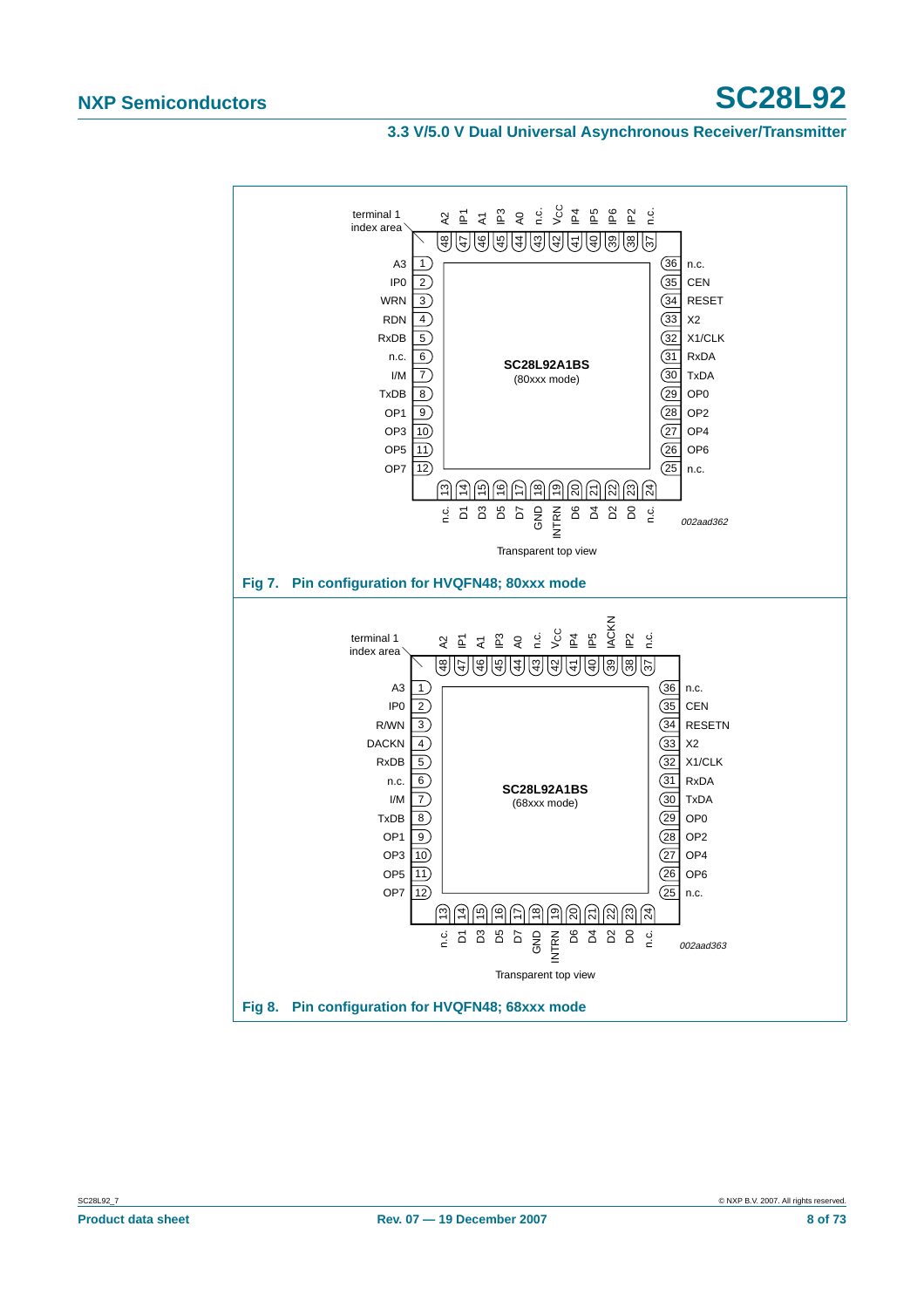## **5.2 Pin description**

| Table 2.       | Pin description for 80xxx bus interface (Intel) |       |         |              |                                                                                                                                                                                                                                                                                                            |  |  |  |  |
|----------------|-------------------------------------------------|-------|---------|--------------|------------------------------------------------------------------------------------------------------------------------------------------------------------------------------------------------------------------------------------------------------------------------------------------------------------|--|--|--|--|
| Symbol         | Pin                                             |       |         |              | <b>Description</b>                                                                                                                                                                                                                                                                                         |  |  |  |  |
|                | PLCC44                                          | QFP44 | HVQFN48 |              |                                                                                                                                                                                                                                                                                                            |  |  |  |  |
| I/M            | 12                                              | 11    | 7       | L            | Bus configuration: When HIGH or not connected configures the bus<br>interface to the conditions shown in this table.                                                                                                                                                                                       |  |  |  |  |
| D <sub>0</sub> | 28                                              | 22    | 23      | I/O          | Data bus: Bidirectional 3-state data bus used to transfer commands,                                                                                                                                                                                                                                        |  |  |  |  |
| D <sub>1</sub> | 18                                              | 12    | 14      | 1/O          | data and status between the DUART and the CPU. D0 is the least<br>significant bit.                                                                                                                                                                                                                         |  |  |  |  |
| D <sub>2</sub> | 27                                              | 21    | 22      | I/O          |                                                                                                                                                                                                                                                                                                            |  |  |  |  |
| D <sub>3</sub> | 19                                              | 13    | 15      | I/O          |                                                                                                                                                                                                                                                                                                            |  |  |  |  |
| D <sub>4</sub> | 26                                              | 20    | 21      | 1/O          |                                                                                                                                                                                                                                                                                                            |  |  |  |  |
| D <sub>5</sub> | 20                                              | 14    | 16      | I/O          |                                                                                                                                                                                                                                                                                                            |  |  |  |  |
| D <sub>6</sub> | 25                                              | 19    | 20      | I/O          |                                                                                                                                                                                                                                                                                                            |  |  |  |  |
| D7             | 21                                              | 15    | 17      | I/O          |                                                                                                                                                                                                                                                                                                            |  |  |  |  |
| <b>CEN</b>     | 39                                              | 33    | 35      | ı            | Chip enable: Active LOW input signal. When LOW, data transfers<br>between the CPU and the DUART are enabled on D0 to D7 as<br>controlled by the WRN, RDN and A0 to A3 inputs. When HIGH, places<br>the D0 to D7 lines in the 3-state condition.                                                            |  |  |  |  |
| <b>WRN</b>     | 9                                               | 3     | 3       |              | Write strobe: When LOW and CEN is also LOW, the contents of the<br>data bus is loaded into the addressed register. The transfer occurs on<br>the rising edge of the signal.                                                                                                                                |  |  |  |  |
| <b>RDN</b>     | 10                                              | 4     | 4       | $\mathbf{I}$ | Read strobe: When LOW and CEN is also LOW, causes the contents<br>of the addressed register to be presented on the data bus. The read<br>cycle begins on the falling edge of RDN.                                                                                                                          |  |  |  |  |
| A <sub>0</sub> | 2                                               | 40    | 44      | $\mathbf{I}$ | Address inputs: Select the DUART internal registers and ports for                                                                                                                                                                                                                                          |  |  |  |  |
| A1             | 4                                               | 42    | 46      | п            | read/write operations.                                                                                                                                                                                                                                                                                     |  |  |  |  |
| A <sub>2</sub> | 6                                               | 44    | 48      | $\mathsf{l}$ |                                                                                                                                                                                                                                                                                                            |  |  |  |  |
| A <sub>3</sub> | $\overline{7}$                                  | 1     | 1       | ı            |                                                                                                                                                                                                                                                                                                            |  |  |  |  |
| <b>RESET</b>   | 38                                              | 32    | 34      |              | Reset: A HIGH level clears internal registers (SRA, SRB, IMR, ISR,<br>OPR and OPCR), puts OP0 to OP7 in the HIGH state, stops the<br>counter/timer, and puts channels A and B in the inactive state, with the<br>TxDA and TxDB outputs in the mark (HIGH) state. Sets MR pointer to<br>MR1. See Figure 10. |  |  |  |  |
| <b>INTRN</b>   | 24                                              | 18    | 19      | O            | Interrupt request: Active LOW, open-drain, output which signals the<br>CPU that one or more of the eight maskable interrupting conditions are<br>true. This pin requires a pull-up device.                                                                                                                 |  |  |  |  |
| X1/CLK         | 36                                              | 30    | 32      | L            | Crystal 1: Crystal or external clock input. A crystal or clock of the<br>specified limits must be supplied at all times. When a crystal is used, a<br>capacitor must be connected from this pin to ground (see Figure 17).                                                                                 |  |  |  |  |
| X <sub>2</sub> | 37                                              | 31    | 33      | O            | Crystal 2: Connection for other side of the crystal. When a crystal is<br>used, a capacitor must be connected from this pin to ground (see<br>Figure 17). If X1/CLK is driven from an external source, this pin must<br>be left open.                                                                      |  |  |  |  |
| <b>RxDA</b>    | 35                                              | 29    | 31      | L            | Channel A receiver serial data input: The least significant bit is<br>received first. See note on drive levels at block diagram (Figure 1).                                                                                                                                                                |  |  |  |  |
| <b>RxDB</b>    | 11                                              | 5     | 5       | $\mathbf{I}$ | Channel B receiver serial data input: The least significant bit is<br>received first. See note on drive levels at block diagram (Figure 1).                                                                                                                                                                |  |  |  |  |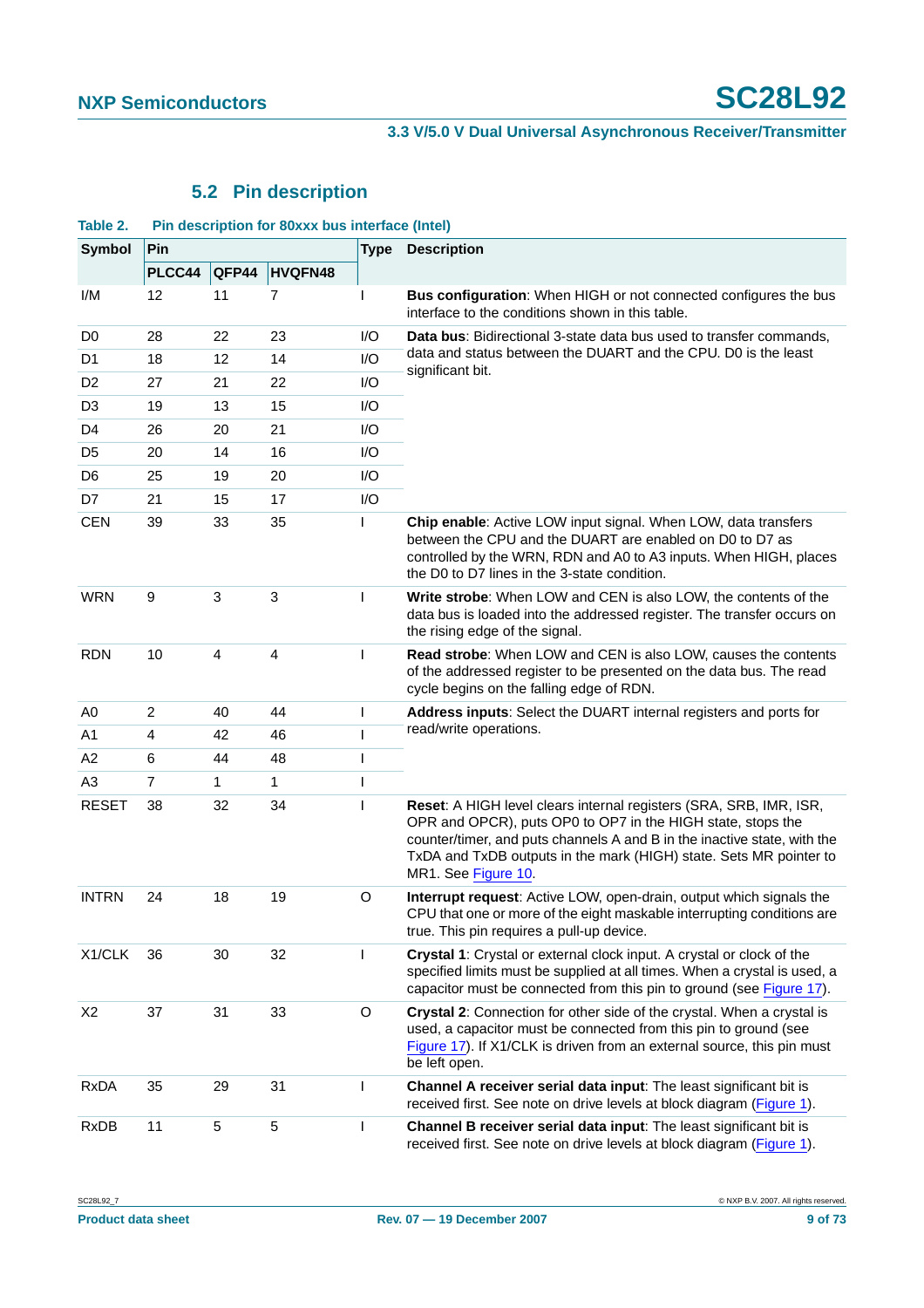| TANIC 4.        | <b>Fin description for obxxx bus interface (filter)</b> Commaed |                  |                |             |                                                                                                                                                                                                                                                                                      |  |  |
|-----------------|-----------------------------------------------------------------|------------------|----------------|-------------|--------------------------------------------------------------------------------------------------------------------------------------------------------------------------------------------------------------------------------------------------------------------------------------|--|--|
| Symbol          | Pin                                                             |                  |                | <b>Type</b> | <b>Description</b>                                                                                                                                                                                                                                                                   |  |  |
|                 | PLCC44                                                          | QFP44            | <b>HVQFN48</b> |             |                                                                                                                                                                                                                                                                                      |  |  |
| <b>TxDA</b>     | 33                                                              | 28               | 30             | O           | Channel A transmitter serial data output: The least significant bit is<br>transmitted first. This output is held in the Mark condition when the<br>transmitter is disabled, Idle or when operating in local loopback mode.<br>See note on drive levels at block diagram (Figure 1).  |  |  |
| <b>TxDB</b>     | 13                                                              | 6                | 8              | O           | Channel B transmitter serial data output: The least significant bit is<br>transmitted first. This output is held in the Mark condition when the<br>transmitter is disabled, Idle, or when operating in local loopback mode.<br>See note on drive levels at block diagram (Figure 1). |  |  |
| OP <sub>0</sub> | 32                                                              | 27               | 29             | O           | Output 0: General purpose output or channel A request to send<br>(RTSAN, active LOW). Can be deactivated automatically on receive or<br>transmit.                                                                                                                                    |  |  |
| OP <sub>1</sub> | 14                                                              | $\overline{7}$   | 9              | O           | Output 1: General-purpose output or channel B request to send<br>(RTSBN, active LOW). Can be deactivated automatically on receive or<br>transmit.                                                                                                                                    |  |  |
| OP <sub>2</sub> | 31                                                              | 26               | 28             | O           | <b>Output 2:</b> General purpose output, or channel A transmitter $1 \times$ or $16 \times$<br>clock output, or channel A receiver $1 \times$ clock output.                                                                                                                          |  |  |
| OP <sub>3</sub> | 15                                                              | $\,8\,$          | 10             | $\mathsf O$ | Output 3: General purpose output or open-drain, active LOW<br>counter/timer output or channel B transmitter $1 \times$ clock output, or<br>channel B receiver $1 \times$ clock output.                                                                                               |  |  |
| OP <sub>4</sub> | 30                                                              | 25               | 27             | O           | Output 4: General purpose output or channel A open-drain, active<br>LOW, RxA interrupt ISR[1] output.                                                                                                                                                                                |  |  |
| OP <sub>5</sub> | 16                                                              | $\boldsymbol{9}$ | 11             | O           | Output 5: General-purpose output or channel B open-drain, active<br>LOW, RxB interrupt ISR[5] output.                                                                                                                                                                                |  |  |
| OP <sub>6</sub> | 29                                                              | 24               | 26             | $\circ$     | Output 6: General purpose output or channel A open-drain, active<br>LOW, TxA interrupt ISR[0] output.                                                                                                                                                                                |  |  |
| OP7             | 17                                                              | 10               | 12             | O           | Output 7: General-purpose output, or channel B open-drain, active<br>LOW, TxB interrupt ISR[4] output.                                                                                                                                                                               |  |  |
| IP <sub>0</sub> | 8                                                               | $\overline{c}$   | $\overline{c}$ | L           | Input 0: General purpose input or channel A clear to send active LOW<br>input (CTSAN).                                                                                                                                                                                               |  |  |
| IP <sub>1</sub> | 5                                                               | 43               | 47             | L           | Input 1: General purpose input or channel B clear to send active LOW<br>input (CTSBN).                                                                                                                                                                                               |  |  |
| IP <sub>2</sub> | 40                                                              | 34               | 38             | L           | Input 2: General-purpose input or counter/timer external clock input.                                                                                                                                                                                                                |  |  |
| IP3             | 3                                                               | 41               | 45             |             | Input 3: General purpose input or channel A transmitter external clock<br>input (TxCA). When the external clock is used by the transmitter, the<br>transmitted data is clocked on the falling edge of the clock.                                                                     |  |  |
| IP4             | 43                                                              | 37               | 41             | L           | Input 4: General purpose input or channel A receiver external clock<br>input (RxCA). When the external clock is used by the receiver, the<br>received data is sampled on the rising edge of the clock.                                                                               |  |  |
| IP <sub>5</sub> | 42                                                              | 36               | 40             | L           | Input 5: General purpose input or channel B transmitter external clock<br>input (TxCB). When the external clock is used by the transmitter, the<br>transmitted data is clocked on the falling edge of the clock.                                                                     |  |  |
| IP <sub>6</sub> | 41                                                              | 35               | 39             | L           | Input 6: General purpose input or channel B receiver external clock<br>input (RxCB). When the external clock is used by the receiver, the<br>received data is sampled on the rising edge of the clock.                                                                               |  |  |
| $V_{CC}$        | 44                                                              | 38, 39           | 42             | Pwr         | <b>Power Supply:</b> 3.3 V $\pm$ 10 % or 5 V $\pm$ 10 % supply input.                                                                                                                                                                                                                |  |  |

#### **Table 2. Pin description for 80xxx bus interface (Intel)** continued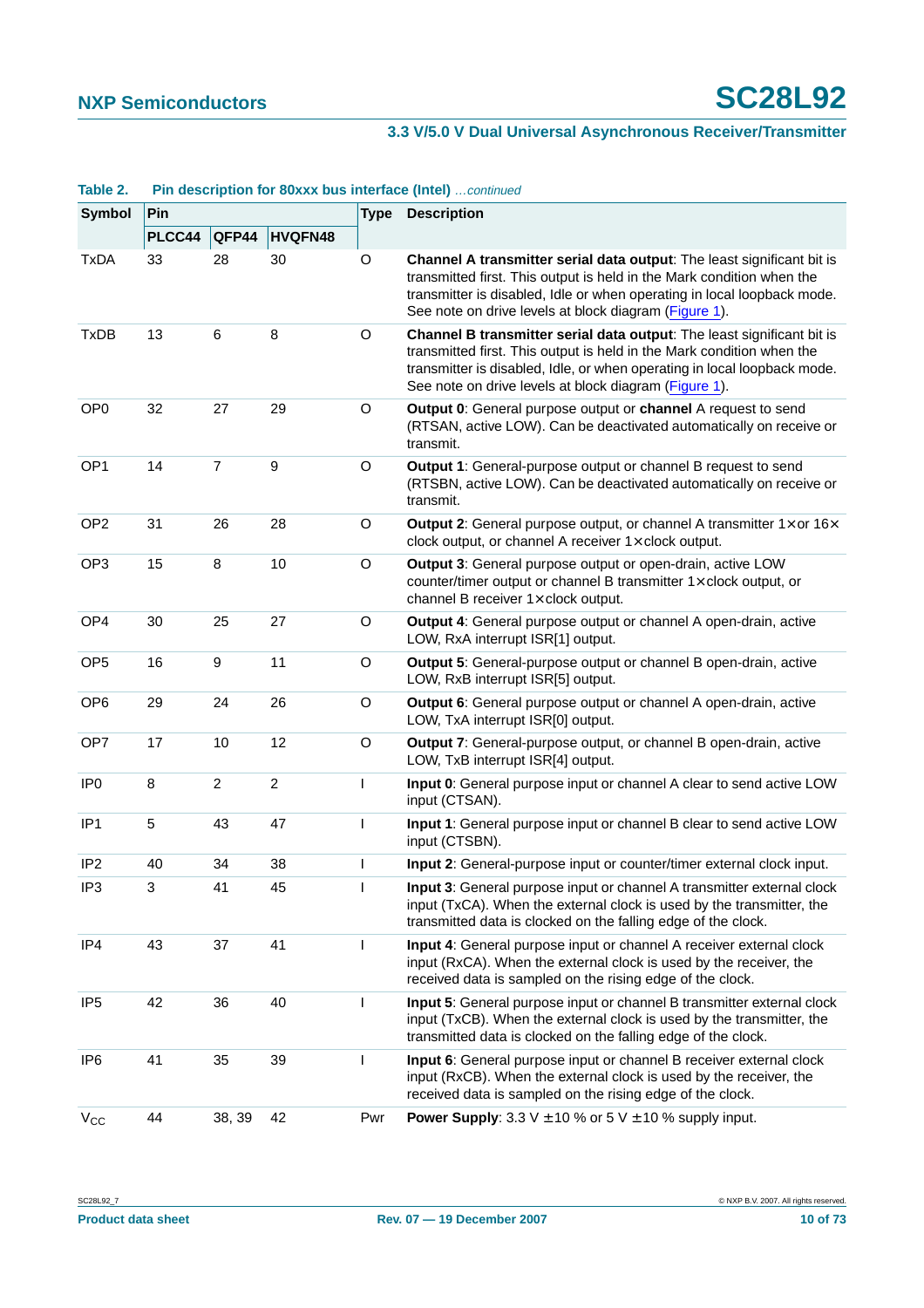|            |              | <b>TODIO 4.</b> THE QUODITION TOF OUAAA MUSTING HUGH (HIGH) COMMODU |                                  |             |                    |  |  |  |  |
|------------|--------------|---------------------------------------------------------------------|----------------------------------|-------------|--------------------|--|--|--|--|
| Symbol     | Pin          |                                                                     |                                  | <b>Type</b> | <b>Description</b> |  |  |  |  |
|            |              |                                                                     | PLCC44 QFP44 HVQFN48             |             |                    |  |  |  |  |
| <b>GND</b> | 22           | 16.17                                                               | $18^{[1]}$                       | Pwr         | Ground             |  |  |  |  |
| n.c.       | 1, 23, 34 23 |                                                                     | 6, 13, 24, 25, Pwr<br>36, 37, 43 |             | Not connected      |  |  |  |  |

## **Table 2. Pin description for 80xxx bus interface (Intel)** continued

<span id="page-10-0"></span>[1] HVQFN48 package die supply ground is connected to both GND pin and exposed center pad. GND pin must be connected to supply ground for proper device operation. For enhanced thermal, electrical, and board level performance, the exposed pad needs to be soldered to the board using a corresponding thermal pad on the board and for proper heat conduction through the board, thermal vias need to be incorporated in the PCB in the thermal pad region.

| <b>Symbol</b>  | Pin            |       |                         | <b>Type</b>  | <b>Description</b>                                                                                                                                                                                                                                                                                     |  |  |
|----------------|----------------|-------|-------------------------|--------------|--------------------------------------------------------------------------------------------------------------------------------------------------------------------------------------------------------------------------------------------------------------------------------------------------------|--|--|
|                | PLCC44         | QFP44 | HVQFN48                 |              |                                                                                                                                                                                                                                                                                                        |  |  |
| I/M            | 12             | 11    | $\overline{7}$          | $\mathbf{I}$ | Bus configuration: When LOW configures the bus interface to the<br>conditions shown in this table.                                                                                                                                                                                                     |  |  |
| D <sub>0</sub> | 28             | 22    | 23                      | 1/O          | Data bus: Bidirectional 3-state data bus used to transfer commands,                                                                                                                                                                                                                                    |  |  |
| D <sub>1</sub> | 18             | 12    | 14                      | I/O          | data and status between the DUART and the CPU. D0 is the least<br>significant bit.                                                                                                                                                                                                                     |  |  |
| D <sub>2</sub> | 27             | 21    | 22                      | I/O          |                                                                                                                                                                                                                                                                                                        |  |  |
| D <sub>3</sub> | 19             | 13    | 15                      | I/O          |                                                                                                                                                                                                                                                                                                        |  |  |
| D4             | 26             | 20    | 21                      | 1/O          |                                                                                                                                                                                                                                                                                                        |  |  |
| D <sub>5</sub> | 20             | 14    | 16                      | 1/O          |                                                                                                                                                                                                                                                                                                        |  |  |
| D <sub>6</sub> | 25             | 19    | 20                      | I/O          |                                                                                                                                                                                                                                                                                                        |  |  |
| D7             | 21             | 15    | 17                      | I/O          |                                                                                                                                                                                                                                                                                                        |  |  |
| <b>CEN</b>     | 39             | 33    | 35                      | L            | Chip enable: Active LOW input signal. When LOW, data transfers<br>between the CPU and the DUART are enabled on D0 to D7 as<br>controlled by the R/WN and A0 to A3 inputs. When HIGH, places the<br>D0 to D7 lines in the 3-state condition.                                                            |  |  |
| R/WN           | 9              | 3     | $\mathbf{3}$            | T            | Read/Write: Input signal. When CEN is LOW, R/WN HIGH input<br>indicates a read cycle; when LOW indicates a write cycle.                                                                                                                                                                                |  |  |
| <b>IACKN</b>   | 41             | 35    | 39                      | $\mathbf{I}$ | Interrupt acknowledge: Active LOW input indicating an interrupt<br>acknowledge cycle. Usually asserted by the CPU in response to an<br>interrupt request. When asserted places the interrupt vector on the<br>bus and asserts DACKN.                                                                   |  |  |
| <b>DACKN</b>   | 10             | 4     | $\overline{\mathbf{4}}$ | $\circ$      | Data transfer acknowledge: A3-state active LOW output asserted in<br>a write, read, or interrupt acknowledge cycle to indicate proper<br>transfer of data between the CPU and the DUART.                                                                                                               |  |  |
| A <sub>0</sub> | $\overline{c}$ | 40    | 44                      | $\mathbf{I}$ | Address inputs: Select the DUART internal registers and ports for                                                                                                                                                                                                                                      |  |  |
| A1             | $\overline{4}$ | 42    | 46                      |              | read/write operations.                                                                                                                                                                                                                                                                                 |  |  |
| A2             | 6              | 44    | 48                      |              |                                                                                                                                                                                                                                                                                                        |  |  |
| A <sub>3</sub> | $\overline{7}$ | 1     | $\mathbf{1}$            |              |                                                                                                                                                                                                                                                                                                        |  |  |
| RESETN 38      |                | 32    | 34                      | ı            | Reset: A LOW level clears internal registers (SRA, SRB, IMR, ISR,<br>OPR, OPCR), puts OP0 to OP7 in the HIGH state, stops the<br>counter/timer, and puts channels A and B in the inactive state, with the<br>TxDA and TxDB outputs in the mark (HIGH) state. Sets MR pointer to<br>MR1. See Figure 10. |  |  |

#### **Table 3. Pin description for 68xxx bus interface (Motorola)**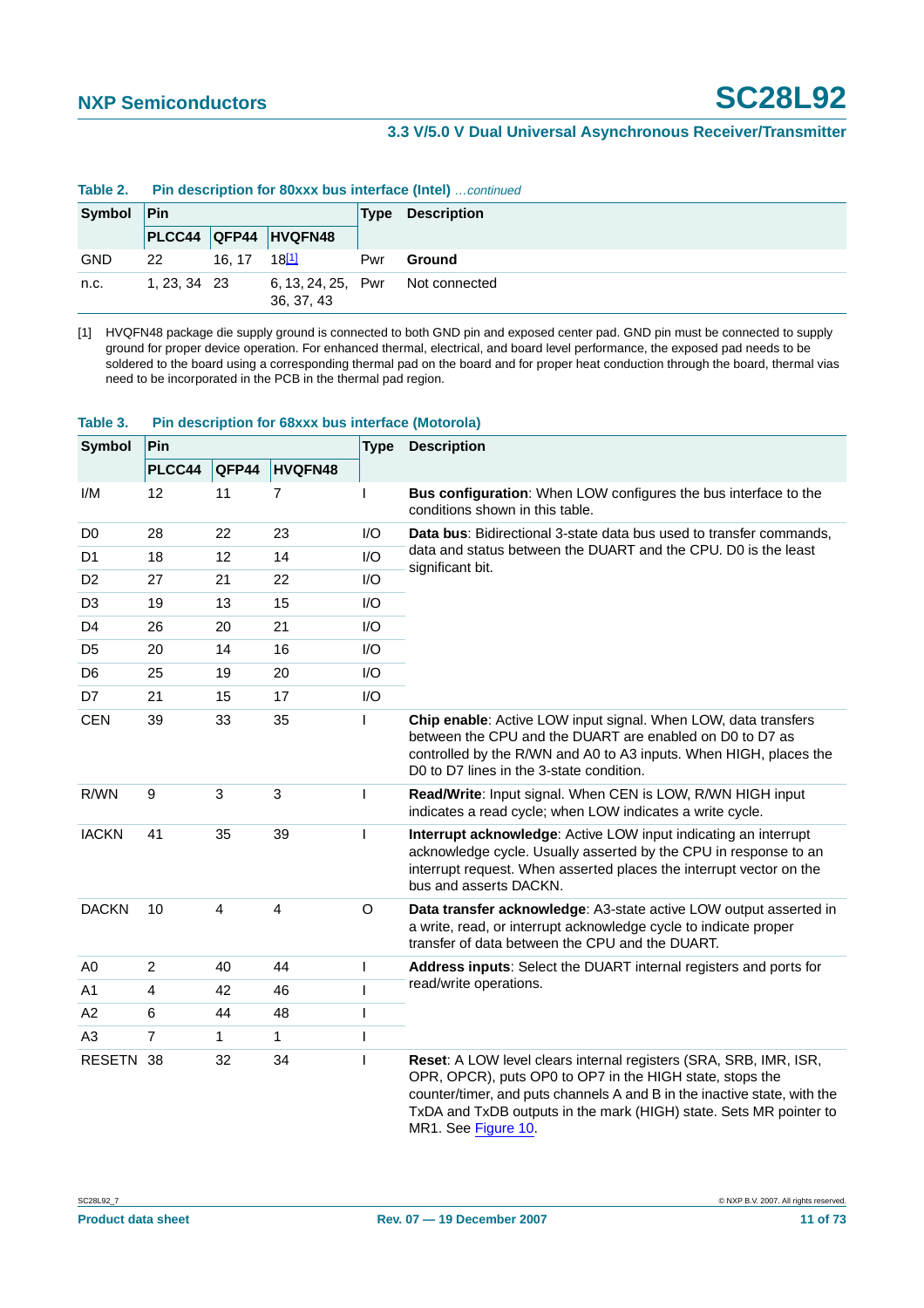| ianic J.        | <b>FIII GESCRIPTION TOF GOAAA DUS INTERNACE (MOTOROM)</b> COMMINED |                |                  |              |                                                                                                                                                                                                                                                                                      |  |
|-----------------|--------------------------------------------------------------------|----------------|------------------|--------------|--------------------------------------------------------------------------------------------------------------------------------------------------------------------------------------------------------------------------------------------------------------------------------------|--|
| Symbol          | <b>Pin</b>                                                         |                |                  | <b>Type</b>  | <b>Description</b>                                                                                                                                                                                                                                                                   |  |
|                 | PLCC44                                                             | QFP44          | <b>HVQFN48</b>   |              |                                                                                                                                                                                                                                                                                      |  |
| <b>INTRN</b>    | 24                                                                 | 18             | 19               | O            | Interrupt request: Active LOW, open-drain, output which signals the<br>CPU that one or more of the eight maskable interrupting conditions<br>are true. This pin requires a pull-up.                                                                                                  |  |
| X1/CLK          | 36                                                                 | 30             | 32               | L            | Crystal 1: Crystal or external clock input. A crystal or clock of the<br>specified limits must be supplied at all times. When a crystal is used, a<br>capacitor must be connected from this pin to ground (see Figure 17).                                                           |  |
| X <sub>2</sub>  | 37                                                                 | 31             | 33               | O            | Crystal 2: Connection for other side of the crystal. When a crystal is<br>used, a capacitor must be connected from this pin to ground (see<br>Figure 17). If X1/CLK is driven from an external source, this pin must<br>be left open.                                                |  |
| <b>RxDA</b>     | 35                                                                 | 29             | 31               | L            | Channel A receiver serial data input: The least significant bit is<br>received first. See note on drive levels at block diagram (Figure 2).                                                                                                                                          |  |
| <b>RxDB</b>     | 11                                                                 | 5              | $\sqrt{5}$       | $\mathsf{I}$ | Channel B receiver serial data input: The least significant bit is<br>received first. See note on drive levels at block diagram (Figure 2).                                                                                                                                          |  |
| <b>TxDA</b>     | 33                                                                 | 28             | 30               | $\circ$      | Channel A transmitter serial data output: The least significant bit is<br>transmitted first. This output is held in the 'mark condition when the<br>transmitter is disabled, idle or when operating in local loopback mode.<br>See note on drive levels at block diagram (Figure 2). |  |
| <b>TxDB</b>     | 13                                                                 | 6              | 8                | O            | Channel B transmitter serial data output: The least significant bit is<br>transmitted first. This output is held in the Mark condition when the<br>transmitter is disabled, idle, or when operating in local loopback mode.<br>See note on drive levels at block diagram (Figure 2). |  |
| OP <sub>0</sub> | 32                                                                 | 27             | 29               | O            | Output 0: General purpose output or channel A request to send<br>(RTSAN, active LOW). Can be deactivated automatically on receive or<br>transmit.                                                                                                                                    |  |
| OP <sub>1</sub> | 14                                                                 | $\overline{7}$ | $\boldsymbol{9}$ | $\circ$      | Output 1: General purpose output or channel B request to send<br>(RTSBN, active LOW). Can be deactivated automatically on receive or<br>transmit.                                                                                                                                    |  |
| OP <sub>2</sub> | 31                                                                 | 26             | 28               | O            | Output 2: General purpose output, or channel A transmitter $1 \times$ or $16 \times$<br>clock output, or channel A receiver $1 \times$ clock output.                                                                                                                                 |  |
| OP <sub>3</sub> | 15                                                                 | 8              | 10               | $\circ$      | Output 3: General purpose output or open-drain, active LOW<br>counter/timer output or channel B transmitter 1x clock output, or<br>channel B receiver 1x clock output.                                                                                                               |  |
| OP4             | 30                                                                 | 25             | 27               | $\circ$      | Output 4: General purpose output or channel A open-drain, active<br>LOW, RxA interrupt ISR [1] output.                                                                                                                                                                               |  |
| OP <sub>5</sub> | 16                                                                 | 9              | 11               | $\circ$      | Output 5: General purpose output or channel B open-drain, active<br>LOW, RxB interrupt ISR[5] output.                                                                                                                                                                                |  |
| OP <sub>6</sub> | 29                                                                 | 24             | 26               | $\circ$      | Output 6: General purpose output or channel A open-drain, active<br>LOW, TxA interrupt ISR[0] output.                                                                                                                                                                                |  |
| OP7             | 17                                                                 | 10             | 12               | $\circ$      | Output 7: General purpose output, or channel B open-drain, active<br>LOW, TxB interrupt ISR[4] output.                                                                                                                                                                               |  |
| IP <sub>0</sub> | 8                                                                  | $\overline{2}$ | $\overline{2}$   | L            | Input 0: General purpose input or channel A clear to send active LOW<br>input (CTSAN).                                                                                                                                                                                               |  |
| IP <sub>1</sub> | 5                                                                  | 43             | 47               | L            | Input 1: General purpose input or channel B clear to send active LOW<br>input (CTSBN).                                                                                                                                                                                               |  |
| IP <sub>2</sub> | 40                                                                 | 34             | 38               | $\mathbf{I}$ | Input 2: General purpose input or counter/timer external clock input.                                                                                                                                                                                                                |  |

#### **Table 3.** Pin description for 68xxx bus interface (Motorola) continued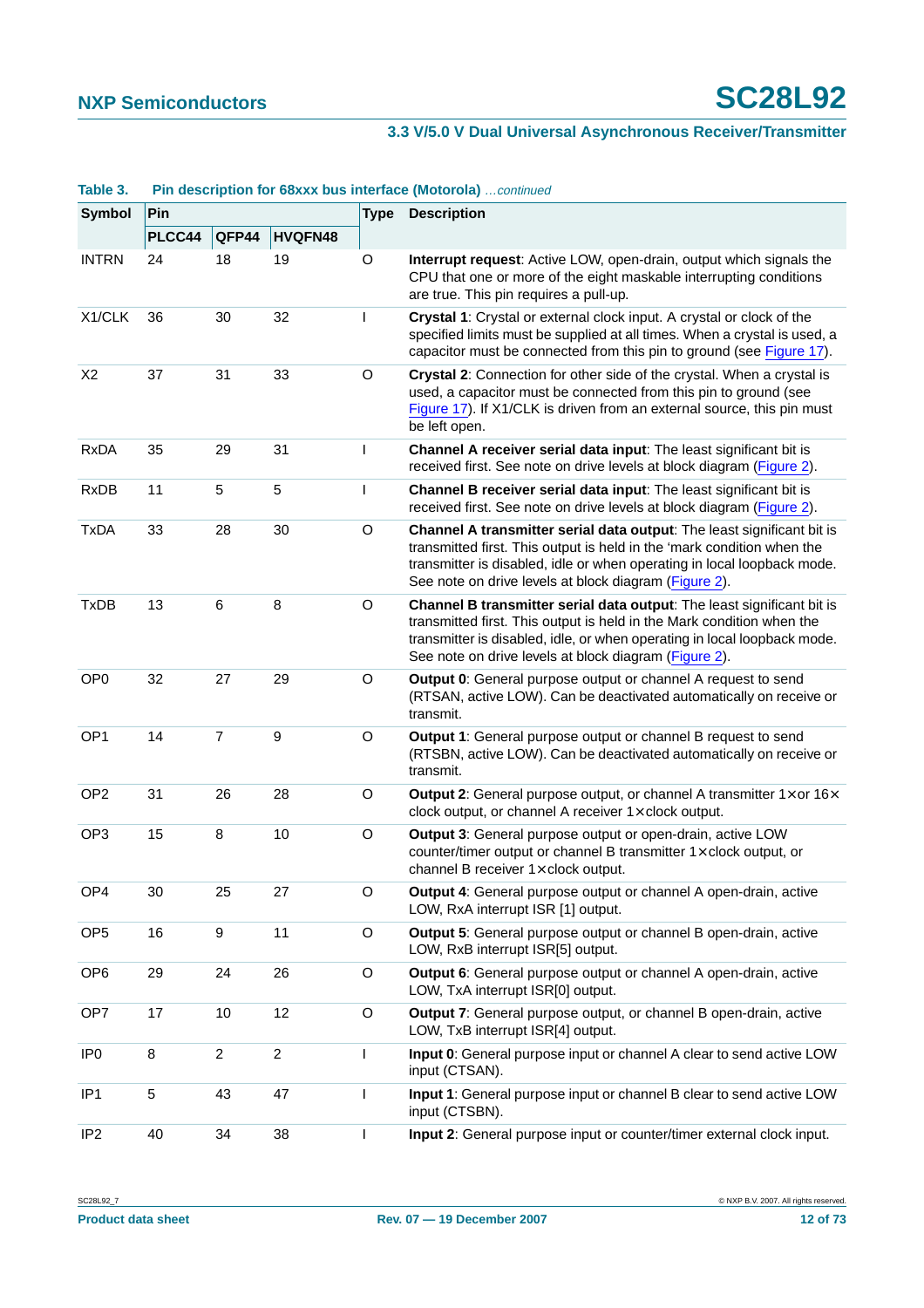| <b>Symbol</b>   | Pin       |        |                                 | <b>Type</b> | <b>Description</b>                                                                                                                                                                                                      |
|-----------------|-----------|--------|---------------------------------|-------------|-------------------------------------------------------------------------------------------------------------------------------------------------------------------------------------------------------------------------|
|                 | PLCC44    | QFP44  | <b>HVQFN48</b>                  |             |                                                                                                                                                                                                                         |
| IP3             | 3         | 41     | 45                              |             | <b>Input 3:</b> General purpose input or channel A transmitter external clock<br>input (TxCA). When the external clock is used by the transmitter, the<br>transmitted data is clocked on the falling edge of the clock. |
| IP4             | 43        | 37     | 41                              |             | <b>Input 4:</b> General purpose input or channel A receiver external clock<br>input (RxCA). When the external clock is used by the receiver, the<br>received data is sampled on the rising edge of the clock.           |
| IP <sub>5</sub> | 42        | 36     | 40                              |             | <b>Input 5:</b> General purpose input or channel B transmitter external clock<br>input (TxCB). When the external clock is used by the transmitter, the<br>transmitted data is clocked on the falling edge of the clock. |
| $V_{\rm CC}$    | 44        | 38, 39 | 42                              | Pwr         | <b>Power Supply</b> : 3.3 V $\pm$ 10 % or 5 V $\pm$ 10 % supply input.                                                                                                                                                  |
| <b>GND</b>      | 22        | 16, 17 | $18^{[1]}$                      | Pwr         | <b>Ground</b>                                                                                                                                                                                                           |
| n.c.            | 1, 23, 34 | 23     | 6, 13, 24,<br>25, 36, 37,<br>43 |             | Not connected                                                                                                                                                                                                           |

#### **Table 3. Pin description for 68xxx bus interface (Motorola)** …continued

<span id="page-12-0"></span>[1] HVQFN48 package die supply ground is connected to both GND pin and exposed center pad. GND pin must be connected to supply ground for proper device operation. For enhanced thermal, electrical, and board level performance, the exposed pad needs to be soldered to the board using a corresponding thermal pad on the board and for proper heat conduction through the board, thermal vias need to be incorporated in the PCB in the thermal pad region.

## **6. Functional description**

#### **6.1 Block diagram**

The SC28L92 DUART consists of the following eight major sections: data bus buffer, operation control, interrupt control, timing, communications channels A and B, input port and output port. Refer to [Section 4 "Block diagram"](#page-3-1).

#### **6.1.1 Data bus buffer**

The data bus buffer provides the interface between the external and internal data buses. It is controlled by the operation control block to allow read and write operations to take place between the controlling CPU and the DUART.

#### **6.1.2 Operation control**

The operation control logic receives operation commands from the CPU and generates appropriate signals to internal sections to control device operation. It contains address decoding and read and write circuits to permit communications with the microprocessor via the data bus.

#### **6.1.3 Interrupt control**

A single active LOW interrupt output (INTRN) is provided which is activated upon the occurrence of any of eight internal events. Associated with the interrupt system are the Interrupt Mask Register (IMR) and the Interrupt Status Register (ISR). The IMR can be programmed to select only certain conditions to cause INTRN to be asserted. The ISR can be read by the CPU to determine all currently active interrupting conditions. Outputs OP3 to OP7 can be programmed to provide discrete interrupt outputs for the transmitter,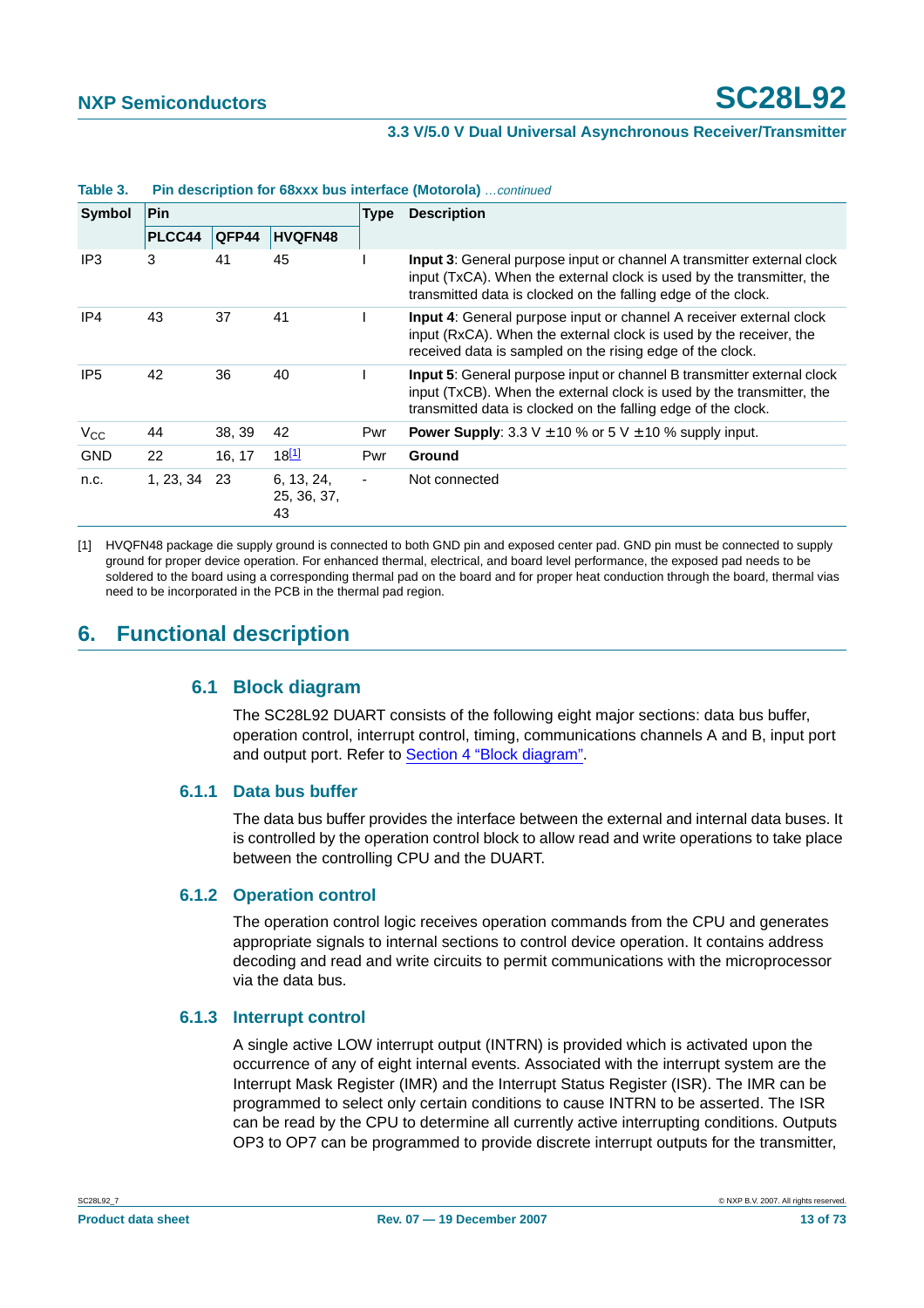receivers, and counter/timer. When OP3 to OP7 are programmed as interrupts, their output buffers are changed to the open-drain active LOW configuration. The OP pins may be used for DMA and modem control as well (see [Section](#page-48-0) 7.4).

#### **6.1.4 FIFO configuration**

Each receiver and transmitter has a 16 byte FIFO. These FIFOs may be configured to operate at a fill capacity of either 8 bytes or 16 bytes. This feature may be used if it is desired to operate the SC28L92 in strict compliance with the SC26C92. The 8 byte or 16 byte mode is controlled by the MR0A[3] bit. A logic 0 value for this bit sets the 8-bit mode (the default); a logic 1 sets the 16 byte mode. MR0A bit 3 sets the FIFO size for both channels.

The FIFO fill interrupt level automatically follow the programming of the MR0A[3] bit. See [Table](#page-26-0) 25 and [Table](#page-26-1) 26.

#### **6.1.5 68xxx mode**

When the I/M pin is connected to GND (ground), the operation of the SC28L92 switches to the bus interface compatible with the Motorola bus interfaces. Several of the pins change their function as follows:

- IP6 becomes IACKN input
- RDN becomes DACKN
- WRN becomes R/WN

The interrupt vector is enabled and the interrupt vector will be placed on the data bus when IACKN is asserted LOW. The interrupt vector register is located at address 0xC. The contents of this register are set to 0x0F on the application of RESETN.

The generation of DACKN uses two positive edges of the X1 clock as the DACKN delay from the falling edge of CEN. **If the CEN is withdrawn before two edges of the X1 clock occur, the generation of DACKN is terminated**. Systems not strictly requiring DACKN may use the 68xxx mode with the bus timing of the 80xxx mode greatly decreasing the bus cycle time.

#### **6.2 Timing circuits**

#### **6.2.1 Crystal clock**

The timing block consists of a crystal oscillator, a baud rate generator, a programmable 16-bit counter/timer, and four clock selectors. The crystal oscillator operates directly from a crystal connected across the X1/CLK and X2 inputs. If an external clock of the appropriate frequency is available, it may be connected to X1/CLK. The clock serves as the basic timing reference for the Baud Rate Generator (BRG), the counter/timer, and other internal circuits. A clock signal within the limits specified in [Section 10 "Dynamic](#page-53-0) [characteristics"](#page-53-0) must always be supplied to the DUART. If an external clock is used instead of a crystal, X1 should be driven using a configuration similar to the one in [Figure](#page-61-0) 17. Nominal crystal rate is 3.6864 MHz. Rates up to 8 MHz may be used.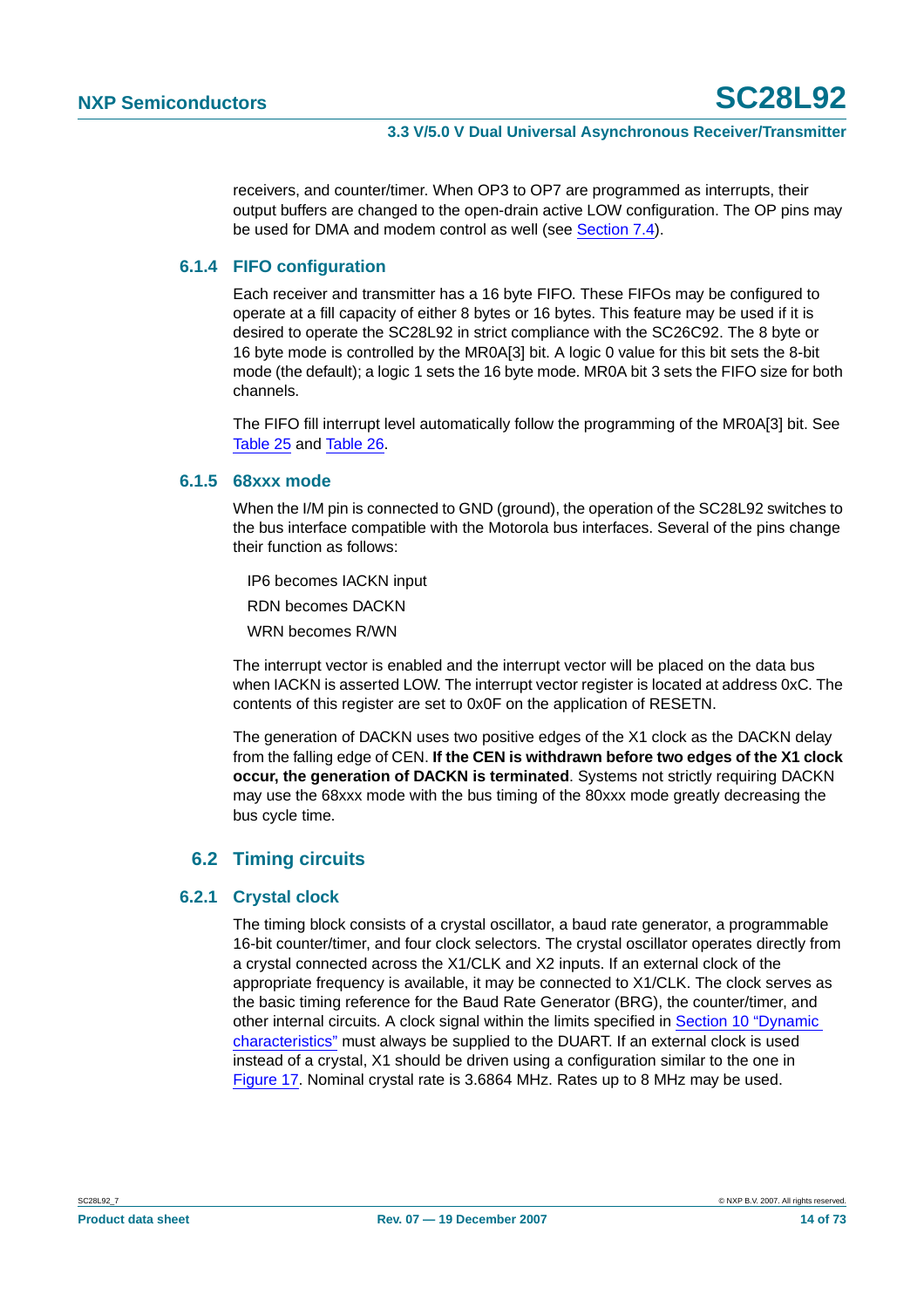#### **6.2.2 Baud rate generator**

The baud rate generator operates from the oscillator or external clock input at the X1 input and is capable of generating 28 commonly used data communications baud rates ranging from 50 kBd to 38.4 kBd. Programming bit 0 of MR0 to a logic 1 gives additional baud rates of 57.6 kBd, 115.2 kBd and 230.4 kBd (500 kHz with X1 at 8.0 MHz). Note that the MR0A[2:0] control this change and that the change applies to both channels. MR0B[2:0] are reserved.

The baud rates are based on an input frequency of 3.6864 MHz. Changing the X1 frequency will change all baud rates by ratio of 3.6864 MHz to the new frequency. All rates generated by the BRG will be in the  $16\times$  mode. The clock outputs from the BRG are at  $16\times$ the actual baud rate.

The counter/timer can be used as a timer to produce a  $16\times$  clock for any other baud rate by counting down the crystal clock or an external clock. The four clock selectors allow the independent selection, for each receiver and transmitter, of any of these baud rates or external timing signal. The use of the counter/timer also requires the generation of a frequency  $16\times$  of the baud rate. See [Section](#page-14-0) 6.2.3.

#### <span id="page-14-0"></span>**6.2.3 Counter/timer**

The Counter/timer is a 16-bit programmable divider that operates in one of three modes: counter, timer and time-out. In the timer mode it generates a square wave. In the counter mode it generates a time delay. In the time-out mode it monitors the time between received characters. The C/T uses the numbers loaded into the Counter/Timer Lower Register (CTLR) and the Counter/Timer Upper Register (CTUR) as its divisor.

The counter/timer clock source and mode of operation (counter or timer) is selected by the Auxiliary Control Register bits 6 to 4 (ACR[6:4]). The output of the counter/timer may be used for a baud rate and/or may be output to the OP pins for some external function that may be totally unrelated to data transmission. The counter/timer also sets the counter/timer ready bit in the Interrupt Status Register (ISR) when its output transitions from logic 1 to logic 0. A register read address (see [Table](#page-22-0) 4) is reserved to issue a start counter/timer command and a second register read address is reserved to issue a stop command. The value of D[7:0] is ignored. The START command always loads the contents of CTUR, CTLR to the counting registers. The STOP command always resets the ISR[3] bit in the interrupt status register.

#### **6.2.4 Timer mode**

In the timer mode a symmetrical square wave is generated whose half period is equal in time to division of the selected counter/timer clock frequency by the 16-bit number loaded in the CTLR CTUR. Thus, the frequency of the counter/timer output will be equal to the counter/timer clock frequency divided by twice the value of the CTUR CTLR. While in the timer mode the ISR bit 3 (ISR[3]) will be set each time the counter/timer transitions from logic 1 to logic 0 (HIGH-to-LOW). This continues regardless of issuance of the stop counter command. ISR[3] is reset by the stop counter command.

**Note**: Reading of the CTU and CTL registers in the timer mode is not meaningful. When the C/T is used to generate a baud rate and the C/T is selected through the CSR then the receivers and/or transmitter will be operating in the 16× mode. Calculation for the number n to program the counter/timer upper and lower registers is shown in [Equation](#page-15-0) 1. The value of the divisor n is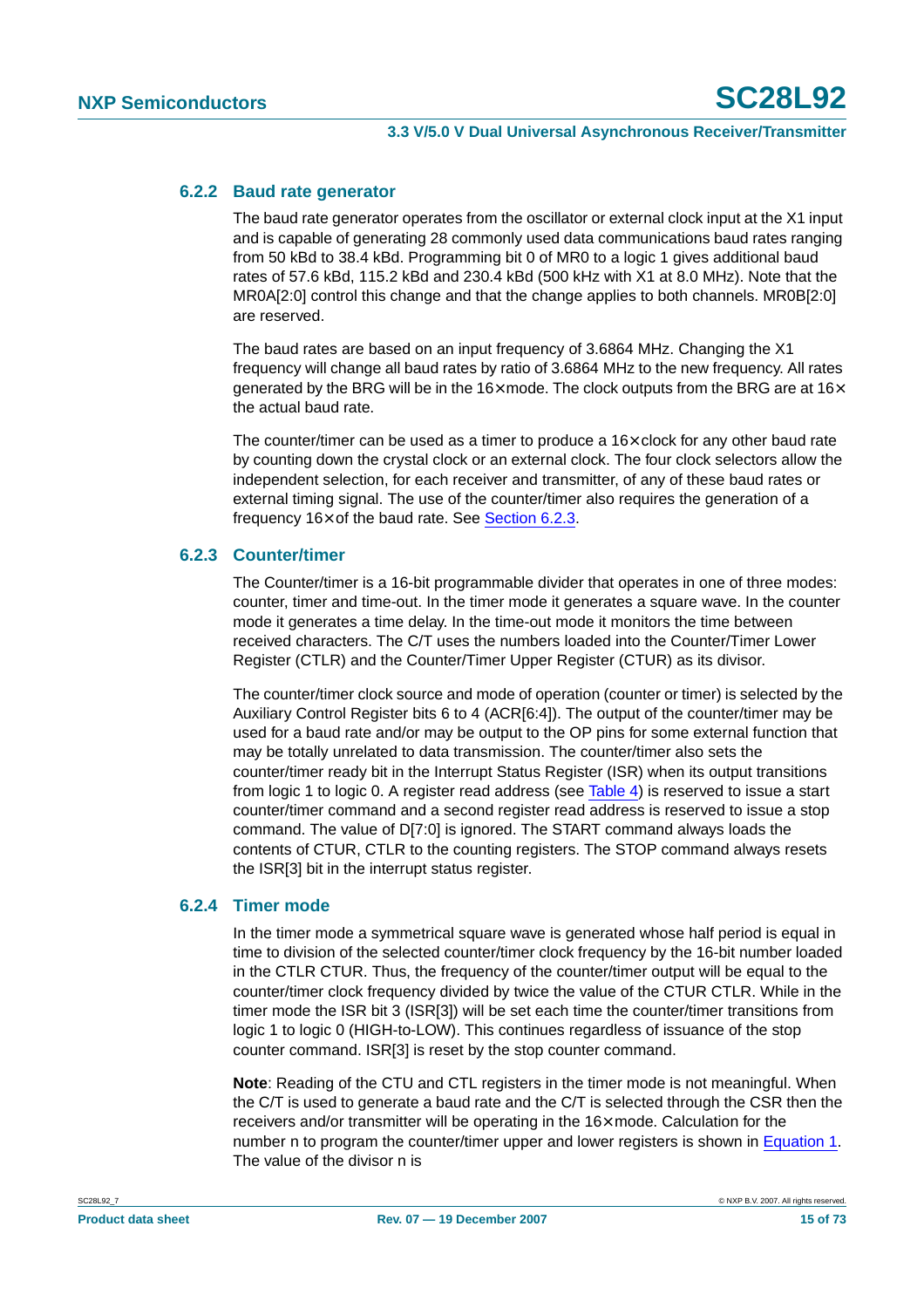<span id="page-15-0"></span>*<sup>n</sup> counter*/*timer input clock*  $\overline{2 \times 16 \times (desired\; baud\; rate)}$ 

Often this division will result in a non-integer number; 26.3 for example. One may only program integer numbers to a digital divider. Therefore 26 (0x1A) would be chosen. If 26.7 were the result of the division, then 27 (0x1B) would be chosen. This gives a baud rate error of 0.3/26.3 or 0.3/26.7 that yields a percentage error of 1.14 % or 1.12 % respectively, well within the ability of the asynchronous mode of operation. Higher input frequency to the counter reduces the error effect of the fractional division.

#### **6.2.5 Counter mode**

In the counter mode the counter/timer counts the value of the CTLR CTUR down to zero and then sets the ISR[3] bit and sets the counter/timer output from 1 to 0. It then rolls over to 65,365 and continues counting with no further observable effect. Reading the C/T in the counter mode outputs the present state of the C/T. If the C/T is not stopped, a read of the C/T may result in changing data on the data bus.

#### **6.2.6 Time-out mode**

The time-out mode uses the received data stream to control the counter. The time-out mode forces the C/T into the timer mode. Each time a received character is transferred from the shift register to the Rx FIFO, the counter is restarted. If a new character is not received before the counter reaches zero count, the counter ready bit is set, and an interrupt can be generated. This mode can be used to indicate when data has been left in the Rx FIFO for more than the programmed time limit. If the receiver has been programmed to interrupt the CPU when the receive FIFO is full, and the message ends before the FIFO is full, the CPU will not be interrupted for the remaining characters in the Rx FIFO.

By programming the C/T such that it would time-out in just over one character time, the above situation could be avoided. The processor would be interrupted any time the data stream had stopped for more than one character time. **Note**: This is very similar to the watchdog time of MR0. The difference is in the programmability of the delay time and that the watchdog timer is restarted by either a receiver load to the Rx FIFO or a system read from it.

This mode is enabled by writing the appropriate command to the command register. Writing 0xA to CRA or CRB will invoke the time-out mode for that channel. Writing 0xC to CRA or CRB will disable the time-out mode. Only one receiver should use this mode at a time. However, if both are on, the time-out occurs after both receivers have been inactive for the time-out period. The start of the C/T will be on the logic OR of the two receivers.

The time-out mode disables the regular start counter or stop counter commands and puts the C/T into counter mode under the control of the received data stream. Each time a received character is transferred from the shift register to the Rx FIFO, the C/T is stopped after one C/T clock, reloaded with the value in CTUR and CTLR and then restarted on the next C/T clock. If the C/T is allowed to end the count before a new character has been received, the counter ready bit, ISR[3], will be set. If IMR[3] is set, this will generate an interrupt. Since receiving a character restarts the C/T, the receipt of a character after the C/T has timed out will clear the counter ready bit, ISR[3], and the interrupt. Invoking the Set Time-out Mode On command,  $CRx = 0xA$ , will also clear the counter ready bit and stop the counter until the next character is received. The counter/timer is controlled with six commands: Start/Stop C/T, Read/Write Counter/Timer lower register and Read/Write

(1)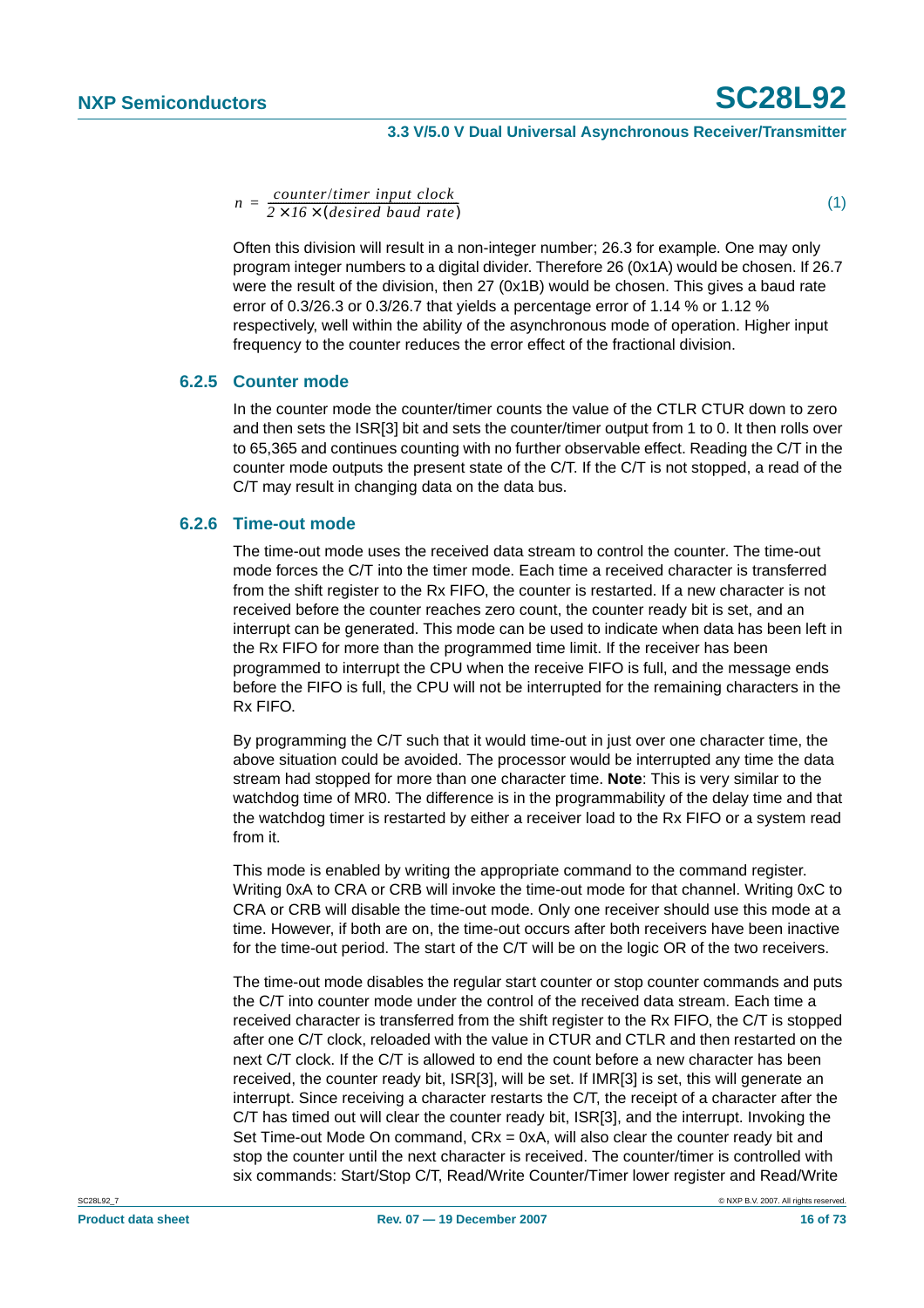Counter/Timer upper register. These commands have slight differences depending on the mode of operation. Please see the detail of the commands in [Section 7.3.3 "Command](#page-34-0) [registers".](#page-34-0)

#### **6.2.7 Time-out mode caution**

When operating in the special time-out mode, it is possible to generate what appears to be a false interrupt, i.e., an interrupt without a cause. This may result when a time-out interrupt occurs and then, **before** the interrupt is serviced, another character is received, i.e., the data stream has started again. (The interrupt latency is longer than the pause in the data stream.) In this case, when a new character has been received, the counter/timer will be restarted by the receiver, thereby withdrawing its interrupt. If, at this time, the interrupt service begins for the previously seen interrupt, a read of the ISR will show the Counter Ready bit not set. If nothing else is interrupting, this read of the ISR will return a 0x00 character. This action may present the appearance of a spurious interrupt.

#### **6.2.8 Communications channels A and B**

Each communications channel of the SC28L92 comprises a full-duplex asynchronous receiver/transmitter (UART). The operating frequency for each receiver and transmitter can be selected independently from the baud rate generator, the counter/timer, or from an external input. The transmitter accepts parallel data from the CPU, converts it to a serial bit stream, inserts the appropriate start, stop, and optional parity bits and outputs a composite serial stream of data on the TxD output pin. The receiver accepts serial data on the RxD pin, converts this serial input to parallel format, checks for start bit, stop bit, parity bit (if any), or break condition and sends an assembled character to the CPU via the receive FIFO. Three status bits (break received, framing and parity errors) are also FIFOed with each data character.

#### **6.2.9 Input port**

The inputs to this unlatched 7-bit (6-bit for 68xxx mode) port can be read by the CPU by performing a read operation at address 0xD. A HIGH input results in a logic 1 while a LOW input results in a logic 0. D7 will always read as a logic 1. The pins of this port can also serve as auxiliary inputs to certain portions of the DUART logic, modem and DMA.

Four change-of-state detectors are provided which are associated with inputs IP3, IP2, IP1 and IP0. A HIGH-to-LOW or LOW-to-HIGH transition of these inputs, lasting longer than 25 µs to 50 µs, will set the corresponding bit in the input port change register. The bits are cleared when the register is read by the CPU. Any change of state can also be programmed to generate an interrupt to the CPU.

The input port change of state detection circuitry uses a 38.4 kHz sampling clock derived from one of the baud rate generator taps. This results in a sampling period of slightly more than 25 µs (this assumes that the clock input is 3.6864 MHz). The detection circuitry, in order to guarantee that a true change in level has occurred, requires two successive samples at the new logic level be observed. As a consequence, the minimum duration of the signal change is 25 µs if the transition occurs coincident with the first sample pulse. The 50 µs time refers to the situation in which the change of state is just missed and the first change of state is not detected until 25 µs later.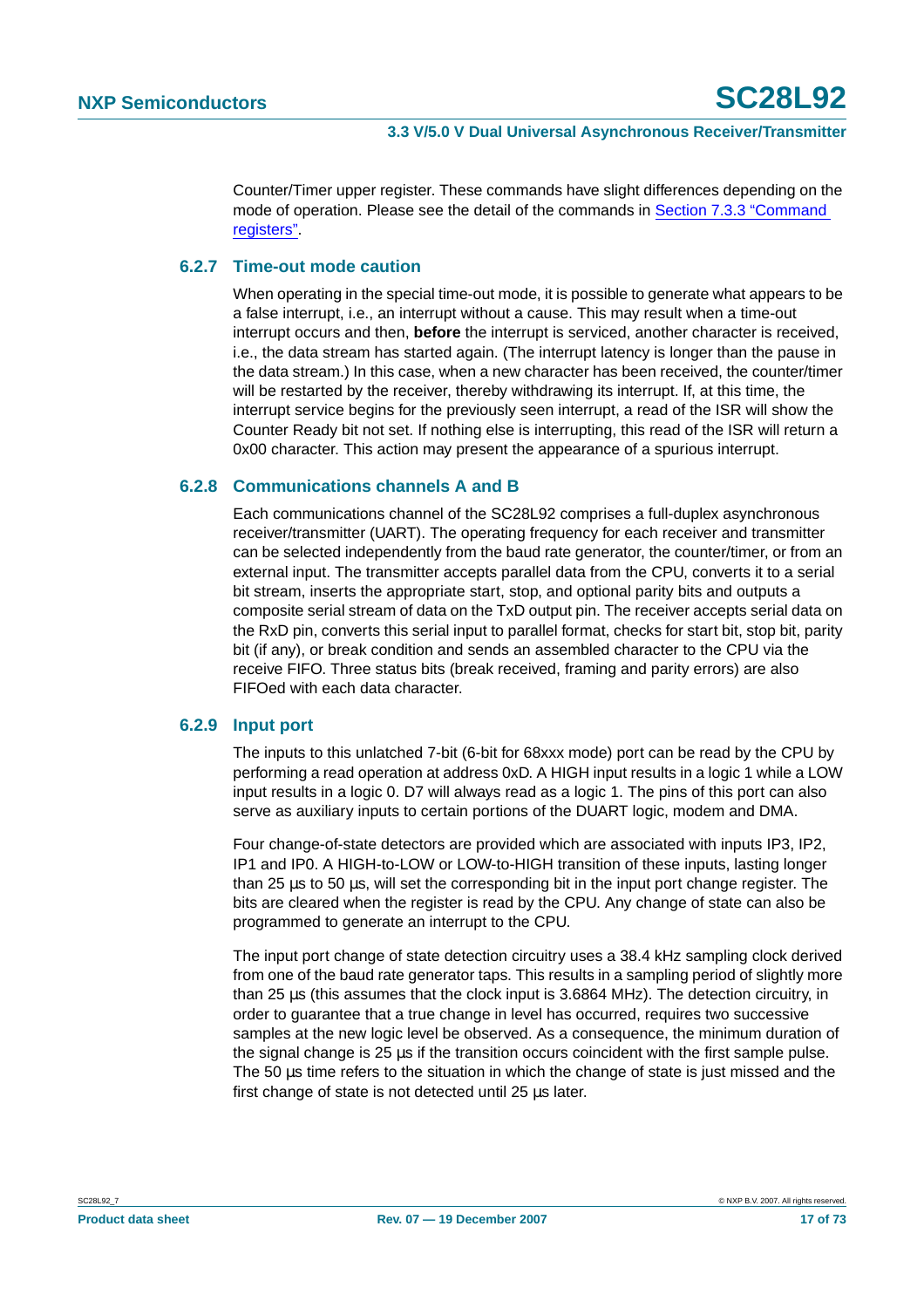#### **6.2.10 Output port**

The output ports are controlled from six places: the OPCR, OPR, MR, Command, SOPR and ROPR registers. The OPCR register controls the source of the data for the output ports OP2 through OP7. The data source for output ports OP0 and OP1 is controlled by the MR and CR registers. When the OPR is the source of the data for the output ports, the data at the ports is inverted from that in the OPR register. The content of the OPR register is controlled by the set output port bits command and the reset output bits command. These commands are at 0xE and 0xF, respectively. When these commands are used, action takes place only at the bit locations where ones exist. For example, a one in bit location 5 of the data word used with the set output port bits command will result in OPR5 being set to one. The OP5 would then be set to zero ( $V_{SS}$ ). Similarly, a one in bit position 5 of the data word associated with the reset output ports bits command would set OPR5 to zero and, hence, the pin OP5 to a one  $(V_{DD})$ .

These pins along with the IP pins and their change-of-state detectors are often used for modem and DMA control.

#### **6.3 Operation**

#### **6.3.1 Transmitter**

The SC28L92 is conditioned to transmit data when the transmitter is enabled through the command register. The SC28L92 indicates to the CPU that it is ready to accept a character by setting the TxRDY bit in the status register. This condition can be programmed to generate an interrupt request at OP6 or OP7 and INTRN. When the transmitter is initially enabled the TxRDY and TxEMPT bits will be set in the status register. When a character is loaded to the transmit FIFO the TxEMPT bit will be reset. The TxEMPT will not set until: 1) the transmit FIFO is empty and the transmit shift register has finished transmitting the stop bit of the last character written to the transmit FIFO, or 2) the transmitter is disabled and then re-enabled. The TxRDY bit is set whenever the transmitter is enabled and the Tx FIFO is not full. Data is transferred from the holding register to transmit shift register when it is idle or has completed transmission of the previous character. Characters cannot be loaded into the Tx FIFO while the transmitter is disabled.

The transmitter converts the parallel data from the CPU to a serial bit stream on the TxD output pin. It automatically sends a start bit followed by the programmed number of data bits, an optional parity bit, and the programmed number of stop bits. The least significant bit is sent first. Following the transmission of the stop bits, if a new character is not available in the Tx FIFO, the TxD output remains HIGH and the TxEMT bit in the Status Register (SR) will be set to 1. Transmission resumes and the TxEMT bit is cleared when the CPU loads a new character into the Tx FIFO.

If the transmitter is disabled it continues operating until the character currently being transmitted and any characters in the Tx FIFO, including parity and stop bits, have been transmitted. New data cannot be loaded to the Tx FIFO when the transmitter is disabled.

When the transmitter is reset it stops sending data immediately.

The transmitter can be forced to send a break (a continuous LOW condition) by issuing a START BREAK command via the CR register. The break is terminated by a STOP BREAK command or a transmitter reset.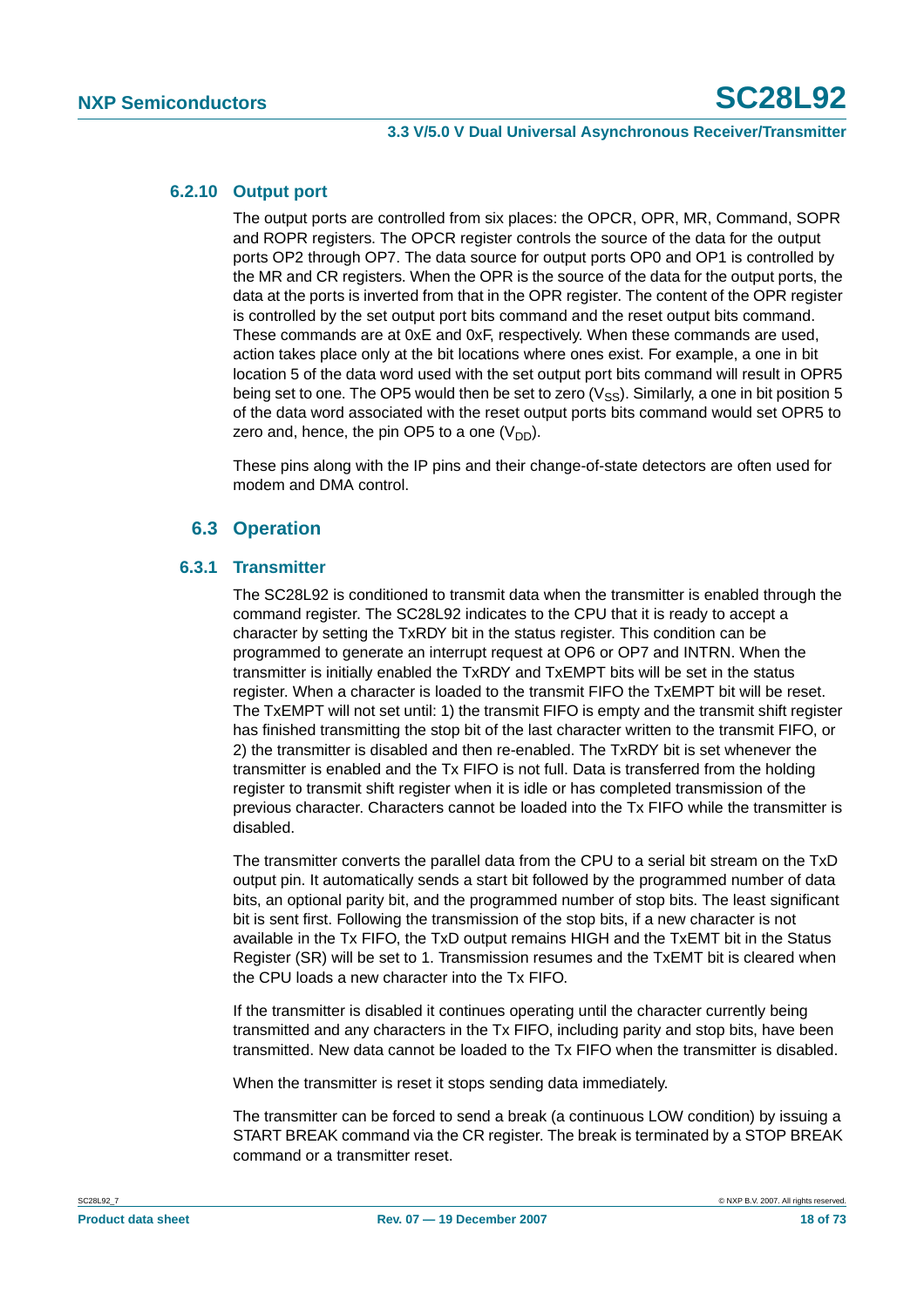If CTS option is enabled ( $MR2[4] = 1$ ), the CTS input at IP0 or IP1 must be LOW in order for the character to be transmitted. The transmitter will check the state of the CTS input at the beginning of each character transmitted. If it is found to be HIGH, the transmitter will delay the transmission of any following characters until the CTS has returned to the LOW state. CTS going HIGH during the serialization of a character will not affect that character.

The transmitter can also control the RTSN outputs, OP0 or OP1 via MR2[5]. When this mode of operation is set, the meaning of the OP0 or OP1 signals will usually be end of message. See description of bit MR2[5] in [Table 30 "MR2A - Mode Register 2 channel A](#page-28-0) [\(address 0x0\) bit description"](#page-28-0) for more detail. This feature may be used to automatically turn around a transceiver in simplex systems.

#### **6.3.2 Receiver**

The SC28L92 is conditioned to receive data when enabled through the command register. The receiver looks for a HIGH-to-LOW (mark-to-space) transition of the start bit on the RxD input pin. If a transition is detected, the state of the RxD pin is sampled each  $16\times$ clock for 7 clocks to  $\frac{1}{2}$  clocks (16 $\times$  clock mode) or at the next rising edge of the bit time clock (1× clock mode). If RxD is sampled HIGH, the start bit is invalid and the search for a valid start bit begins again. If RxD is still LOW, a valid start bit is assumed and the receiver continues to sample the input at one bit time intervals at the theoretical center of the bit, until the proper number of data bits and parity bit (if any) have been assembled, and one stop bit has been detected. The least significant bit is received first. The data is then transferred to the receive FIFO and the RxRDY bit in the SR is set to a 1. This condition can be programmed to generate an interrupt at OP4 or OP5 and INTRN. If the character length is less than 8 bits, the most significant unused bits in the Rx FIFO are set to zero.

After the stop bit is detected, the receiver will immediately look for the next start bit. However, if a non-zero character was received without a stop bit (framing error) and RxD remains LOW for one half of the bit period after the stop bit was sampled, then the receiver operates as if a new start bit transition had been detected at that point (one-half bit time after the stop bit was sampled).

The parity error, framing error and overrun error (if any) are strobed into the SR from the next byte to be read from the Rx FIFO. If a break condition is detected (RxD is LOW for the entire character including the stop bit), a character consisting of all zeros will be loaded into the Rx FIFO and the received break bit in the SR is set to 1. The RxD input must return to HIGH for two (2) clock edges of the X1 crystal clock for the receiver to recognize the end of the break condition and begin the search for a start bit.

**This will usually require a HIGH time of one X1 clock period or 3 X1 edges since the clock of the controller is not synchronous to the X1 clock.**

#### **6.3.3 Transmitter reset and disable**

Note the difference between transmitter disable and reset. A transmitter reset stops transmitter action immediately, clears the transmitter FIFO and returns the idle state. A transmitter disable withdraws the transmitter interrupts but allows the transmitter to continue operation until all bytes in its FIFO and shift register have been transmitted including the final stop bits. It then returns to its idle state.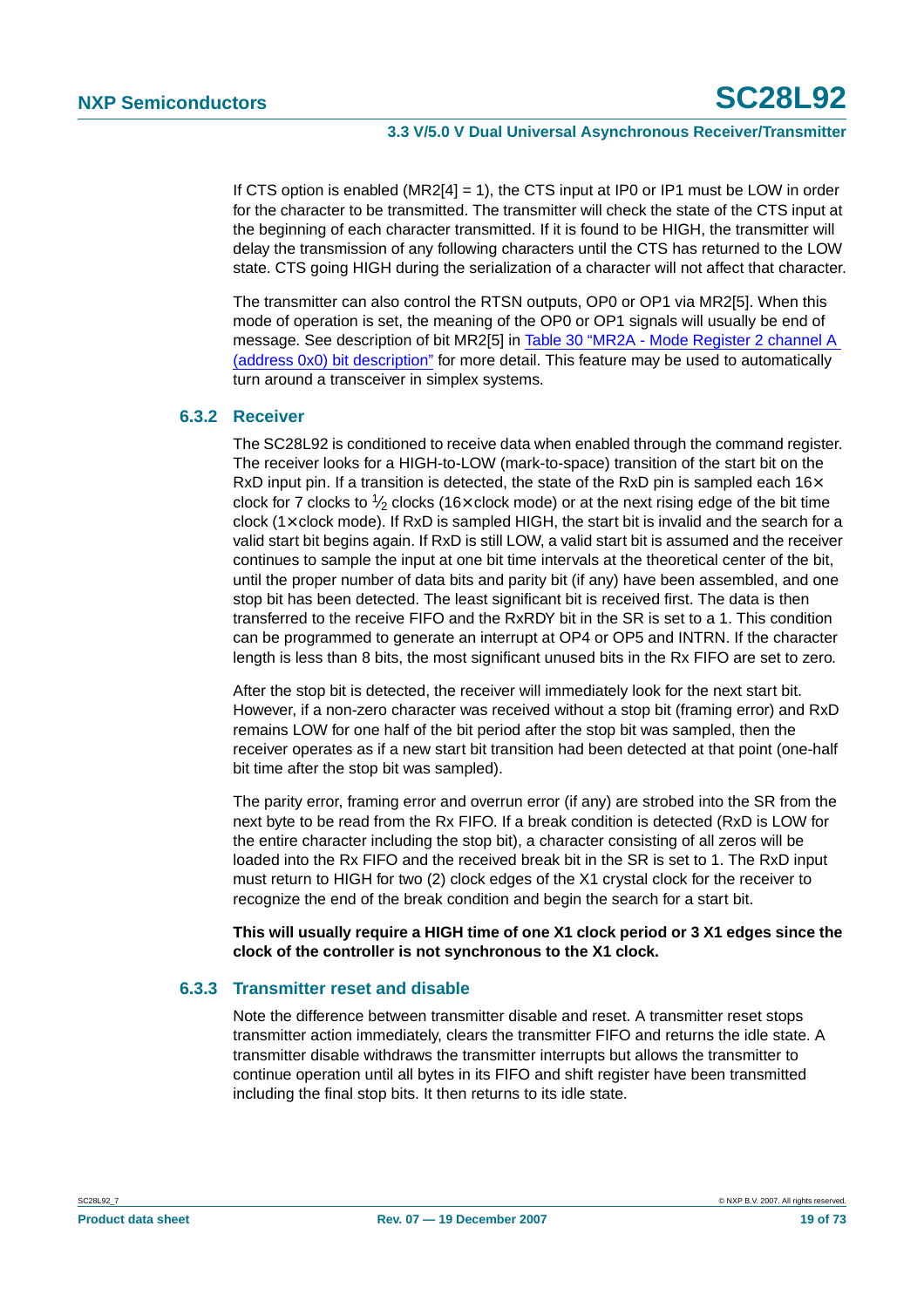#### **6.3.4 Receiver FIFO**

The Rx FIFO consists of a First-In-First-Out (FIFO) stack with a capacity of 8 or 16 characters. Data is loaded from the receive shift register into the topmost empty position of the FIFO. The RxRDY bit in the status register is set whenever one or more characters are available to be read, and a FFULL status bit is set if all 8 or 16 stack positions are filled with data. Either of these bits can be selected to cause an interrupt. A read of the Rx FIFO outputs the data at the top of the FIFO. After the read cycle, the data FIFO and its associated status bits (see [Section](#page-19-0) 6.3.5) are popped thus emptying a FIFO position for new data.

A disabled receiver with data in its FIFO may generate an interrupt (see [Section](#page-19-0) 6.3.5). Its status bits remain active and its watchdog, if enabled, will continue to operate.

#### <span id="page-19-0"></span>**6.3.5 Receiver status bits**

In addition to the data word, three status bits (parity error, framing error and received break) are also appended to each data character in the FIFO. The overrun error, MR1[5], is not FIFOed.

Status can be provided in two ways, as programmed by the error mode control bit in the mode register. In the character mode, status is provided on a character-by-character basis; the status applies only to the character at the top of the FIFO. In the block mode, the status provided in the SR for these three bits is the logic OR of the status for all characters coming to the top of the FIFO since the last reset error from the command register was issued. In either mode reading the SR does not affect the FIFO. The FIFO is popped only when the Rx FIFO is read. Therefore the status register should be read prior to reading the FIFO.

If the FIFO is full when a new character is received, that character is held in the receive shift register until a FIFO position is available. If an additional character is received while this state exits, the contents of the FIFO are not affected; the character previously in the shift register is lost and the overrun error status bit (SR[4]) will be set upon receipt of the start bit of the new (overrunning) character.

The receiver can control the deactivation of RTS. If programmed to operate in this mode, the RTSN output will be negated when a valid start bit was received and the FIFO is full. When a FIFO position becomes available, the RTSN output will be reasserted (set LOW) automatically. This feature can be used to prevent an overrun, in the receiver, by connecting the RTSN output to the CTSN input of the transmitting device.

If the receiver is disabled, the FIFO characters can be read. However, no additional characters can be received until the receiver is enabled again. If the receiver is reset, the FIFO and all of the receiver status, and the corresponding output ports and interrupt are reset. No additional characters can be received until the receiver is enabled again.

#### **6.3.6 Receiver reset and disable**

Receiver disable stops the receiver immediately. Data being assembled in the receiver shift register is lost. Data and status in the FIFO is preserved and may be read. A re-enable of the receiver after a disable will cause the receiver to begin assembling characters at the next start bit detected.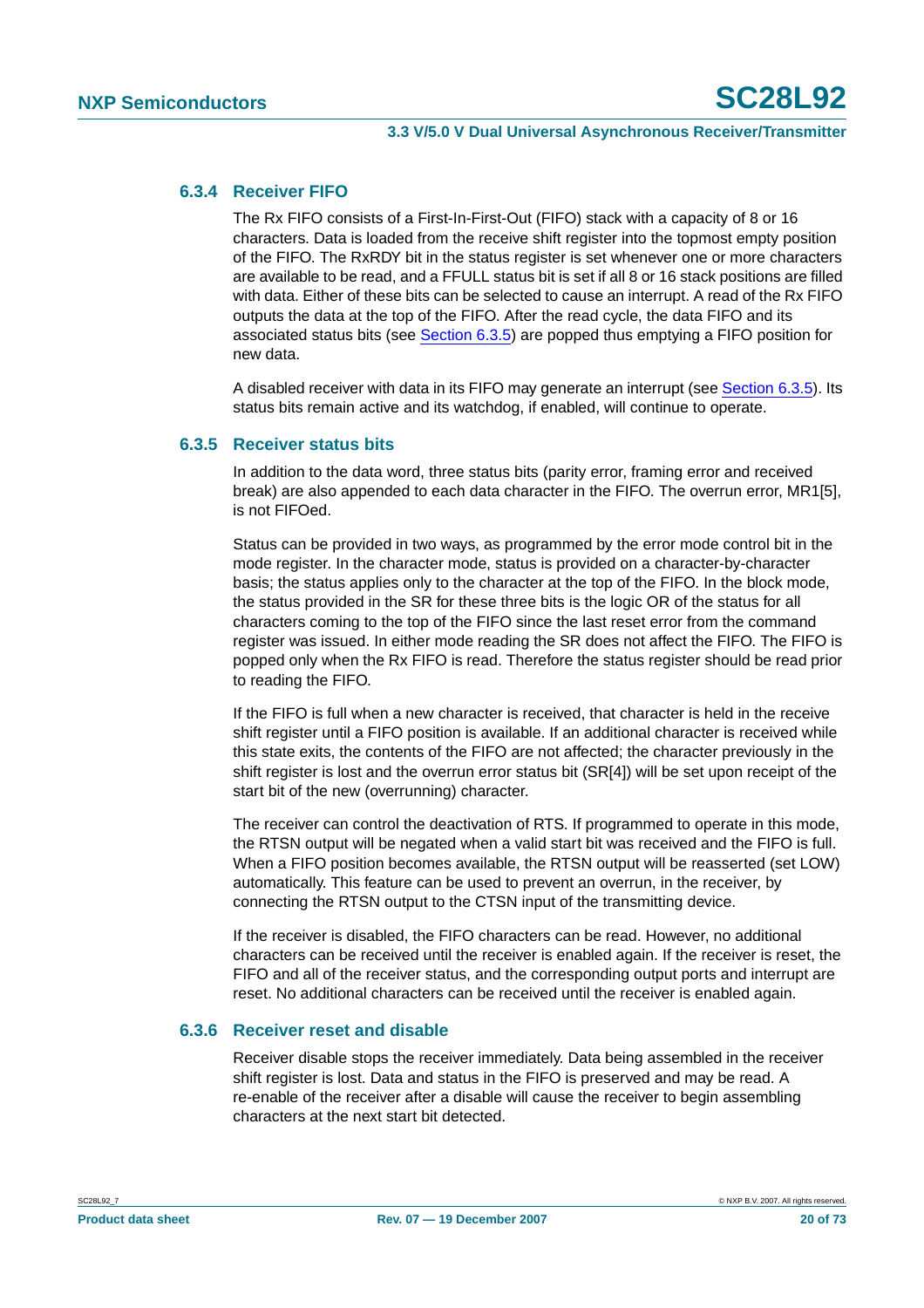A receiver reset will discard the present shift register date, reset the receiver ready bit (RxRDY), clear the status of the byte at the top of the FIFO and realign the FIFO read/write pointers.

#### <span id="page-20-0"></span>**6.3.7 Watchdog**

A watchdog timer is associated with each receiver. Its interrupt is enabled by MR0[7]. The purpose of this timer is to alert the control processor that characters are in the Rx FIFO which have not been read. This situation may occur at the end of a transmission when the last few characters received are not sufficient to cause an interrupt.

This counter times out after 64 bit times. It is reset each time a character is transferred from the receiver shift register to the Rx FIFO or a read of the Rx FIFO is executed.

#### **6.3.8 Receiver time-out mode**

In addition to the watchdog timer described in [Section](#page-20-0) 6.3.7, the counter/timer may be used for a similar function. Its programmability, of course, allows much greater precision of time-out intervals.

The time-out mode uses the received data stream to control the counter. Each time a received character is transferred from the shift register to the Rx FIFO, the counter is restarted. If a new character is not received before the counter reaches zero count, the counter ready bit is set, and an interrupt can be generated. This mode can be used to indicate when data has been left in the Rx FIFO for more than the programmed time limit. Otherwise, if the receiver has been programmed to interrupt the CPU when the receive FIFO is full, and the message ends before the FIFO is full, the CPU may not know there is data left in the FIFO. The CTU and CTL value would be programmed for just over one character time, so that the CPU would be interrupted as soon as it has stopped receiving continuous data. This mode can also be used to indicate when the serial line has been marking for longer than the programmed time limit. In this case, the CPU has read all of the characters from the FIFO, but the last character received has started the count. If there is no new data during the programmed time interval, the counter ready bit will get set, and an interrupt can be generated.

The time-out mode is enabled by writing the appropriate command to the command register. Writing 0xA to CRA or CRB will invoke the time-out mode for that channel. Writing 0xC to CRA or CRB will disable the time-out mode. The time-out mode should only be used by one channel at once, since it uses the C/T. If, however, the time-out mode is enabled from both receivers, the time-out will occur only when **both** receivers have stopped receiving data for the time-out period. CTU and CTL must be loaded with a value greater than the normal receive character period. The time-out mode disables the regular start counter or stop counter commands and puts the C/T into counter mode under the control of the received data stream. Each time a received character is transferred from the shift register to the Rx FIFO, the C/T is stopped after one C/T clock, reloaded with the value in CTU and CTL and then restarted on the next C/T clock. If the C/T is allowed to end the count before a new character has been received, the counter ready bit, ISR[3], will be set. If IMR[3] is set, this will generate an interrupt. Receiving a character after the C/T has timed out will clear the counter ready bit, ISR[3], and the interrupt. Invoking the set time-out mode on command, CRx = 0xA, will also clear the counter ready bit and stop the counter until the next character is received.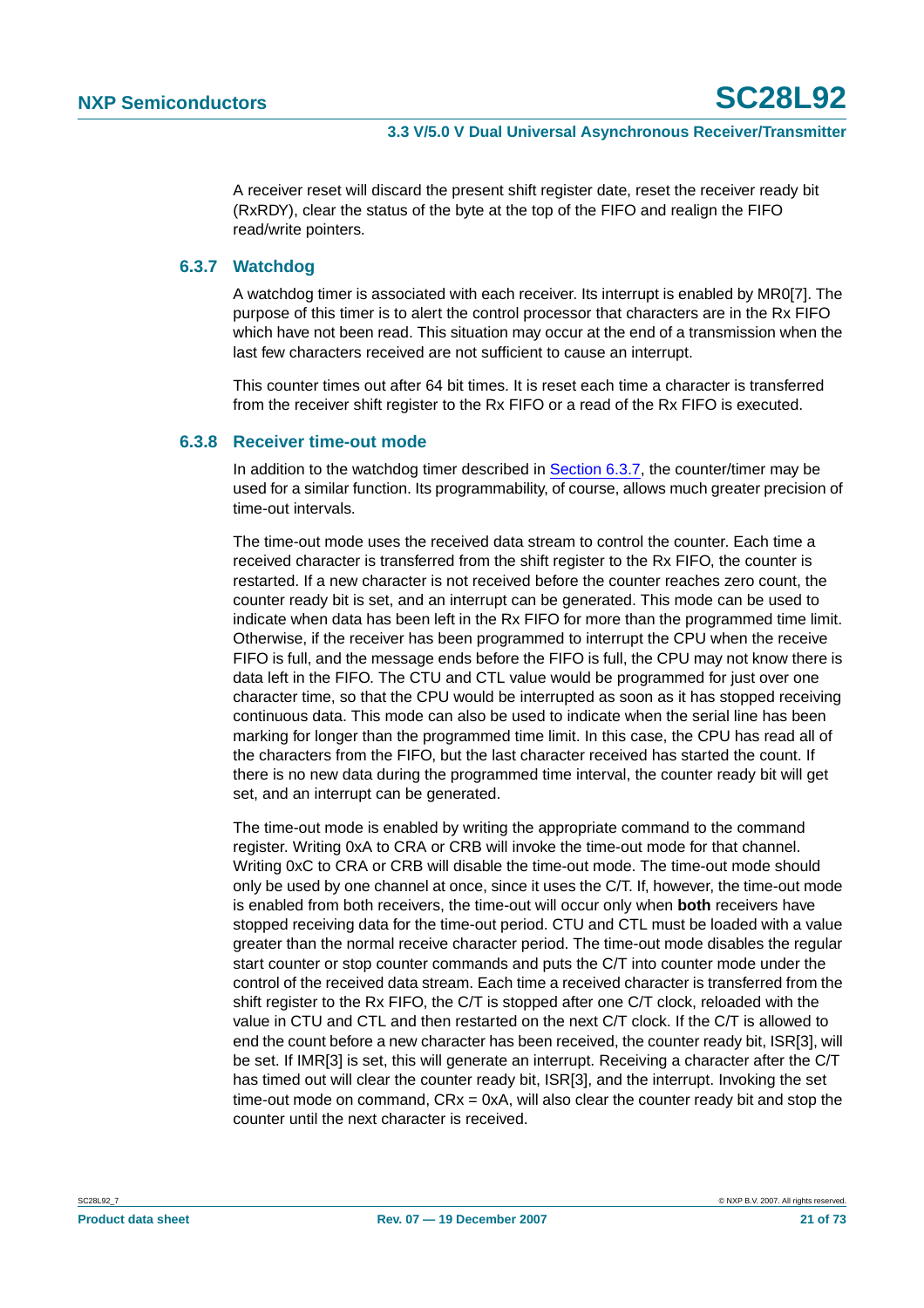### **6.3.9 Time-out mode caution**

When operating in the special time-out mode, it is possible to generate what appears to be a false interrupt, i.e., an interrupt without a cause. This may result when a time-out interrupt occurs and then, **before** the interrupt is serviced, another character is received, i.e., the data stream has started again. (The interrupt latency is longer than the pause in the data stream.) In this case, when a new character has been receiver, the counter/timer will be restarted by the receiver, thereby withdrawing its interrupt. If, at this time, the interrupt service begins for the previously seen interrupt, a read of the ISR will show the counter ready bit not set. If nothing else is interrupting, this read of the ISR will return a 0x00 character.

## <span id="page-21-0"></span>**6.3.10 Multi-drop mode (9-bit or wake-up)**

The DUART is equipped with a wake-up mode for multi-drop applications. This mode is selected by programming bits MR1A[4:3] or MR1B[4:3] to 11 for channels A and B, respectively. In this mode of operation, a master station transmits an address character followed by data characters for the addressed slave station. The slave stations, with receivers that are normally disabled, examine the received data stream and wake-up the CPU (by setting RxRDY) only upon receipt of an address character. The CPU compares the received address to its station address and enables the receiver if it wishes to receive the subsequent data characters. Upon receipt of another address character, the CPU may disable the receiver to initiate the process again.

A transmitted character consists of a start bit, the programmed number of data bits, and Address/Data (A/D) bit, and the programmed number of stop bits. The polarity of the transmitted A/D bit is selected by the CPU by programming bit MR1A[2]/MR1B[2].  $MR1A[2]/MR1B[2] = 0$  transmits a zero in the A/D bit position, which identifies the corresponding data bits as data while MR1A[2]/MR1B[2] = 1 transmits a one in the A/D bit position, which identifies the corresponding data bits as an address. The CPU should program the mode register prior to loading the corresponding data bits into the Tx FIFO.

In this mode, the receiver continuously looks at the received data stream, whether it is enabled or disabled. If disabled, it sets the RxRDY status bit and loads the character into the Rx FIFO if the received A/D bit is a one (address tag), but discards the received character if the received A/D bit is a zero (data tag). If enabled, all received characters are transferred to the CPU via the Rx FIFO. In either case, the data bits are loaded into the data FIFO while the A/D bit is loaded into the status FIFO position normally used for parity error (SRA[5] or SRB[5]). Framing error, overrun error, and break detect operate normally whether or not the receive is enabled.

## **7. Programming**

## **7.1 Register overview**

The operation of the DUART is programmed by writing control words into the appropriate registers. Operational feedback is provided via status registers which can be read by the CPU. The addressing of the registers is described in [Table](#page-22-0) 4.

The contents of certain control registers are initialized to zero on RESET. Care should be exercised if the contents of a register are changed during operation, since certain changes may cause operational problems.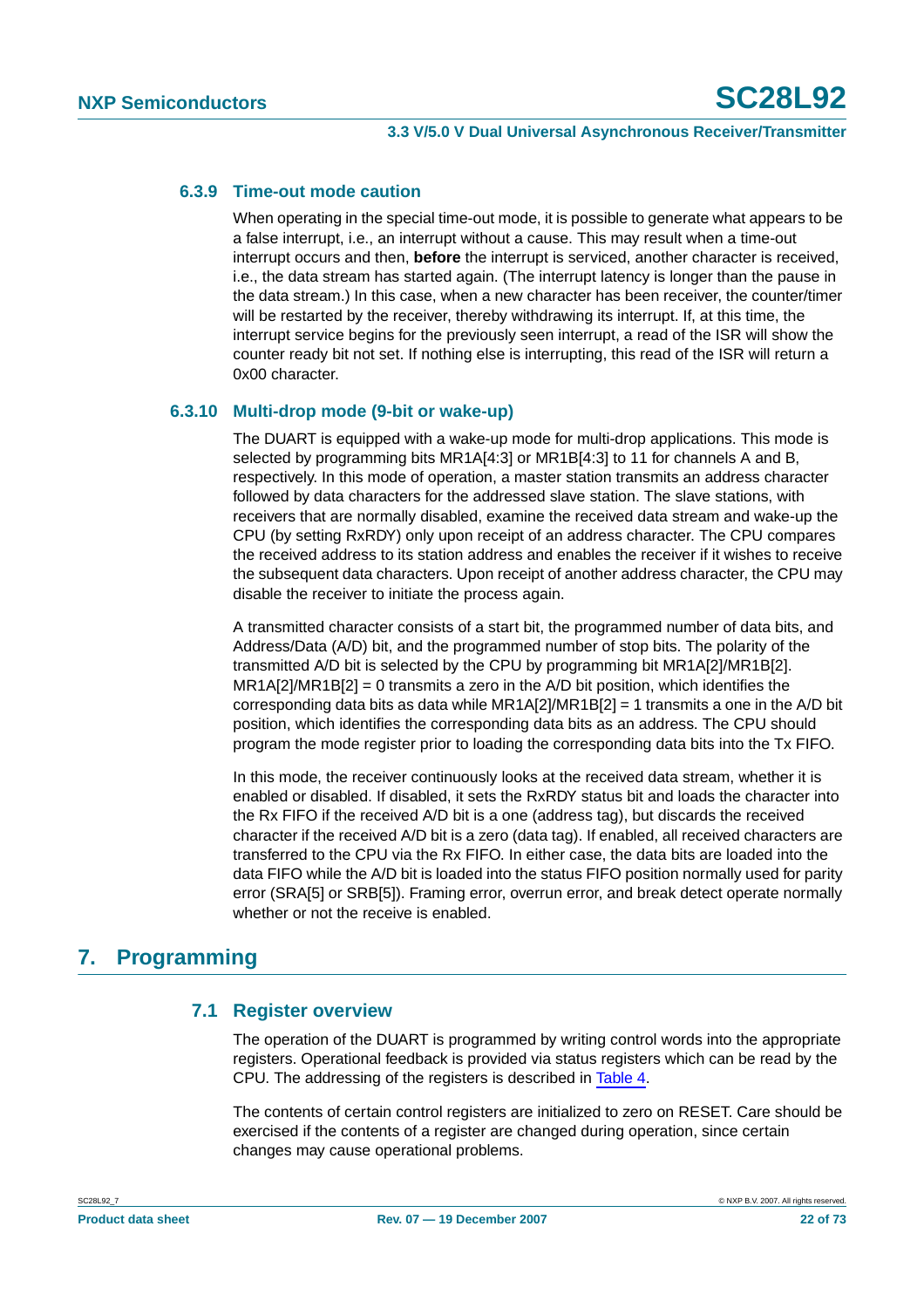For example, changing the number of bits per character while the transmitter is active may cause the transmission of an incorrect character. In general, the contents of the MR, the CSR, and the OPCR should only be changed while the receiver(s) and transmitter(s) are not enabled, and certain changes to the ACR should only be made while the C/T is stopped.

Each channel has three mode registers (MR0, MR1 and MR2) which control the basic configuration of the channel. Access to these registers is controlled by independent MR address pointers. These pointers are set to 0x0 or 0x1 by MR control commands in the command register Miscellaneous Commands. Each time the MR registers are accessed the MR pointer increments, stopping at MR2. It remains pointing to MR2 until set to 0x0 or 0x1 via the miscellaneous commands of the command register. The pointer is set to 0x1 on reset for compatibility with previous Philips Semiconductors UART software.

Mode, command, clock select, and status registers are duplicated for each channel to provide total independent operation and control. Refer to [Section](#page-23-0) 7.2 for register bit overview. The reserved registers at addresses 0x2 and 0xA should never be read during normal operation since they are reserved for internal diagnostics.

| Table 4.              |              |              |             | $SOZoL9Z$ register addressing READ (RDN = 0), WRITE (WRN = 0) $\Omega$ |                                                           |  |  |  |  |  |
|-----------------------|--------------|--------------|-------------|------------------------------------------------------------------------|-----------------------------------------------------------|--|--|--|--|--|
| <b>Binary address</b> |              |              |             | Read operation (RDN = $0$ and CEN = $0$ )                              | Write operation (WRN = $0$ and CEN = $0$ )                |  |  |  |  |  |
| 0                     | 0            | $\mathbf 0$  | 0           | Mode Register A (MR0A, MR1A, MR2A)                                     | Mode Register A (MR0A, MR1A, MR2A)                        |  |  |  |  |  |
| 0                     | 0            | $\Omega$     | 1           | Status Register A (SRA)                                                | Clock Select Register A (CSRA)                            |  |  |  |  |  |
| 0                     | 0            | 1            | 0           | reserved                                                               | Command Register A (CRA)                                  |  |  |  |  |  |
| 0                     | 0            | 1            | 1           | Rx Holding Register A (RxFIFOA)                                        | Tx Holding Register A (TxFIFOA)                           |  |  |  |  |  |
| 0                     | 1            | $\mathbf 0$  | 0           | Input Port Change Register (IPCR)                                      | <b>Auxiliary Control Register (ACR)</b>                   |  |  |  |  |  |
| 0                     | 1            | $\Omega$     | 1           | Interrupt Status Register (ISR)                                        | Interrupt Mask Register (IMR)                             |  |  |  |  |  |
| 0                     | 1            | 1            | 0           | Counter/Timer Upper (CTU)                                              | C/T Upper Preset Register (CTPU)                          |  |  |  |  |  |
| 0                     | 1            | 1            | 1           | Counter/Timer Lower (CTL)                                              | C/T Lower Preset Register (CTPL)                          |  |  |  |  |  |
| $\mathbf{1}$          | $\Omega$     | $\Omega$     | 0           | Mode Register B (MR0B, MR1B, MR2B)                                     | Mode Register B (MR0B, MR1B, MR2B)                        |  |  |  |  |  |
| $\mathbf{1}$          | $\Omega$     | $\Omega$     | 1           | Status Register B (SRB)                                                | Clock Select Register B (CSRB)                            |  |  |  |  |  |
| 1                     | $\Omega$     | $\mathbf{1}$ | 0           | reserved                                                               | Command Register B (CRB)                                  |  |  |  |  |  |
| 1                     | $\Omega$     | 1            | 1           | Rx Holding Register B (RxFIFOB)                                        | Tx Holding Register B (TxFIFOB)                           |  |  |  |  |  |
| $\mathbf{1}$          | $\mathbf 1$  | $\mathbf{0}$ | 0           | Interrupt vector (68xxx mode)                                          | Interrupt vector (68xxx mode)                             |  |  |  |  |  |
| $\mathbf{1}$          | 1            | $\Omega$     | 0           | Miscellaneous register (Intel mode), IVR<br>Motorola mode              | Miscellaneous register (Intel mode), IVR<br>Motorola mode |  |  |  |  |  |
| $\mathbf{1}$          | 1            | $\mathbf 0$  | 1           | Input Port Register (IPR)                                              | <b>Output Port Configuration Register (OPCR)</b>          |  |  |  |  |  |
| $\mathbf{1}$          | $\mathbf{1}$ | 1            | $\mathbf 0$ | start counter command                                                  | Set Output Port Bits Command (SOPR)                       |  |  |  |  |  |
| 1                     | 1            | 1            | 1           | stop counter command                                                   | Reset output Port Bits Command (ROPR)                     |  |  |  |  |  |

#### <span id="page-22-0"></span>**Table 4. SC28L92 register addressing READ (RDN = 0), WRITE (WRN = 0)[\[1\]](#page-22-1)**

<span id="page-22-1"></span>[1] The three MR registers are accessed via the MR Pointer and Commands 0x1n and 0xBn (where n = represents receiver and transmitter enable bits).

#### **Table 5. Registers for channels A and B**

| <b>Register name</b>   | <b>Channel A register</b> | <b>Channel B register</b> | <b>Access</b> |
|------------------------|---------------------------|---------------------------|---------------|
| Mode Register          | MRnA                      | MRnB                      | R/W           |
| <b>Status Register</b> | <b>SRA</b>                | <b>SRB</b>                | R only        |
| Clock Select           | CSRA                      | <b>CSRB</b>               | W only        |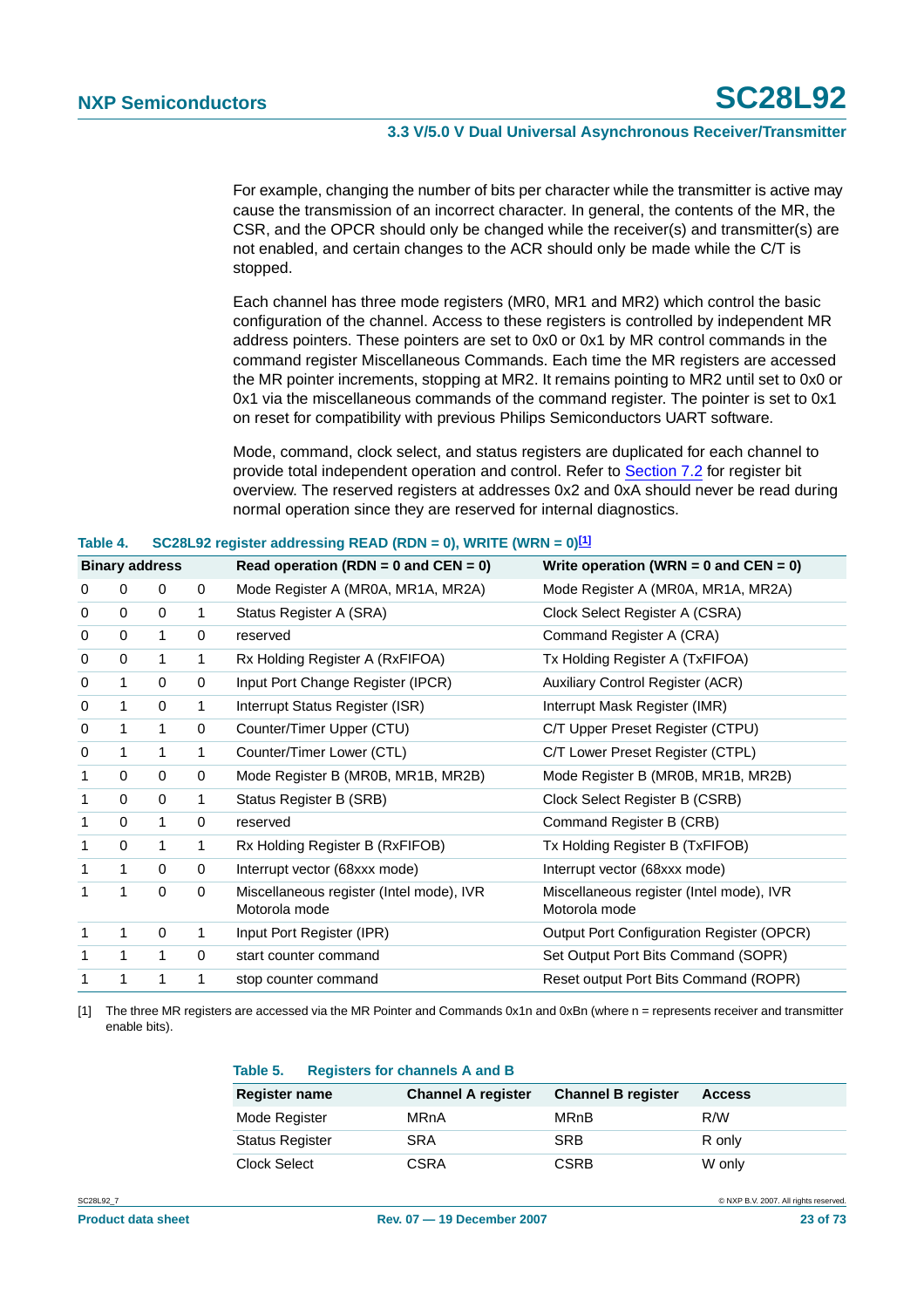| Table J.                | Registers for channels A and BCommed |                           |               |
|-------------------------|--------------------------------------|---------------------------|---------------|
| <b>Register name</b>    | <b>Channel A register</b>            | <b>Channel B register</b> | <b>Access</b> |
| <b>Command Register</b> | <b>CRA</b>                           | CRB                       | W only        |
| <b>Receiver FIFO</b>    | <b>RxFIFOA</b>                       | <b>RxFIFOB</b>            | R only        |
| <b>Transmitter FIFO</b> | <b>TxFIFOA</b>                       | <b>TxFIFOB</b>            | W only        |

#### **Table 5. Registers for channels A and B** continued

#### **Table 6. Registers supporting both channels**

| Register name                        | <b>Mnemonic</b> | <b>Access</b> |
|--------------------------------------|-----------------|---------------|
| Input Port Change Register           | <b>IPCR</b>     | R             |
| <b>Auxiliary Control Register</b>    | ACR.            | W             |
| <b>Interrupt Status Register</b>     | ISR.            | R             |
| Interrupt Mask Register              | <b>IMR</b>      | W             |
| Counter/Timer Upper value            | CTU             | R             |
| Counter/Timer Lower value            | <b>CTL</b>      | R             |
| Counter/Timer Preset Upper           | <b>CTPU</b>     | W             |
| Counter/Timer Preset Lower           | <b>CTPL</b>     | W             |
| Input Port Register                  | <b>IPR</b>      | R             |
| <b>Output Configuration Register</b> | <b>OPCR</b>     | W             |
| Set Output Port                      | <b>SOPR</b>     | W             |
| <b>Reset Output Port</b>             | <b>ROPR</b>     | W             |
| Interrupt vector or GP register      | IVR/GP          | R/W           |

## **7.2 Condensed register bit formats**

<span id="page-23-0"></span>

| Table 7.                                  | <b>MR0 - Mode Register 0</b>       |                  |                          |                   |                                         |                   |                                      |  |  |  |
|-------------------------------------------|------------------------------------|------------------|--------------------------|-------------------|-----------------------------------------|-------------------|--------------------------------------|--|--|--|
| 7                                         | 6                                  | 5                | 4                        | 3                 | $\overline{2}$                          | 1                 | $\bf{0}$                             |  |  |  |
| <b>RxWATCHDOG</b>                         | RxINT[2]                           |                  | TxINT[1:0]               | <b>FIFOSIZE</b>   | <b>BAUDRATE</b><br><b>EXTENDED II</b>   | TEST <sub>2</sub> | <b>BAUDRATE</b><br><b>EXTENDED I</b> |  |  |  |
| <b>MR1 - Mode Register 1</b><br>Table 8.  |                                    |                  |                          |                   |                                         |                   |                                      |  |  |  |
| 7                                         | 6                                  | 5                | $\overline{\mathbf{4}}$  | 3                 | $\overline{2}$                          | 1                 | $\bf{0}$                             |  |  |  |
| <b>RxRTS</b><br>control                   | RxINT[1]                           | <b>ERRORMODE</b> |                          | <b>PARITYMODE</b> | <b>PARITYTYPE</b><br>bits per character |                   |                                      |  |  |  |
| Table 9.                                  | <b>MR2 - Mode Register 2</b>       |                  |                          |                   |                                         |                   |                                      |  |  |  |
| $\overline{7}$                            | 6                                  | 5                | 4                        | 3                 | $\overline{2}$                          | 1                 | $\bf{0}$                             |  |  |  |
| <b>RTSN</b><br>channel mode<br>Control Tx |                                    |                  | <b>CTSN</b><br>Enable Tx | stop bit length   |                                         |                   |                                      |  |  |  |
| Table 10.                                 | <b>CSR - Clock Select Register</b> |                  |                          |                   |                                         |                   |                                      |  |  |  |
| $\overline{7}$                            | 6                                  | 5                | 4                        | 3                 | $\overline{2}$                          | 1                 | $\bf{0}$                             |  |  |  |
|                                           | receiver clock select code         |                  |                          |                   | transmitter clock select code           |                   |                                      |  |  |  |
|                                           |                                    |                  |                          |                   |                                         |                   |                                      |  |  |  |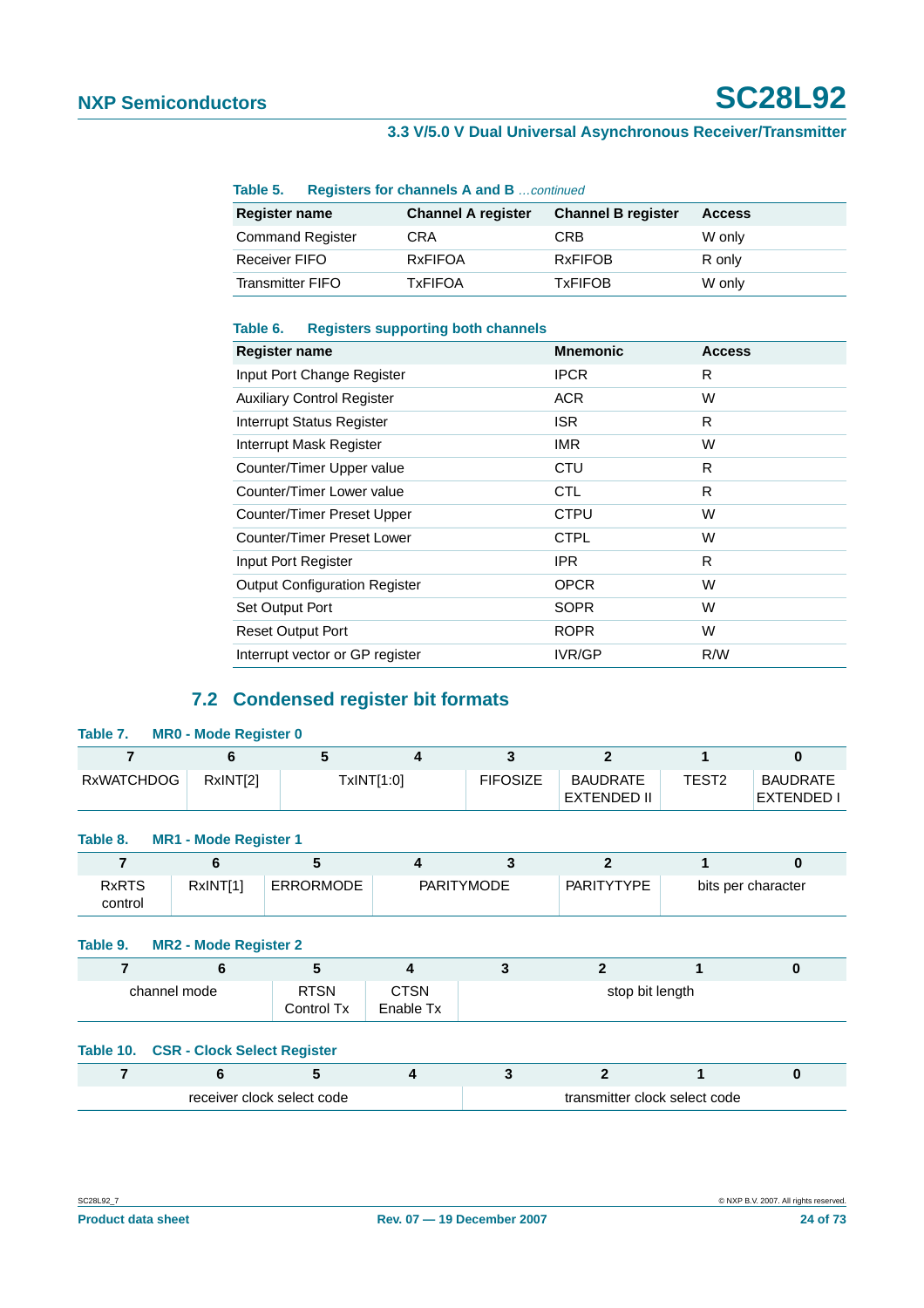| Table 11.                   | <b>CR - Command Register</b>                                        |                                                                         |                         |                                |                             |                                |                              |
|-----------------------------|---------------------------------------------------------------------|-------------------------------------------------------------------------|-------------------------|--------------------------------|-----------------------------|--------------------------------|------------------------------|
| $\overline{7}$              | 6                                                                   | 5                                                                       | 4                       | 3                              | $\mathbf{2}$                | 1                              | 0                            |
|                             | channel command code                                                |                                                                         |                         | disable Tx                     | enable Tx                   | disable Rx                     | enable Rx                    |
| Table 12.                   | <b>SR</b> - channel Status Register                                 |                                                                         |                         |                                |                             |                                |                              |
| $\overline{7}$              | 6                                                                   | 5                                                                       | 4                       | $\mathbf{3}$                   | $\overline{2}$              | 1                              | $\pmb{0}$                    |
| received<br>break           | framing error                                                       | parity error                                                            | overrun error           | <b>TxEMT</b>                   | <b>TxRDY</b>                | <b>RxFULL</b>                  | <b>RxRDY</b>                 |
| Table 13.                   | <b>IMR - Interrupt Mask Register (enables interrupts)</b>           |                                                                         |                         |                                |                             |                                |                              |
| $\overline{7}$              | 6                                                                   | 5                                                                       | 4                       | 3                              | $\overline{2}$              | 1                              | 0                            |
| change input<br>port        | change break<br>в                                                   | <b>RxRDYB</b>                                                           | <b>TxRDTYB</b>          | counter ready                  | change break<br>Α           | <b>RxRDYA</b>                  | <b>TxRDYA</b>                |
| Table 14.                   | <b>ISR - Interrupt Status Register</b>                              |                                                                         |                         |                                |                             |                                |                              |
| $\overline{7}$              | 6                                                                   | 5                                                                       | 4                       | 3                              | $\mathbf{2}$                | 1                              | 0                            |
| input port<br>change        | change break<br>В                                                   | <b>RxRDYB</b><br><b>FFULLB</b>                                          | <b>TxRDTYB</b>          | counter ready                  | change break<br>A           | <b>RxRDYA</b><br><b>FFULLA</b> | <b>TxRDYA</b>                |
| Table 15.                   | <b>CTPU - Counter/Timer Preset Register, Upper</b>                  |                                                                         |                         |                                |                             |                                |                              |
|                             |                                                                     |                                                                         |                         |                                |                             |                                |                              |
| $\overline{7}$              | 6                                                                   | 5                                                                       | 4                       | 3                              | $\overline{2}$              | 1                              | $\bf{0}$                     |
|                             |                                                                     |                                                                         |                         | 8 MSB of the BRG timer divisor |                             |                                |                              |
| Table 16.                   | <b>CTPL - Counter/Timer Preset Register, Lower</b>                  |                                                                         |                         |                                |                             |                                |                              |
| $\overline{7}$              | 6                                                                   | 5                                                                       | 4                       | $\mathbf{3}$                   | $\overline{2}$              | 1                              | $\mathbf 0$                  |
|                             |                                                                     |                                                                         |                         | 8 LSB of the BRG timer divisor |                             |                                |                              |
|                             | <b>ACR - Auxiliary Control Register and change of state control</b> |                                                                         |                         |                                |                             |                                |                              |
| Table 17.<br>$\overline{7}$ | 6                                                                   | 5                                                                       | 4                       | 3                              | $\mathbf{2}$                | 1                              | 0                            |
| <b>BRG</b> set<br>select    |                                                                     | counter/timer mode and clock source<br>select (see Table 54 on page 44) |                         | enable IP3<br>COS interrupt    | enable IP2<br>COS interrupt | enable IP1<br>COS interrupt    | enable IP0                   |
|                             | Table 18. IPCR - Input Port Change Register                         |                                                                         |                         |                                |                             |                                | COS interrupt                |
| $\overline{7}$              | 6                                                                   | 5                                                                       | $\overline{\mathbf{4}}$ | 3                              | $\overline{2}$              | $\mathbf{1}$                   | 0                            |
| delta IP3                   | delta IP2                                                           | delta IP1                                                               | delta IP0               | state of IP3                   | state of IP2                | state of IP1                   |                              |
|                             | Table 19. IPR - Input Port Register                                 |                                                                         |                         |                                |                             |                                |                              |
| $\overline{7}$              | 6                                                                   | 5                                                                       | 4                       | $\mathbf{3}$                   | $\overline{2}$              | 1                              | state of IP0<br>$\mathbf{0}$ |
| state of IP7                | state of IP6                                                        | state of IP5                                                            | state of IP4            | state of IP3                   | state of IP2                | state of IP1                   |                              |
|                             | <b>SOPR - Set Output Port bits Register (SOPR)</b>                  |                                                                         |                         |                                |                             |                                |                              |
| Table 20.<br>$\overline{7}$ | 6                                                                   | 5                                                                       | $\overline{\mathbf{4}}$ | $\overline{\mathbf{3}}$        | $\overline{2}$              | $\mathbf{1}$                   | state of IP0<br>$\pmb{0}$    |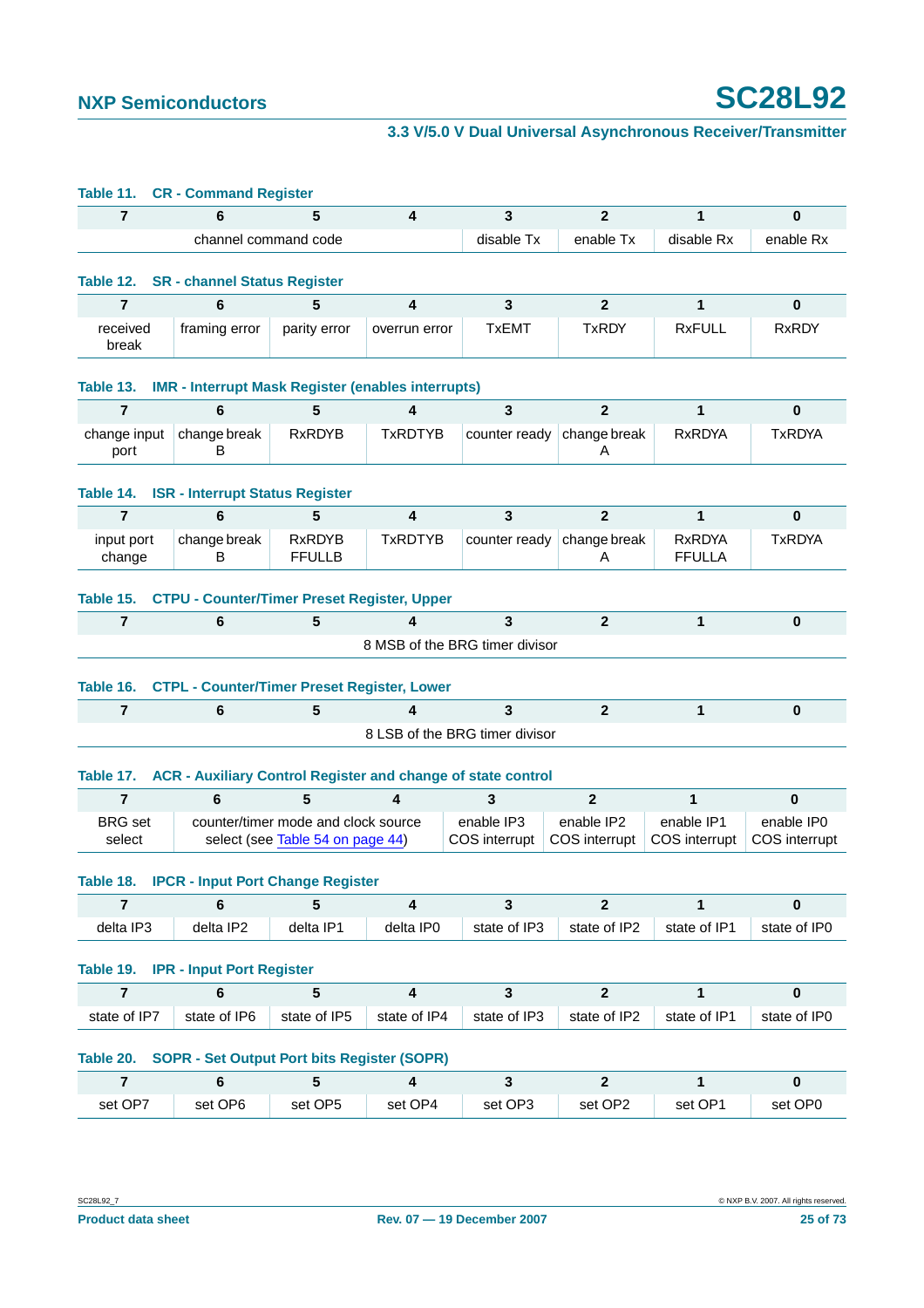#### **Table 21. ROPR - Reset Output Port bits Register (ROPR)**

| reset OP7 | reset OP6 | reset OP5 | reset OP4 | reset OP3 | reset OP2 | reset OP1 | reset OP0 |
|-----------|-----------|-----------|-----------|-----------|-----------|-----------|-----------|

#### **Table 22. OPCR - Output Port Configuration Register**

OP1 and OP0 are the RTSN output and are controlled by the MR register

| configure | configure | configure | configure | configure | configure | configure | configure |
|-----------|-----------|-----------|-----------|-----------|-----------|-----------|-----------|
| OP7       | OP6       | OP5       | OP4       | OP3       | OP3       | OP2       | OP2       |

### **7.3 Register descriptions**

#### **7.3.1 Mode registers**

#### **7.3.1.1 Mode Register 0 channel A (MR0A)**

#### **Table 23. MR0A - Mode Register 0 channel A (address 0x0) bit allocation**

MR0 is accessed by setting the MR pointer to logic 0 via the command register command B.

| <b>RXWATCHDOG</b> | RxINT[2] | TxINT[1:0] | <b>FIFOSIZE</b> | <b>BAUDRATE</b><br>EXTENDED II | TEST2 | <b>BAUDRATE</b><br>EXTENDED I |
|-------------------|----------|------------|-----------------|--------------------------------|-------|-------------------------------|

| Table 24.  |                   | MR0A - Mode Register 0 channel A (address 0x0) bit description                                                                                                                                                                                                                                                                                                                                                                                                                                                                                            |
|------------|-------------------|-----------------------------------------------------------------------------------------------------------------------------------------------------------------------------------------------------------------------------------------------------------------------------------------------------------------------------------------------------------------------------------------------------------------------------------------------------------------------------------------------------------------------------------------------------------|
| <b>Bit</b> | <b>Symbol</b>     | <b>Description</b>                                                                                                                                                                                                                                                                                                                                                                                                                                                                                                                                        |
| 7          | <b>RxWATCHDOG</b> | This bit controls the receiver watchdog timer.                                                                                                                                                                                                                                                                                                                                                                                                                                                                                                            |
|            |                   | $0 =$ disable                                                                                                                                                                                                                                                                                                                                                                                                                                                                                                                                             |
|            |                   | $1 =$ enable                                                                                                                                                                                                                                                                                                                                                                                                                                                                                                                                              |
|            |                   | When enabled, the watchdog timer will generate a receiver interrupt if<br>the receiver FIFO has not been accessed within 64 bit times of the<br>receiver $1 \times$ clock. The watchdog timer is used to alert the control<br>processor that data is in the Rx FIFO that has not been read. This<br>situation will occur when the byte count of the last part of a message<br>is not large enough to generate an interrupt.                                                                                                                               |
|            |                   | The watchdog timer presents itself as a receiver interrupt with the<br>RxRDY bit set in SR and ISR.                                                                                                                                                                                                                                                                                                                                                                                                                                                       |
| 6          | RxINT[2]          | Bit 2 of receiver FIFO interrupt level. This bit along with bit 6 of MR1<br>sets the fill level of the FIFO that generates the receiver interrupt.                                                                                                                                                                                                                                                                                                                                                                                                        |
|            |                   | Note that this control is split between MR0 and MR1. This is for<br>backward compatibility to the SC26C92 and SCC2681.                                                                                                                                                                                                                                                                                                                                                                                                                                    |
|            |                   | For the receiver these bits control the number of FIFO positions filled<br>when the receiver will attempt to interrupt. After the reset the receiver<br>FIFO is empty. The default setting of these bits cause the receiver to<br>attempt to interrupt when it has one or more bytes in it; see Table 25.                                                                                                                                                                                                                                                 |
| 5 and 4    | TxINT[1:0]        | Transmitter interrupt fill level. For the transmitter these bits control the<br>number of FIFO positions empty when the receiver will attempt to<br>interrupt; see Table 26. After the reset the transmit FIFO has 8 bytes<br>empty. It will then attempt to interrupt as soon as the transmitter is<br>enabled. The default setting $(TxINT[1:0] = 00)$ condition the<br>transmitter to attempt to interrupt only when it is completely empty. As<br>soon as one byte is loaded, it is no longer empty and hence will<br>withdraw its interrupt request. |
|            |                   | C NXP B.V. 2007. All rights reserved.                                                                                                                                                                                                                                                                                                                                                                                                                                                                                                                     |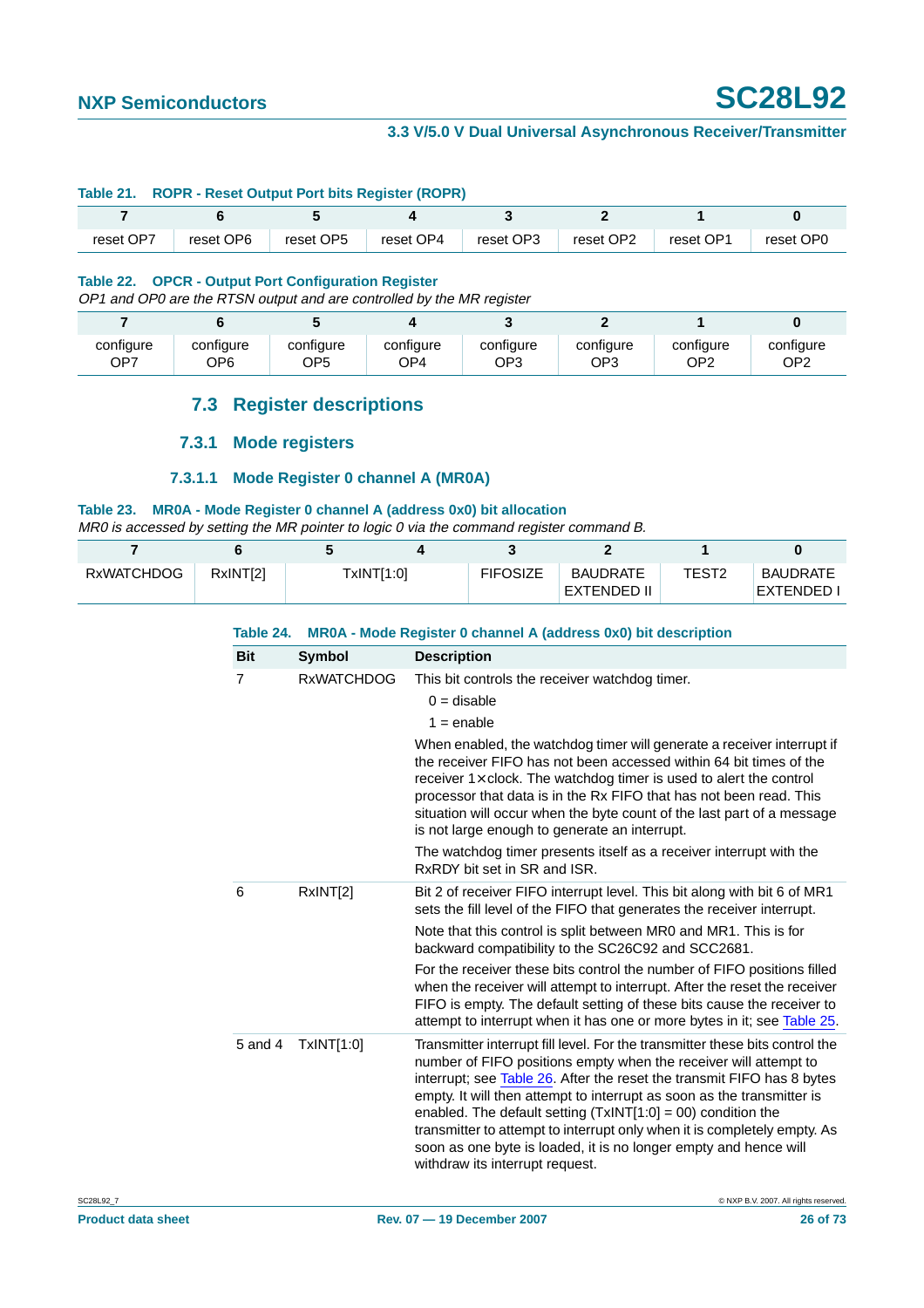| Table 24.     |                               | MR0A - Mode Register 0 channel A (address 0x0) bit description continued                                      |
|---------------|-------------------------------|---------------------------------------------------------------------------------------------------------------|
| <b>Bit</b>    | Symbol                        | <b>Description</b>                                                                                            |
| 3             | <b>FIFOSIZE</b>               | FIFO size for channel A and channel B. Selects the FIFO depth at<br>8-byte or 16-byte.                        |
|               |                               | $0 = 8$ bytes                                                                                                 |
|               |                               | $1 = 16$ bytes                                                                                                |
| $\mathcal{P}$ | <b>BAUDRATE</b><br>EXTENDED I | Bits MR0[2:0] are used to select one of the six baud rate groups. See<br>Table 35 for the group organization. |
| 1             | TEST2                         | $000 = \text{Normal mode}$                                                                                    |
| $\Omega$      | <b>BAUDRATE</b>               | $001 =$ Extended mode I                                                                                       |
|               | <b>EXTENDED II</b>            | $100 =$ Extended mode II                                                                                      |
|               |                               | Other combinations of MR0[2:0] should not be used.                                                            |

#### <span id="page-26-0"></span>**Table 25. Receiver FIFO interrupt fill level[\[1\]](#page-26-2)**

| RxINT[2:1] (bits MR0[6] and MR1[6]) | <b>Interrupt condition</b>      |
|-------------------------------------|---------------------------------|
| $FIFOSIZE = 0 (8 bytes)$            |                                 |
| 00                                  | 1 or more bytes in FIFO (RxRDY) |
| 01                                  | 3 or more bytes in FIFO         |
| 10                                  | 6 or more bytes in FIFO         |
| 11                                  | 8 bytes in FIFO (RxFULL)        |
| $FIFOSIZE = 1 (16 bytes)$           |                                 |
| 00                                  | 1 or more bytes in FIFO (RxRDY) |
| 01                                  | 8 or more bytes in FIFO         |
| 10                                  | 12 or more bytes in FIFO        |
| 11                                  | 16 bytes in FIFO (RxFULL)       |

<span id="page-26-2"></span>[1] Interrupt fill level must be set when the transmit and receive FIFOs are empty, otherwise the new level takes effect only after a read or a write to the FIFO.

#### <span id="page-26-1"></span>**Table 26. Transmitter FIFO interrupt fill level[\[1\]](#page-26-3)**

| TxINT[1:0] (bits MR0[5:4]) | Interrupt condition           |
|----------------------------|-------------------------------|
| $FIFOSIZE = 0 (8 bytes)$   |                               |
| 00                         | 8 bytes empty (TxEMPTY)       |
| 01                         | 4 or more bytes empty         |
| 10                         | 6 or more bytes empty         |
| 11                         | 1 or more bytes empty (TxRDY) |
| $FIFOSIZE = 1 (16 bytes)$  |                               |
| 00                         | 16 bytes empty (TxEMPTY)      |
| 01                         | 8 or more bytes empty         |
| 10                         | 12 or more bytes empty        |
| 11                         | 1 or more bytes empty (TxRDY) |

<span id="page-26-3"></span>[1] Interrupt fill level must be set when the transmit and receive FIFOs are empty, otherwise the new level takes effect only after a read or a write to the FIFO.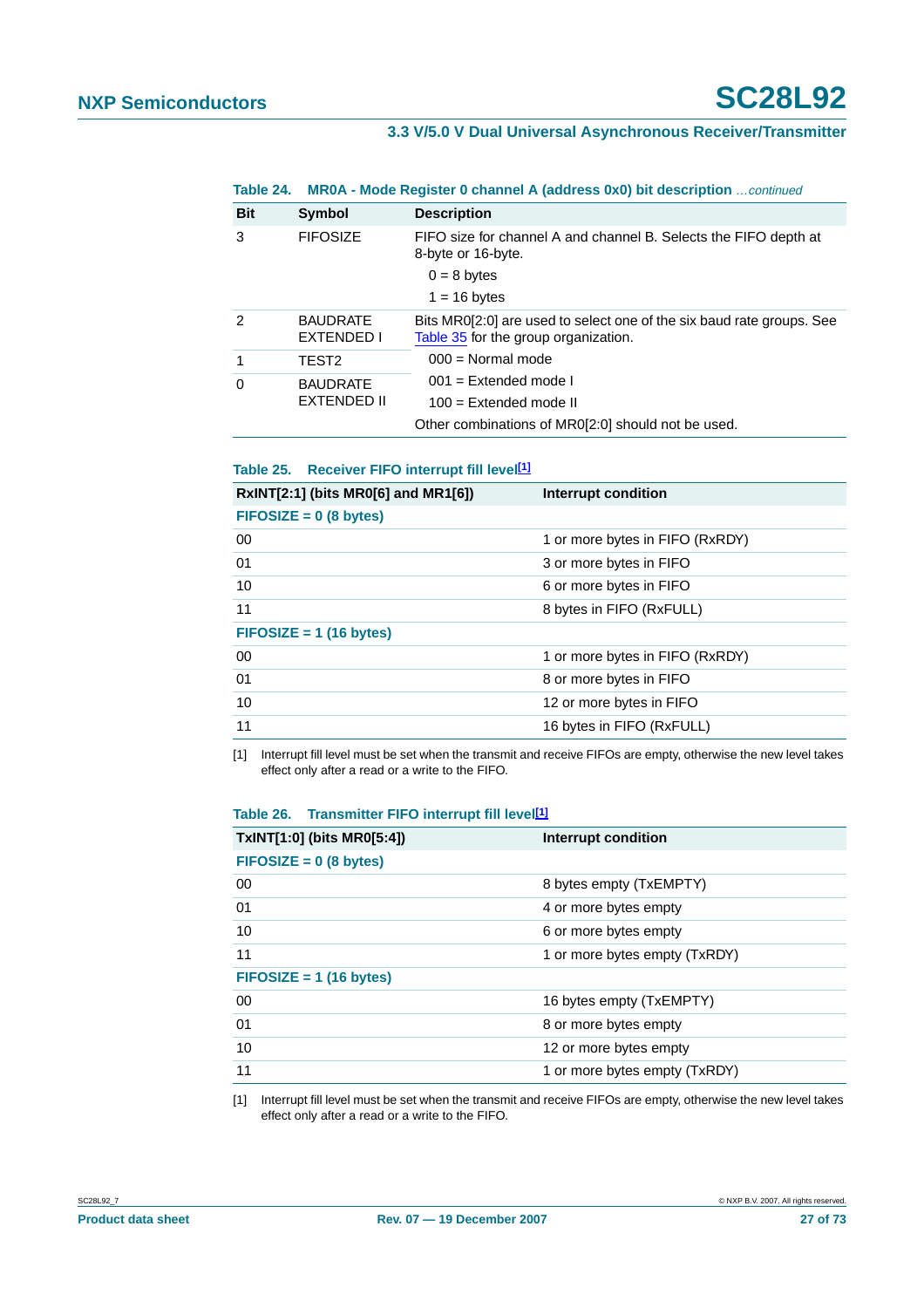#### **7.3.1.2 Mode Register 1 channel A (MR1A)**

#### **Table 27. MR1A - Mode Register 1 channel A (address 0x0) bit allocation**

MR1A is accessed when the channel A MR pointer points to MR1. The pointer is set to MR1 by RESET or by a set pointer command applied via CR command 1. After reading or writing MR1A, the pointer will point to MR2A<sup>[\[1\]](#page-27-0)</sup>.

| <b>RxRTS</b><br>control | RxINT[1] | <b>ERRORMODE</b> | PARITYMODE | PARITYTYPE | bits per character |
|-------------------------|----------|------------------|------------|------------|--------------------|

<span id="page-27-0"></span>[1] In block error mode, block error conditions must be cleared by using the error reset command (command 0x4) or a receiver reset.

| <b>Bit</b>  | Symbol            | <b>Description</b>                                                                                                                                                                                                                                                                                                                                                                                                                                                                                                                                                                                                                                                    |
|-------------|-------------------|-----------------------------------------------------------------------------------------------------------------------------------------------------------------------------------------------------------------------------------------------------------------------------------------------------------------------------------------------------------------------------------------------------------------------------------------------------------------------------------------------------------------------------------------------------------------------------------------------------------------------------------------------------------------------|
| 7           | <b>RxRTS</b>      | Channel A receiver request to send control (flow control). This bit<br>controls the deactivation of the RTSAN output (OP0) by the receiver.<br>This output is normally asserted by setting OPR[0] and negated by<br>resetting OPR[0]. Proper automatic operation of flow control requires<br>OPR[0] (channel A) or OPR[1] (channel B) to be set to logic 1.                                                                                                                                                                                                                                                                                                           |
|             |                   | $0 = No RTS control$                                                                                                                                                                                                                                                                                                                                                                                                                                                                                                                                                                                                                                                  |
|             |                   | $1 = RTS control$                                                                                                                                                                                                                                                                                                                                                                                                                                                                                                                                                                                                                                                     |
|             |                   | RxRTS = 1 causes RTSAN to be negated (OP0 is driven to a<br>logic 1 $[Vcc]$ ) upon receipt of a valid start bit if the channel A FIFO is<br>full. This is the beginning of the reception of the 9th byte. If the FIFO is<br>not read before the start of the 10th or 17th byte, an overrun condition<br>will occur and the 10th or 17th or 17th byte will be lost. However, the<br>bit in OPR[0] is not reset and RTSAN will be asserted again when an<br>empty FIFO position is available. This feature can be used for flow<br>control to prevent overrun in the receiver by using the RTSAN output<br>signal to control the CTSN input of the transmitting device. |
| 6           | RxINT[1]          | Bit 1 of the receiver interrupt control. See description of RxINT[2] in<br>Table 25 and Table 26.                                                                                                                                                                                                                                                                                                                                                                                                                                                                                                                                                                     |
| 5           | <b>ERRORMODE</b>  | Channel A error mode select.                                                                                                                                                                                                                                                                                                                                                                                                                                                                                                                                                                                                                                          |
|             |                   | $0 =$ character                                                                                                                                                                                                                                                                                                                                                                                                                                                                                                                                                                                                                                                       |
|             |                   | $1 = block$                                                                                                                                                                                                                                                                                                                                                                                                                                                                                                                                                                                                                                                           |
|             |                   | This bit selects the operating mode of the three FIFOed status bits<br>(FE, PE, received break) for channel A. In the character mode, status<br>is provided on a character-by-character basis; the status applies only<br>to the character at the top of the FIFO. In the block mode, the status<br>provided in the SR for these bits is the accumulation (logic OR) of the<br>status for all characters coming to the top of the FIFO since the last<br>reset error command for channel A was issued.                                                                                                                                                                |
| $4$ and $3$ | <b>PARITYMODE</b> | Channel A parity mode select                                                                                                                                                                                                                                                                                                                                                                                                                                                                                                                                                                                                                                          |
|             |                   | $00 =$ with parity                                                                                                                                                                                                                                                                                                                                                                                                                                                                                                                                                                                                                                                    |
|             |                   | $01 =$ force parity                                                                                                                                                                                                                                                                                                                                                                                                                                                                                                                                                                                                                                                   |
|             |                   | $10 = no$ parity                                                                                                                                                                                                                                                                                                                                                                                                                                                                                                                                                                                                                                                      |
|             |                   | $11 =$ multi-drop special mode                                                                                                                                                                                                                                                                                                                                                                                                                                                                                                                                                                                                                                        |
|             |                   | If with parity or force parity is selected a parity bit is added to the<br>transmitted character and the receiver performs a parity check on<br>incoming data $MR1A[4:3] = 11$ selects channel A to operate in the<br>special multi-drop mode described in Section 6.3.10 "Multi-drop mode<br>(9-bit or wake-up)".                                                                                                                                                                                                                                                                                                                                                    |

#### **Table 28. MR1A - Mode Register 1 channel A (address 0x0) bit description**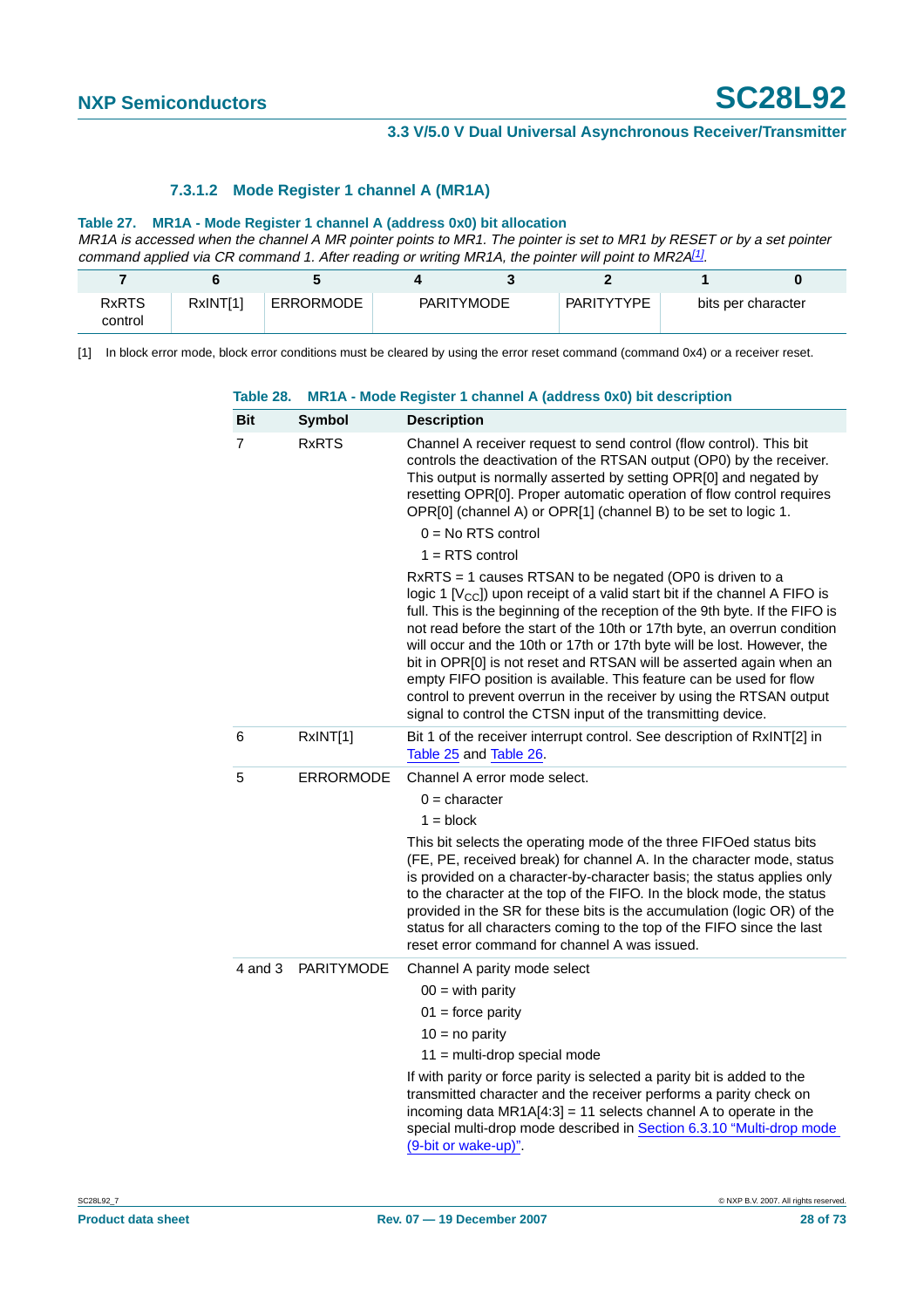|  | <b>Table 28. MR1A - Mode Register 1 channel A (address 0x0) bit description</b> continued |  |  |  |  |
|--|-------------------------------------------------------------------------------------------|--|--|--|--|
|--|-------------------------------------------------------------------------------------------|--|--|--|--|

| <b>Bit</b> | Symbol            | <b>Description</b>                                                                                                                                                                                                                                                                                                            |
|------------|-------------------|-------------------------------------------------------------------------------------------------------------------------------------------------------------------------------------------------------------------------------------------------------------------------------------------------------------------------------|
| 2          | <b>PARITYTYPE</b> | Channel A parity type select                                                                                                                                                                                                                                                                                                  |
|            |                   | $0 = e$ ven                                                                                                                                                                                                                                                                                                                   |
|            |                   | $1 =$ odd                                                                                                                                                                                                                                                                                                                     |
|            |                   | This bit selects the parity type (odd or even) if the with parity mode is<br>programmed by MR1A[4:3], and the polarity of the forced parity bit if<br>the force parity mode is programmed. It has no effect if the no parity<br>mode is programmed. In the special multi-drop mode it selects the<br>polarity of the A/D bit. |
| 1:0        |                   | Channel A bits per character select.                                                                                                                                                                                                                                                                                          |
|            |                   | $00 = 5$ bits                                                                                                                                                                                                                                                                                                                 |
|            |                   | $01 = 6 \text{ bits}$                                                                                                                                                                                                                                                                                                         |
|            |                   | $10 = 7$ bits                                                                                                                                                                                                                                                                                                                 |
|            |                   | $11 = 8 \text{ bits}$                                                                                                                                                                                                                                                                                                         |
|            |                   | This field selects the number of data bits per character to be<br>transmitted and received. The character length does not include the<br>start, parity, and stop bits.                                                                                                                                                        |

#### **7.3.1.3 Mode Register 2 channel A (MR2A)**

#### **Table 29. MR2A - Mode Register 2 channel A (address 0x0) bit allocation**

MR2A is accessed when the channel A MR pointer points to MR2, which occurs after any access to MR1A. Accesses to MR2A do not change the pointer.

| channel mode |  | CTSN<br>Enable Tx |  | stop bit length |  |
|--------------|--|-------------------|--|-----------------|--|

<span id="page-28-0"></span>

| Table 30.   | MR2A - Mode Register 2 channel A (address 0x0) bit description |                                                                                                                                                                                                                                                                                                                                                                                                                                                                                                                                                                                                                                                                                |  |  |  |
|-------------|----------------------------------------------------------------|--------------------------------------------------------------------------------------------------------------------------------------------------------------------------------------------------------------------------------------------------------------------------------------------------------------------------------------------------------------------------------------------------------------------------------------------------------------------------------------------------------------------------------------------------------------------------------------------------------------------------------------------------------------------------------|--|--|--|
| <b>Bit</b>  | <b>Symbol</b>                                                  | <b>Description</b>                                                                                                                                                                                                                                                                                                                                                                                                                                                                                                                                                                                                                                                             |  |  |  |
| $7$ and $6$ |                                                                | Channel A mode select. Each channel of the DUART can operate in one of<br>the following four modes:                                                                                                                                                                                                                                                                                                                                                                                                                                                                                                                                                                            |  |  |  |
|             |                                                                | $00 =$ Normal mode (default)                                                                                                                                                                                                                                                                                                                                                                                                                                                                                                                                                                                                                                                   |  |  |  |
|             |                                                                | $01$ = Automatic echo mode                                                                                                                                                                                                                                                                                                                                                                                                                                                                                                                                                                                                                                                     |  |  |  |
|             |                                                                | $10 =$ Local loopback mode                                                                                                                                                                                                                                                                                                                                                                                                                                                                                                                                                                                                                                                     |  |  |  |
|             |                                                                | 11 = Remote loopback mode                                                                                                                                                                                                                                                                                                                                                                                                                                                                                                                                                                                                                                                      |  |  |  |
|             |                                                                | Table 31 gives a description of the channel modes                                                                                                                                                                                                                                                                                                                                                                                                                                                                                                                                                                                                                              |  |  |  |
|             |                                                                | The user must exercise care when switching into and out of the various<br>modes. The selected mode will be activated immediately upon mode<br>selection, even if this occurs in the middle of a received or transmitted<br>character. Likewise, if a mode is deselected the device will switch out of the<br>mode immediately. An exception to this is switching out of auto echo or<br>remote loopback modes: if the deselection occurs just after the receiver<br>has sampled the stop bit (indicated in auto echo by assertion of RxRDY),<br>and the transmitter is enabled, the transmitter will remain in auto echo<br>mode until the entire stop has been retransmitted. |  |  |  |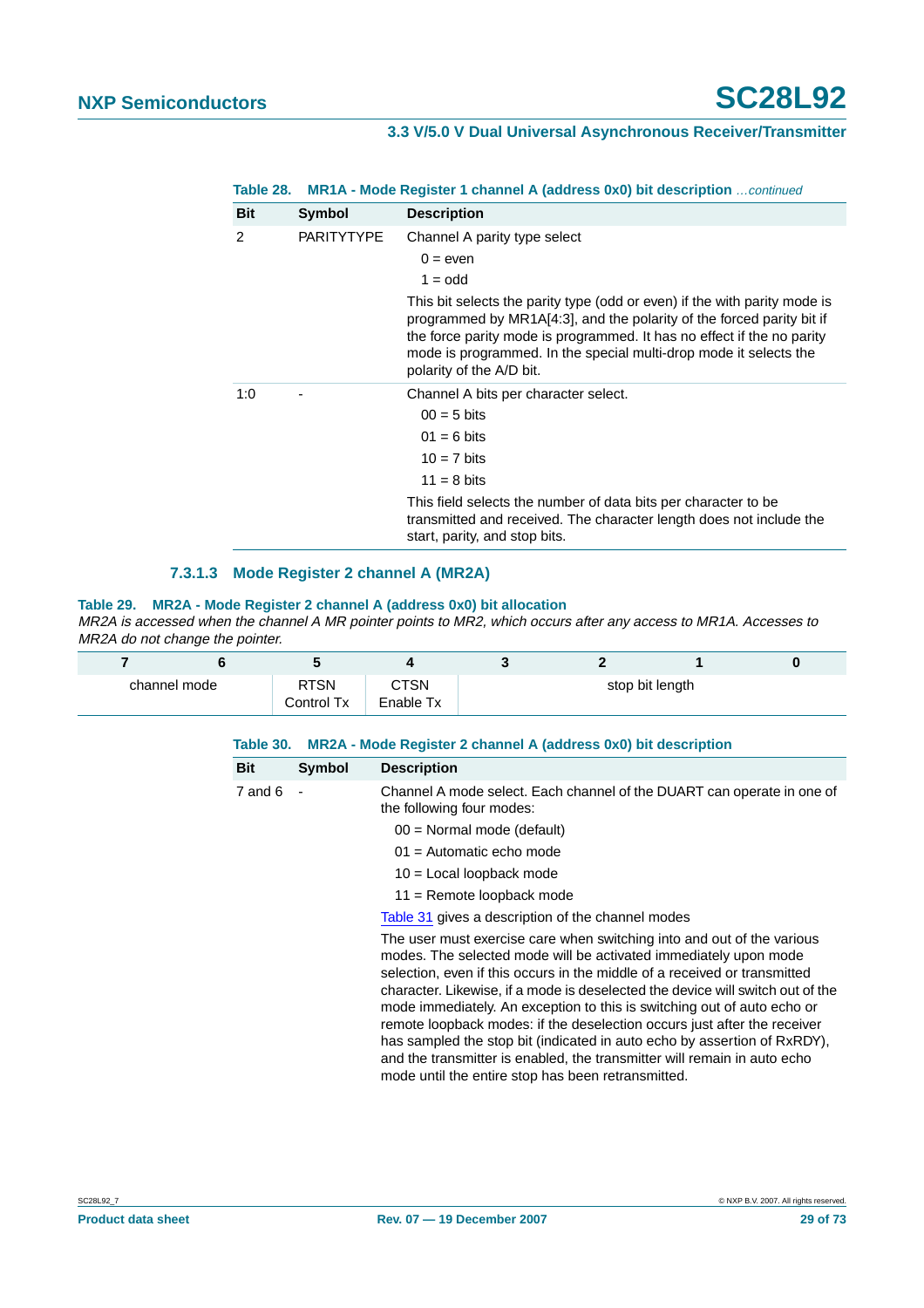| Table 30.  |               | <b>MR2A - Mode Register 2 channel A (address 0x0) bit description</b> continued                                                                                                                                                                                                                                                                                                                                                                                                                                                                                                                                                                                                                                                             |
|------------|---------------|---------------------------------------------------------------------------------------------------------------------------------------------------------------------------------------------------------------------------------------------------------------------------------------------------------------------------------------------------------------------------------------------------------------------------------------------------------------------------------------------------------------------------------------------------------------------------------------------------------------------------------------------------------------------------------------------------------------------------------------------|
| <b>Bit</b> | <b>Symbol</b> | <b>Description</b>                                                                                                                                                                                                                                                                                                                                                                                                                                                                                                                                                                                                                                                                                                                          |
| 5          |               | Channel A transmitter Request To Send (RTS) control.<br>$0 = No RTS control$<br>$1 = RTS control$                                                                                                                                                                                                                                                                                                                                                                                                                                                                                                                                                                                                                                           |
|            |               | This bit controls the deactivation of the RTSAN output (OP0) by the<br>transmitter. This output is normally asserted by setting OPR[0] and<br>negated by resetting OPR[0]. MR2A[5] = 1 caused OPR[0] to be reset<br>automatically one bit time after the characters in the channel A transmit<br>shift register and in the Tx FIFO, if any, are completely transmitted<br>including the programmed number of stop bits, if the transmitter is not<br>enabled                                                                                                                                                                                                                                                                                |
|            |               | This feature can be used to automatically terminate the transmission of a<br>message as follows (line turnaround):                                                                                                                                                                                                                                                                                                                                                                                                                                                                                                                                                                                                                          |
|            |               | 1. Program auto-reset mode: MR2A[5] = 1                                                                                                                                                                                                                                                                                                                                                                                                                                                                                                                                                                                                                                                                                                     |
|            |               | 2. Enable transmitter                                                                                                                                                                                                                                                                                                                                                                                                                                                                                                                                                                                                                                                                                                                       |
|            |               | 3. Assert RTSAN: OPR $[0] = 1$                                                                                                                                                                                                                                                                                                                                                                                                                                                                                                                                                                                                                                                                                                              |
|            |               | 4. Send message                                                                                                                                                                                                                                                                                                                                                                                                                                                                                                                                                                                                                                                                                                                             |
|            |               | 5. Disable transmitter after the last character is loaded into the channel A<br><b>Tx FIFO</b>                                                                                                                                                                                                                                                                                                                                                                                                                                                                                                                                                                                                                                              |
|            |               | 6. The last character will be transmitted and OPR[0] will be reset one bit<br>time after the last stop bit, causing RTSAN to be negated                                                                                                                                                                                                                                                                                                                                                                                                                                                                                                                                                                                                     |
| 4          |               | Channel A transmitter Clear To Send (CTS) control.                                                                                                                                                                                                                                                                                                                                                                                                                                                                                                                                                                                                                                                                                          |
|            |               | $0 =$ Input CTSAN(IP0) has no effect on the transmitter                                                                                                                                                                                                                                                                                                                                                                                                                                                                                                                                                                                                                                                                                     |
|            |               | $1 = CTS$ control enabled                                                                                                                                                                                                                                                                                                                                                                                                                                                                                                                                                                                                                                                                                                                   |
|            |               | If this bit is a 1, the transmitter checks the state of CTSAN (IP0) each time<br>it is ready to send a character. If IP0 is asserted (LOW), the character is<br>transmitted. If it is negated (HIGH), the TxDA output remains in the<br>marking state and the transmission is delayed until CTSAN goes LOW.<br>Changes in CTSAN while a character is being transmitted do not affect the<br>transmission of that character.                                                                                                                                                                                                                                                                                                                 |
| $3$ to $0$ |               | Stop bit length select. This field programs the length of the stop bit<br>appended to the transmitted character. Stop bit lengths of $\frac{9}{16}$ to 1 and<br>1 – $\frac{9}{16}$ to 2 bits, in increments of $\frac{1}{16}$ bit, can be programmed for character<br>lengths of 6, 7, and 8 bits. For a character lengths of 5 bits, $1 - \frac{1}{16}$ to 2<br>stop bits can be programmed in increments of $\frac{1}{16}$ bit. In all cases, the<br>receiver only checks for a mark condition at the center of the stop bit<br>position (one half-bit time after the last data bit, or after the parity bit if<br>enabled is sampled). Refer to Table 32 for the values.<br>If an external $1 \times$ clock is used for the transmitter: |
|            |               | $MR2A[3] = 0$ selects one stop bit                                                                                                                                                                                                                                                                                                                                                                                                                                                                                                                                                                                                                                                                                                          |
|            |               | $MR2A[3] = 1$ selects two stop bits                                                                                                                                                                                                                                                                                                                                                                                                                                                                                                                                                                                                                                                                                                         |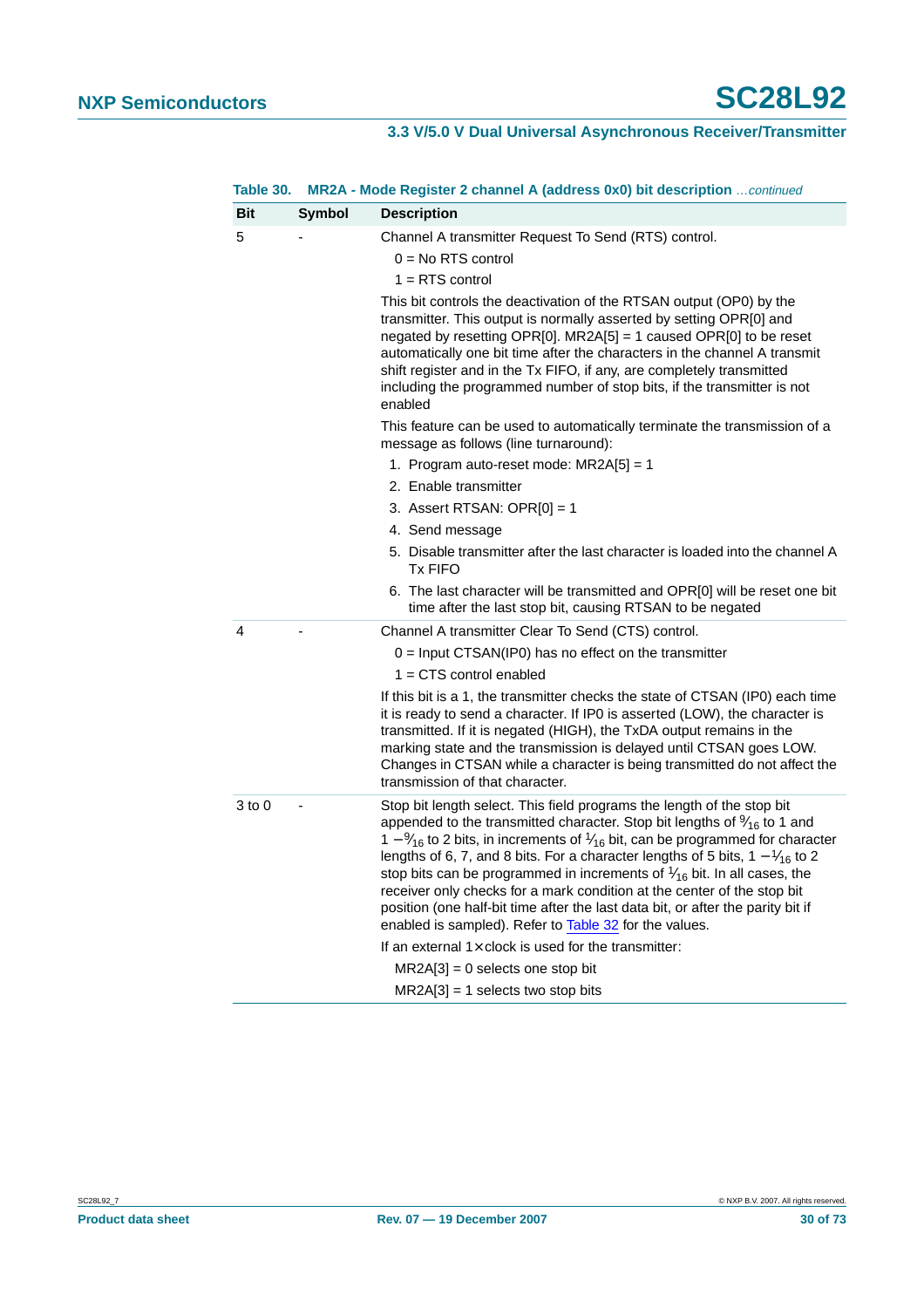|                   | 5011111111040400011011011                                                                                                                                            |  |  |  |  |  |
|-------------------|----------------------------------------------------------------------------------------------------------------------------------------------------------------------|--|--|--|--|--|
| Mode              | <b>Description</b>                                                                                                                                                   |  |  |  |  |  |
| Normal            | The transmitter and receiver operating independently.                                                                                                                |  |  |  |  |  |
| Automatic<br>echo | Places the channel in the automatic echo mode, which automatically retransmits the<br>received data. The following conditions are true while in automatic echo mode: |  |  |  |  |  |
|                   | 1. Received data is reclocked and retransmitted on the TxDA output                                                                                                   |  |  |  |  |  |
|                   | 2. The receive clock is used for the transmitter                                                                                                                     |  |  |  |  |  |
|                   | 3. The receiver must be enabled, but the transmitter need not be enabled                                                                                             |  |  |  |  |  |
|                   | 4. The channel A TxRDY and TxEMT status bits are inactive                                                                                                            |  |  |  |  |  |
|                   | 5. The received parity is checked, but is not regenerated for transmission, i.e.<br>transmitted parity bit is as received                                            |  |  |  |  |  |
|                   | 6. Character framing is checked, but the stop bits are retransmitted as received                                                                                     |  |  |  |  |  |
|                   | 7. A received break is echoed as received until the next valid start bit is detected                                                                                 |  |  |  |  |  |
|                   | 8. CPU to receiver communication continues normally, but the CPU to transmitter<br>link is disabled                                                                  |  |  |  |  |  |
| Local             | Selects local loopback diagnostic mode. In this mode:                                                                                                                |  |  |  |  |  |
| loopback          | 1. The transmitter output is internally connected to the receiver input                                                                                              |  |  |  |  |  |
|                   | 2. The transmit clock is used for the receiver                                                                                                                       |  |  |  |  |  |
|                   | 3. The TxDA output is held HIGH                                                                                                                                      |  |  |  |  |  |
|                   | 4. The RxDA input is ignored                                                                                                                                         |  |  |  |  |  |
|                   | 5. The transmitter must be enabled, but the receiver need not be enabled                                                                                             |  |  |  |  |  |
|                   | 6. CPU to transmitter and receiver communications continue normally                                                                                                  |  |  |  |  |  |
| Remote            | Selects remote loopback diagnostic mode. In this mode:                                                                                                               |  |  |  |  |  |
| loopback          | 1. Received data is reclocked and retransmitted on the TxDA output                                                                                                   |  |  |  |  |  |
|                   | 2. The receive clock is used for the transmitter                                                                                                                     |  |  |  |  |  |
|                   | 3. Received data is not sent to the local CPU, and the error status conditions are<br>inactive                                                                       |  |  |  |  |  |
|                   | 4. The received parity is not checked and is not regenerated for transmission, i.e.,<br>transmitted parity is as received                                            |  |  |  |  |  |
|                   | 5. The receiver must be enabled                                                                                                                                      |  |  |  |  |  |
|                   | 6. Character framing is not checked, and the stop bits are retransmitted as received                                                                                 |  |  |  |  |  |
|                   | 7. A received break is echoed as received until the next valid start bit is detected                                                                                 |  |  |  |  |  |

#### <span id="page-30-0"></span>**Table 31. DUART mode description**

#### <span id="page-30-1"></span>**Table 32. Stop bit length**

| MR2A[3:0] (hexadecimal) | Stop bit length <sup>[1]</sup> |
|-------------------------|--------------------------------|
| 0                       | 0.563                          |
| 1                       | 0.625                          |
| $\overline{2}$          | 0.688                          |
| 3                       | 0.750                          |
| 4                       | 0.813                          |
| 5                       | 0.875                          |
| 6                       | 0.938                          |
| 7                       | 1.000                          |
| 8                       | 1.563                          |
| 9                       | 1.653                          |
| A                       | 1.688                          |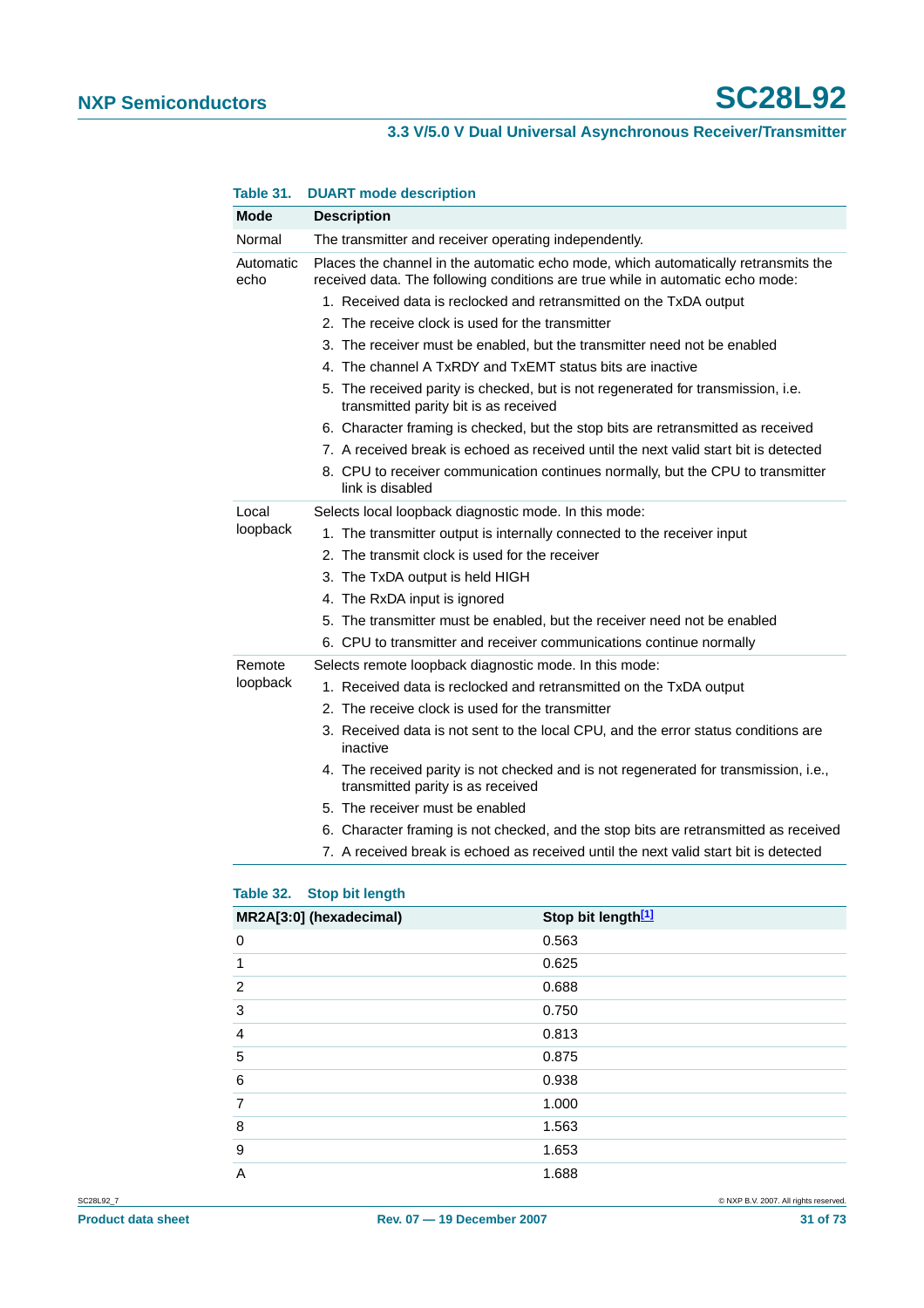**Table 32. Stop bit length** …continued

| $\sim$                  |                                |
|-------------------------|--------------------------------|
| MR2A[3:0] (hexadecimal) | Stop bit length <sup>[1]</sup> |
| В                       | 1.750                          |
| C                       | 1.813                          |
| D                       | 1.875                          |
| F                       | 1.938                          |
|                         | 2.000                          |

<span id="page-31-0"></span>[1] Add 0.5 to values shown for 0 to 7 if channel is programmed for 5 bit per character

#### **7.3.1.4 Mode Register 0 channel B (MR0B)**

MR0B (address 0x8) is accessed when the channel B MR pointer points to MR1. The pointer is set to MR0 by RESET or by a set pointer command applied via CRB. After reading or writing MR0B, the pointer will point to MR1B.

The bit definitions for this register are identical to MR0A, except the FIFO size bit and that all control actions apply to the channel B receiver, transmitter, the corresponding inputs and outputs. MR0B[2:0] are reserved.

#### **7.3.1.5 Mode Register 1 channel B (MR1B)**

MR1B (address 0x8) is accessed when the channel B MR pointer points to MR1. The pointer is set to MR1 by RESET or by a set pointer command applied via CRB. After reading or writing MR1B, the pointer will point to MR2B.

The bit definitions for this register are identical to MR1A, except that all control actions apply to the channel B receiver and transmitter and the corresponding inputs and outputs.

#### **7.3.1.6 Mode Register 2 channel B (MR2B)**

MR2B (address 0x8) is accessed when the channel B MR pointer points to MR2, which occurs after any access to MR1B. Accesses to MR2B do not change the pointer.

The bit definitions for mode register are identical to the bit definitions for MR2A, except that all control actions apply to the channel B receiver and transmitter and the corresponding inputs and outputs.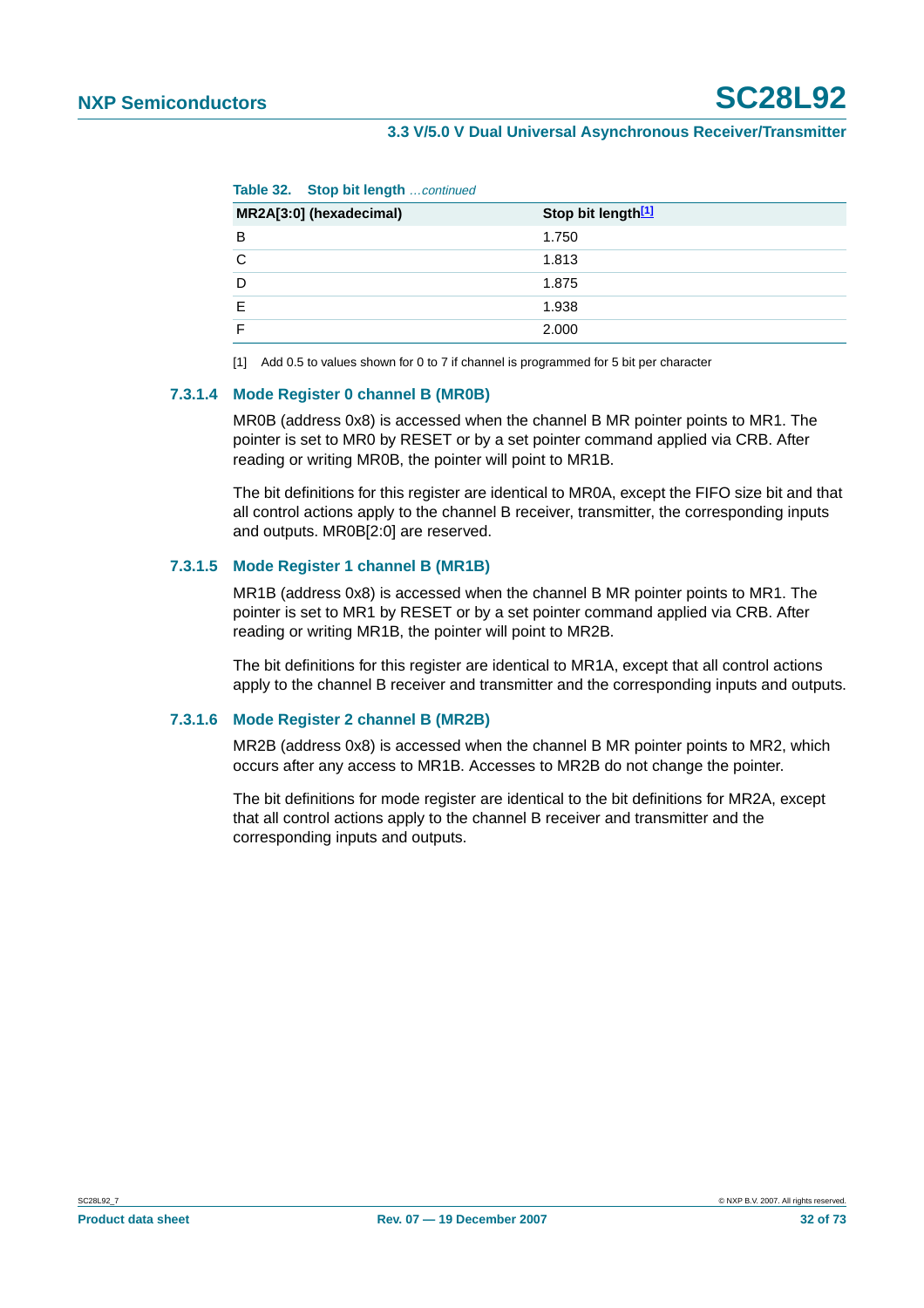## **7.3.2 Clock select registers**

|         | Table 33.                                     |                | CSRA - Clock select register channel A (address 0x1) and<br>CSRB - Clock select register channel B (address 0x9) bit allocation |   |                               |              |   |          |  |  |
|---------|-----------------------------------------------|----------------|---------------------------------------------------------------------------------------------------------------------------------|---|-------------------------------|--------------|---|----------|--|--|
|         | 7                                             | 6              | 5                                                                                                                               | 4 | 3                             | $\mathbf{2}$ | 1 | $\bf{0}$ |  |  |
|         |                                               |                | receiver clock select code                                                                                                      |   | transmitter clock select code |              |   |          |  |  |
| 7.3.2.1 | <b>Clock Select Register channel A (CSRA)</b> |                |                                                                                                                                 |   |                               |              |   |          |  |  |
|         |                                               |                | Table 34. CSRA - Clock select register channel A (address 0x1) bit description                                                  |   |                               |              |   |          |  |  |
|         | <b>Bit</b>                                    | Symbol         | <b>Description</b>                                                                                                              |   |                               |              |   |          |  |  |
|         | $7$ to $4$                                    | $\sim$         | Receiver clock select. The baud rate clock for the channel A receiver is as<br>shown in Table 35, except as follows:            |   |                               |              |   |          |  |  |
|         |                                               |                | $1110 = IP4 - 16 \times$                                                                                                        |   |                               |              |   |          |  |  |
|         |                                               |                | $1111 = IP4 - 1x$                                                                                                               |   |                               |              |   |          |  |  |
|         |                                               |                | The receiver clock is always a $16\times$ clock except for CSRA[7:4] = 1111                                                     |   |                               |              |   |          |  |  |
|         | $3 \text{ to } 0$                             | $\blacksquare$ | Transmitter clock select. The baud rate clock for the channel A transmitter is<br>as shown in Table 35, except as follows:      |   |                               |              |   |          |  |  |
|         |                                               |                | $1110 = IP3 - 16 \times$                                                                                                        |   |                               |              |   |          |  |  |
|         |                                               |                | $1111 = IP3 - 1 \times$                                                                                                         |   |                               |              |   |          |  |  |
|         |                                               |                | The transmitter clock is always a $16\times$ clock except for CSRA[3:0] = 1111                                                  |   |                               |              |   |          |  |  |

#### <span id="page-32-0"></span>**Table 35. Baud rate (based on a 3.6864 MHz crystal clock)** See [Table](#page-33-0) 36 for bit rate characteristics.

| <b>CSR[7:4]</b> | $MR0[0] = 0$ (Normal mode) |              | $MR0[0] = 1$ (Extended mode I) |              | $MR0[2] = 1$ (Extended mode II) |              |
|-----------------|----------------------------|--------------|--------------------------------|--------------|---------------------------------|--------------|
| <b>CSR[3:0]</b> | $ACR[7] = 0$               | $ACR[7] = 1$ | $ACR[7] = 0$                   | $ACR[7] = 1$ | $ACR[7] = 0$                    | $ACR[7] = 1$ |
| 0000            | 50                         | 75           | 300                            | 450          | 4,800                           | 7,200        |
| 0001            | 110                        | 110          | 110                            | 110          | 880                             | 880          |
| 0010            | 134.5                      | 134.5        | 134.5                          | 134.5        | 1,076                           | 1,076        |
| 0011            | 200                        | 150          | 1200                           | 900          | 19.200                          | 14.400       |
| 0100            | 300                        | 300          | 1800                           | 1800         | 28.800                          | 28.800       |
| 0101            | 600                        | 600          | 3600                           | 3600         | 57.600                          | 57.600       |
| 0110            | 1,200                      | 1,200        | 7200                           | 7,200        | 115,200                         | 115,200      |
| 0111            | 1,050                      | 2,000        | 1,050                          | 2,000        | 1,050                           | 2,000        |
| 1000            | 2,400                      | 2,400        | 14,400                         | 14,400       | 57,600                          | 57,600       |
| 1001            | 4,800                      | 4,800        | 28,800                         | 28,800       | 4,800                           | 4,800        |
| 1010            | 7,200                      | 1,800        | 7,200                          | 1,800        | 57,600                          | 14,400       |
| 1011            | 9,600                      | 9,600        | 57,600                         | 57,600       | 9,600                           | 9,600        |
| 1100            | 38,400                     | 19,200       | 230,400                        | 115,200      | 38,400                          | 19,200       |
| 1101            | Timer                      | Timer        | Timer                          | Timer        | Timer                           | Timer        |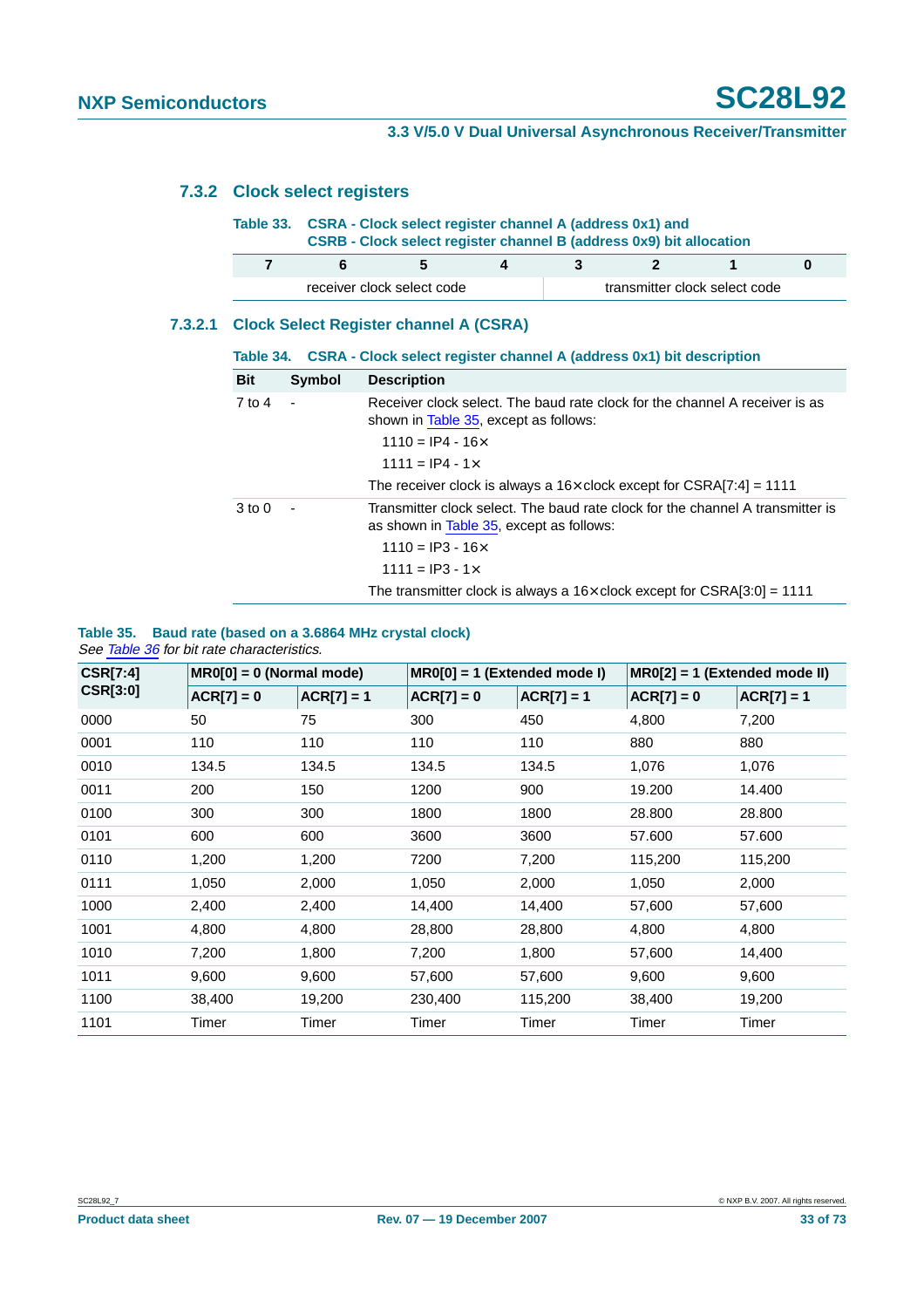| Normal rate (baud) | Actual 16x clock (kHz) | Error (%) |
|--------------------|------------------------|-----------|
| 50                 | 0.8                    | 0         |
| 75                 | 1.2                    | 0         |
| 110                | 1.759                  | $-0.069$  |
| 134.5              | 2.153                  | 0.059     |
| 150                | 2.4                    | 0         |
| 200                | 3.2                    | 0         |
| 300                | 4.8                    | 0         |
| 600                | 9.6                    | 0         |
| 1050               | 16.756                 | $-0.260$  |
| 1200               | 19.2                   | 0         |
| 1800               | 28.8                   | 0         |
| 2000               | 32.056                 | 0.175     |
| 2400               | 38.4                   | 0         |
| 4800               | 76.8                   | 0         |
| 7200               | 115.2                  | 0         |
| 9600               | 153.6                  | 0         |
| 19200              | 307.2                  | 0         |
| 38400              | 614.4                  | 0         |

#### <span id="page-33-0"></span>**Table 36. Bit rate generator characteristic[s\[1\]](#page-33-1)** Crystal or clock = 3.6864 MHz.

<span id="page-33-1"></span>[1] Duty cycle of  $16 \times$  clock is 50 %  $\pm$  1 %.

#### **7.3.2.2 Clock Select Register channel B (CSRB)**

| Table 37. CSRB - Clock select register channel B (address 0x9) bit description |
|--------------------------------------------------------------------------------|
|                                                                                |

| <b>Bit</b> | Symbol | <b>Description</b>                                                                                                         |
|------------|--------|----------------------------------------------------------------------------------------------------------------------------|
| 7 to 4     |        | Receiver clock select. The baud rate clock for the channel B receiver is as<br>shown in Table 35, except as follows:       |
|            |        | $1110 =$ IP6 - 16 $\times$                                                                                                 |
|            |        | $1111 =$ IP6 - 1 $\times$                                                                                                  |
|            |        | The receiver clock is always a $16\times$ clock except for CSRB[7:4] = 1111                                                |
| $3$ to $0$ |        | Transmitter clock select. The baud rate clock for the channel A transmitter is<br>as shown in Table 35, except as follows: |
|            |        | $1110 =$ IP5 - 16 $\times$                                                                                                 |
|            |        | 1111 = IP5 - 1 $\times$                                                                                                    |
|            |        | The transmitter clock is always a $16\times$ clock except for CSRB[3:0] = 1111                                             |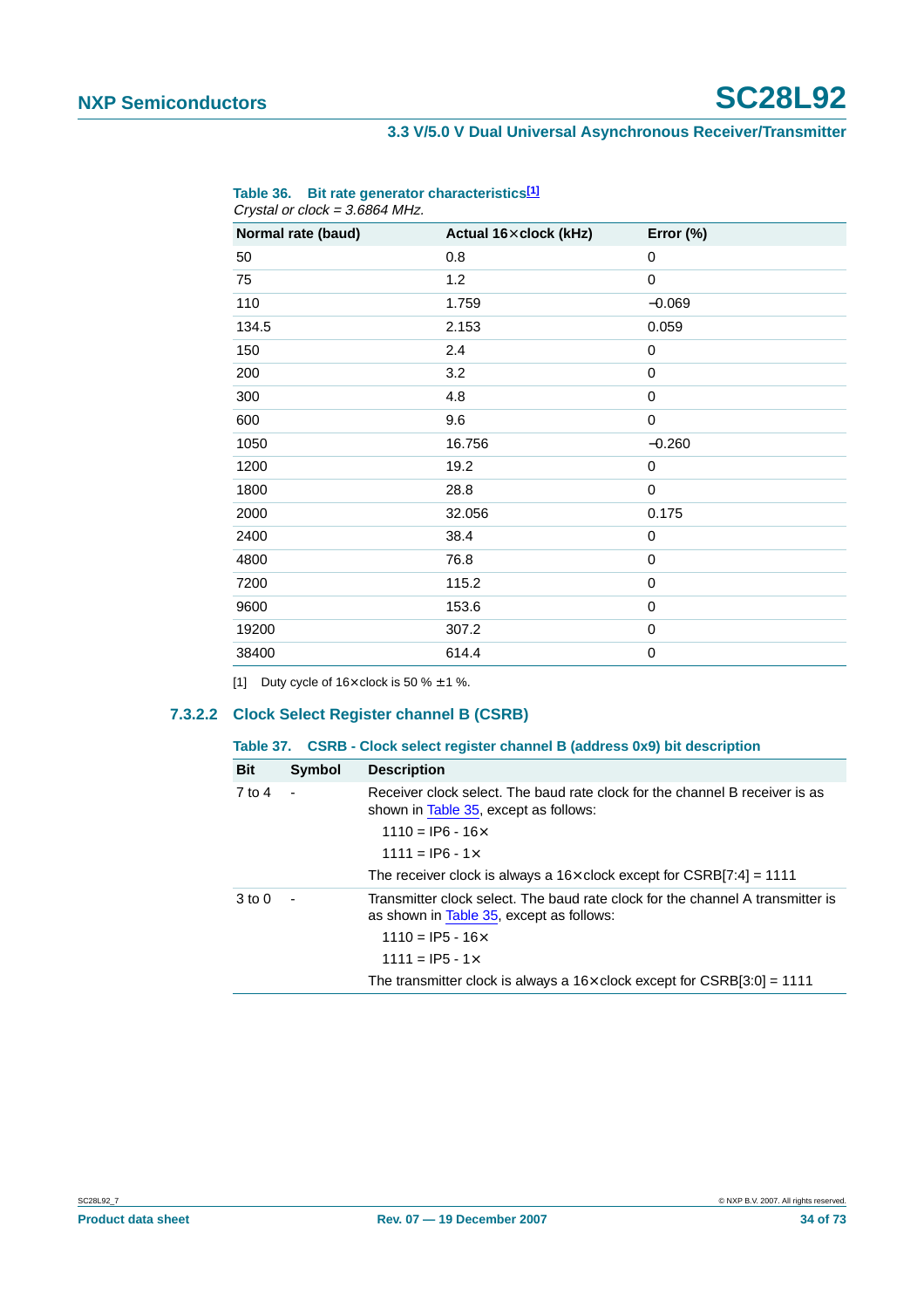#### <span id="page-34-0"></span>**7.3.3 Command registers**

| Table 38. CRA - Command register channel A (address 0x2) and<br>CRB - Command register channel B (address 0xA) bit allocation |  |              |     |  |                                                                  |   |  |
|-------------------------------------------------------------------------------------------------------------------------------|--|--------------|-----|--|------------------------------------------------------------------|---|--|
| ĥ                                                                                                                             |  | $\mathbf{A}$ | - 2 |  |                                                                  | n |  |
| channel command code                                                                                                          |  |              |     |  | disable $Tx \mid$ enable $Tx \mid$ disable $Rx \mid$ enable $Rx$ |   |  |

#### **7.3.3.1 Command Register channel A (CRA)**

CRA is a register used to supply commands to channel A. Multiple commands can be specified in a single write to CRA as long as the commands are non-conflicting, e.g., the enable transmitter and reset transmitter commands cannot be specified in a single command word.

#### **Table 39. CRA - Command register channel A (address 0x2) bit description**

| Bit           | <b>Symbol</b> | <b>Description</b>                                                                                                                                                                                                                                                                                                                                   |
|---------------|---------------|------------------------------------------------------------------------------------------------------------------------------------------------------------------------------------------------------------------------------------------------------------------------------------------------------------------------------------------------------|
| 7 to 4        |               | Miscellaneous commands. Execution of the commands in the upper four bits<br>of this register must be separated by 3 X1 clock edges. Other reads or writes<br>(including writes to the lower four bits) may be inserted to achieve this<br>separation. A description of miscellaneous commands is given in Table 40.                                  |
| 3             |               | Disable channel A transmitter. This command terminates transmitter operation<br>and reset the TxDRY and TxEMT status bits. However, if a character is being<br>transmitted or if a character is in the Tx FIFO when the transmitter is disabled.<br>the transmission of the character(s) is completed before assuming the inactive<br>state.         |
| $\mathcal{P}$ |               | Enable channel A transmitter. Enables operation of the channel A transmitter.<br>The TxRDY and TxEMT status bits will be asserted if the transmitter is idle.                                                                                                                                                                                        |
| 1             |               | Disable channel A receiver. This command terminates operation of the<br>receiver immediately-a character being received will be lost. The command<br>has no effect on the receiver status bits or any other control registers. If the<br>special multi-drop mode is programmed, the receiver operates even if it is<br>disabled. See Section 6.3.10. |
| $\Omega$      |               | Enable channel A receiver. Enables operation of the channel A receiver. If not<br>in the special wake-up mode, this also forces the receiver into the search for<br>start-bit state.                                                                                                                                                                 |

#### <span id="page-34-1"></span>**Table 40. Miscellaneous commands**

| Command | <b>Description</b>                                                                                                                                                                                                                                                                                                          |
|---------|-----------------------------------------------------------------------------------------------------------------------------------------------------------------------------------------------------------------------------------------------------------------------------------------------------------------------------|
| 0000    | No command.                                                                                                                                                                                                                                                                                                                 |
| 0001    | Reset MR pointer. Causes the channel A MR pointer to point to MR1.                                                                                                                                                                                                                                                          |
| 0010    | Reset receiver. Resets the channel A receiver as if a hardware reset had been<br>applied. The receiver is disabled and the FIFO is flushed.                                                                                                                                                                                 |
| 0011    | Reset transmitter. Resets the channel A transmitter as if a hardware reset had<br>been applied.                                                                                                                                                                                                                             |
| 0100    | Reset error status. Clears the channel A received break, parity error, and overrun<br>error bits in the status register (SRA[7:4]). Used in character mode to clear OE<br>status (although RB, PE and FE bits will also be cleared) and in block mode to clear<br>all error status after a block of data has been received. |
| 0101    | Reset channel A break change interrupt. Causes the channel A break detect<br>change bit in the interrupt status register (ISR[2]) to be cleared to zero.                                                                                                                                                                    |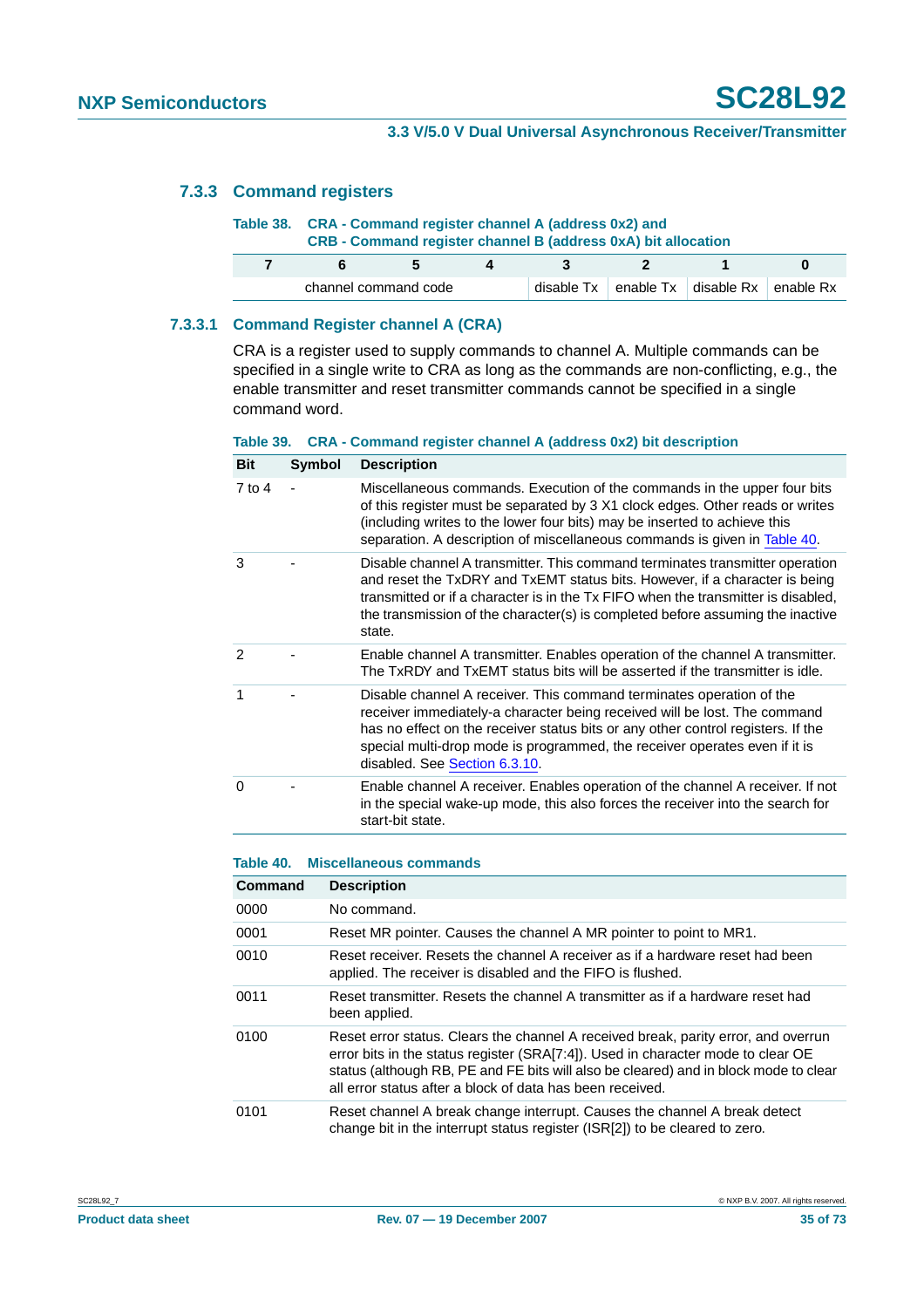#### **Table 40. Miscellaneous commands** …continued

| <b>Command</b> | <b>Description</b>                                                                                                                                                                                                                                                                                                                                                                                                                                                                                                                                           |
|----------------|--------------------------------------------------------------------------------------------------------------------------------------------------------------------------------------------------------------------------------------------------------------------------------------------------------------------------------------------------------------------------------------------------------------------------------------------------------------------------------------------------------------------------------------------------------------|
| 0110           | Start break. Forces the TxDA output LOW (spacing). If the transmitter is empty the<br>start of the break condition will be delayed up to two bit times. If the transmitter is<br>active the break begins when transmission of the character is completed. If a<br>character is in the Tx FIFO, the start of the break will be delayed until that<br>character, or any other loaded subsequently are transmitted. The transmitter must<br>be enabled for this command to be accepted.                                                                         |
| 0111           | Stop break. The TxDA line will go HIGH (marking) within two bit times. TxDA will<br>remain HIGH for one bit time before the next character, if any, is transmitted.                                                                                                                                                                                                                                                                                                                                                                                          |
| 1000           | Assert RTSN. Causes the RTSN output to be asserted (LOW).                                                                                                                                                                                                                                                                                                                                                                                                                                                                                                    |
| 1001           | Negate RTSN. Causes the RTSN output to be negated (HIGH).                                                                                                                                                                                                                                                                                                                                                                                                                                                                                                    |
| 1010           | Set time-out mode on. The receiver in this channel will restart the C/T as each<br>receive character is transferred from the shift register to the Rx FIFO. The C/T is<br>placed in the counter mode, the start counter or stop counter commands are<br>disabled, the counter is stopped, and the counter ready bit, ISR[3], is reset. (see<br>also watchdog timer description in the receiver Section 6.3.7.)                                                                                                                                               |
| 1011           | Set MR pointer to 0x0.                                                                                                                                                                                                                                                                                                                                                                                                                                                                                                                                       |
| 1100           | Disable time-out mode. This command returns control of the C/T to the regular start<br>counter or stop counter commands. It does not stop the counter, or clear any<br>pending interrupts. After disabling the time-out mode, a stop counter command<br>should be issued to force a reset of the ISR[3] bit.                                                                                                                                                                                                                                                 |
| 1101           | Not used.                                                                                                                                                                                                                                                                                                                                                                                                                                                                                                                                                    |
| 1110           | Power-down mode on. In this mode, the DUART oscillator is stopped and all<br>functions requiring this clock are suspended. The execution of commands other<br>than disable Power-down mode (1111) requires a X1/CLK. While in the<br>Power-down mode, do not issue any commands to the CR except the disable<br>Power-down mode command. The contents of all registers will be saved while in<br>this mode. It is recommended that the transmitter and receiver be disabled prior to<br>placing the DUART into Power-down mode. This command is in CRA only. |
| 1111           | Disable Power-down mode. This command restarts the oscillator. After invoking this<br>command, wait for the oscillator to start up before writing further commands to the<br>CR. This command is in CRA only. For maximum power reduction input pins should<br>be at V <sub>SS</sub> or V <sub>DD</sub> .                                                                                                                                                                                                                                                    |

#### **7.3.3.2 Command Register channel B (CRB)**

CRB is a register used to supply commands to channel B. Multiple commands can be specified in a single write to CRB as long as the commands are non-conflicting, e.g., the enable transmitter and reset transmitter commands cannot be specified in a single command word.

The bit definitions for this register are identical to the bit definitions for CRA, with the exception of miscellaneous commands 0xE and 0xF which are used for Power-down mode. These two commands are not used in CRB. All other control actions that apply to CRA also apply to CRB.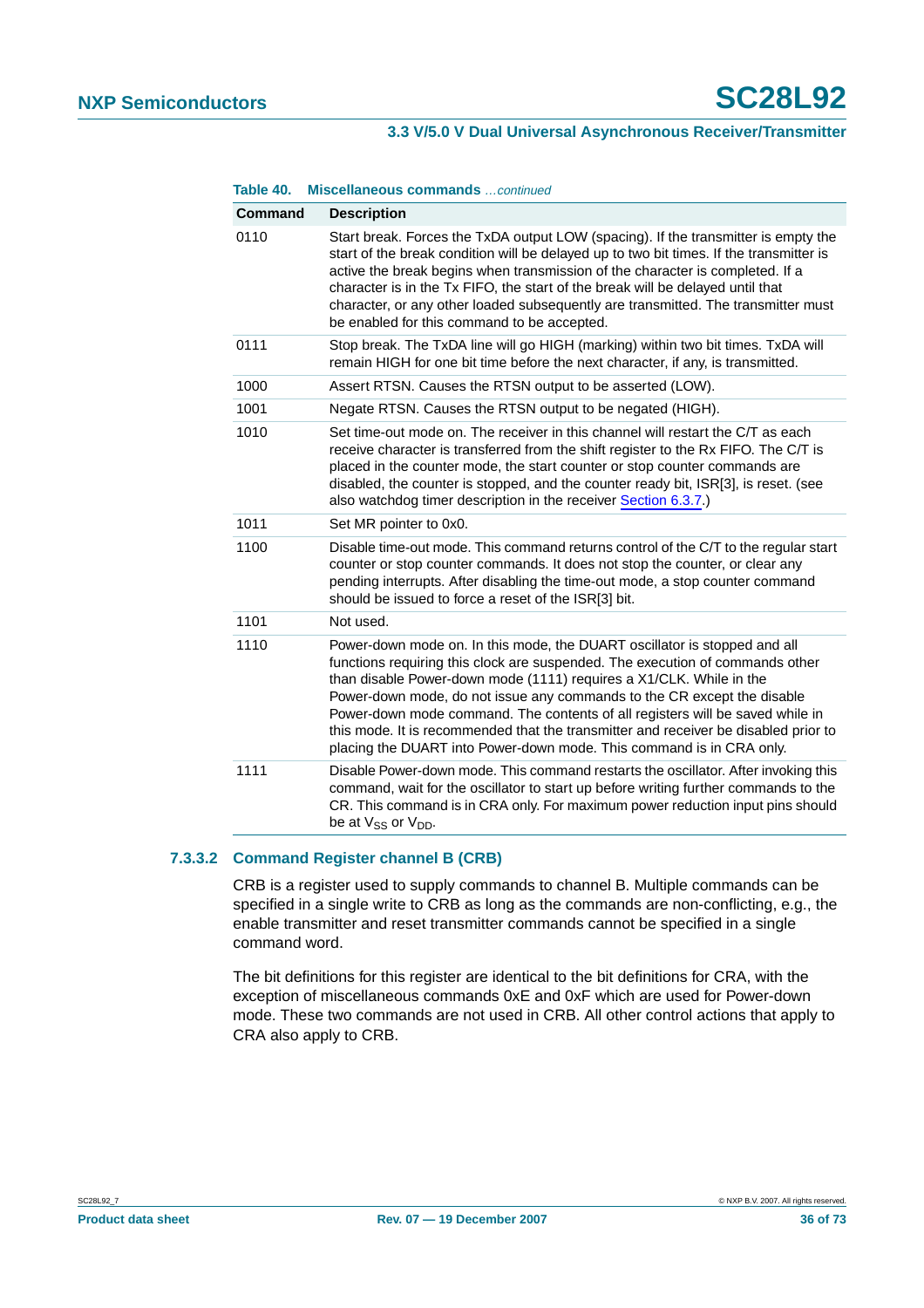#### **7.3.4 Status registers**

#### **7.3.4.1 Status Register channel A (SRA)**

|                         | Table 41. SRA - Status register channel A (address 0x1) bit allocation |                      |                  |        |        |         |        |  |
|-------------------------|------------------------------------------------------------------------|----------------------|------------------|--------|--------|---------|--------|--|
|                         |                                                                        |                      |                  |        |        |         |        |  |
| received<br>break $[1]$ | framing<br>error $[1]$                                                 | parity<br>error $11$ | overrun<br>error | TxEMTA | TxRDYA | RxFULLA | RxRDYA |  |

<span id="page-36-0"></span>[1] These status bits are appended to the corresponding data character in the receive FIFO. A read of the status provides these bits [7:5] from the top of the FIFO together with bits [4:0]. These bits are cleared by a reset error status command. In character mode they are discarded when the corresponding data character is read from the FIFO. In block error mode, the error-reset command (command 0x4 or receiver reset) must used to clear block error conditions.

#### **Table 42. SRA - Status register channel A (address 0x1) bit description**

| <b>Bit</b> | Symbol | <b>Description</b>                                                                                                                                                                                                                                                                                                                                                                                                                                                                                                                               |
|------------|--------|--------------------------------------------------------------------------------------------------------------------------------------------------------------------------------------------------------------------------------------------------------------------------------------------------------------------------------------------------------------------------------------------------------------------------------------------------------------------------------------------------------------------------------------------------|
| 7          |        | Channel A received break.                                                                                                                                                                                                                                                                                                                                                                                                                                                                                                                        |
|            |        | $0 = no$                                                                                                                                                                                                                                                                                                                                                                                                                                                                                                                                         |
|            |        | $1 = yes$                                                                                                                                                                                                                                                                                                                                                                                                                                                                                                                                        |
|            |        | This bit indicates that an all zero character of the programmed length has been<br>received without a stop bit. Only a single FIFO position is occupied when a<br>break is received: further entries to the FIFO are inhibited until the RxDA line<br>returns to the marking state for at least one-half a bit time two successive<br>edges of the internal or external $1 \times$ clock. This will usually require a HIGH<br>time of one X1 clock period or 3 X1 edges since the clock of the controller<br>is not synchronous to the X1 clock. |
|            |        | When this bit is set, the channel A change in break bit in the ISR (ISR[2]) is set.<br>ISR[2] is also set when the end of the break condition, as defined above, is<br>detected.                                                                                                                                                                                                                                                                                                                                                                 |
|            |        | The break detect circuitry can detect breaks that originate in the middle of a<br>received character. However, if a break begins in the middle of a character, it<br>must persist until at least the end of the next character time in order for it to be<br>detected.                                                                                                                                                                                                                                                                           |
|            |        | This bit is reset by command 0x4 (0100) written to the command register or by<br>receiver reset.                                                                                                                                                                                                                                                                                                                                                                                                                                                 |
| 6          |        | Channel A framing error.                                                                                                                                                                                                                                                                                                                                                                                                                                                                                                                         |
|            |        | $0 = no$                                                                                                                                                                                                                                                                                                                                                                                                                                                                                                                                         |
|            |        | $1 = yes$                                                                                                                                                                                                                                                                                                                                                                                                                                                                                                                                        |
|            |        | This bit, when set, indicates that a stop bit was not detected (not a logic 1)<br>when the corresponding data character in the FIFO was received. The stop bit<br>check is made in the middle of the first stop bit position.                                                                                                                                                                                                                                                                                                                    |
| 5          |        | Channel A parity error.                                                                                                                                                                                                                                                                                                                                                                                                                                                                                                                          |
|            |        | $0 = no$                                                                                                                                                                                                                                                                                                                                                                                                                                                                                                                                         |
|            |        | $1 = yes$                                                                                                                                                                                                                                                                                                                                                                                                                                                                                                                                        |
|            |        | This bit is set when the with parity or force parity mode is programmed and the<br>corresponding character in the FIFO was received with incorrect parity.                                                                                                                                                                                                                                                                                                                                                                                       |
|            |        | In the special multi-drop mode the parity error bit stores the receive A/D<br>(Address/Data) bit.                                                                                                                                                                                                                                                                                                                                                                                                                                                |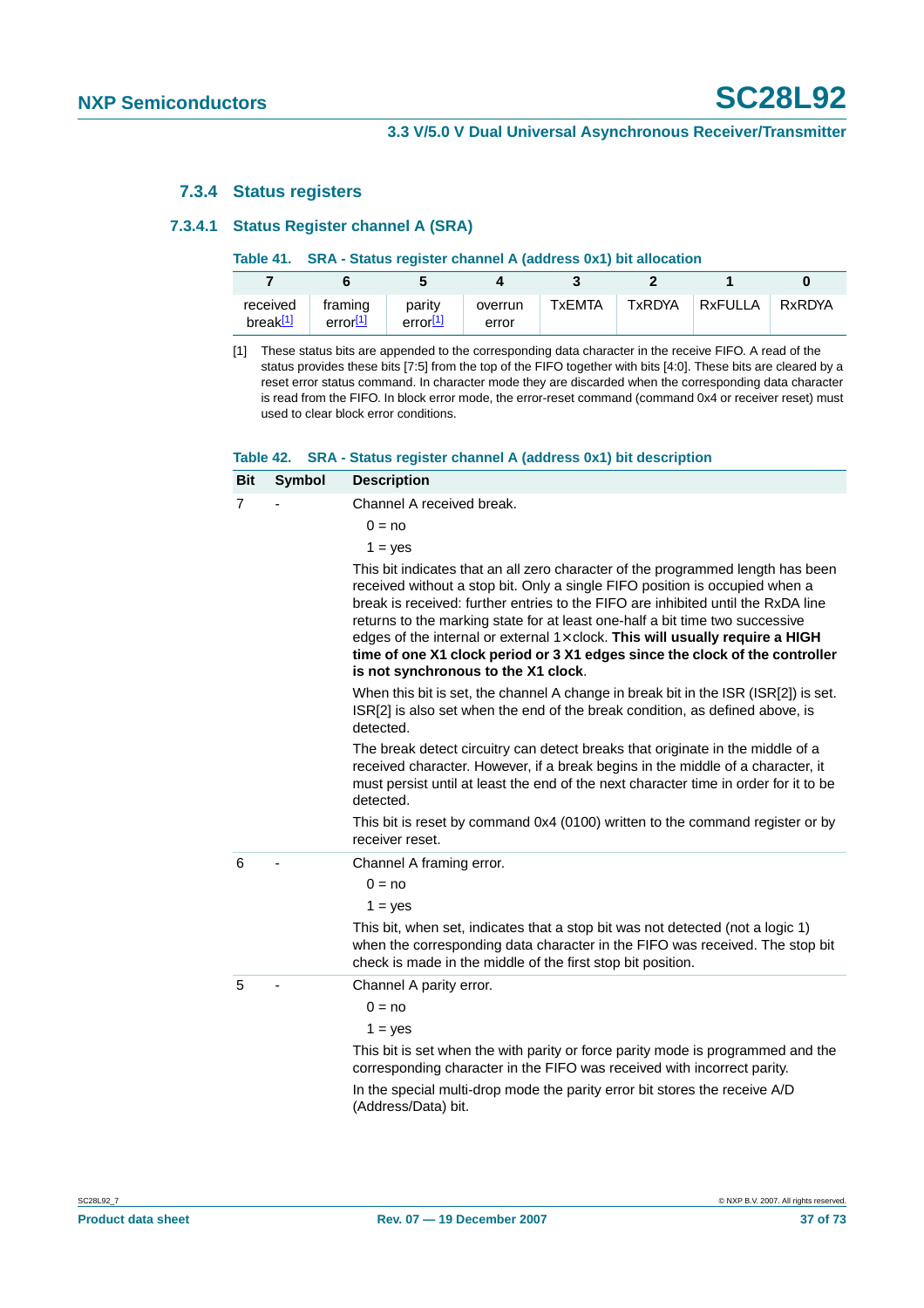|            | Table 42.     | SRA - Status register channel A (address 0x1) bit description  continued                                                                                                                                                                                                                                                                                                                                                                                                                                                                                                 |
|------------|---------------|--------------------------------------------------------------------------------------------------------------------------------------------------------------------------------------------------------------------------------------------------------------------------------------------------------------------------------------------------------------------------------------------------------------------------------------------------------------------------------------------------------------------------------------------------------------------------|
| <b>Bit</b> | <b>Symbol</b> | <b>Description</b>                                                                                                                                                                                                                                                                                                                                                                                                                                                                                                                                                       |
| 4          |               | Channel A overrun error.                                                                                                                                                                                                                                                                                                                                                                                                                                                                                                                                                 |
|            |               | $0 = no$                                                                                                                                                                                                                                                                                                                                                                                                                                                                                                                                                                 |
|            |               | $1 = yes$                                                                                                                                                                                                                                                                                                                                                                                                                                                                                                                                                                |
|            |               | This bit, when set, indicates that one or more characters in the received data<br>stream have been lost. It is set upon receipt of a new character when the FIFO<br>is full and a character is already in the receive shift register waiting for an empty<br>FIFO position. When this occurs, the character in the receive shift register (and<br>its break detect, parity error and framing error status, if any) is lost.                                                                                                                                              |
|            |               | This bit is cleared by a reset error status command.                                                                                                                                                                                                                                                                                                                                                                                                                                                                                                                     |
| 3          | <b>TxEMTA</b> | Channel A transmitter empty.                                                                                                                                                                                                                                                                                                                                                                                                                                                                                                                                             |
|            |               | $0 = no$                                                                                                                                                                                                                                                                                                                                                                                                                                                                                                                                                                 |
|            |               | $1 = yes$                                                                                                                                                                                                                                                                                                                                                                                                                                                                                                                                                                |
|            |               | This bit will be set when the transmitter under runs, i.e., both the TxEMT and<br>TxRDY bits are set. This bit and TxRDY are set when the transmitter is first<br>enabled and at any time it is re-enabled after either (a) reset, or (b) the<br>transmitter has assumed the disabled state. It is always set after transmission<br>of the last stop bit of a character if no character is in the Tx Holding Register<br>(TxFIFOA) awaiting transmission.                                                                                                                |
|            |               | It is reset when the Tx Holding Register (TxFIFOA) is loaded by the CPU, a<br>pending transmitter disable is executed, the transmitter is reset, or the<br>transmitter is disabled while in the under run condition.                                                                                                                                                                                                                                                                                                                                                     |
| 2          | <b>TxRDYA</b> | Channel A transmitter ready.                                                                                                                                                                                                                                                                                                                                                                                                                                                                                                                                             |
|            |               | $0 = no$                                                                                                                                                                                                                                                                                                                                                                                                                                                                                                                                                                 |
|            |               | $1 = yes$                                                                                                                                                                                                                                                                                                                                                                                                                                                                                                                                                                |
|            |               | This bit, when set, indicates that the transmit FIFO is not full and ready to be<br>loaded with another character. This bit is cleared when the transmit FIFO is<br>loaded by the CPU and there are (after this load) no more empty locations in<br>the FIFO. It is set when a character is transferred to the transmit shift register.<br>TxRDYA is reset when the transmitter is disabled and is set when the<br>transmitter is first enabled. Characters loaded to the Tx FIFO while this bit is<br>logic 0 will be lost. This bit has different meaning from ISR[0]. |
| 1          | <b>FFULLA</b> | Channel A FIFO full.                                                                                                                                                                                                                                                                                                                                                                                                                                                                                                                                                     |
|            |               | $0 = no$                                                                                                                                                                                                                                                                                                                                                                                                                                                                                                                                                                 |
|            |               | $1 = yes$                                                                                                                                                                                                                                                                                                                                                                                                                                                                                                                                                                |
|            |               | This bit is set when a character is transferred from the receive shift register to<br>the receive FIFO and the transfer causes the FIFO to become full, i.e., all eight<br>(or 16) FIFO positions are occupied. It is reset when the CPU reads the receive<br>FIFO. If a character is waiting in the receive shift register because the FIFO is<br>full, FFULLA will not be reset when the CPU reads the receive FIFO. This bit<br>has different meaning from ISR1 when MR1[6] is programmed to a logic 1                                                                |
| 0          | <b>RxRDYA</b> | Channel A receiver ready.                                                                                                                                                                                                                                                                                                                                                                                                                                                                                                                                                |
|            |               | $0 = no$                                                                                                                                                                                                                                                                                                                                                                                                                                                                                                                                                                 |
|            |               | $1 = ves$                                                                                                                                                                                                                                                                                                                                                                                                                                                                                                                                                                |
|            |               | This bit indicates that a character has been received and is waiting in the FIFO<br>to be read by the CPU. It is set when the character is transferred from the<br>receive shift register to the FIFO and reset when the CPU reads the receive<br>FIFO, only if (after this read) there are no more characters in the FIFO - the Rx<br>FIFO becomes empty.                                                                                                                                                                                                               |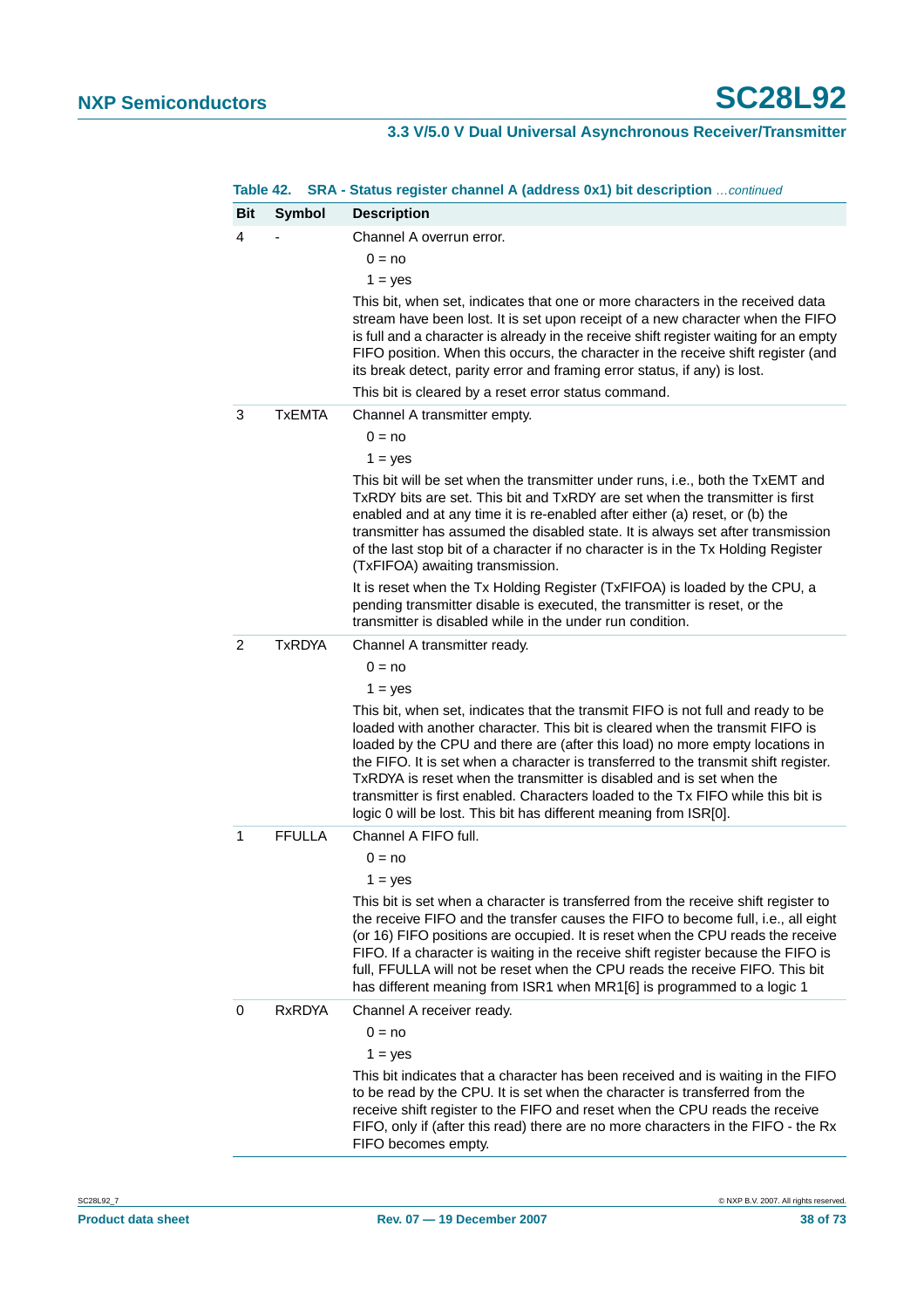#### **7.3.4.2 Status Register channel B (SRB)**

#### **Table 43. SRB - Status register channel B (address 0x9) bit allocation**

| received<br>break $[1]$ | framing<br>error <sup>[1]</sup> | parity<br>error <sup>[1]</sup> | overrun<br>error | <b>TxEMTB</b> | TxRDYB | $Rx$ FULLB | RxRDYB |
|-------------------------|---------------------------------|--------------------------------|------------------|---------------|--------|------------|--------|

<span id="page-38-0"></span>[1] These status bits are appended to the corresponding data character in the receive FIFO. A read of the status provides these bits [7:5] from the top of the FIFO together with bits [4:0]. These bits are cleared by a reset error status command. In character mode they are discarded when the corresponding data character is read from the FIFO. In block error mode, the error-reset command (command 0x4 or receiver reset) must used to clear block error conditions.

The bit definitions for this register are identical to the bit definitions for SRA, except that all status applies to the channel B receiver and transmitter and the corresponding inputs and outputs.

### **7.3.5 Output Configuration Control Register (OPCR)**

This register controls the signal presented by the OP[7:2] pins. The signal presented by the OP[1:0] pins is controlled by the Rx, Tx, and the command register. The default condition of the OP pins is to drive the complement of the data in the OPR[7:0] register.

When OP[7:2] pins drive DMA or interrupt type signals, they switch to open-drain configuration. Otherwise, they drive strong logic 0 or logic 1 levels.

**Table 44. OPCR - Output configuration control register (address 0xD) bit allocation**

|                                                                                         | Table ++. Of OR - Output comiquiation control register (address vAD) bit anocation |                              |                              |               |  |               |  |  |  |
|-----------------------------------------------------------------------------------------|------------------------------------------------------------------------------------|------------------------------|------------------------------|---------------|--|---------------|--|--|--|
|                                                                                         |                                                                                    |                              |                              |               |  |               |  |  |  |
| configure<br>OP <sub>7</sub>                                                            | configure<br>OP6                                                                   | configure<br>OP <sub>5</sub> | configure<br>OP <sub>4</sub> | configure OP3 |  | configure OP2 |  |  |  |
| OPCR - Output configuration control register (address 0xD) bit description<br>Table 45. |                                                                                    |                              |                              |               |  |               |  |  |  |

| <b>Bit</b> | Symbol     | <b>Description</b>                                                                                                                                  |
|------------|------------|-----------------------------------------------------------------------------------------------------------------------------------------------------|
| $\tau$     | $\sim 100$ | OP7 output select                                                                                                                                   |
|            |            | $0 =$ The complement of OPR[7]                                                                                                                      |
|            |            | $1 =$ The channel B transmitter interrupt output which is the complement of<br>ISDI41 When in this mode OD7 acts as an open-drain output. Note that |

|   | this output is not masked by the contents of the IMR.                                                                                                                                                         |
|---|---------------------------------------------------------------------------------------------------------------------------------------------------------------------------------------------------------------|
| 6 | OP6 output select                                                                                                                                                                                             |
|   | $0 =$ The complement of OPR[6]                                                                                                                                                                                |
|   | $1 =$ The channel A transmitter interrupt output which is the complement of<br>ISR[0]. When in this mode OP6 acts as an open-drain output. Note that<br>this output is not masked by the contents of the IMR. |
| 5 | OP5 output select                                                                                                                                                                                             |
|   | $0 =$ The complement of OPR[5]                                                                                                                                                                                |
|   | $1 =$ The channel B receiver interrupt output which is the complement of<br>ISR[5]. When in this mode OP5 acts as an open-drain output. Note that<br>this output is not masked by the contents of the IMR.    |
| 4 | OP4 output select                                                                                                                                                                                             |
|   | $0 =$ The complement of OPR[4]                                                                                                                                                                                |
|   | 1 = The channel A receiver interrupt output which is the complement of<br>ISR[1]. When in this mode OP4 acts as an open-drain output. Note that                                                               |

this output is not masked by the contents of the IMR.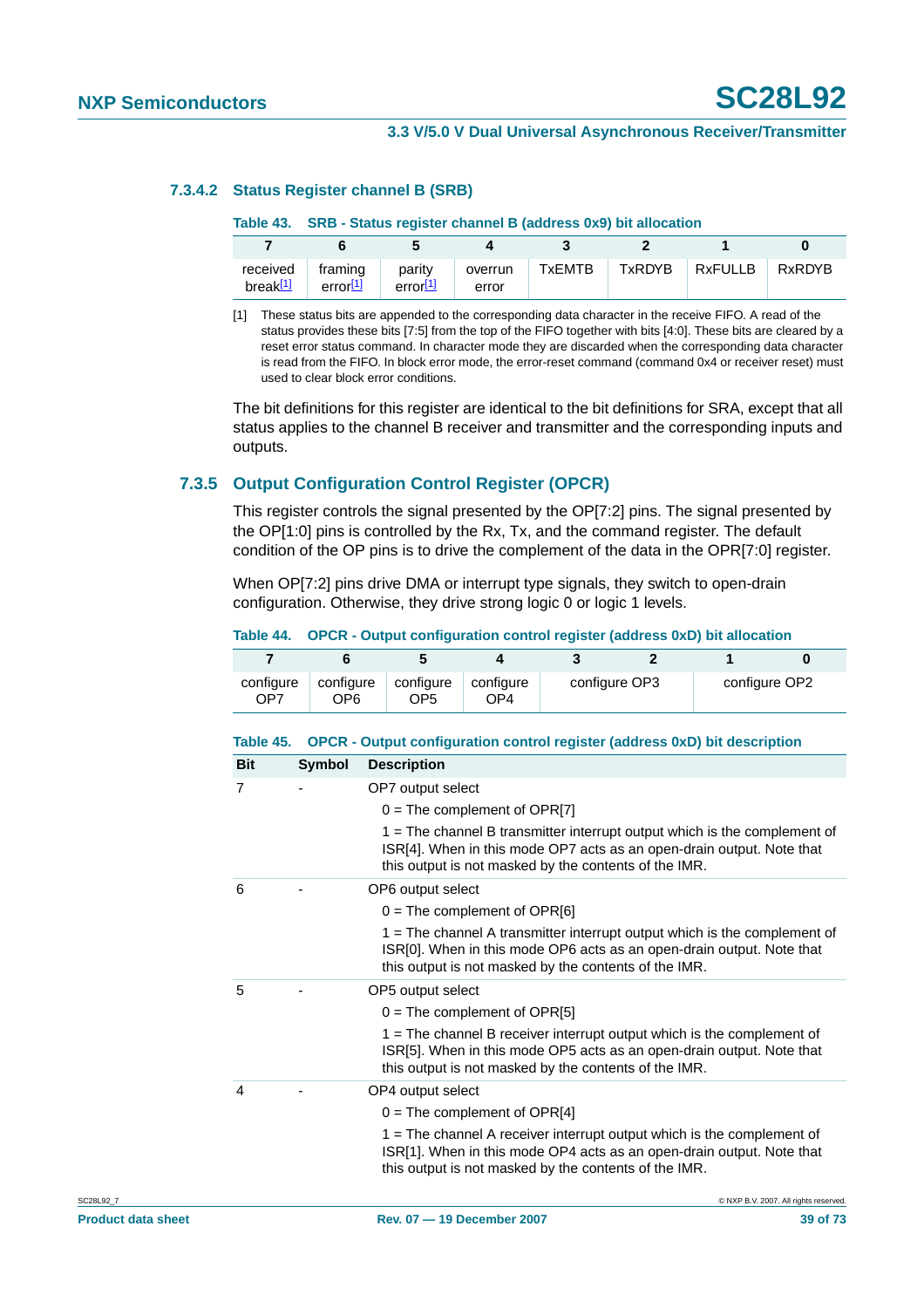| <b>Description</b>                                                                                                                                                                                                                                                                                                                                                                                                                              |
|-------------------------------------------------------------------------------------------------------------------------------------------------------------------------------------------------------------------------------------------------------------------------------------------------------------------------------------------------------------------------------------------------------------------------------------------------|
| OP3 output select                                                                                                                                                                                                                                                                                                                                                                                                                               |
| $00 =$ The complement of OPR[3]                                                                                                                                                                                                                                                                                                                                                                                                                 |
| 01 = The counter/timer output, in which case OP3 acts as an open-drain<br>output. In the timer mode, this output is a square wave at the programmed<br>frequency. In the counter mode, the output remains HIGH until terminal<br>count is reached, at which time it goes LOW. The output returns to the<br>HIGH state when the counter is stopped by a stop counter command. Note<br>that this output is not masked by the contents of the IMR. |
| 10 = The 1 $\times$ clock for the channel B transmitter, which is the clock that<br>shifts the transmitted data. If data is not being transmitted, a free running<br>$1\times$ clock is output.                                                                                                                                                                                                                                                 |
| 11 = The 1 $\times$ clock for the channel B receiver, which is the clock that<br>samples the received data. If data is not being received, a free running $1 \times$<br>clock is output.                                                                                                                                                                                                                                                        |
| OP2 output select                                                                                                                                                                                                                                                                                                                                                                                                                               |
| $00 =$ The complement of OPR[2]                                                                                                                                                                                                                                                                                                                                                                                                                 |
| $01$ = The 16 $\times$ clock for the channel A transmitter. This is the clock selected<br>by CSRA[3:0], and will be a $1 \times$ clock if CSRA[3:0] = 1111.                                                                                                                                                                                                                                                                                     |
| 10 = The 1 $\times$ clock for the channel A transmitter, which is the clock that<br>shifts the transmitted data. If data is not being transmitted, a free running<br>$1\times$ clock is output.                                                                                                                                                                                                                                                 |
| 11 = The 1 $\times$ clock for the channel A receiver, which is the clock that<br>samples the received data. If data is not being received, a free running $1 \times$<br>clock is output.                                                                                                                                                                                                                                                        |
|                                                                                                                                                                                                                                                                                                                                                                                                                                                 |

#### **Table 45. OPCR - Output configuration control register (address 0xD) bit description**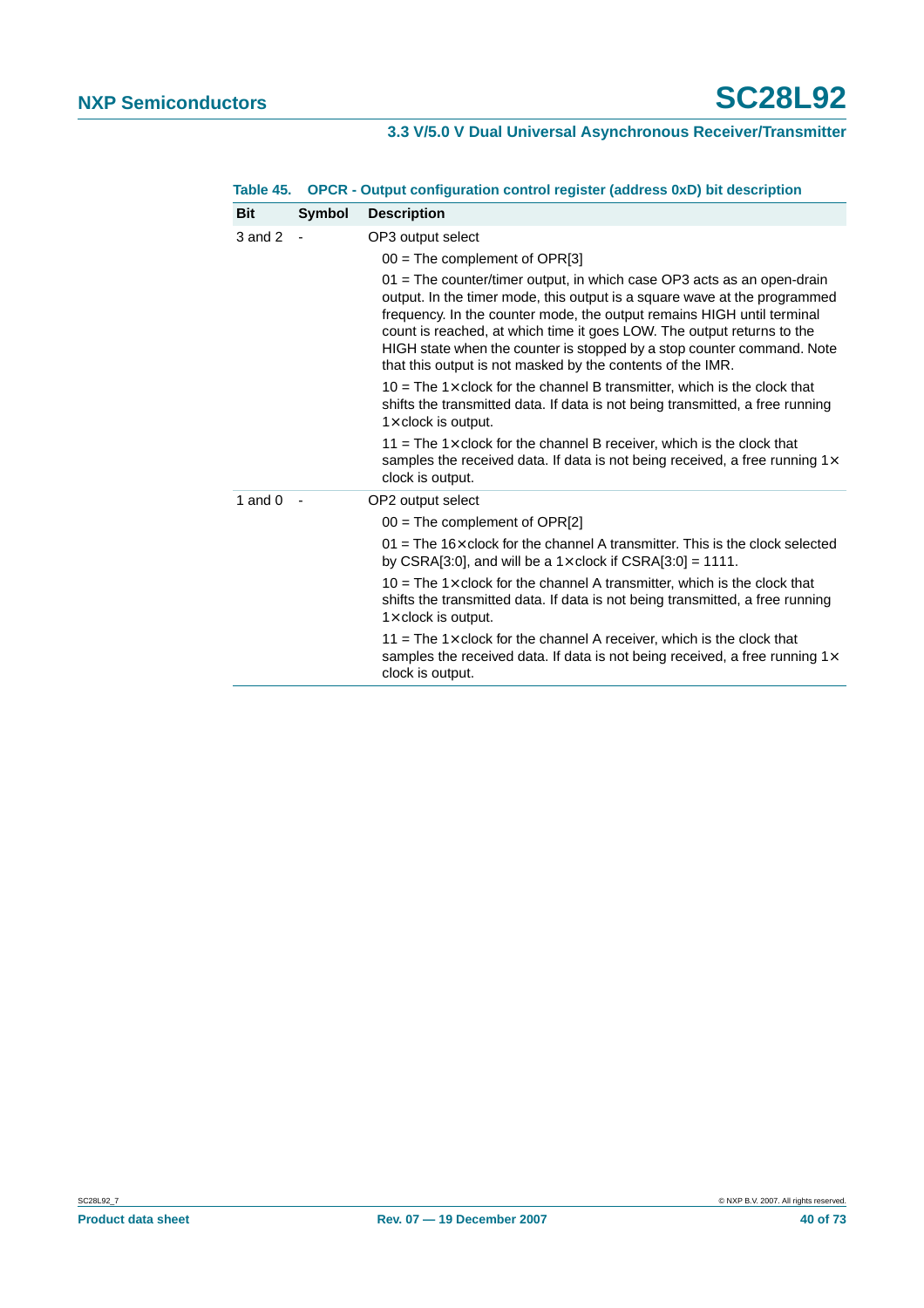#### **7.3.6 Set Output Port bits Register (SOPR)**

Ones in the byte written to this register will cause the corresponding bit positions in the OPR to set to 1. Zeros have no effect. This allows software to set individual bits without keeping a copy of the OPR bit configuration.

|  | Table 46. SOPR - Set output port bits register (address 0xE) bit allocation |  |
|--|-----------------------------------------------------------------------------|--|
|--|-----------------------------------------------------------------------------|--|

|  | $\begin{array}{ccccccccccc} 7 & & 6 & & 5 & & 4 & & 3 & & 2 & & 1 & & 0 \ \end{array}$ |  |  |  |
|--|----------------------------------------------------------------------------------------|--|--|--|
|  | set OP7 set OP6 set OP5 set OP4 set OP3 set OP2 set OP1 set OP0                        |  |  |  |

#### **Table 47. SOPR - Set output port bits register (address 0xE) bit description**

| <b>Bit</b>     | Symbol | <b>Description</b> |
|----------------|--------|--------------------|
| $\overline{7}$ |        | OPR <sub>7</sub>   |
|                |        | $1 = set bit$      |
|                |        | $0 = no change$    |
| 6              |        | OPR <sub>6</sub>   |
|                |        | $1 = set bit$      |
|                |        | $0 = no change$    |
| 5              |        | OPR <sub>5</sub>   |
|                |        | $1 = set bit$      |
|                |        | $0 = no change$    |
| $\overline{4}$ |        | OPR <sub>4</sub>   |
|                |        | $1 = set bit$      |
|                |        | $0 = no change$    |
| 3              |        | OPR <sub>3</sub>   |
|                |        | $1 = set bit$      |
|                |        | $0 = no change$    |
| $\overline{2}$ |        | OPR <sub>2</sub>   |
|                |        | $1 = set bit$      |
|                |        | $0 = no change$    |
| $\mathbf{1}$   |        | OPR <sub>1</sub>   |
|                |        | $1 = set bit$      |
|                |        | $0 = no change$    |
| $\mathbf 0$    |        | OPR <sub>0</sub>   |
|                |        | $1 = set bit$      |
|                |        | $0 = no change$    |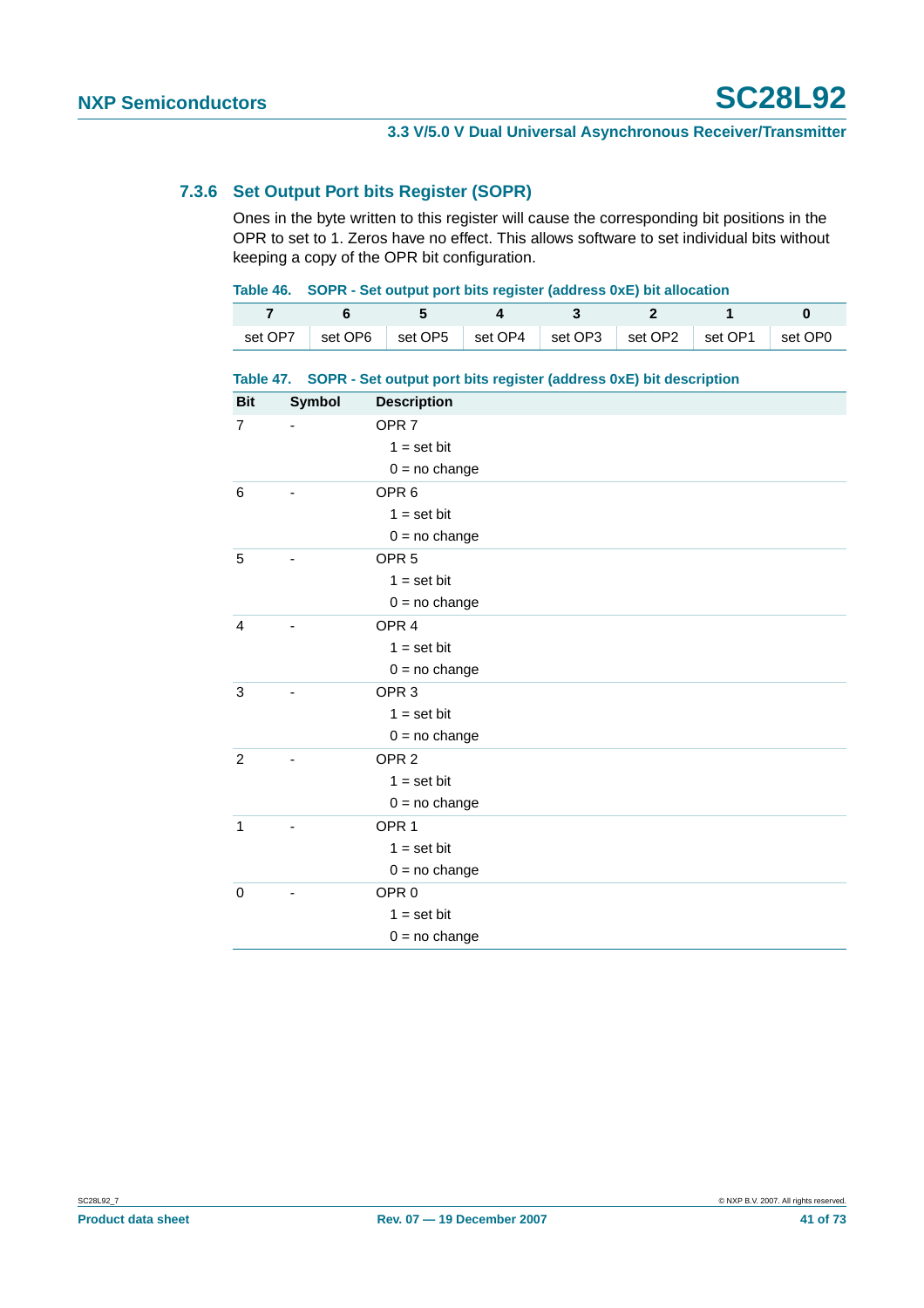#### **7.3.7 Reset Output Port bits Register (ROPR)**

Ones in the byte written to the ROPR will cause the corresponding bit positions in the OPR to set to 0. Zeros have no effect. This allows software to reset individual bits without keeping a copy of the OPR bit configuration.

|  | Table 48. ROPR - Reset output port bits register (address 0xF) bit allocation                 |      |  |  |  |  |  |
|--|-----------------------------------------------------------------------------------------------|------|--|--|--|--|--|
|  |                                                                                               | $-5$ |  |  |  |  |  |
|  | reset OP7   reset OP6   reset OP5   reset OP4   reset OP3   reset OP2   reset OP1   reset OP0 |      |  |  |  |  |  |

#### **Table 49. ROPR - Reset output port bits register (address 0xF) bit description**

| <b>Bit</b>     | Symbol | <b>Description</b> |
|----------------|--------|--------------------|
| $\overline{7}$ |        | OPR <sub>7</sub>   |
|                |        | $1 =$ reset bit    |
|                |        | $0 = no change$    |
| 6              |        | OPR <sub>6</sub>   |
|                |        | $1 =$ reset bit    |
|                |        | $0 = no change$    |
| 5              |        | OPR <sub>5</sub>   |
|                |        | $1 =$ reset bit    |
|                |        | $0 = no change$    |
| 4              |        | OPR <sub>4</sub>   |
|                |        | $1 =$ reset bit    |
|                |        | $0 = no change$    |
| 3              |        | OPR <sub>3</sub>   |
|                |        | $1 = set bit$      |
|                |        | $0 = no change$    |
| $\overline{2}$ |        | OPR <sub>2</sub>   |
|                |        | $1 =$ reset bit    |
|                |        | $0 = no change$    |
| $\mathbf{1}$   |        | OPR <sub>1</sub>   |
|                |        | $1 =$ reset bit    |
|                |        | $0 = no change$    |
| $\mathbf 0$    |        | OPR <sub>0</sub>   |
|                |        | $1 = reset bit$    |
|                |        | $0 = no change$    |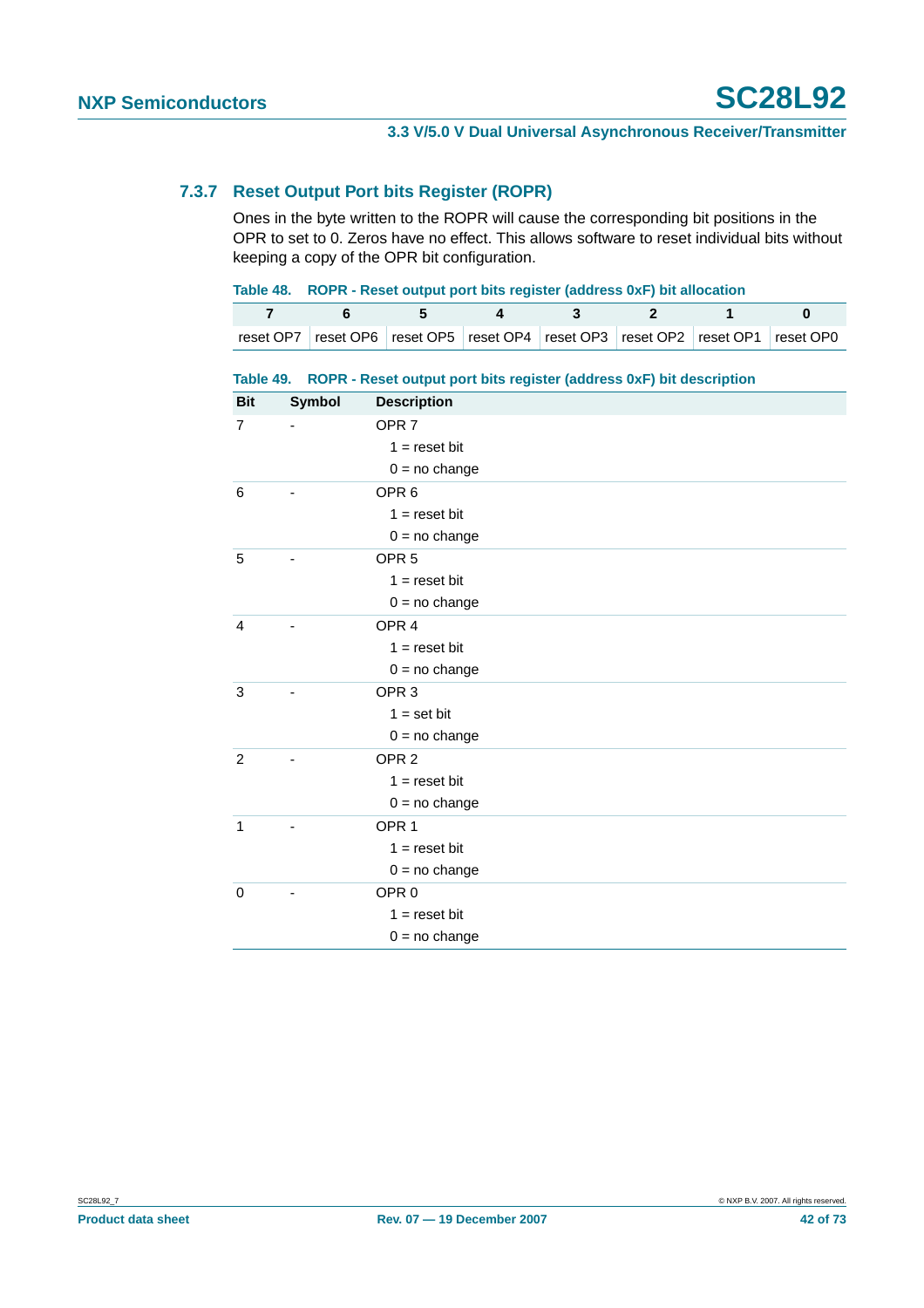# **7.3.8 Output Port Register (OPR)**

**Table 50. OPR - Output port register (no address) bit allocation**

The output pins (OP pins) drive the complement of the data in this register as controlled by SOPR and ROPR.

|  | OP7 OP6 OP5 OP4 OP3 OP2 OP1 OP0 |  |  |
|--|---------------------------------|--|--|

|  |  | Table 51. OPR - Output port register (no address) bit description |
|--|--|-------------------------------------------------------------------|
|  |  |                                                                   |

| <b>Bit</b>     | Symbol | <b>Description</b> |
|----------------|--------|--------------------|
| $\overline{7}$ | ٠      | pin OP7            |
|                |        | $0 = pin HIGH$     |
|                |        | $1 = pin$ LOW      |
| $\,6$          |        | pin OP6            |
|                |        | $0 = pin HIGH$     |
|                |        | $1 = pin$ LOW      |
| 5              |        | pin OP5            |
|                |        | $0 = pin HIGH$     |
|                |        | $1 = pin$ LOW      |
| 4              |        | pin OP4            |
|                |        | $0 = pin HIGH$     |
|                |        | $1 = pin$ LOW      |
| 3              |        | pin OP3            |
|                |        | $0 = pin HIGH$     |
|                |        | $1 = pin$ LOW      |
| $\overline{c}$ |        | pin OP2            |
|                |        | $0 = pin HIGH$     |
|                |        | $1 = pin$ LOW      |
| $\mathbf{1}$   |        | pin OP1            |
|                |        | $0 = pin HIGH$     |
|                |        | $1 = pin$ LOW      |
| $\pmb{0}$      |        | pin OP0            |
|                |        | $0 = pin HIGH$     |
|                |        | $1 = pin$ LOW      |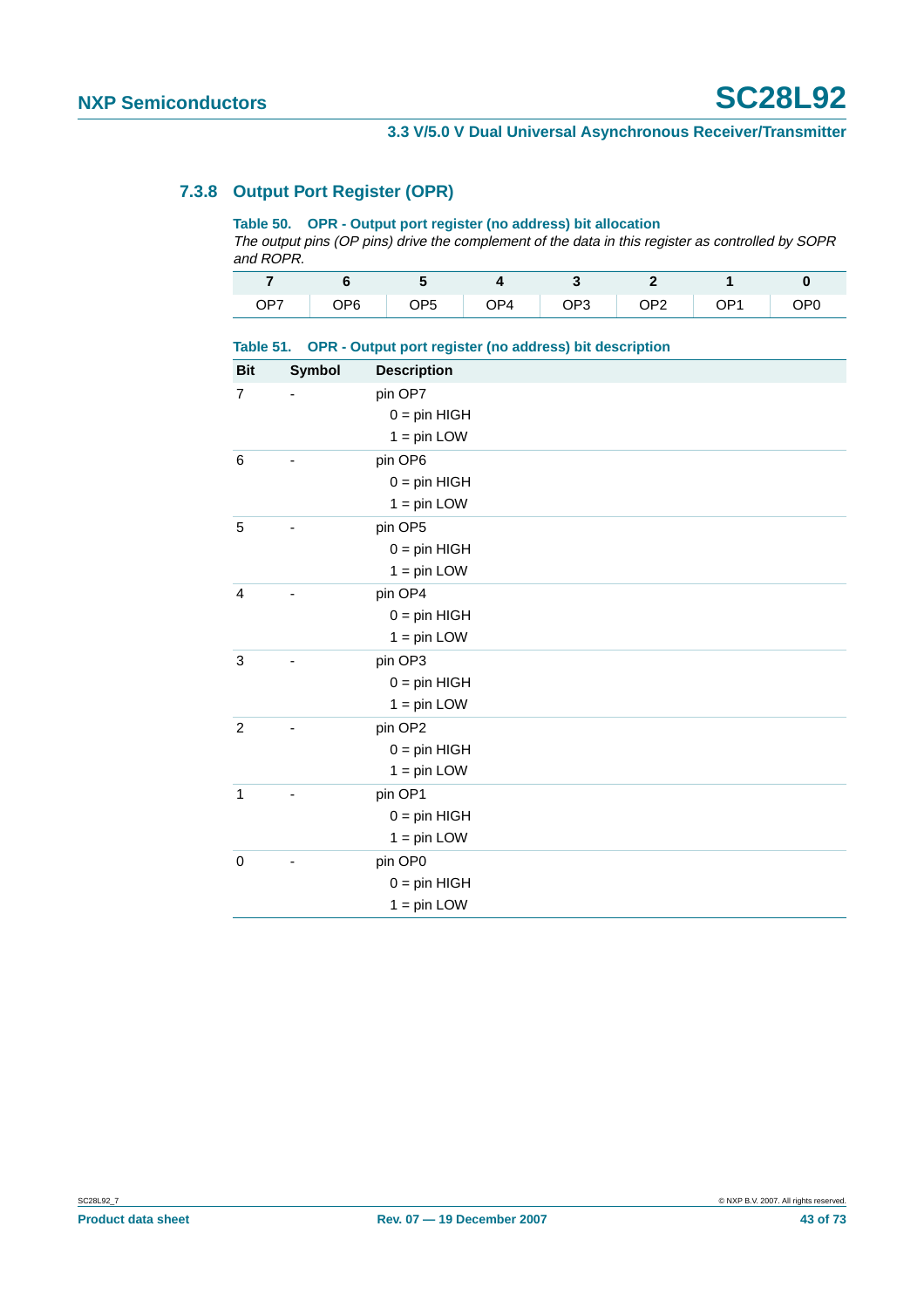# **7.3.9 Auxiliary Control Register (ACR)**

#### **Table 52. ACR - Auxiliary control register (address 0x4) bit allocation**

| <b>BRG</b> set<br>select | counter/timer mode and clock source select | enable IP3<br>COS interrupt COS interrupt COS interrupt COS interrupt | enable IP2 | enable IP1 | enable IP0 |
|--------------------------|--------------------------------------------|-----------------------------------------------------------------------|------------|------------|------------|

|                |        | Table 53. ACR - Auxiliary control register (address 0x4) bit description                                                                                                                                                                                                                                                                                                                                                                                                   |
|----------------|--------|----------------------------------------------------------------------------------------------------------------------------------------------------------------------------------------------------------------------------------------------------------------------------------------------------------------------------------------------------------------------------------------------------------------------------------------------------------------------------|
| <b>Bit</b>     | Symbol | <b>Description</b>                                                                                                                                                                                                                                                                                                                                                                                                                                                         |
| $\overline{7}$ |        | Baud rate generator set select.                                                                                                                                                                                                                                                                                                                                                                                                                                            |
|                |        | This bit selects one of two sets of baud rates to be generated by the BRG (see<br><b>Table 35).</b>                                                                                                                                                                                                                                                                                                                                                                        |
|                |        | The selected set of rates is available for use by the channel A and B receivers<br>and transmitters as described for CSRA in Table 34 and for CSRB in Table 37.<br>Baud rate generator characteristics are given in Table 36.                                                                                                                                                                                                                                              |
| 6 to 4         |        | Counter/timer mode and clock source select.                                                                                                                                                                                                                                                                                                                                                                                                                                |
|                |        | This field selects the operating mode of the counter/timer and its clock source<br>as shown in Table 54.                                                                                                                                                                                                                                                                                                                                                                   |
| $3$ to $0$     |        | IP3, IP2, IP1 and IP0 change-of-state interrupt enable.                                                                                                                                                                                                                                                                                                                                                                                                                    |
|                |        | $0 =$ off                                                                                                                                                                                                                                                                                                                                                                                                                                                                  |
|                |        | $1 =$ enabled                                                                                                                                                                                                                                                                                                                                                                                                                                                              |
|                |        | This field selects which bits of the input port change register (IPCR) cause the<br>input change bit in the interrupt status register (ISR [7]) to be set. If a bit is in<br>the enabled state the setting of the corresponding bit in the IPCR will also<br>result in the setting of ISR [7], which results in the generation of an interrupt<br>output if IMR $[7] = 1$ . If a bit is in the off state, the setting of that bit in the IPCR<br>has no effect on ISR [7]. |

<span id="page-43-0"></span>

| Table 54. | ACR[6:4] field definition <sup>[1]</sup> |                                                  |
|-----------|------------------------------------------|--------------------------------------------------|
| ACR[6:4]  | <b>Mode</b>                              | <b>Clock source</b>                              |
| 000       | counter                                  | external (IP2)                                   |
| 001       | counter                                  | $TxCA - 1 \times$ clock of channel A transmitter |
| 010       | counter                                  | $TxCB - 1 \times$ clock of channel B transmitter |
| 011       | counter                                  | crystal or external clock (X1/CLK) divided by 16 |
| 100       | timer                                    | external (IP2)                                   |
| 101       | timer                                    | external (IP2) divided by 16                     |
| 110       | timer                                    | crystal or external clock (X1/CLK)               |
| 111       | timer                                    | crystal or external clock (X1/CLK) divided by 16 |
|           |                                          |                                                  |

<span id="page-43-1"></span>[1] The timer mode generates a square wave.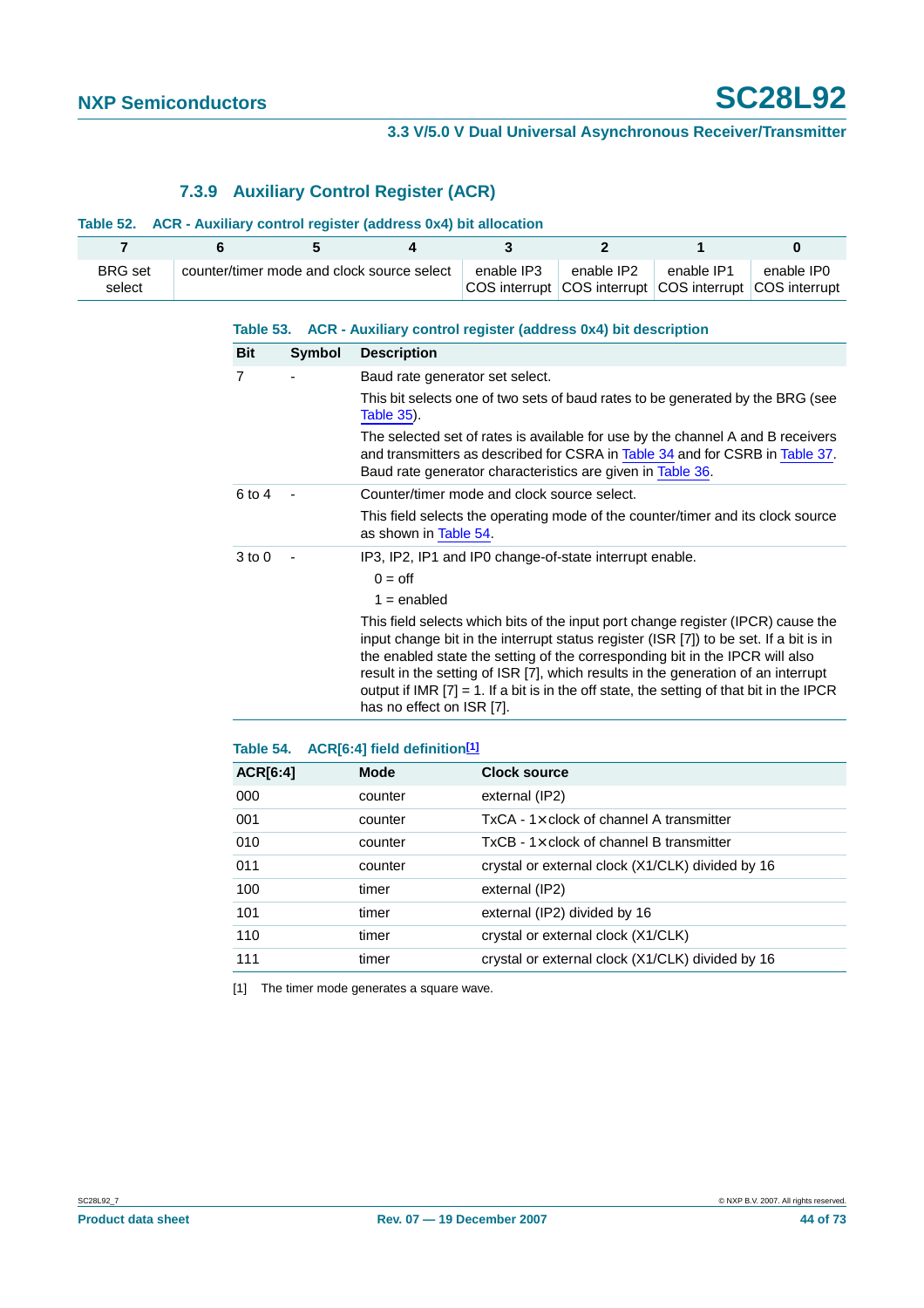### **7.3.10 Input Port Change Register (IPCR)**

#### **Table 55. IPCR - Input port change register (address 0x4) bit allocation**

| 7          | 6             | 5                                                       | 4                                                                                                                                                                                                                                                                                                                                                                                                                 | 3               | $\overline{2}$              |                 | 0                           |
|------------|---------------|---------------------------------------------------------|-------------------------------------------------------------------------------------------------------------------------------------------------------------------------------------------------------------------------------------------------------------------------------------------------------------------------------------------------------------------------------------------------------------------|-----------------|-----------------------------|-----------------|-----------------------------|
| delta IP3  | delta IP2     | delta IP1                                               | delta IP0                                                                                                                                                                                                                                                                                                                                                                                                         | state of<br>IP3 | state of<br>IP <sub>2</sub> | state of<br>IP1 | state of<br>IP <sub>0</sub> |
|            |               |                                                         | Table 56. IPCR - Input port change register (address 0x4) bit description                                                                                                                                                                                                                                                                                                                                         |                 |                             |                 |                             |
| <b>Bit</b> | <b>Symbol</b> | <b>Description</b>                                      |                                                                                                                                                                                                                                                                                                                                                                                                                   |                 |                             |                 |                             |
| 7 to 4     |               | $0 = no$ change<br>$1 = \text{change}$                  | IP3, IP2, IP1 and IP0 change of state.<br>These bits are set when a change of state, as defined in Section 6.2.9 "Input<br>port", occurs at the respective input pins. They are cleared when the IPCR is<br>read by the CPU. A read of the IPCR also clears ISR[7], the input change bit in<br>the interrupt status register. The setting of these bits can be programmed to<br>generate an interrupt to the CPU. |                 |                             |                 |                             |
| $3$ to $0$ |               | IP3, IP2, IP1 and IP0 state.<br>$0 =$ LOW<br>$1 = HIGH$ | These bits provide the current state of the respective inputs. The information is<br>unlatched and reflects the state of the input pins at the time the IPCR is read.                                                                                                                                                                                                                                             |                 |                             |                 |                             |

#### **7.3.11 Interrupt Status Register (ISR)**

This register provides the status of all potential interrupt sources. The contents of this register are masked by the Interrupt Mask Register (IMR). If a bit in the ISR is a logic 1 and the corresponding bit in the IMR is also a logic 1, the INTRN output will be asserted (LOW). If the corresponding bit in the IMR is a zero, the state of the bit in the ISR has no effect on the INTRN output. Note that the IMR does not mask the reading of the ISR. The true status will be provided regardless of the contents of the IMR. The contents of this register are initialized to 0x0 when the DUART is reset.

#### **Table 57. ISR - Interrupt status register (address 0x5) bit allocation**

| change<br>input port | change<br>break B | RxRDYB | TxRDYB | counter<br>readv | change<br>break A | RxRDYA | <b>TxRDYA</b> |
|----------------------|-------------------|--------|--------|------------------|-------------------|--------|---------------|

**Table 58. ISR - Interrupt status register (address 0x5) bit description**

| <b>Bit</b> | Symbol | <b>Description</b>                                                                                                                                             |
|------------|--------|----------------------------------------------------------------------------------------------------------------------------------------------------------------|
|            |        | Input port change status.                                                                                                                                      |
|            |        | $0 = not active$                                                                                                                                               |
|            |        | $1 =$ active                                                                                                                                                   |
|            |        | This bit is a logic 1 when a change of state has occurred at the IP0, IP1, IP2, or<br>IP3 inputs and that event has been selected to cause an interrupt by the |

programming of ACR[3:0]. The bit is cleared when the CPU reads the IPCR.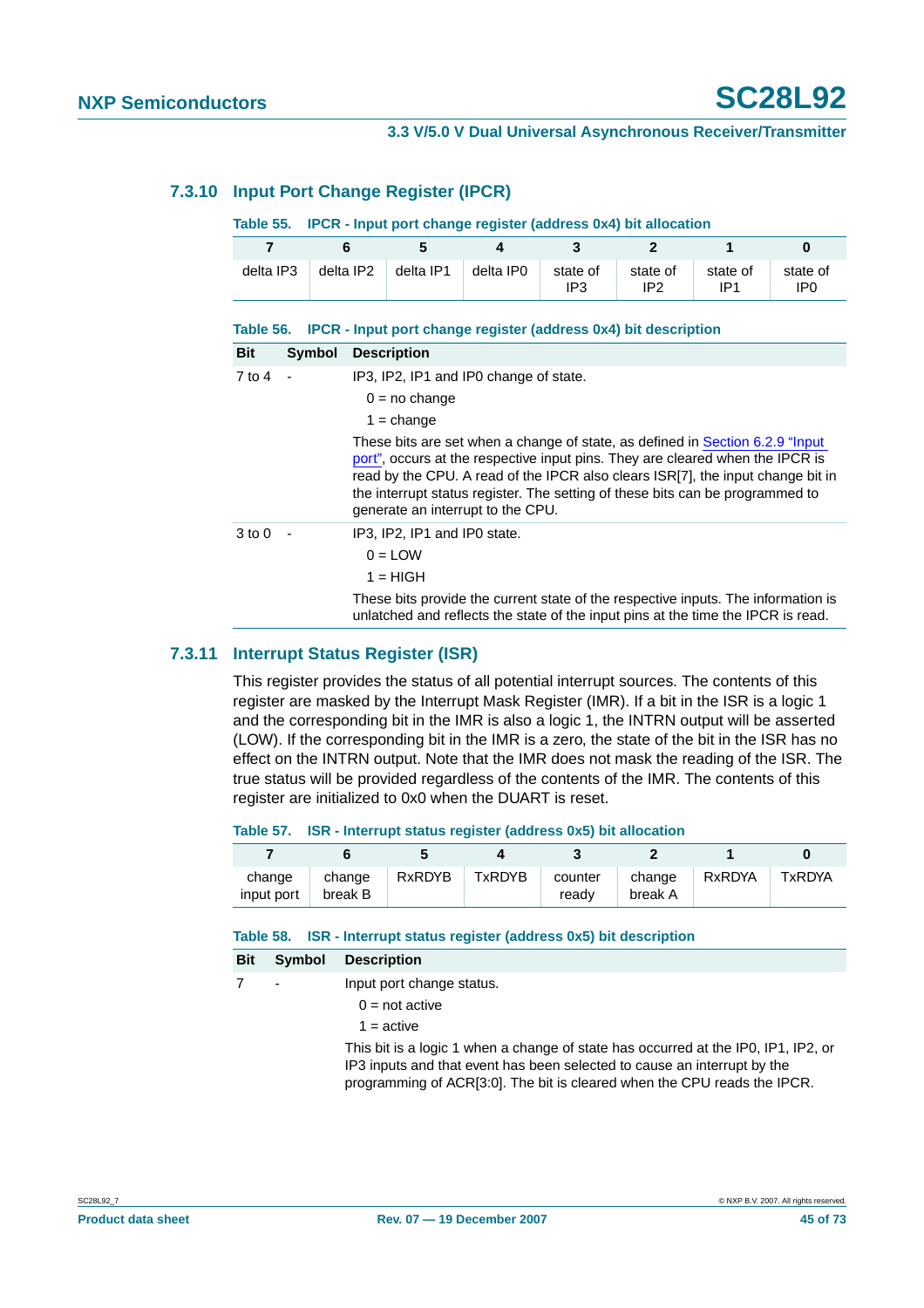| <b>Bit</b><br>6 | Symbol        | <b>Description</b><br>Channel B change in break.                                                                                                                                                                                                                           |
|-----------------|---------------|----------------------------------------------------------------------------------------------------------------------------------------------------------------------------------------------------------------------------------------------------------------------------|
|                 |               |                                                                                                                                                                                                                                                                            |
|                 |               |                                                                                                                                                                                                                                                                            |
|                 |               | $0 = not active$                                                                                                                                                                                                                                                           |
|                 |               | $1 =$ active                                                                                                                                                                                                                                                               |
|                 |               | This bit, when set, indicates that the channel B receiver has detected the<br>beginning or the end of a received break. It is reset when the CPU issues a<br>channel B reset break change interrupt command.                                                               |
| 5               | <b>RxRDYB</b> | RxB interrupt.                                                                                                                                                                                                                                                             |
|                 |               | $0 = not active$                                                                                                                                                                                                                                                           |
|                 |               | $1 =$ active                                                                                                                                                                                                                                                               |
|                 |               | This bit indicates that the channel B receiver is interrupting according to the fill<br>level programmed by the MR0 and MR1 registers or the watchdog timer has<br>timed-out. This bit has a different meaning than the receiver ready/full bit in the<br>status register. |
| 4               | TxRDYB        | TxB interrupt.                                                                                                                                                                                                                                                             |
|                 |               | $0 = not active$                                                                                                                                                                                                                                                           |
|                 |               | $1 =$ active                                                                                                                                                                                                                                                               |
|                 |               | This bit indicates that the channel B transmitter is interrupting according to the<br>interrupt level programmed in the MR0[5:4] bits. This bit has a different meaning<br>than the TxRDY bit in the status register.                                                      |
| 3               |               | Counter ready.                                                                                                                                                                                                                                                             |
|                 |               | $0 = not active$                                                                                                                                                                                                                                                           |
|                 |               | $1 =$ active                                                                                                                                                                                                                                                               |
|                 |               | In the counter mode, this bit is set when the counter reaches terminal count and<br>is reset when the counter is stopped by a stop counter command.                                                                                                                        |
|                 |               | In the timer mode, this bit is set once each cycle of the generated square wave<br>(every other time that the counter/timer reaches zero count). The bit is reset by a<br>stop counter command. The command, however, does not stop the<br>counter/timer.                  |
| 2               |               | Channel A change in break.                                                                                                                                                                                                                                                 |
|                 |               | $0 = not active$                                                                                                                                                                                                                                                           |
|                 |               | $1 =$ active                                                                                                                                                                                                                                                               |
|                 |               | This bit, when set, indicates that the channel A receiver has detected the<br>beginning or the end of a received break. It is reset when the CPU issues a<br>channel A reset break change interrupt command.                                                               |
| 1               | RxRDYA        | RxA interrupt.                                                                                                                                                                                                                                                             |
|                 |               | $0 = not active$                                                                                                                                                                                                                                                           |
|                 |               | $1 =$ active                                                                                                                                                                                                                                                               |
|                 |               | This bit indicates that the channel A receiver is interrupting according to the fill<br>level programmed by the MR0 and MR1 registers or the watchdog timer has<br>timed-out. This bit has a different meaning than the receiver ready/full bit in the<br>status register. |
| 0               | TxRDYA        | TxA interrupt.                                                                                                                                                                                                                                                             |
|                 |               | $0 = not active$                                                                                                                                                                                                                                                           |
|                 |               | $1 =$ active                                                                                                                                                                                                                                                               |
|                 |               | This bit indicates that the channel A transmitter is interrupting according to the                                                                                                                                                                                         |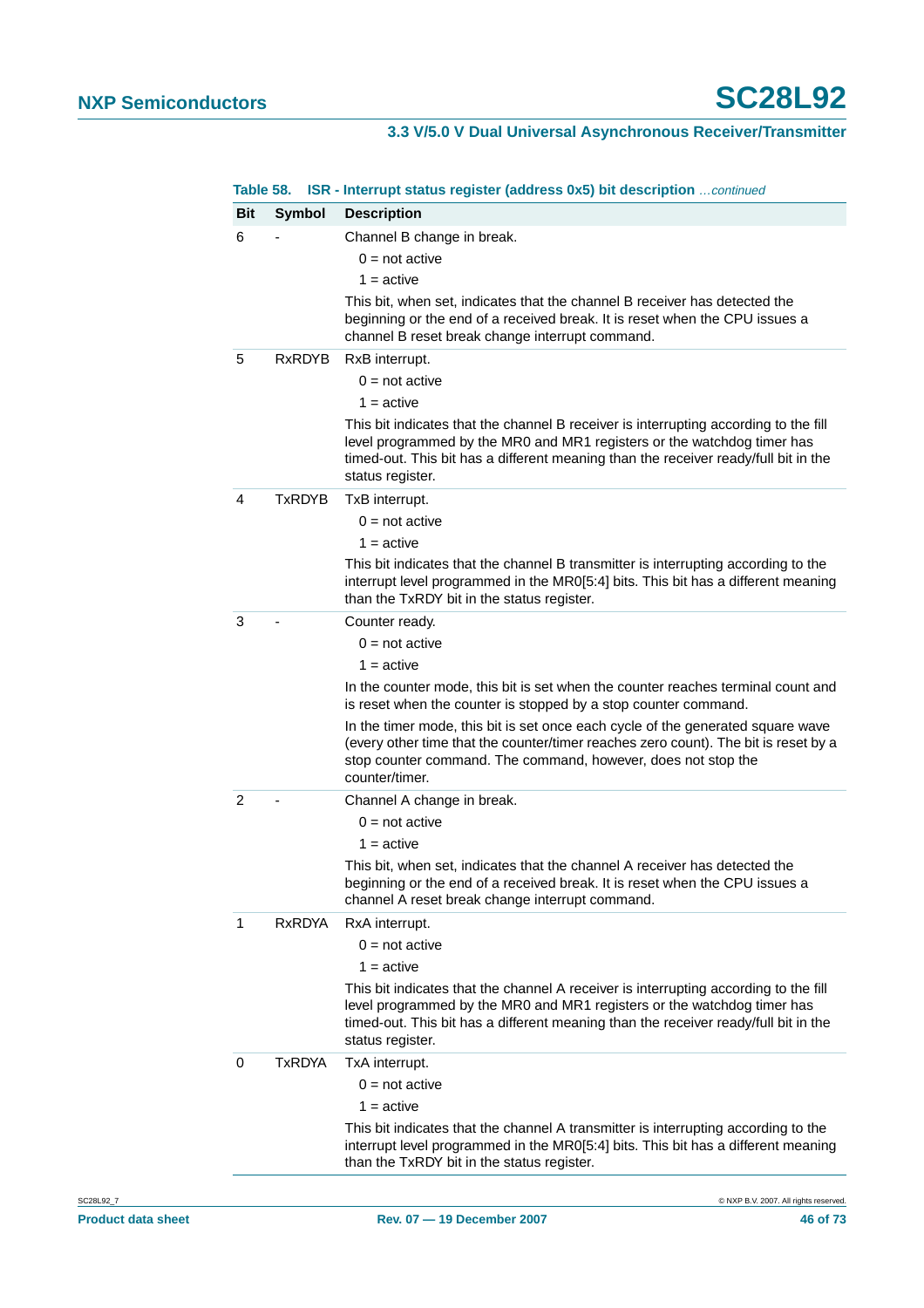### **7.3.12 Interrupt Mask Register (IMR)**

The programming of this register selects which bits in the ISR causes an interrupt output. If a bit in the ISR is a logic 1 and the corresponding bit in the IMR is also a logic 1 the INTRN output will be asserted. If the corresponding bit in the IMR is a zero, the state of the bit in the ISR has no effect on the INTRN output. Note that the IMR does not mask the programmable interrupt outputs OP3 to OP7 or the reading of the ISR.

| Table 59. | IMR - Interrupt mask register (address 0x5) bit allocation |  |  |
|-----------|------------------------------------------------------------|--|--|
|           |                                                            |  |  |

| input port<br>change | change<br>break B | RxRDYB<br>FFULLB | TxRDYB | readv | break A FFULLA | counter   change   RxRDYA   TxRDYA |  |
|----------------------|-------------------|------------------|--------|-------|----------------|------------------------------------|--|

| Table 60.      |               | IMR - Interrupt mask register (address 0x5) bit description |
|----------------|---------------|-------------------------------------------------------------|
| <b>Bit</b>     | <b>Symbol</b> | <b>Description</b>                                          |
| $\overline{7}$ |               | Input port change.                                          |
|                |               | $0 = not enabled$                                           |
|                |               | $1 =$ enabled                                               |
| 6              |               | Channel B change in break.                                  |
|                |               | $0 = not enabled$                                           |
|                |               | $1 =$ enabled                                               |
| 5              | <b>RxRDYB</b> | RxB interrupt.                                              |
|                | <b>FFULLB</b> | $0 = not enabled$                                           |
|                |               | $1 =$ enabled                                               |
| $\overline{4}$ | <b>TxRDYB</b> | TxB interrupt.                                              |
|                |               | $0 = not enabled$                                           |
|                |               | $1 =$ enabled                                               |
| 3              |               | Counter ready.                                              |
|                |               | $0 = not enabled$                                           |
|                |               | $1 =$ enabled                                               |
| 2              |               | Channel A change in break.                                  |
|                |               | $0 = not enabled$                                           |
|                |               | $1 =$ enabled                                               |
| 1              | <b>RxRDYA</b> | RxA interrupt.                                              |
|                | <b>FFULLA</b> | $0 = not enabled$                                           |
|                |               | $1 =$ enabled                                               |
| $\mathbf 0$    | <b>TxRDYA</b> | TxA interrupt.                                              |
|                |               | $0 = not enabled$                                           |
|                |               | $1 =$ enabled                                               |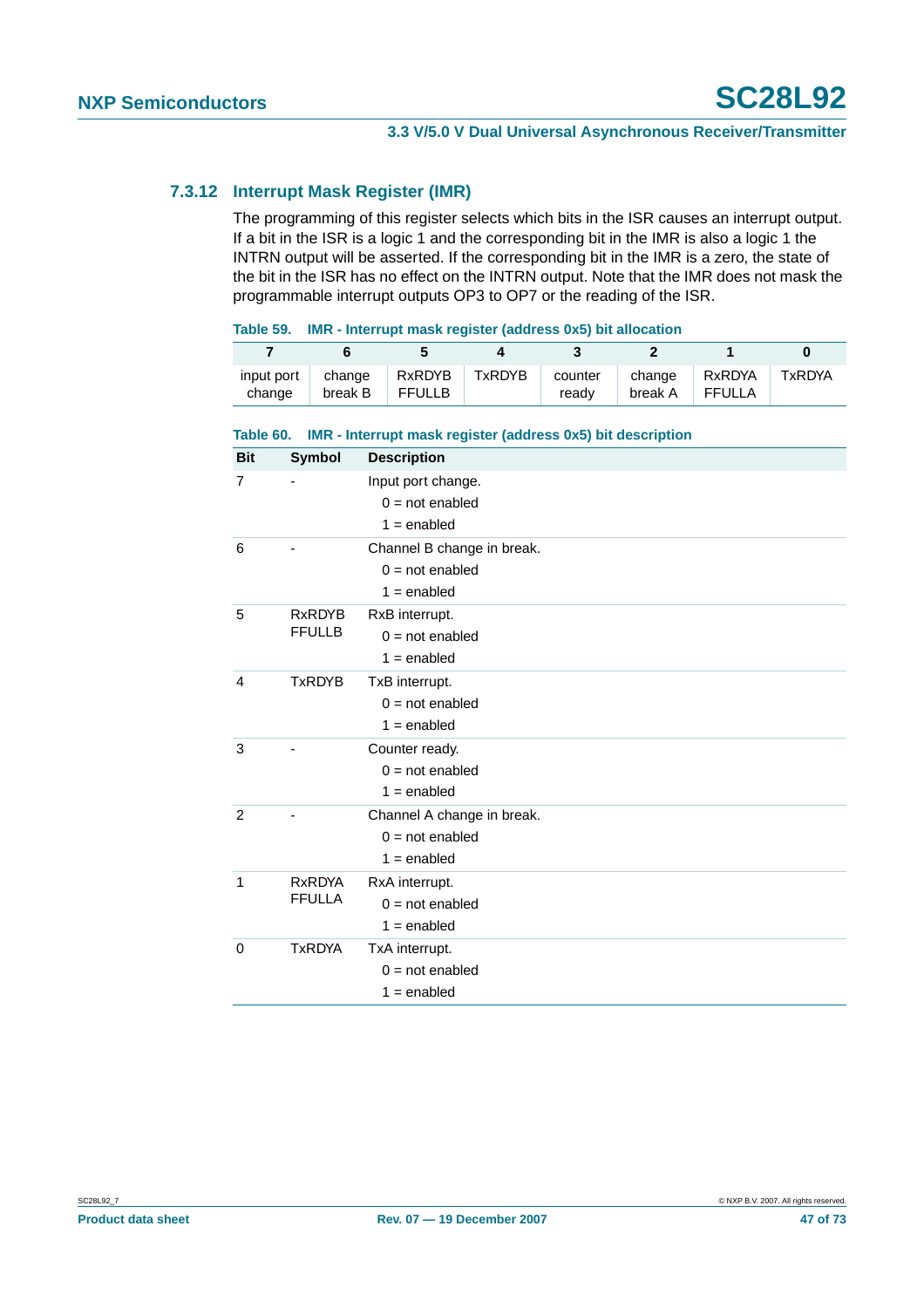#### **7.3.13 Interrupt Vector Register (IVR; 68xxx mode) or General Purpose register (GP; 80xxx mode)**

This register stores the Interrupt Vector. It is initialized to 0x0F on hardware reset and is usually changed from this value during initialization of the SC28L92. The contents of this register will be placed on the data bus when IACKN is asserted LOW or a read of address 0xC is performed.

When not operating in the 68xxx mode, this register may be used as a general purpose one byte storage register. A convenient use could be to store a shadow of the contents of another SC28L92 register (IMR, for example).

| Table 61. IVR/GP - Interrupt vector register or general purpose register (address 0xC) |
|----------------------------------------------------------------------------------------|
| bit allocation                                                                         |

|  | interrupt vector (68xxx mode) or one byte storage (80xxx mode) |  |  |  |
|--|----------------------------------------------------------------|--|--|--|

### **7.3.14 Counter/timer registers**

|  |  |  | Table 62. CTPU - Counter/Timer Preset Upper register (address 0x6) bit description |  |
|--|--|--|------------------------------------------------------------------------------------|--|
|--|--|--|------------------------------------------------------------------------------------|--|

| <b>Bit</b><br>Symbol<br><b>Description</b> |                                                                       |
|--------------------------------------------|-----------------------------------------------------------------------|
| 7:0<br>$\overline{\phantom{0}}$            | The upper eight (8) bits for the 16-bit counter/timer preset register |

|            |        | Table 63. CTPL - Counter/Timer preset Lower register (address 0x7) bit description |
|------------|--------|------------------------------------------------------------------------------------|
| <b>Bit</b> | Symbol | <b>Description</b>                                                                 |
| 7:0        | $\sim$ | The lower eight (8) bits for the 16-bit counter/timer preset register              |

The CTPU and CTPL hold the eight MSBs and eight LSBs, respectively, of the value to be used by the counter/timer in either the counter or timer modes of operation. The minimum value which may be loaded into the CTPU/CTPL registers is 0x0002. Note that these registers are write only and cannot be read by the CPU.

In the timer mode, the C/T generates a square wave whose period is twice the value (in C/T clock periods) of the CTPU and CTPL. The waveform so generated is often used for a data clock. The formula for calculating the divisor n to load to the CTPU and CTPL for a particular  $1 \times$  data clock is shown in [Equation](#page-47-0) 2.

```
n = \frac{counter/timer \ clock \ frequency}{2 \times 16 \times (desired \ band \ rate)}
```
(2)

Often this division will result in a non-integer number; 26.3, for example. One can only program integer numbers in a digital divider. Therefore, 26 would be chosen. This gives a baud rate error of 0.3/26.3 which is 1.14 %; well within the ability asynchronous mode of operation.

The C/T will not be running until it receives an initial start counter command (read at address A3 to A0 = 1110). After this, while in timer mode, the C/T will run continuously. Receipt of a start counter command (read with A3 to  $A0 = 1110$ ) causes the counter to terminate the current timing cycle and to begin a new cycle using the values in CTPU and CTPL. If the value in CTPU and CTPL is changed, the current half-period will not be affected, but subsequent half periods will be affected.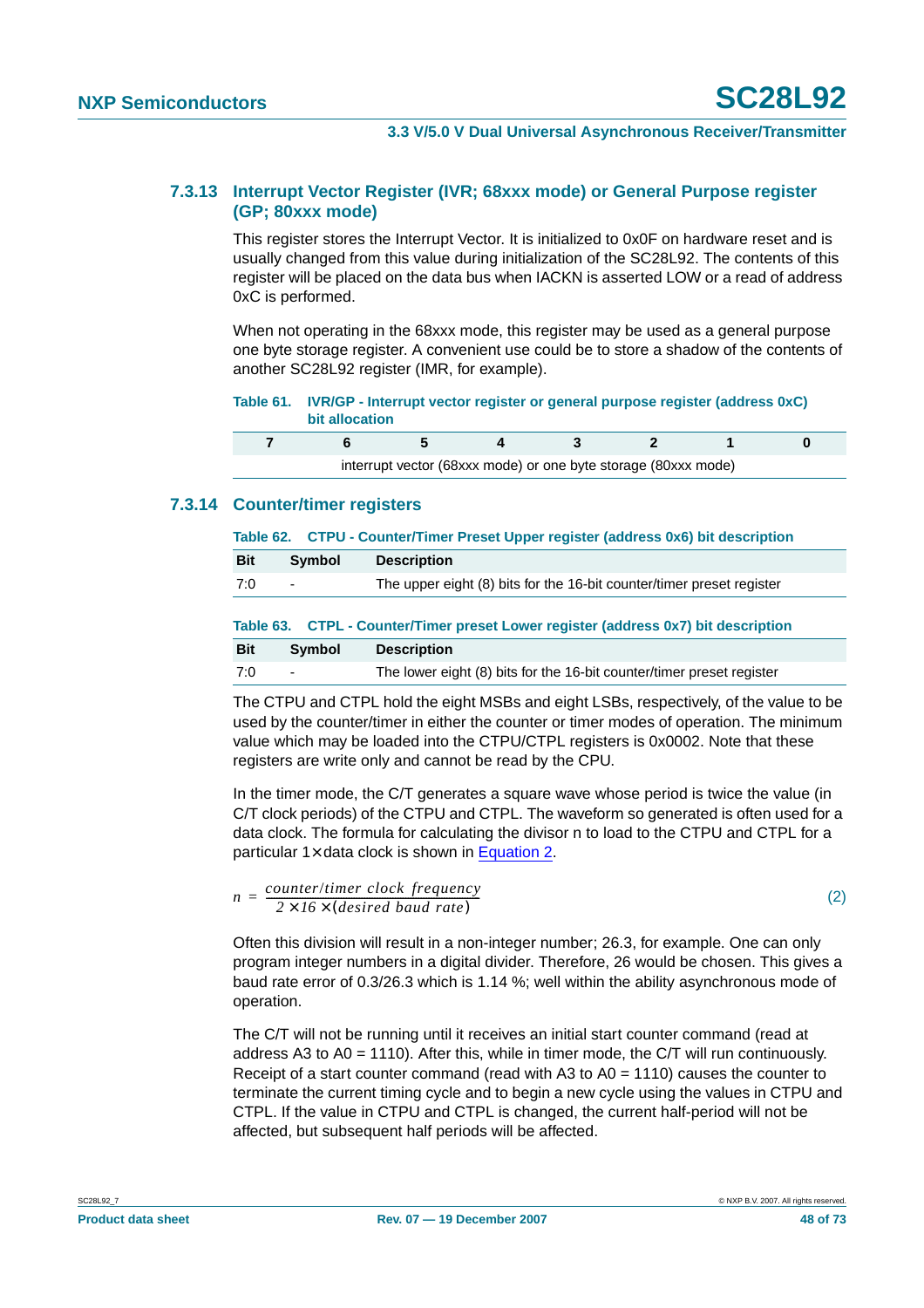The counter ready status bit (ISR[3]) is set once each cycle of the square wave. The bit is reset by a stop counter command (read with A3 to  $A0 = 1111$ ). The command however, does not stop the C/T. The generated square wave is output on OP3 if it is programmed to be the C/T output. In the counter mode, the value C/T loaded into CTPU and CTPL by the CPU is counted down to 0. Counting begins upon receipt of a start counter command. Upon reaching terminal count 0x0000, the counter ready interrupt bit (ISR[3]) is set. The counter continues counting past the terminal count until stopped by the CPU. If OP3 is programmed to be the output of the C/T, the output remains HIGH until terminal count is reached, at which time it goes LOW. The output returns to the HIGH state and ISR[3] is cleared when the counter is stopped by a stop counter command. The CPU may change the values of CTPU and CTPL at any time, but the new count becomes effective only on the next start counter commands. If new values have not been loaded, the previous count values are preserved and used for the next count cycle.

In the counter mode, the current value of the upper and lower 8 bits of the counter (CTU, CTL) may be read by the CPU. It is recommended that the counter be stopped when reading to prevent potential problems which may occur if a carry from the lower 8 bits to the upper 8 bits occurs between the times that both halves of the counter are read. However, note that a subsequent start counter command will cause the counter to begin a new count cycle using the values in CTPU and CTPL.

When the C/T clock divided by 16 is selected, the maximum divisor becomes 1,048,575.

# **7.4 Output port notes**

The output ports are controlled from four places: the OPCR register, the OPR register, the MR registers and the command register (except the SCC2681 and SCC68681). The OPCR register controls the source of the data for the output ports OP2 to OP7. The data source for output ports OP0 and OP1 is controlled by the MR and CR registers. When the OPR is the source of the data for the output ports, the data at the ports is inverted from that in the OPR register.

The content of the OPR register is controlled by the Set Output Port bits command and the Reset Output Port bits command. These commands are at 0xE and 0xF, respectively. When these commands are used, action takes place only at the bit locations where ones exist. For example, a logic 1 in bit location 5 of the data word used with the Set Output Port bits command will result in OPR5 being set to one. The OP5 would then be set to logic 0 ( $V_{\rm SS}$ ). Similarly, a logic 1 in bit position 5 of the data word associated with the Reset Output Ports bits command would set OPR5 to logic 0 and, hence, the pin OP5 to a logic 1  $(V_{DD})$ .

# **7.5 The CTS, RTS, CTS enable Tx signals**

Clear To Send (CTS) is usually meant to be a signal to the transmitter meaning that it may transmit data to the receiver. The CTS input is on pin IP0 for TxA and on IP1 for TxB. The CTS signal is active LOW; thus, it is called CTSAN for TxA and CTSBN for TxB. RTS is usually meant to be a signal from the receiver indicating that the receiver is ready to receive data. It is also active LOW and is, thus, called RTSAN for RxA and RTSBN for RxB. RTSAN is on pin OP0 and RTSBN is on OP1. A receiver's RTS output will usually be connected to the CTS input of the associated transmitter. Therefore, one could say that RTS and CTS are different ends of the same wire.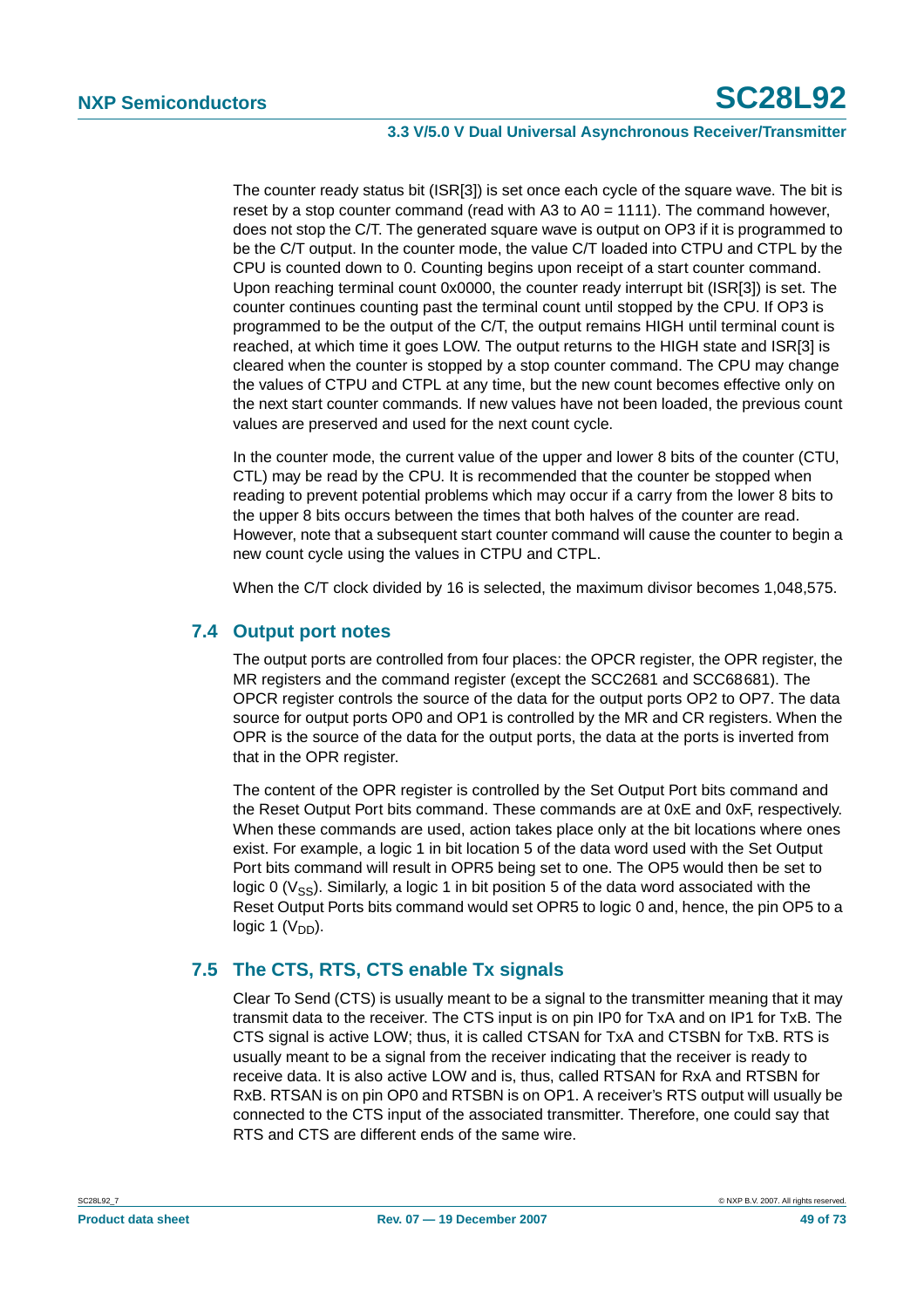MR2[4] is the bit that allows the transmitter to be controlled by the CTS pin (IP0 or IP1). When this bit is set to one AND the CTS input is driven HIGH, the transmitter will stop sending data at the end of the present character being serialized. It is usually the RTS output of the receiver that will be connected to the transmitter's CTS input. The receiver will set RTS HIGH when the receiver FIFO is full AND the start bit of the 9th or 17th character is sensed. Transmission then stops with 9 or 17 valid characters in the receiver. When MR2[4] is set to one, CTSN must be at zero for the transmitter to operate. If MR2[4] is set to zero, the IP pin will have no effect on the operation of the transmitter. MR1[7] is the bit that allows the receiver to control OP0. When OP0 (or OP1) is controlled by the receiver, the meaning of that pin will be.

# **8. Limiting values**

#### <span id="page-49-3"></span>**Table 64. Limiting values**

In accordance with the Absolute Maximum Rating System (IEC 60134).

| Symbol           | <b>Parameter</b>             | <b>Conditions</b> |        | <b>Min</b>               | <b>Max</b>           | Unit        |
|------------------|------------------------------|-------------------|--------|--------------------------|----------------------|-------------|
| $T_{amb}$        | ambient temperature          |                   | [1][2] | $-40$                    | $+85$                | $^{\circ}C$ |
| $T_{\text{stg}}$ | storage temperature          |                   |        | $-65$                    | $+150$               | $^{\circ}C$ |
| $V_{CC}$         | voltage from $V_{CC}$ to GND |                   |        | $\frac{[3]}{2}$ -0.5     | $+7.0$               | V           |
| $V_S$            | voltage from any pin to GND  |                   |        | $\frac{3}{2}$ -0.5       | $V_{\rm CC}$ + 0.5 V |             |
| $P_D$            | package power dissipation    |                   |        |                          |                      |             |
|                  | PLCC44                       |                   |        | $\overline{\phantom{0}}$ | 2.4                  | W           |
|                  | QFP44                        |                   |        | -                        | 1.78                 | W           |
|                  | HVQFN48                      |                   |        | -                        | 0.5                  | W           |
| $P_{der}$        | dissipation derating factor  | above 25 °C       |        |                          |                      |             |
|                  | PLCC44                       |                   |        | -                        | 19                   | mW/°C       |
|                  | QFP44                        |                   |        | -                        | 14                   | $mW$ /°C    |
|                  | HVQFN48                      |                   |        |                          | 28                   | $mW$ /°C    |

<span id="page-49-0"></span>[1] For operation at elevated temperatures, the device must be derated based on 150 °C maximum junction temperature.

<span id="page-49-1"></span>[2] Parameters are valid over specified temperature range.

<span id="page-49-2"></span>[3] This product includes circuitry specifically designed for the protection of its internal devices from damaging effects of excessive static charge. Nonetheless, it is suggested that conventional precautions be taken to avoid applying any voltages larger than the rated maxima.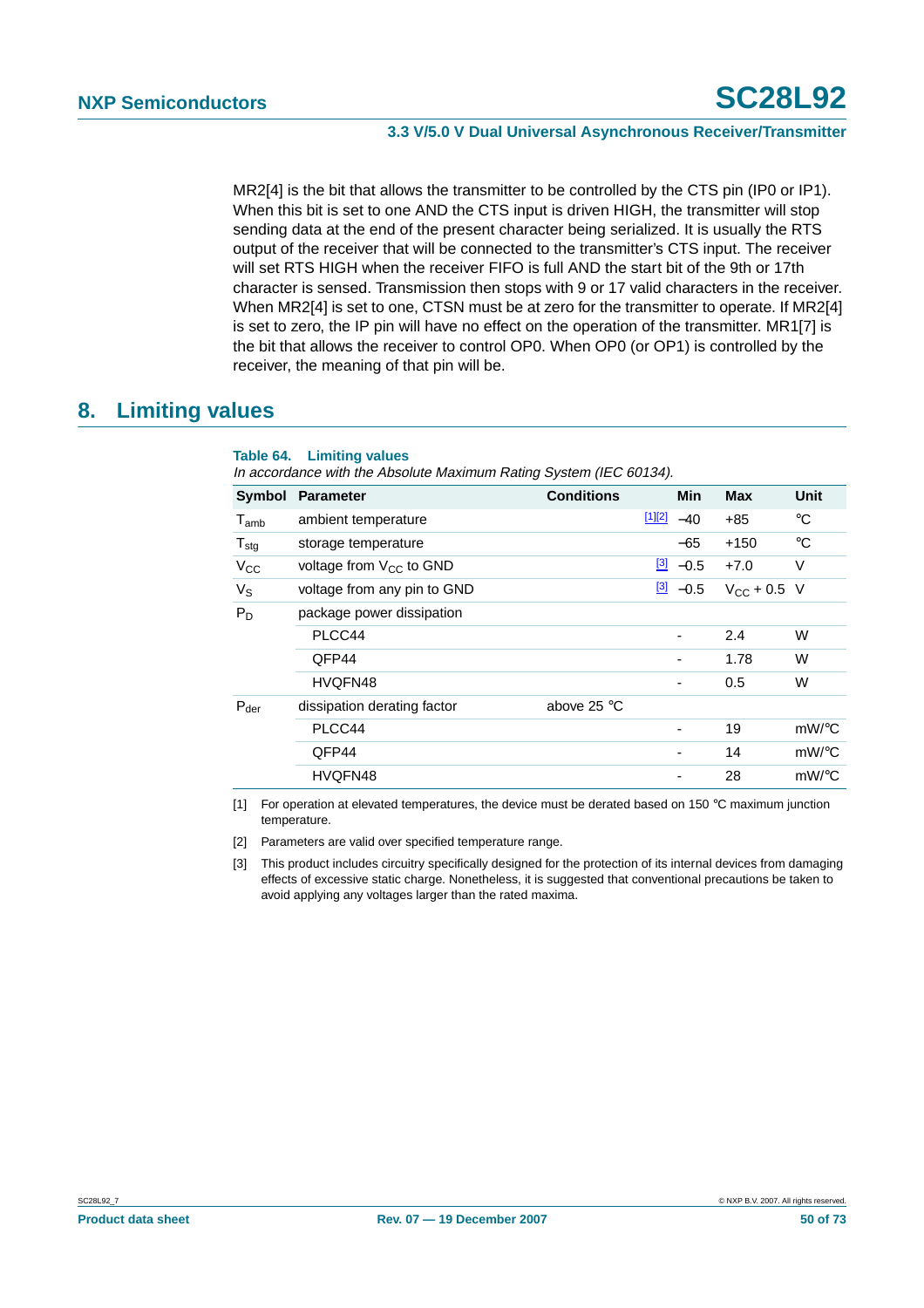# **9. Static characteristics**

#### **Table 65. Static characteristics, 5 V operation[\[1\]](#page-50-0)**

 $V_{CC}$  = 5 V ± 10 %;  $T_{amb}$  = -40 °C to +85 °C; unless otherwise specified.

| Symbol                | <b>Parameter</b>                                              | <b>Conditions</b>                                   | <b>Min</b>                              | <b>Typ</b>               | <b>Max</b>               | <b>Unit</b> |
|-----------------------|---------------------------------------------------------------|-----------------------------------------------------|-----------------------------------------|--------------------------|--------------------------|-------------|
| $V_{IL}$              | input LOW voltage                                             |                                                     |                                         |                          | 0.8                      | V           |
| V <sub>IH</sub>       | input HIGH voltage                                            | except pin X1/CLK                                   | 2.4                                     | 1.5                      | $\blacksquare$           | V           |
|                       |                                                               | pin X1/CLK                                          | $0.8V_{CC}$                             | 2.4                      | $\blacksquare$           | $\vee$      |
| $V_{OL}$              | output LOW voltage                                            | $I_{OL} = 2.4$ mA                                   |                                         | 0.2                      | 0.4                      | $\vee$      |
| <b>V<sub>OH</sub></b> | output HIGH voltage                                           | except open-drain outputs;<br>$I_{OH} = -400 \mu A$ | $\frac{[2]}{2}$ V <sub>CC</sub> - 0.5 - |                          |                          | $\vee$      |
| I <sub>I</sub> (1XPD) | Power-down mode input current<br>on pin X1/CLK                | $V_1 = 0$ V to $V_{CC}$                             | 0.5                                     | 0.05                     | 0.5                      | μA          |
| $I_{IL(X1)}$          | operating input LOW current on $V_1 = 0$ V<br>pin X1/CLK      |                                                     | $-130$                                  |                          | 0                        | μA          |
| I <sub>IH</sub> (X1)  | operating input HIGH current on $V_1 = V_{CC}$<br>pin X1/CLK  |                                                     | $\mathbf 0$                             | -                        | 130                      | μA          |
| $\mathbf{l}_1$        | input leakage current                                         | $V_1 = 0$ V to $V_{CC}$                             |                                         |                          |                          |             |
|                       |                                                               | all except input port pins                          | $-0.5$                                  | $+0.05$                  | $+0.5$                   | μA          |
|                       |                                                               | input port pins                                     | $\frac{[3]}{2}$ -8                      | $+0.05$                  | $+0.5$                   | μA          |
| $I_{OZH}$             | output off current HIGH, 3-state<br>data bus                  | $V_1 = V_{CC}$                                      | $\qquad \qquad \blacksquare$            | $\overline{\phantom{0}}$ | 0.5                      | μA          |
| $I_{OZL}$             | output off current LOW, 3-state<br>data bus                   | $V_1 = 0 V$                                         | $-0.5$                                  |                          | $\overline{\phantom{a}}$ | μA          |
| $I_{ODL}$             | open-drain output LOW current $V_1 = 0$ V<br>in off state     |                                                     | $-0.5$                                  |                          |                          | μA          |
| <b>I</b> ODH          | open-drain output HIGH current $V_1 = V_{CC}$<br>in off state |                                                     |                                         |                          | 0.5                      | μA          |
| $I_{\rm CC}$          | power supply current                                          | <b>CMOS</b> input levels                            | $[4]$                                   |                          |                          |             |
|                       |                                                               | operating mode                                      |                                         | $\overline{7}$           | 25                       | mA          |
|                       |                                                               | Power-down mode                                     |                                         | $\leq 1$                 | 5                        | μA          |
|                       |                                                               |                                                     |                                         |                          |                          |             |

<span id="page-50-0"></span>[1] The following conditions apply:

a) Parameters are valid over specified temperature and voltage range.

b) All voltage measurements are referenced to ground. For testing, all inputs swing between 0.4 V and 3.0 V with a transition time of 5 ns maximum. For X1/CLK this swing is between 0.4 V and 0.8V<sub>CC</sub>. All time measurements are referenced at input voltages of 0.8 V and 2.0 V, and output voltages of 0.8 V and 2.0 V, as appropriate.

c) Typical values are at 25  $\degree$ C, typical supply voltages, and typical processing parameters.

<span id="page-50-1"></span>[2] Test conditions for outputs:  $C_L = 125$  pF, except open-drain outputs. Test conditions for open-drain outputs:  $C_L = 125$  pF, constant current source = 2.6 mA.

<span id="page-50-2"></span>[3] Input port pins have active pull-up transistors that will source a typical 2  $\mu$ A from V<sub>CC</sub> when the input pins are at V<sub>SS</sub>. Input port pins at  $V_{CC}$  source 0.0  $\mu$ A.

<span id="page-50-3"></span>[4] All outputs are disconnected. Inputs are switching between CMOS levels of V<sub>CC</sub> − 0.2 V and V<sub>SS</sub> + 0.2 V.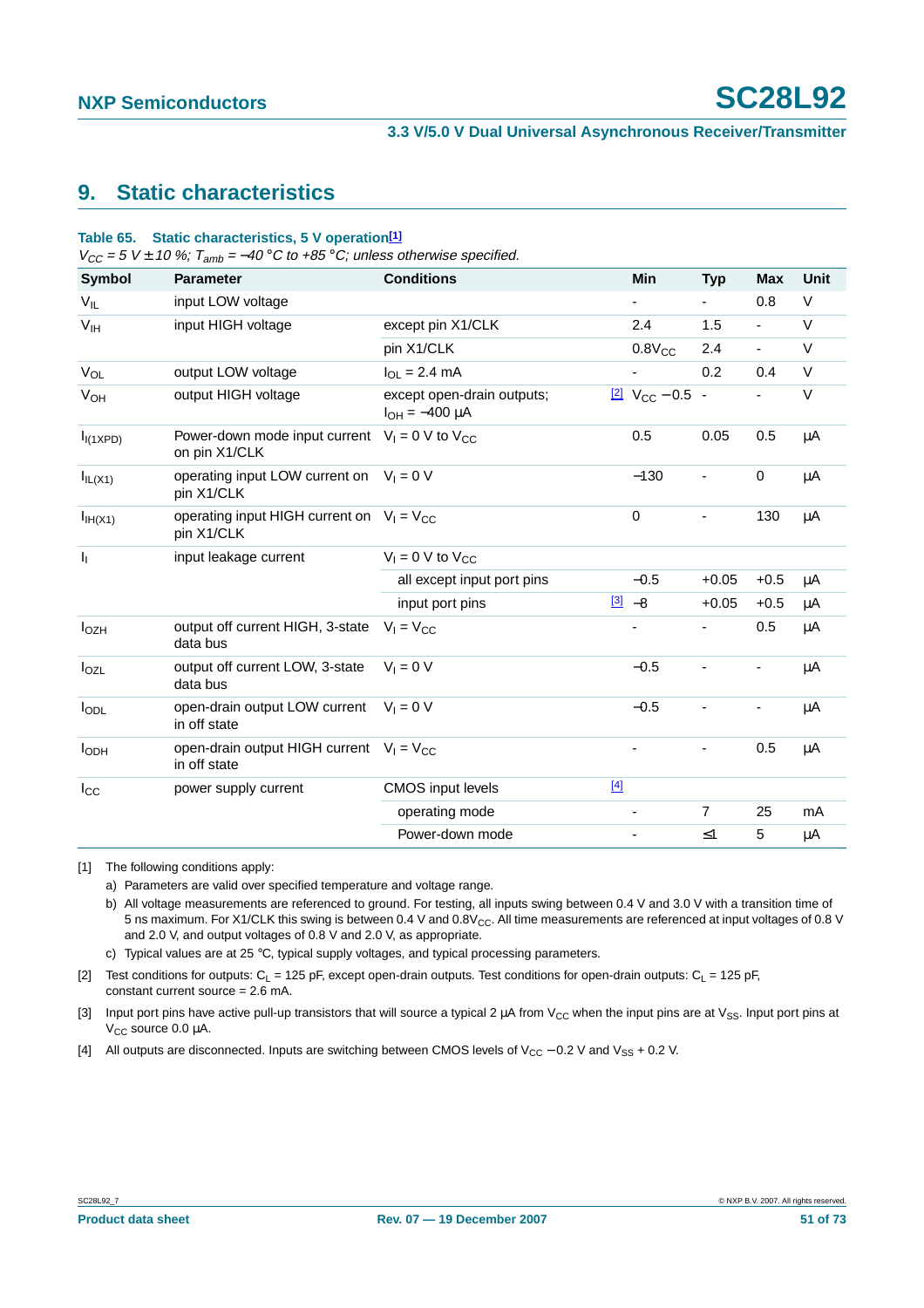<span id="page-51-0"></span>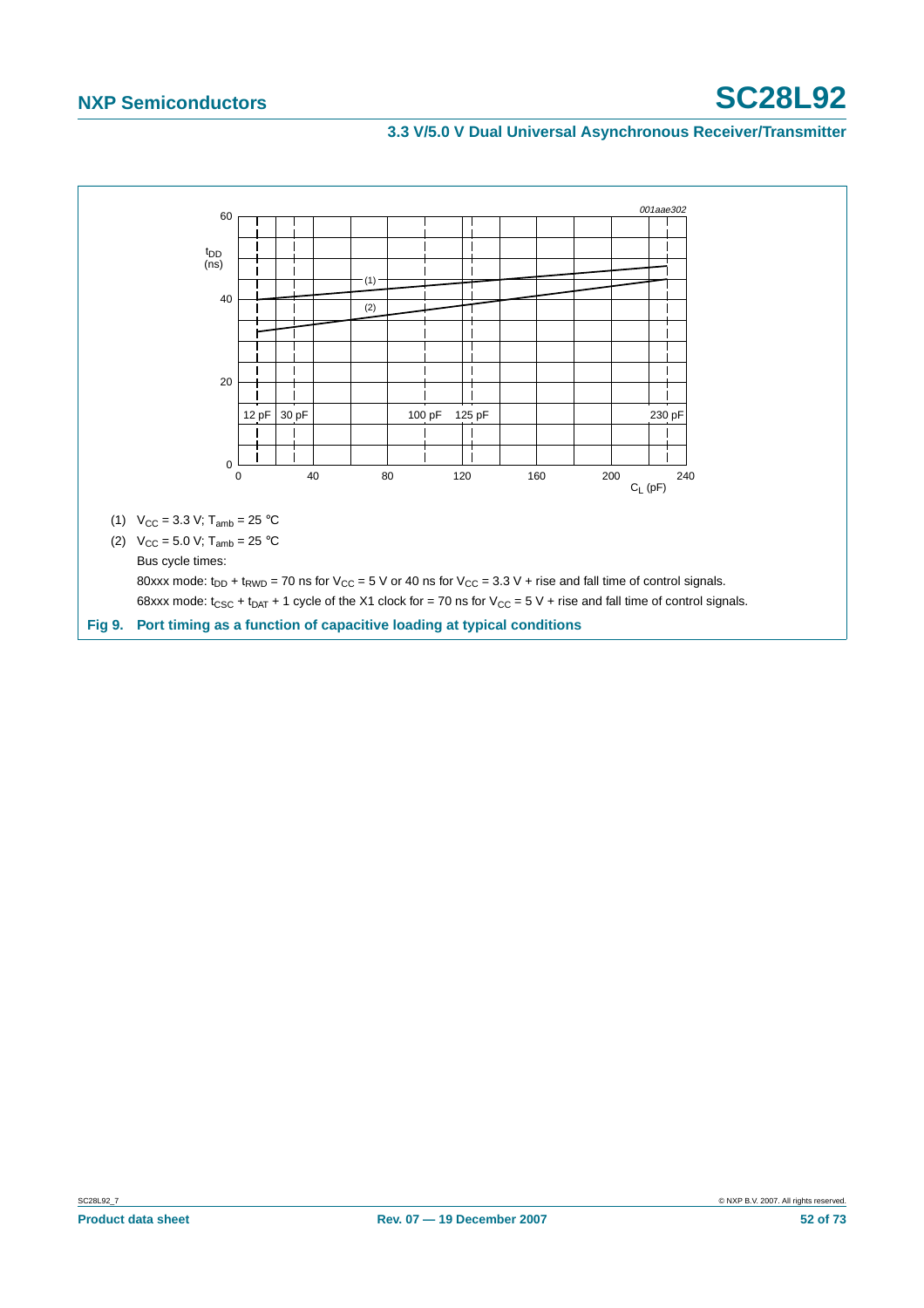#### **3.3 V/5.0 V Dual Universal Asynchronous Receiver/Transmitter**

| Symbol                | <b>Parameter</b>                                          | <b>Conditions</b>                                   |       | <b>Min</b>         | <b>Typ</b>                                                    | <b>Max</b>    | <b>Unit</b> |
|-----------------------|-----------------------------------------------------------|-----------------------------------------------------|-------|--------------------|---------------------------------------------------------------|---------------|-------------|
| $V_{IL}$              | input LOW voltage                                         |                                                     |       |                    | 0.65                                                          | $0.2V_{CC}$ V |             |
| V <sub>IH</sub>       | input HIGH voltage                                        |                                                     |       | $0.8V_{CC}$        | 1.7                                                           |               | $\vee$      |
| $V_{OL}$              | output LOW voltage                                        | $I_{OL} = 2.4 \text{ mA}$                           |       |                    | 0.2                                                           | 0.4           | $\vee$      |
| $V_{OH}$              | output HIGH voltage                                       | except open-drain outputs;<br>$I_{OH} = -400 \mu A$ |       |                    | $\frac{[2]}{2}$ V <sub>CC</sub> - 0.5 V <sub>CC</sub> - 0.2 - |               | V           |
| I <sub>I</sub> (1XPD) | Power-down mode input<br>current on pin X1/CLK            | $V_1 = 0$ V to $V_{CC}$                             |       | $-0.5$             | $+0.05$                                                       | $+0.5$        | μA          |
| $I_{IL(X1)}$          | operating input LOW current<br>on pin X1/CLK              | $V_1 = 0 V$                                         |       | $-80$              | ä,                                                            | $\mathbf 0$   | μA          |
| I <sub>IH</sub> (X1)  | operating input HIGH current<br>on pin X1/CLK             | $V_1 = V_{CC}$                                      |       | $\pmb{0}$          |                                                               | 80            | μA          |
| Т,                    | input leakage current                                     | $V_1 = 0$ V to $V_{CC}$                             |       |                    |                                                               |               |             |
|                       |                                                           | all except input port pins                          |       | $\frac{3}{2}$ -0.5 | $+0.05$                                                       | $+0.5$        | μA          |
|                       |                                                           | input port pins                                     |       | $[3] -8$           | $+0.5$                                                        | $+0.5$        | μA          |
| $I_{OZH}$             | output off current HIGH,<br>3-state data bus              | $V_1 = V_{CC}$                                      |       |                    |                                                               | 0.5           | μA          |
| $I_{OZL}$             | output off current LOW, 3-state $V_1 = 0$ V<br>data bus   |                                                     |       | $-0.5$             | ٠                                                             | ۰             | μA          |
| $I_{ODL}$             | open-drain output LOW current $V_1 = 0$ V<br>in off state |                                                     |       | $-0.5$             |                                                               |               | μA          |
| I <sub>ODH</sub>      | open-drain output HIGH<br>current in off state            | $V_1 = V_{CC}$                                      |       |                    |                                                               | 0.5           | μA          |
| $I_{\rm CC}$          | power supply current                                      | <b>CMOS</b> input levels                            | $[4]$ |                    |                                                               |               |             |
|                       |                                                           | operating mode                                      |       |                    | -                                                             | 5             | mA          |
|                       |                                                           | Power-down mode                                     |       |                    | $\leq 1$                                                      | 5.0           | μA          |

#### **Table 66. Static characteristics, 3.3 V operatio[n\[1\]](#page-52-0)**

<span id="page-52-0"></span>[1] The following conditions apply:

b) All voltage measurements are referenced to ground. For testing, all inputs swing between 0.4 V and 3.0 V with a transition time of 5 ns maximum. For X1/CLK this swing is between 0.4 V and  $0.8V_{CC}$ . All time measurements are referenced at input voltages of 0.8 V and 2.0 V, and output voltages of 0.8 V and 2.0 V, as appropriate.

c) Typical values are at 25 °C, typical supply voltages, and typical processing parameters.

<span id="page-52-1"></span>[2] Test conditions for outputs:  $C_L$  = 125 pF, except interrupt outputs. Test conditions for interrupt outputs:  $C_L$  = 125 pF, constant current source = 2.6 mA.

<span id="page-52-2"></span>[3] Input port pins have active pull-up transistors that will source a typical 2  $\mu$ A from V<sub>CC</sub> when they are at V<sub>SS</sub>. Input port pins at V<sub>CC</sub> source  $0.0 \mu \dot{A}$ .

<span id="page-52-3"></span>[4] All outputs are disconnected. Inputs are switching between CMOS levels of V<sub>CC</sub> − 0.2 V and V<sub>SS</sub> + 0.2 V.

a) Parameters are valid over specified temperature and voltage range.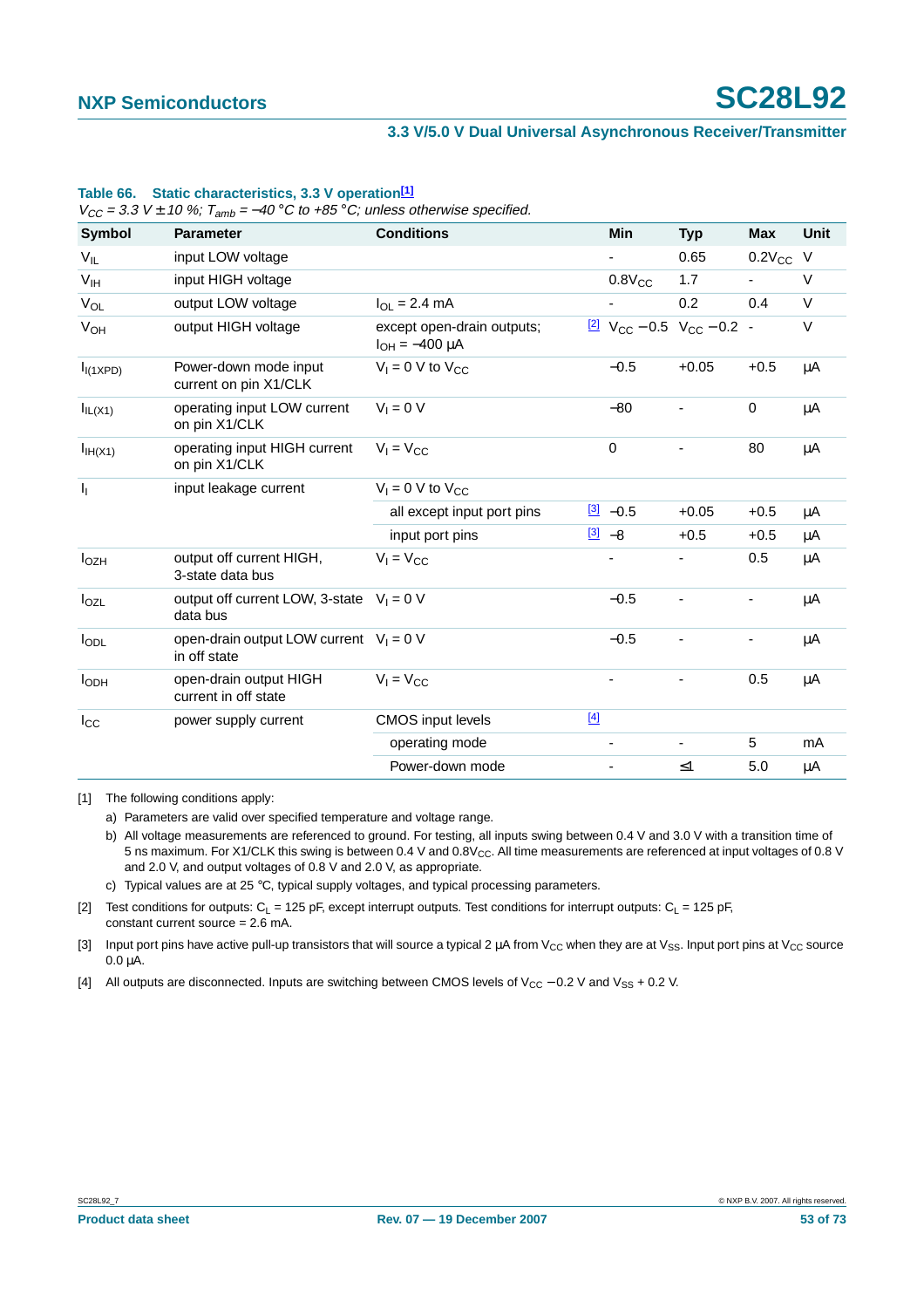# **10. Dynamic characteristics**

#### **Table 67. Dynamic characteristics, 5 V operation[\[1\]](#page-54-0)**

 $V_{CC}$  = 5.0 V  $\pm$  10 %,  $T_{amb}$  = -40 °C to +85 °C, unless otherwise specified.

| <b>Symbol</b>    | <b>Parameter</b>                                             | <b>Conditions</b>                                    |             | Min         | <b>Typ</b>                   | <b>Max</b>                   | Unit |
|------------------|--------------------------------------------------------------|------------------------------------------------------|-------------|-------------|------------------------------|------------------------------|------|
|                  | <b>Reset timing (see Figure 10)</b>                          |                                                      |             |             |                              |                              |      |
| t <sub>RES</sub> | reset pulse width                                            |                                                      |             | 100         | 18                           | $\overline{\phantom{a}}$     | ns   |
|                  | Bus timing <sup>[2]</sup> (see Figure 11)                    |                                                      |             |             |                              |                              |      |
| $t_{AS}$         | A0 to A3 set-up time to RDN, WRN LOW                         |                                                      |             | 10          | 6                            | $\overline{\phantom{a}}$     | ns   |
| t <sub>AH</sub>  | A0 to A3 hold time from RDN, WRN LOW                         |                                                      |             | 20          | 12                           | $\overline{\phantom{a}}$     | ns   |
| $t_{\text{CS}}$  | CEN set-up time to RDN, WRN LOW                              |                                                      |             | 0           | $\overline{\phantom{0}}$     | $\overline{\phantom{a}}$     | ns   |
| $t_{CH}$         | CEN hold time from RDN, WRN LOW                              |                                                      |             | 0           |                              | $\overline{\phantom{a}}$     | ns   |
| t <sub>RW</sub>  | WRN, RDN pulse width (LOW time)                              |                                                      |             | 15          | 8                            | $\overline{\phantom{a}}$     | ns   |
| t <sub>DD</sub>  | data valid after RDN LOW                                     | 125 pF load; see Figure 9<br>for smaller loads       |             |             | 40                           | 55                           | ns   |
| $t_{DA}$         | RDN LOW to data bus active                                   |                                                      | [3] 0       |             | $\qquad \qquad \blacksquare$ | ÷,                           | ns   |
| $t_{DF}$         | data bus floating after RDN or CEN HIGH                      |                                                      |             |             |                              | 20                           | ns   |
| t <sub>DI</sub>  | RDN or CEN HIGH to data bus invalid                          |                                                      | [4] 0       |             | $\blacksquare$               | ÷,                           | ns   |
| $t_{DS}$         | data bus set-up time before WRN or CEN<br>HIGH (write cycle) |                                                      |             | 25          | 17                           | $\overline{\phantom{a}}$     | ns   |
| $t_{DH}$         | data hold time after WRN HIGH                                |                                                      |             | $\mathbf 0$ | $-12$                        | ÷,                           | ns   |
| t <sub>RWD</sub> | HIGH time between read and/or write<br>cycles                |                                                      | $[2][4]$ 17 |             | 10                           | $\qquad \qquad \blacksquare$ | ns   |
|                  | Port timing <sup>[2]</sup> (see Figure 15)                   |                                                      |             |             |                              |                              |      |
| t <sub>PS</sub>  | port in set-up time before RDN LOW<br>(Read IP ports cycle)  |                                                      |             | 0           | $-20$                        | $\blacksquare$               | ns   |
| t <sub>PH</sub>  | port in hold time after RDN HIGH                             |                                                      |             | 0           | $-20$                        | ä,                           | ns   |
| t <sub>PD</sub>  | OP port valid after WRN or CEN HIGH<br>(OPR write cycle)     |                                                      |             |             | 40                           | 60                           | ns   |
|                  | <b>Interrupt timing (see Figure 16)</b>                      |                                                      |             |             |                              |                              |      |
| $t_{IR}$         | INTRN (or OP3 to OP7 when used as<br>interrupts)             | read Rx FIFO<br>(RxRDY/FFULL interrupt)              |             |             | 40                           | 60                           | ns   |
|                  |                                                              | write Tx FIFO (TxRDY<br>interrupt)                   |             |             | 40                           | 60                           | ns   |
|                  |                                                              | reset command (delta<br>break change interrupt)      |             |             | 40                           | 60                           | ns   |
|                  |                                                              | stop C/T command<br>(counter/timer interrupt         |             |             | 40                           | 60                           | ns   |
|                  |                                                              | read IPCR (delta input port<br>change interrupt)     |             |             | 40                           | 60                           | ns   |
|                  |                                                              | write IMR (clear of change<br>interrupt mask bit(s)) |             | ä,          | 40                           | 60                           | ns   |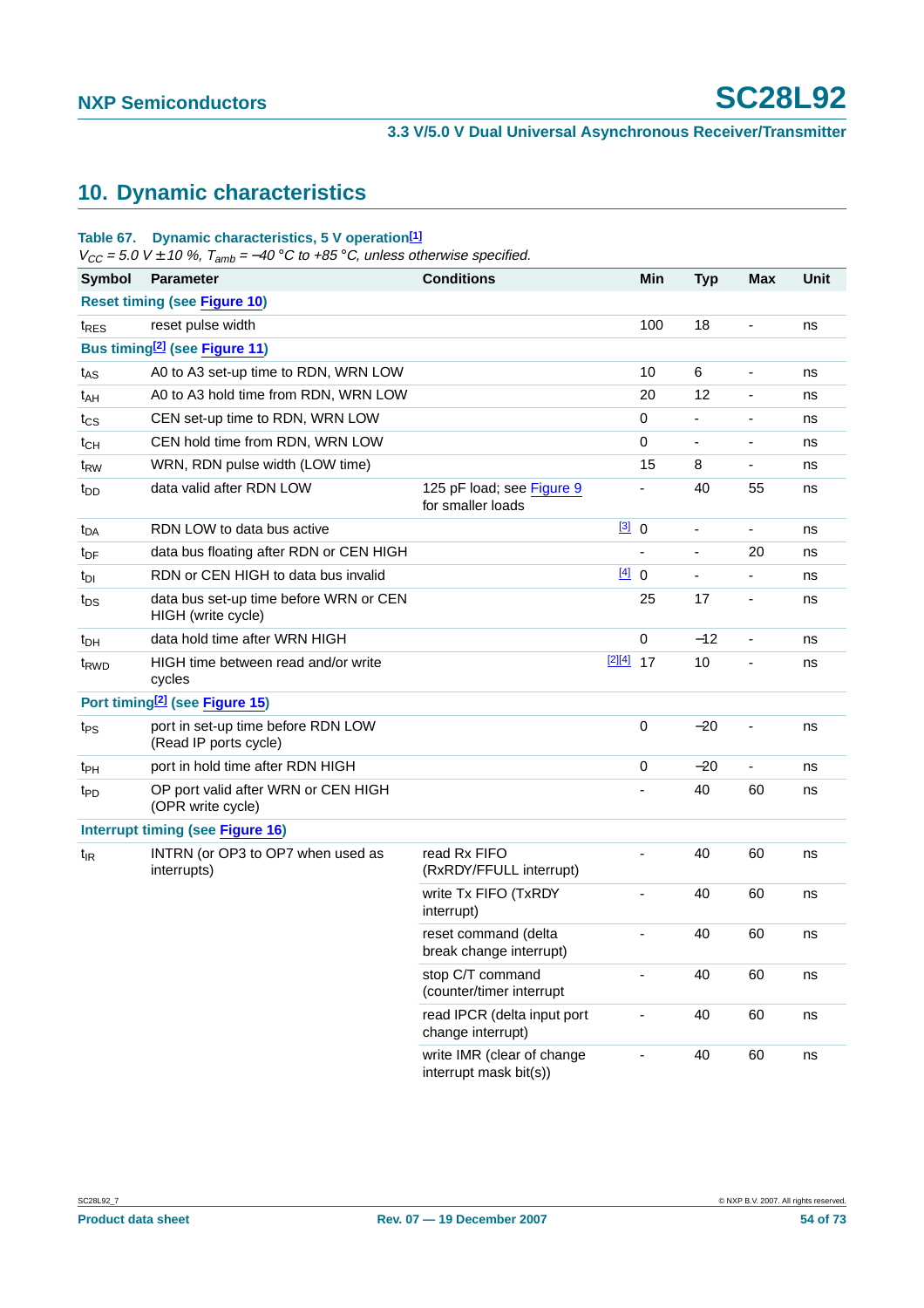|                         | $V_{CC}$ = 5.0 V $\pm$ 10 %, 1 <sub>amb</sub> = –40 °C to +85 °C, unless otherwise specified. |                   |             |             |                          |                |             |
|-------------------------|-----------------------------------------------------------------------------------------------|-------------------|-------------|-------------|--------------------------|----------------|-------------|
| <b>Symbol</b>           | Parameter                                                                                     | <b>Conditions</b> |             | Min         | <b>Typ</b>               | <b>Max</b>     | <b>Unit</b> |
|                         | <b>Clock timing (see Figure 17)</b>                                                           |                   |             |             |                          |                |             |
| $t_{CLK}$               | X1/CLK HIGH or LOW time                                                                       |                   |             | 30          | 20                       | $\blacksquare$ | ns          |
| $f_{CLK}$               | X1/CLK frequency                                                                              |                   | [5]         | 0.1         | 3.686                    | 8              | <b>MHz</b>  |
| $t_{CTC}$               | C/T clock (IP2) HIGH or LOW time (C/T<br>external clock input)                                |                   |             | 30          | 10                       | -              | ns          |
| $f_{\text{CTC}}$        | C/T clock (IP2) frequency                                                                     |                   | [5]         | $\mathbf 0$ | ÷,                       | 8              | <b>MHz</b>  |
| $t_{\mathsf{RX}}$       | RxC HIGH or LOW time                                                                          | $16\times$        |             | 30          | 10                       | $\frac{1}{2}$  | ns          |
| $f_{\mathsf{RX}}$       | RxC frequency                                                                                 | $16\times$        |             | $\mathbf 0$ | $\overline{\phantom{a}}$ | 16             | <b>MHz</b>  |
|                         |                                                                                               | $1\times$         | [5][6]      | $\Omega$    | $\overline{\phantom{a}}$ | 1              | <b>MHz</b>  |
| $t_{\mathsf{TX}}$       | TxC HIGH or LOW time                                                                          | $16\times$        |             | 30          | 10                       |                | ns          |
| $f_{TX}$                | TxC frequency                                                                                 | $16\times$        |             | ٠           | $\blacksquare$           | 16             | <b>MHz</b>  |
|                         |                                                                                               | $1\times$         | [5][6] 0    |             | $\overline{\phantom{a}}$ | 1              | <b>MHz</b>  |
|                         | <b>Transmitter timing, external clock (see Figure 18)</b>                                     |                   |             |             |                          |                |             |
| $t_{TXD}$               | TxD output delay from TxC LOW (TxC<br>input pin)                                              |                   |             |             | 40                       | 60             | ns          |
| $t_{\text{TCS}}$        | output delay from TxC output pin LOW to<br>TxD data output                                    |                   |             |             | 6                        | 30             | ns          |
|                         | Receiver timing, external clock (see Figure 19)                                               |                   |             |             |                          |                |             |
| $t_{RXS}$               | RxD data set-up time to RxC HIGH                                                              |                   |             | 50          | 40                       | ٠              | ns          |
| $t_{RXH}$               | RxD data hold time from RxC HIGH                                                              |                   |             | 50          | 40                       | ÷,             | ns          |
|                         | 68xxx or Motorola bus timing (see Figure 12, 13 and 14) <sup>[7]</sup>                        |                   |             |             |                          |                |             |
| t <sub>DCR</sub>        | DACKN LOW (read cycle) from X1 HIGH                                                           |                   | $\boxed{7}$ |             | 15                       | 35             | ns          |
| t <sub>DCW</sub>        | DACKN LOW (write cycle) from X1 HIGH                                                          |                   |             | ÷,          | 15                       | 35             | ns          |
| <b>t</b> <sub>DAT</sub> | DACKN high-impedance from CEN or<br><b>IACKN HIGH</b>                                         |                   |             |             | 8                        | 10             | ns          |
| t <sub>csc</sub>        | CEN or IACKN set-up time to X1 HIGH for<br>minimum DACKN cycle                                |                   |             | 16          | 8                        |                | ns          |

#### **Table 67.** Dynamic characteristics, 5 V operation<sup>[1]</sup> ... continued

 $V_{CC}$  = 5.0 V  $\pm$  10 %,  $T_{amb}$  = -40 °C to +85 °C, unless otherwise specified.

<span id="page-54-0"></span>[1] The following conditions apply:

a) Parameters are valid over specified temperature and voltage range.

b) All voltage measurements are referenced to ground. For testing, all inputs swing between 0.4 V and 3.0 V with a transition time of 5 ns maximum. For X1/CLK this swing is between 0.4 V and  $0.8V_{CC}$ . All time measurements are referenced at input voltages of 0.8 V and 2.0 V, and output voltages of 0.8 V and 2.0 V, as appropriate.

c) Test conditions for outputs:  $C_L = 125$  pF, except open-drain outputs. Test conditions for open-drain outputs:  $C_1 = 125$  pF, constant current source = 2.6 mA.

d) Typical values are the average values at  $+25$  °C and 5 V.

<span id="page-54-1"></span>[2] Timing is illustrated and referenced to the WRN and RDN Inputs. Also, CEN may be the strobing input. CEN and RDN (also CEN and WRN) are ORed internally. The signal asserted last initiates the cycle and the signal negated first terminates the cycle.

<span id="page-54-2"></span>[3] Guaranteed by characterization of sample units.

<span id="page-54-3"></span>[4] If CEN is used as the strobing input, the parameter defines the minimum HIGH times between one CEN and the next. The RDN signal must be negated for  $t_{RWD}$  to guarantee that any status register changes are valid.

<span id="page-54-4"></span>[5] Minimum frequencies are not tested but are quaranteed by design.

<span id="page-54-5"></span>[6] Clocks for  $1 \times$  mode should maintain a 60/40 duty cycle or better.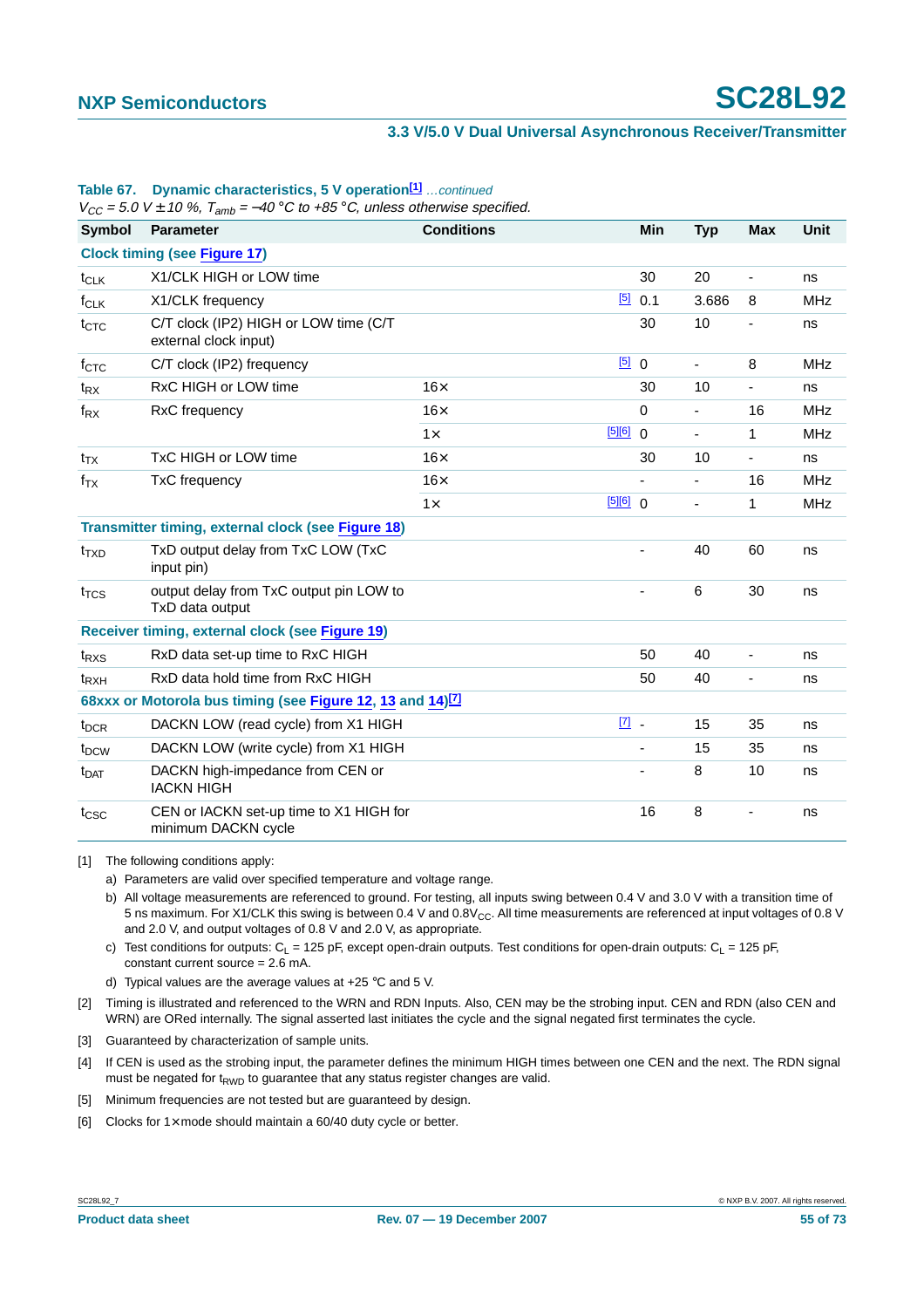<span id="page-55-0"></span>[7] Minimum DACKN time is  $((t_{DCR}$  or  $t_{DCW})$   $t_{CSC}$  + 2 X1 edges + rise time over 5 ns). Two X1 edges is 273 ns at 3.6864 MHz. For faster bus cycles, the 80xxx bus timing may be used while in the 68xxx mode. It is not necessary to wait for DACKN to insure the proper operation of the SC26C92. In all cases the data will be written to the SC28L92 on the falling edge of DACKN or the rise of CEN. The fall of CEN initializes the bus cycle. The rise of CEN ends the bus cycle. DACKN LOW or CEN HIGH completes the write cycle.

#### **Table 68. Dynamic characteristics, 3.3 V operatio[n\[1\]](#page-56-0)**

 $V_{CC}$  = 3.3 V ± 10 %,  $T_{amb}$  = -40 °C to +85 °C, unless otherwise specified.

| <b>Symbol</b>                       | <b>Parameter</b>                                             | <b>Conditions</b>                                    |             | Min                          | <b>Typ</b>               | <b>Max</b>               | Unit |
|-------------------------------------|--------------------------------------------------------------|------------------------------------------------------|-------------|------------------------------|--------------------------|--------------------------|------|
| <b>Reset timing (see Figure 10)</b> |                                                              |                                                      |             |                              |                          |                          |      |
| t <sub>RES</sub>                    | reset pulse width                                            |                                                      |             | 100                          | 20                       | ä,                       | ns   |
|                                     | Bus timing <sup>[2]</sup> (see Figure 11)                    |                                                      |             |                              |                          |                          |      |
| t <sub>AS</sub>                     | A0 to A3 set-up time to RDN, WRN LOW                         |                                                      |             | 10                           | 6                        | $\blacksquare$           | ns   |
| t <sub>AH</sub>                     | A0 to A3 hold time from RDN, WRN LOW                         |                                                      |             | 33                           | 16                       | $\overline{\phantom{a}}$ | ns   |
| $t_{\text{CS}}$                     | CEN set-up time to RDN, WRN LOW                              |                                                      |             | 0                            |                          | $\blacksquare$           | ns   |
| $t_{CH}$                            | CEN hold time from RDN, WRN LOW                              |                                                      |             | 0                            | ä,                       | $\overline{\phantom{a}}$ | ns   |
| t <sub>RW</sub>                     | WRN, RDN pulse width (LOW time)                              |                                                      |             | 20                           | 10                       | $\overline{\phantom{a}}$ | ns   |
| t <sub>DD</sub>                     | data valid after RDN LOW                                     | 125 pF load; see Figure 9<br>for smaller loads       |             |                              | 46                       | 75                       | ns   |
| $t_{DA}$                            | RDN LOW to data bus active                                   |                                                      | [3] 0       |                              | $\overline{\phantom{a}}$ | $\overline{\phantom{a}}$ | ns   |
| $t_{DF}$                            | data bus floating after RDN or CEN HIGH                      |                                                      |             | $\qquad \qquad \blacksquare$ | 15                       | 20                       | ns   |
| t <sub>DI</sub>                     | RDN or CEN HIGH to data bus invalid                          |                                                      | [4] 0       |                              |                          | $\overline{\phantom{0}}$ | ns   |
| $t_{DS}$                            | data bus set-up time before WRN or CEN<br>HIGH (write cycle) |                                                      |             | 43                           | 20                       | $\overline{\phantom{a}}$ | ns   |
| t <sub>DH</sub>                     | data hold time after WRN HIGH                                |                                                      |             | 0                            | $-15$                    | ٠                        | ns   |
| t <sub>RWD</sub>                    | HIGH time between read and/or write<br>cycles                |                                                      | $[2][4]$ 27 |                              | 10                       | $\overline{\phantom{a}}$ | ns   |
|                                     | Port timing <sup>[2]</sup> (see Figure 15)                   |                                                      |             |                              |                          |                          |      |
| $t_{PS}$                            | port in set-up time before RDN LOW<br>(Read IP ports cycle)  |                                                      |             | $\pmb{0}$                    | $-20$                    | ٠                        | ns   |
| t <sub>PH</sub>                     | port in hold time after RDN HIGH                             |                                                      |             | 0                            | $-20$                    | $\overline{\phantom{a}}$ | ns   |
| t <sub>PD</sub>                     | OP port valid after WRN or CEN HIGH<br>(OPR write cycle)     |                                                      |             |                              | 50                       | 75                       | ns   |
|                                     | <b>Interrupt timing (see Figure 16)</b>                      |                                                      |             |                              |                          |                          |      |
| $t_{IR}$                            | INTRN (or OP3 to OP7 when used as<br>interrupts)             | read Rx FIFO<br>(RxRDY/FFULL interrupt)              |             |                              | 40                       | 79                       | ns   |
|                                     |                                                              | write Tx FIFO (TxRDY<br>interrupt)                   |             |                              | 40                       | 79                       | ns   |
|                                     |                                                              | reset command (delta<br>break change interrupt)      |             | ٠                            | 40                       | 79                       | ns   |
|                                     |                                                              | stop C/T command<br>(counter/timer interrupt         |             |                              | 40                       | 79                       | ns   |
|                                     |                                                              | read IPCR (delta input port<br>change interrupt)     |             |                              | 40                       | 79                       | ns   |
|                                     |                                                              | write IMR (clear of change<br>interrupt mask bit(s)) |             | ٠                            | 40                       | 79                       | ns   |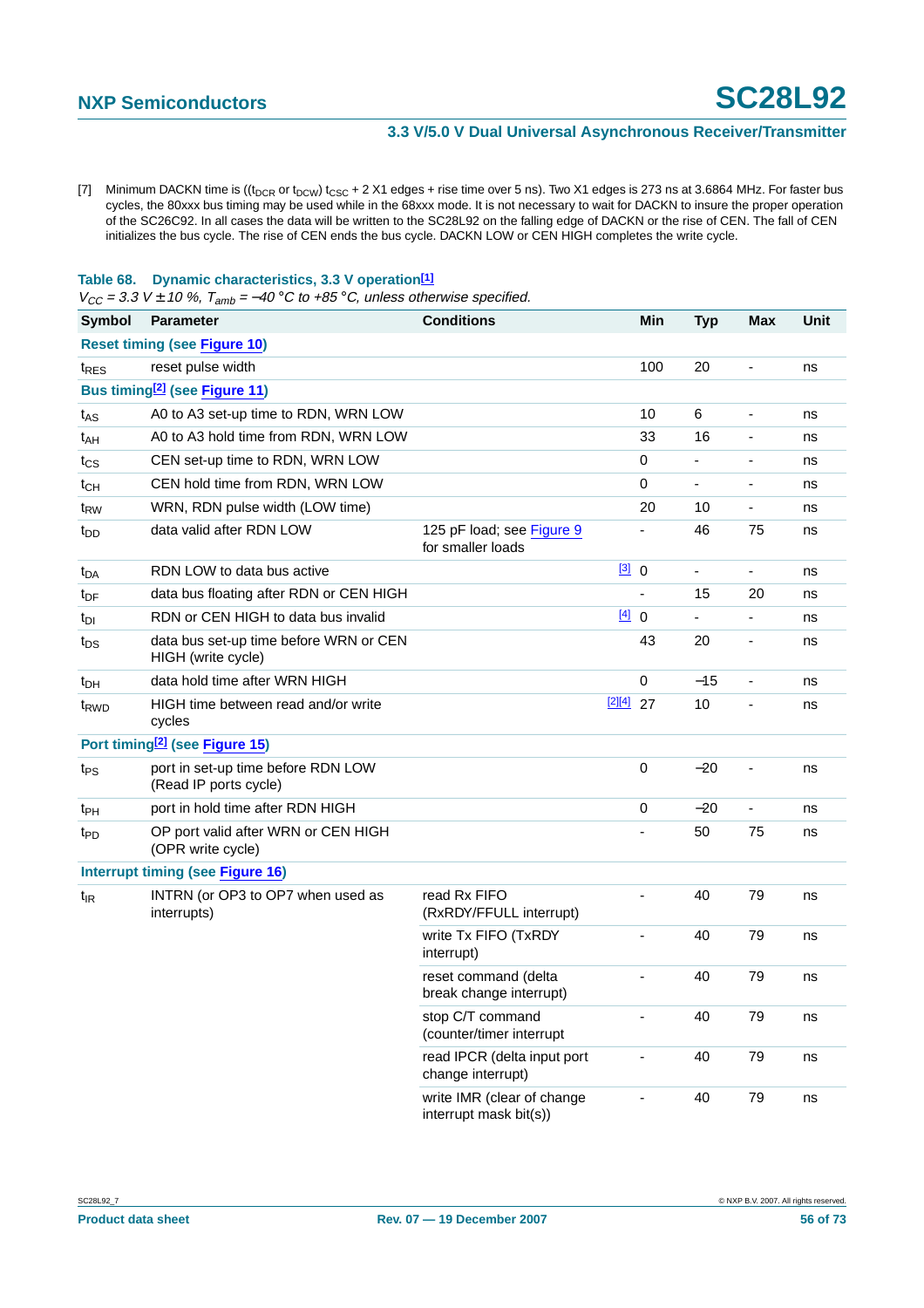| $V_{CC}$ = 3.3 V $\pm$ 10 %, 1 <sub>amb</sub> = –40 °C to +85 °C, unless otherwise specified. |                                                                        |                   |                          |                              |                          |                          |             |
|-----------------------------------------------------------------------------------------------|------------------------------------------------------------------------|-------------------|--------------------------|------------------------------|--------------------------|--------------------------|-------------|
| <b>Symbol</b>                                                                                 | Parameter                                                              | <b>Conditions</b> |                          | Min                          | <b>Typ</b>               | <b>Max</b>               | <b>Unit</b> |
|                                                                                               | <b>Clock timing (see Figure 17)</b>                                    |                   |                          |                              |                          |                          |             |
| $t_{CLK}$                                                                                     | X1/CLK HIGH or LOW time                                                |                   |                          | 35                           | 25                       | $\blacksquare$           | ns          |
| $f_{CLK}$                                                                                     | X1/CLK frequency                                                       |                   | $[5]$                    | 0.1                          | 3.686                    | 8                        | <b>MHz</b>  |
| $t_{CTC}$                                                                                     | C/T clock (IP2) HIGH or LOW time (C/T<br>external clock input)         |                   |                          | 30                           | 15                       | -                        | ns          |
| $f_{\text{CTC}}$                                                                              | C/T clock (IP2) frequency                                              |                   | [5]                      | $\mathbf 0$                  | ÷,                       | 8                        | <b>MHz</b>  |
| $t_{\mathsf{RX}}$                                                                             | RxC HIGH or LOW time                                                   | $16\times$        |                          | 30                           | 10                       | $\frac{1}{2}$            | ns          |
| $f_{\mathsf{RX}}$                                                                             | RxC frequency                                                          | $16\times$        |                          | $\mathbf 0$                  | $\overline{\phantom{a}}$ | 16                       | <b>MHz</b>  |
|                                                                                               |                                                                        | $1\times$         | [5][6]                   | $\mathbf 0$                  | $\overline{\phantom{a}}$ | 1                        | <b>MHz</b>  |
| $t_{TX}$                                                                                      | TxC HIGH or LOW time                                                   | $16\times$        |                          | 30                           | 15                       |                          | ns          |
| $f_{TX}$                                                                                      | <b>TxC</b> frequency                                                   | $16\times$        |                          | ä,                           | $\overline{\phantom{a}}$ | 16                       | <b>MHz</b>  |
|                                                                                               |                                                                        | $1\times$         | [5][6] 0                 |                              | $\overline{\phantom{a}}$ | 1                        | <b>MHz</b>  |
|                                                                                               | Transmitter timing, external clock (see Figure 18)                     |                   |                          |                              |                          |                          |             |
| $t_{TXD}$                                                                                     | TxD output delay from TxC LOW (TxC<br>input pin)                       |                   |                          |                              | 40                       | 78                       | ns          |
| $t_{\text{TCS}}$                                                                              | output delay from TxC output pin LOW to<br>TxD data output             |                   | $\overline{\phantom{0}}$ | 8                            | 30                       | ns                       |             |
|                                                                                               | Receiver timing, external clock (see Figure 19)                        |                   |                          |                              |                          |                          |             |
| $t_{RXS}$                                                                                     | RxD data set-up time to RxC HIGH                                       |                   |                          | 50                           | 10                       | $\overline{\phantom{0}}$ | ns          |
| $t_{RXH}$                                                                                     | RxD data hold time from RxC HIGH                                       |                   | 50                       | 10                           | ٠                        | ns                       |             |
|                                                                                               | 68xxx or Motorola bus timing (see Figure 12, 13 and 14) <sup>[7]</sup> |                   |                          |                              |                          |                          |             |
| t <sub>DCR</sub>                                                                              | DACKN LOW (read cycle) from X1 HIGH                                    |                   | $\boxed{7}$              |                              | 18                       | 57                       | ns          |
| t <sub>DCW</sub>                                                                              | DACKN LOW (write cycle) from X1 HIGH                                   |                   |                          | $\qquad \qquad \blacksquare$ | 18                       | 57                       | ns          |
| <b>t</b> <sub>DAT</sub>                                                                       | DACKN high-impedance from CEN or<br><b>IACKN HIGH</b>                  |                   |                          | 10                           | 15                       | ns                       |             |
| t <sub>csc</sub>                                                                              | CEN or IACKN set-up time to X1 HIGH for<br>minimum DACKN cycle         |                   | 30                       | 10                           |                          | ns                       |             |

### **Table 68. Dynamic characteristics, 3.3 V operation<sup>[1]</sup> ...continued**

 $V_{CC}$  = 3.3 V  $\pm$  10 %,  $T_{amb}$  = -40 °C to +85 °C, unless otherwise specified.

<span id="page-56-0"></span>[1] The following conditions apply:

a) Parameters are valid over specified temperature and voltage range.

b) All voltage measurements are referenced to ground. For testing, all inputs swing between 0.4 V and 3.0 V with a transition time of 5 ns maximum. For X1/CLK this swing is between 0.4 V and  $0.8V_{CC}$ . All time measurements are referenced at input voltages of 0.8 V and 2.0 V, and output voltages of 0.8 V and 2.0 V, as appropriate.

c) Test conditions for outputs:  $C_L = 125$  pF, except open-drain outputs. Test conditions for open-drain outputs:  $C_1 = 125$  pF, constant current source = 2.6 mA.

d) Typical values are the average values at +25 °C and 3.3 V.

<span id="page-56-1"></span>[2] Timing is illustrated and referenced to the WRN and RDN Inputs. Also, CEN may be the strobing input. CEN and RDN (also CEN and WRN) are ORed internally. The signal asserted last initiates the cycle and the signal negated first terminates the cycle.

<span id="page-56-2"></span>[3] Guaranteed by characterization of sample units.

<span id="page-56-3"></span>[4] If CEN is used as the strobing input, the parameter defines the minimum HIGH times between one CEN and the next. The RDN signal must be negated for  $t_{RWD}$  to guarantee that any status register changes are valid.

<span id="page-56-4"></span>[5] Minimum frequencies are not tested but are quaranteed by design.

<span id="page-56-5"></span>[6] Clocks for  $1 \times$  mode should maintain a 60/40 duty cycle or better.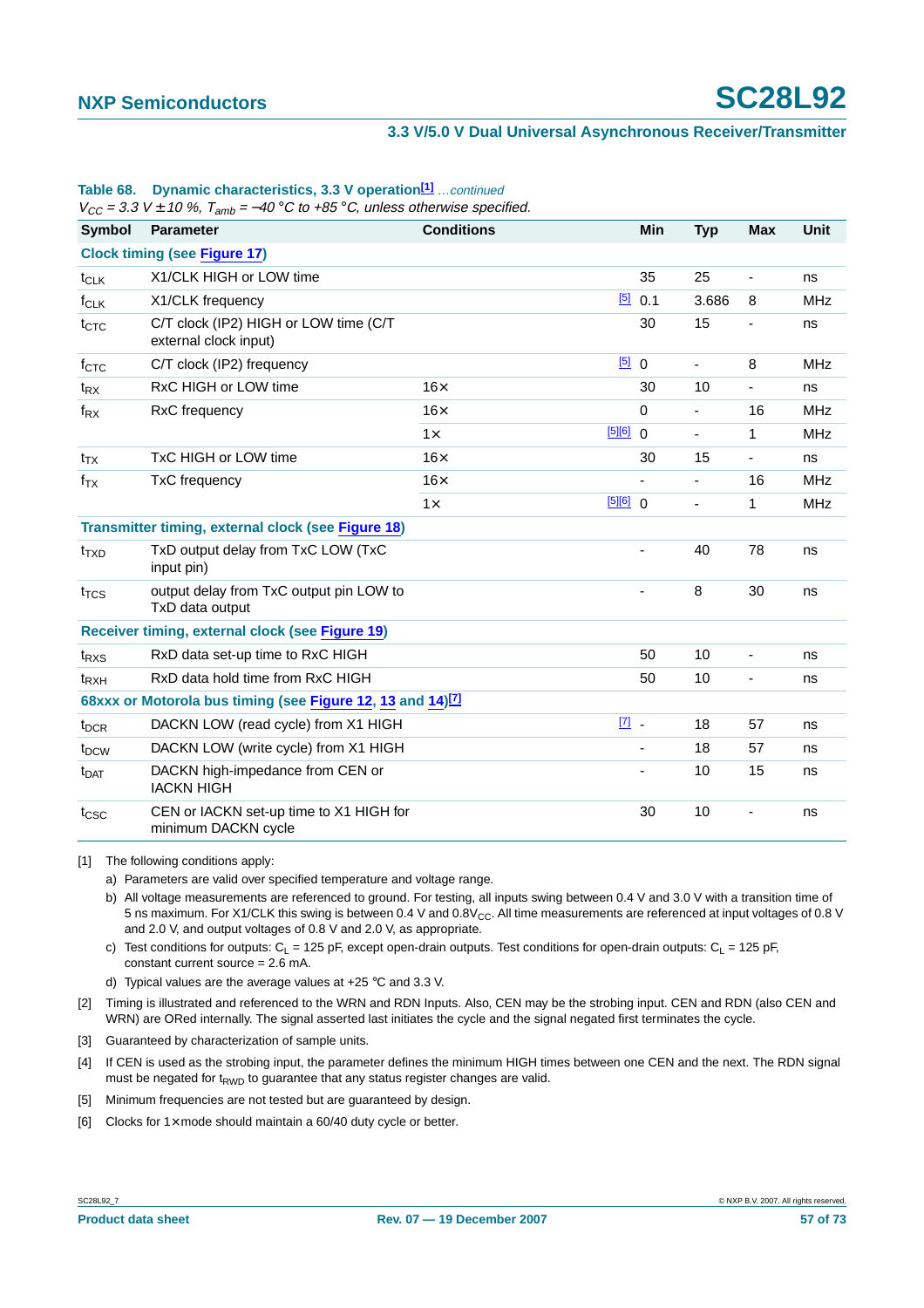<span id="page-57-2"></span>[7] Minimum DACKN time is  $((t_{DCR}$  or  $t_{DCW})$   $t_{CSC}$  + 2 X1 edges + rise time over 5 ns). Two X1 edges is 273 ns at 3.6864 MHz. For faster bus cycles, the 80xxx bus timing may be used while in the 68xxx mode. It is not necessary to wait for DACKN to insure the proper operation of the SC26C92. In all cases the data will be written to the SC28L92 on the falling edge of DACKN or the rise of CEN. The fall of CEN initializes the bus cycle. The rise of CEN ends the bus cycle. DACKN LOW or CEN HIGH completes the write cycle.

# **11. Timing diagrams**

<span id="page-57-1"></span><span id="page-57-0"></span>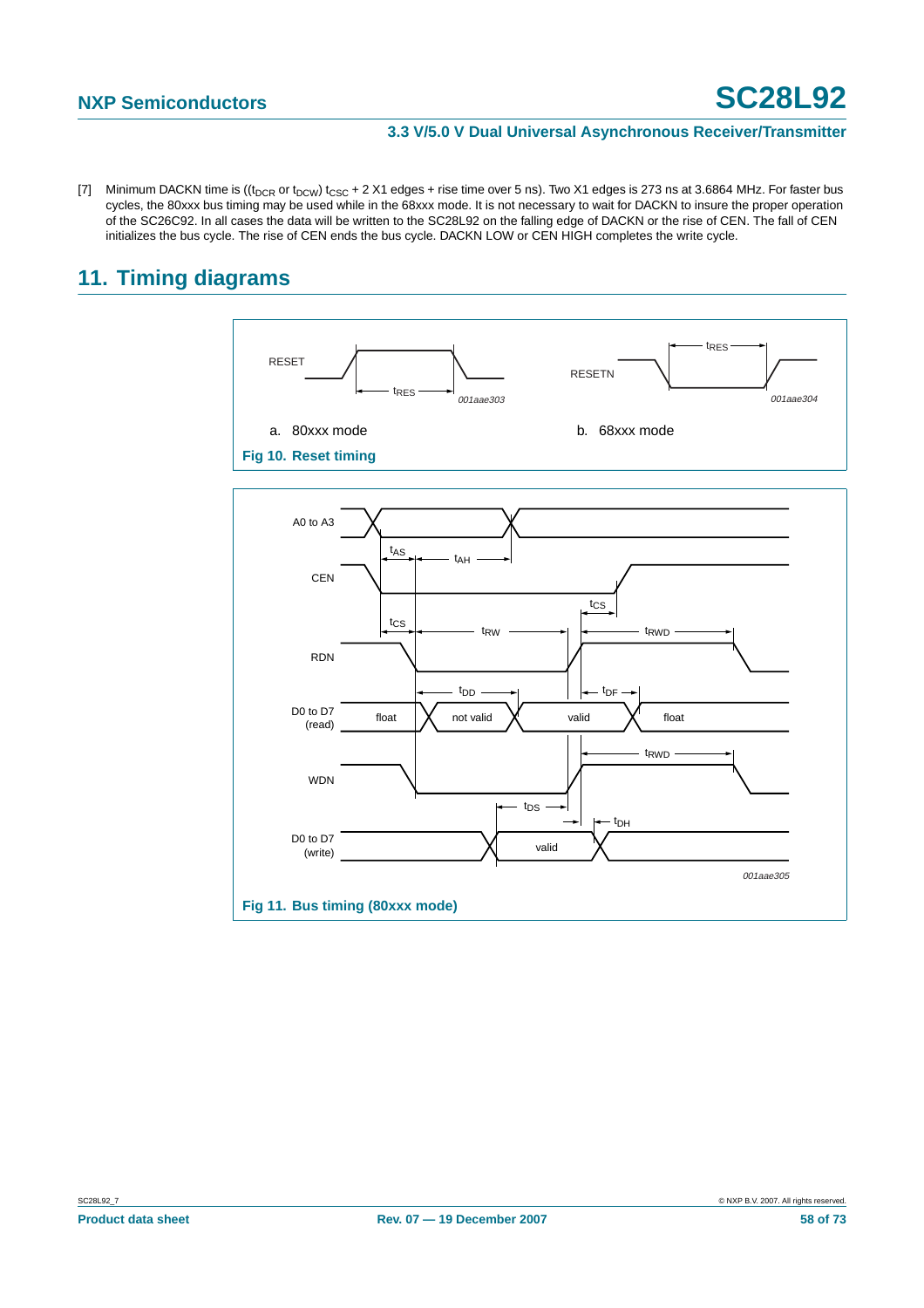

<span id="page-58-1"></span><span id="page-58-0"></span>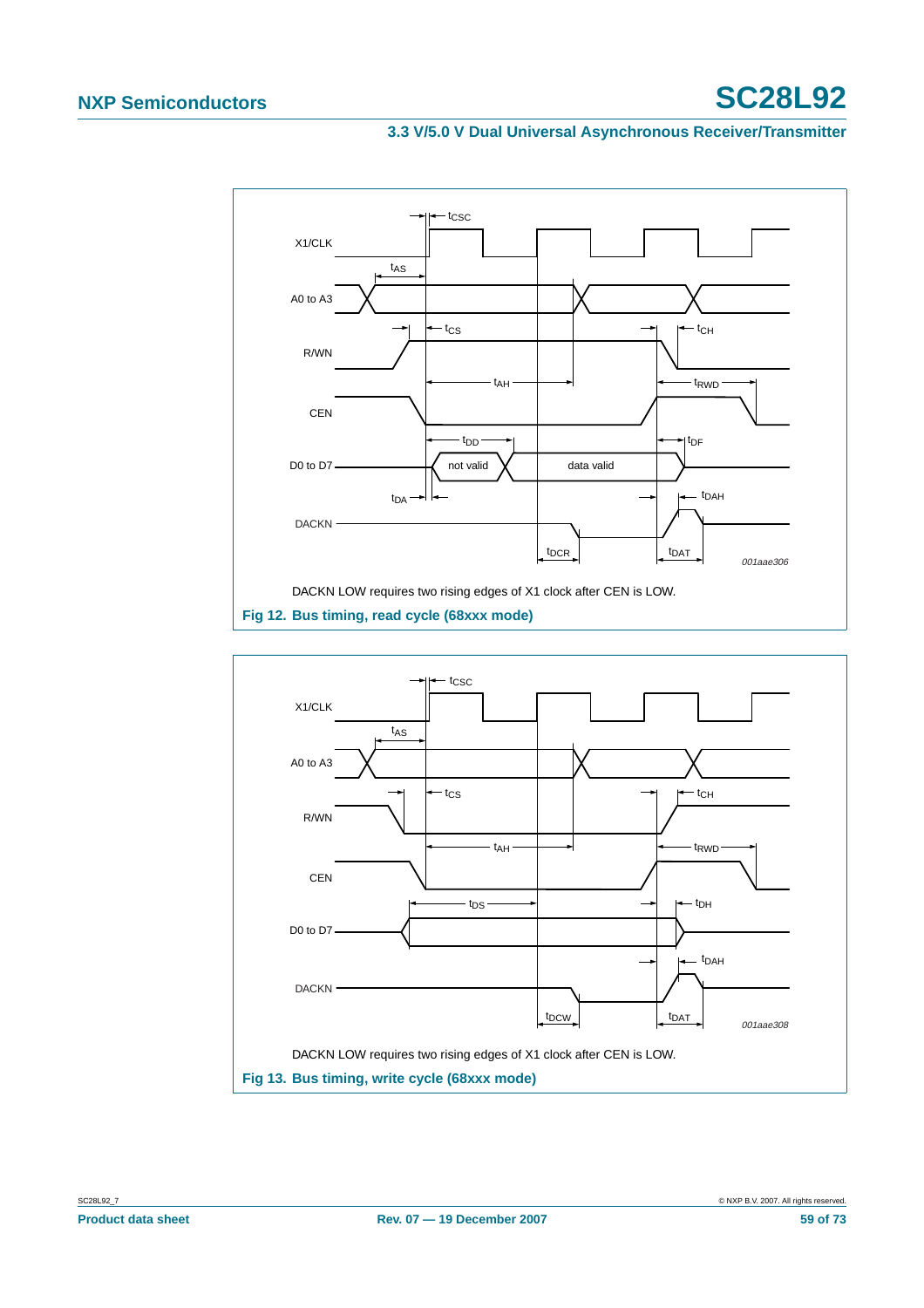

<span id="page-59-1"></span><span id="page-59-0"></span>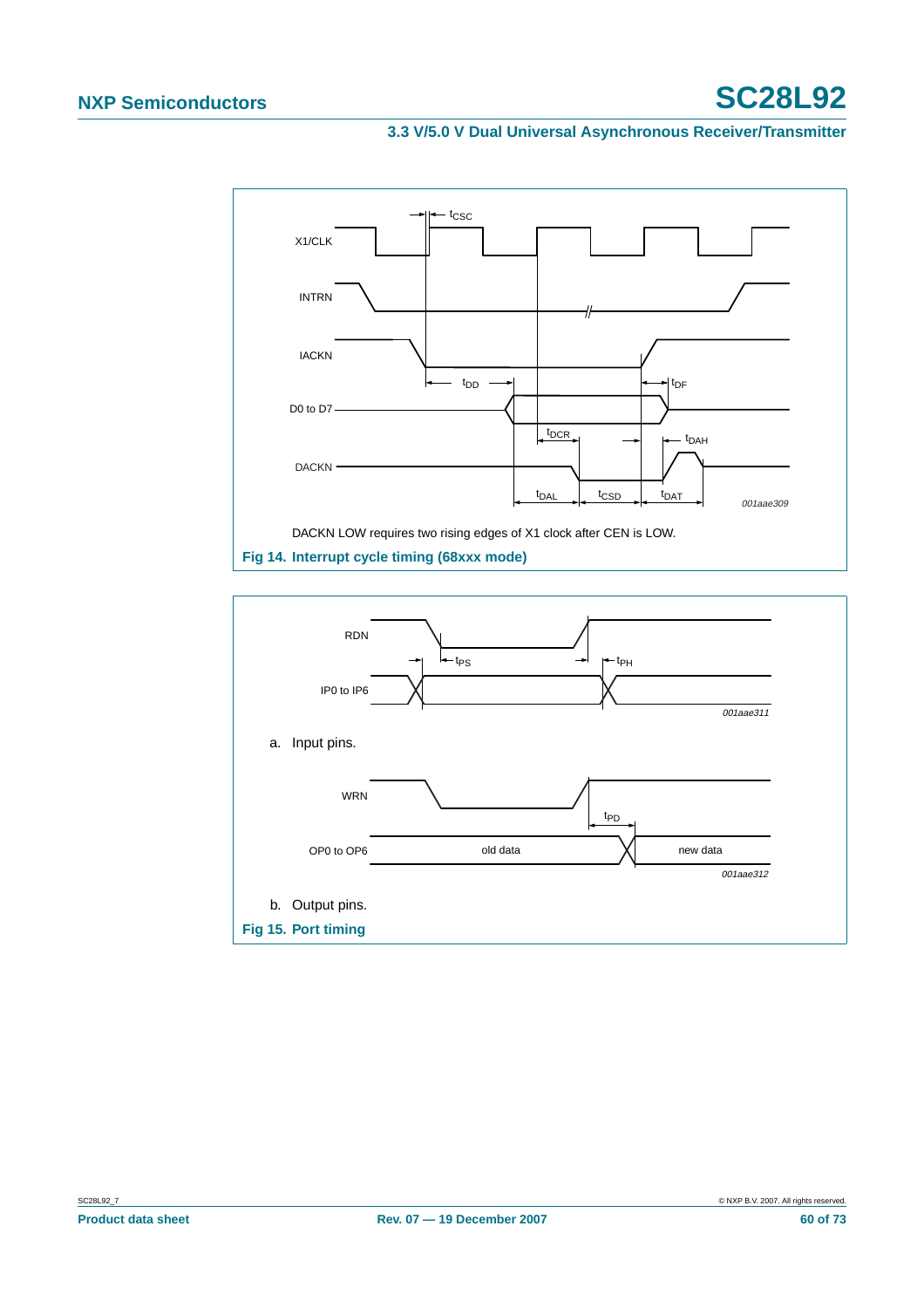<span id="page-60-0"></span>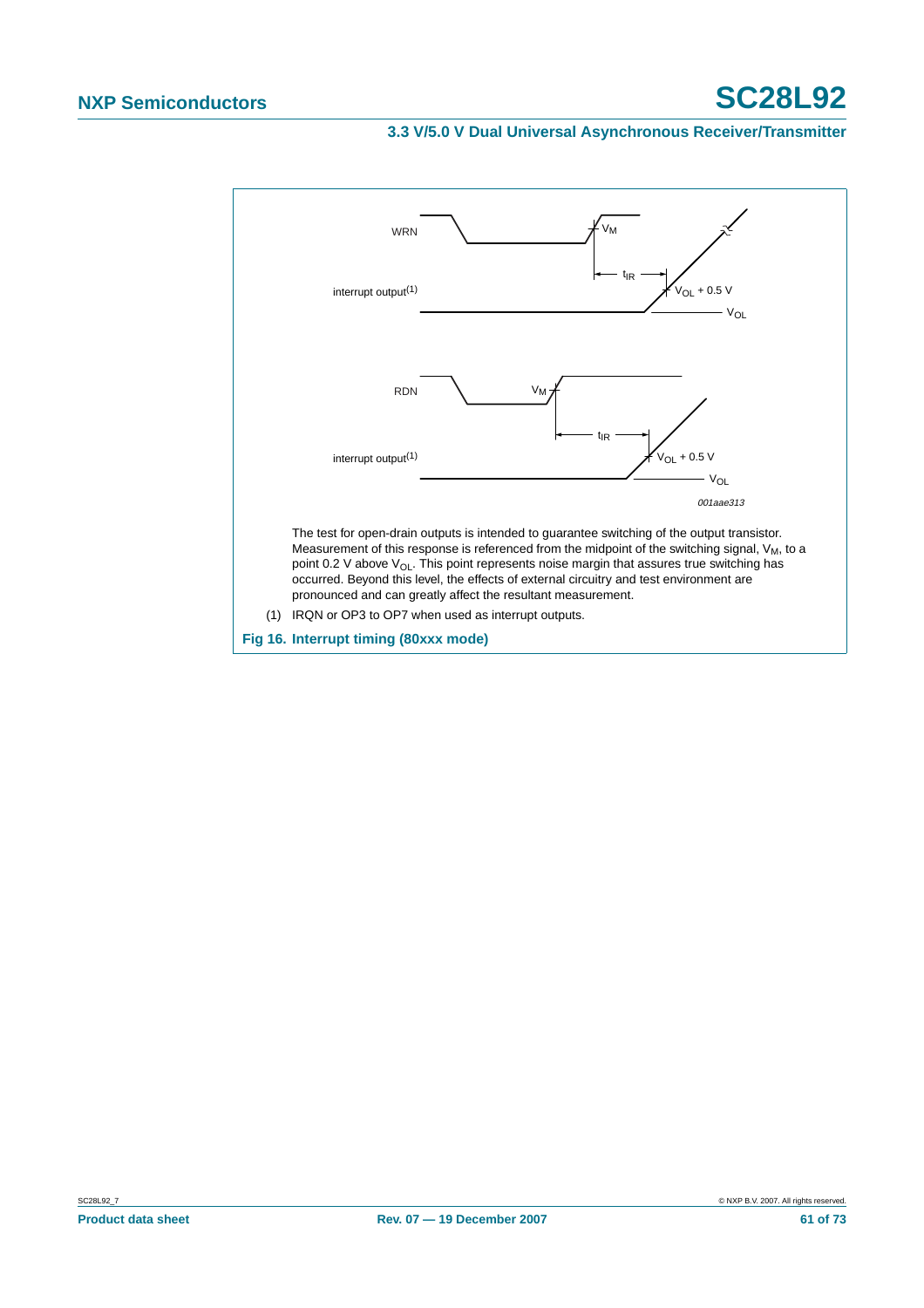

<span id="page-61-1"></span><span id="page-61-0"></span>

<span id="page-61-2"></span>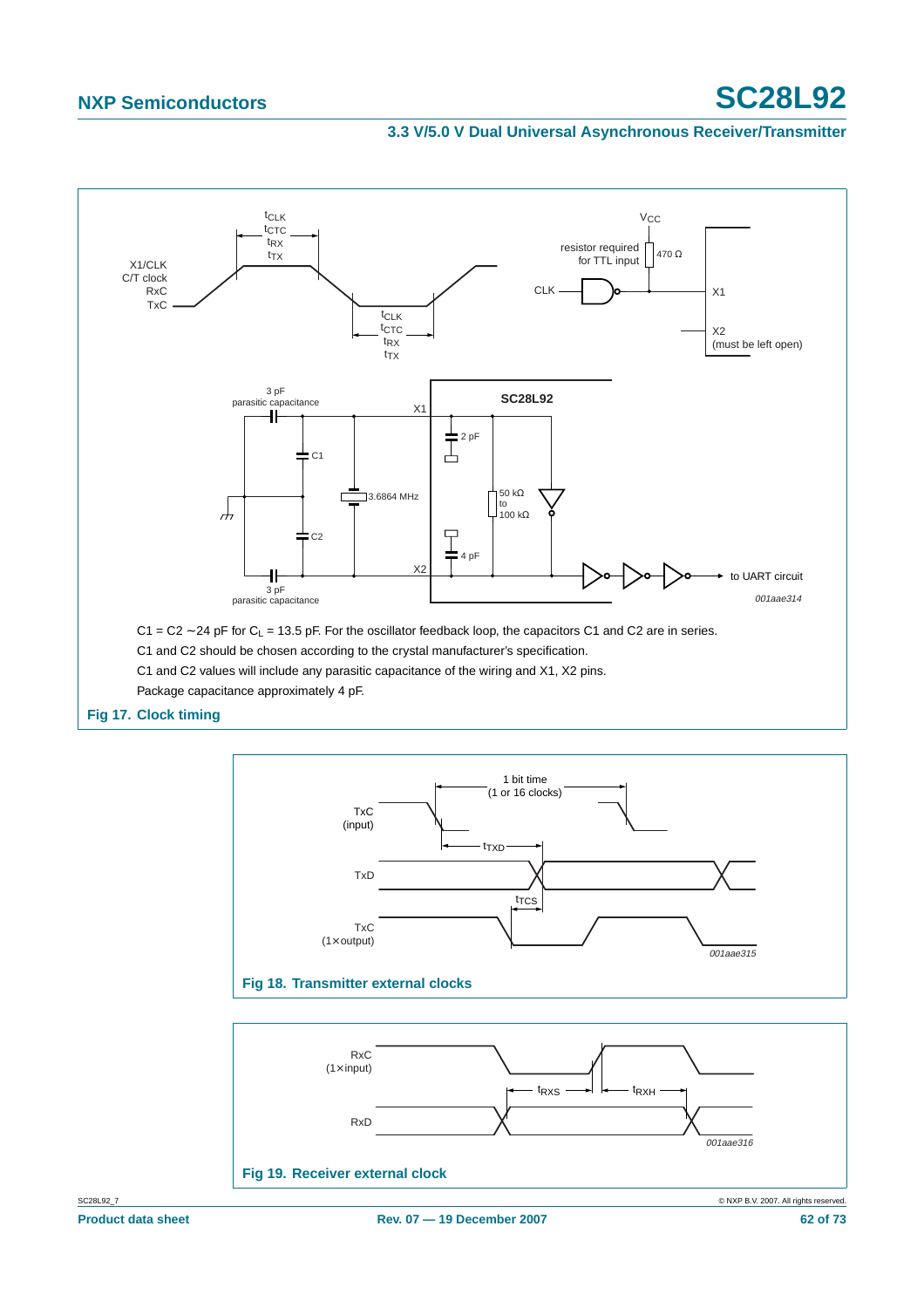

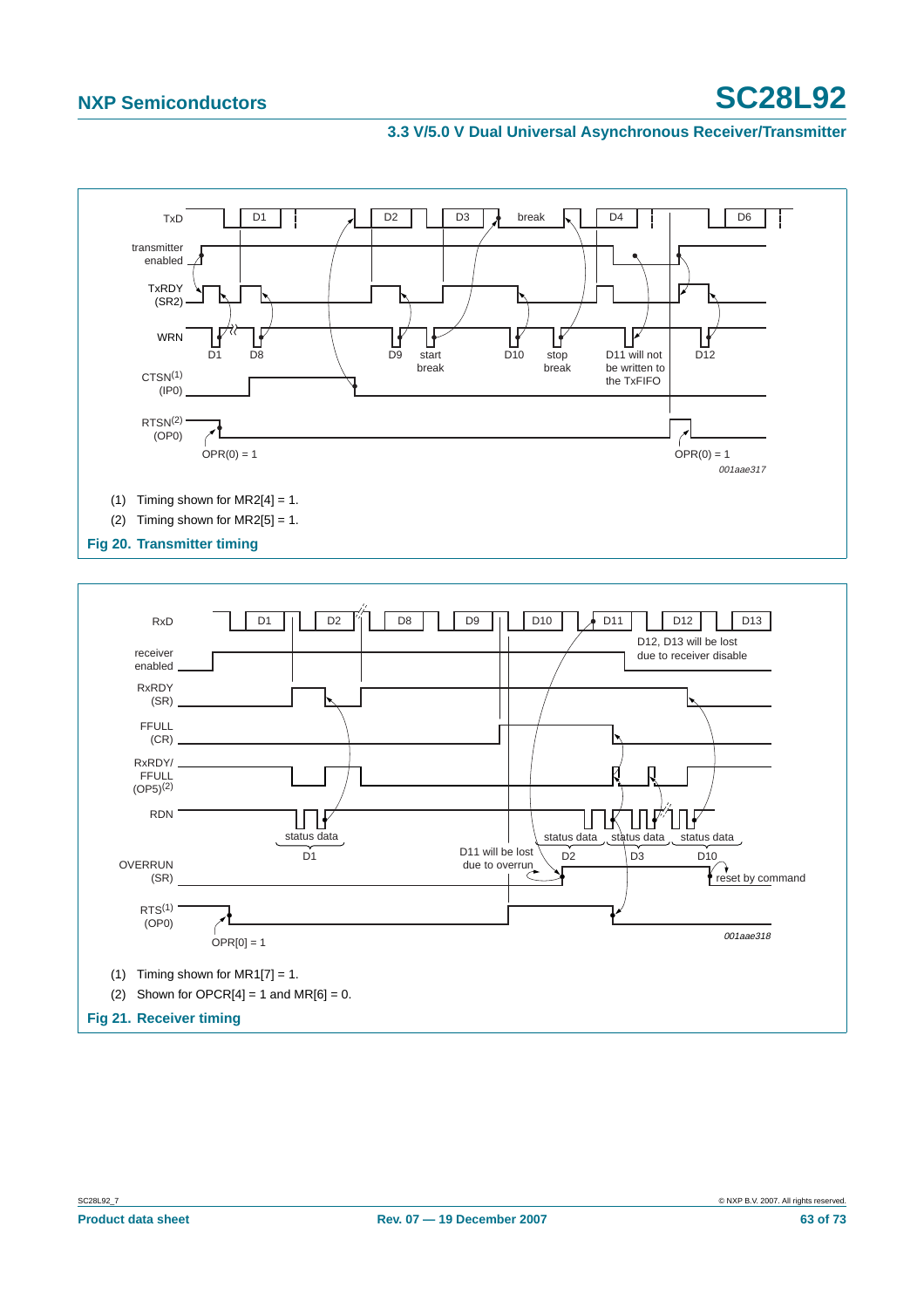#### **3.3 V/5.0 V Dual Universal Asynchronous Receiver/Transmitter**



# **12. Test information**

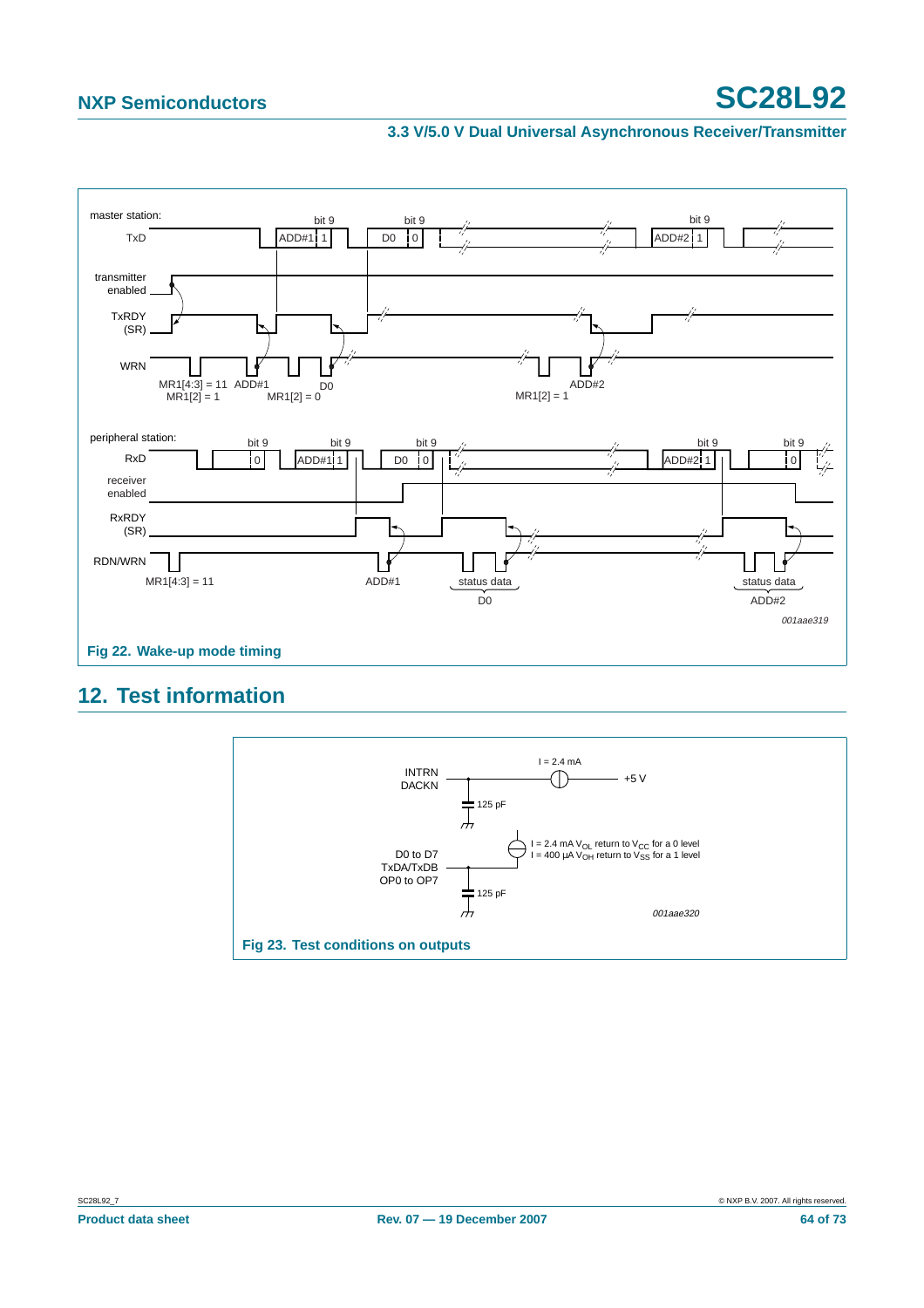# **13. Package outline**



# **Fig 24. Package outline SOT187-2 (PLCC44)**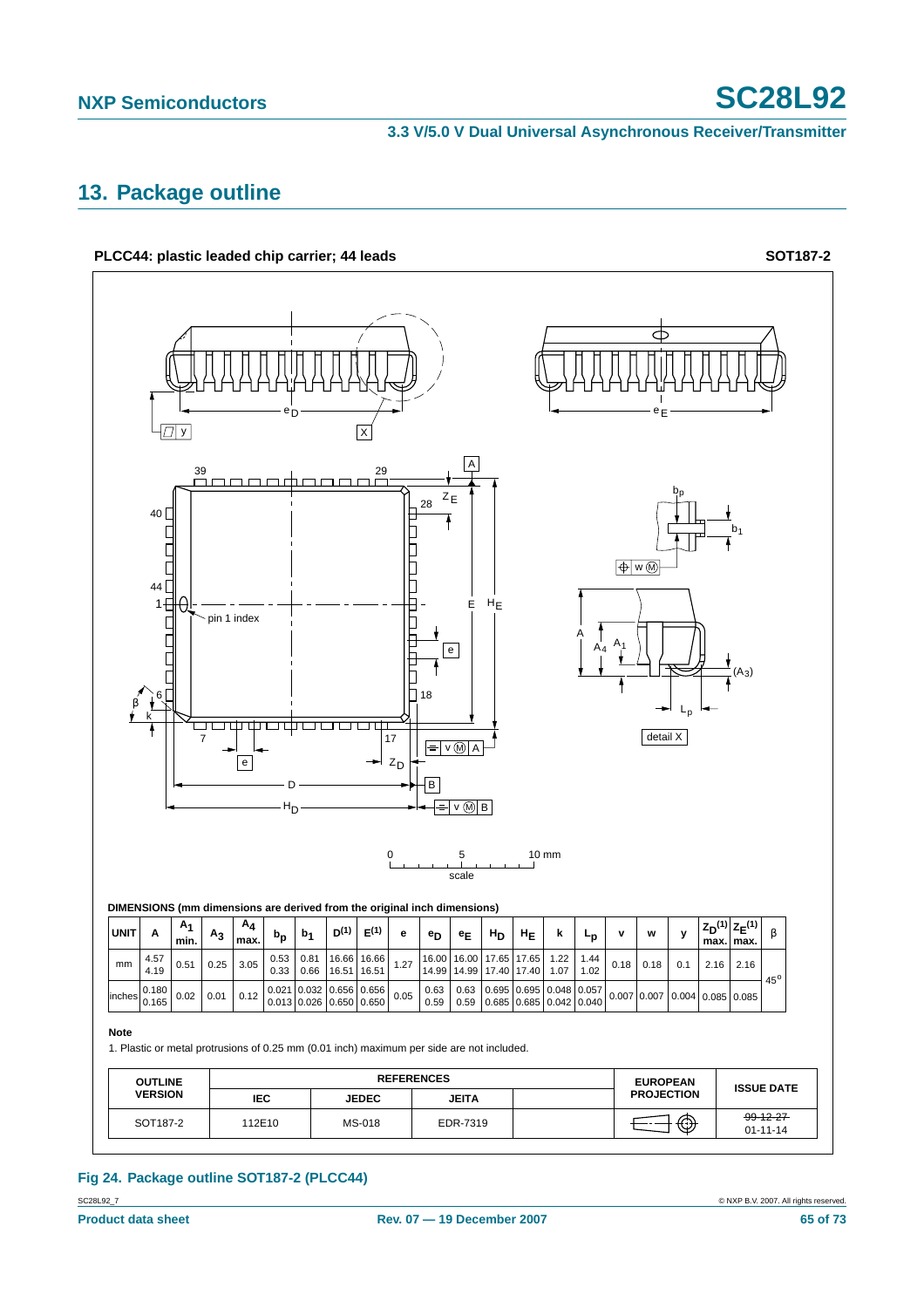

**Fig 25. Package outline SOT307-2 (QFP44)**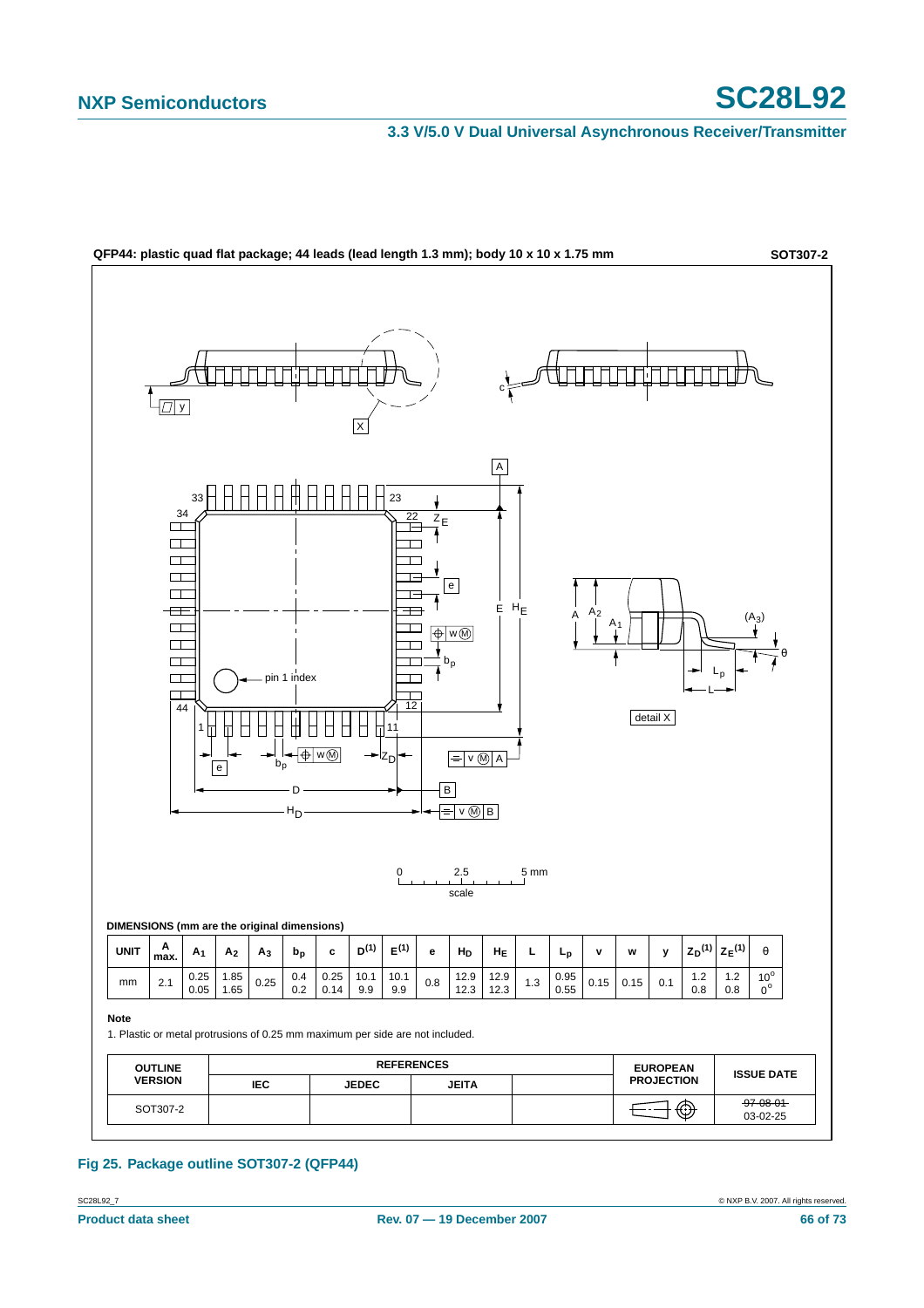#### **3.3 V/5.0 V Dual Universal Asynchronous Receiver/Transmitter**



**HVQFN48: plastic thermal enhanced very thin quad flat package; no leads; 48 terminals; body 6 x 6 x 0.85 mm**

### **Fig 26. Package outline SOT778-4 (HVQFN48)**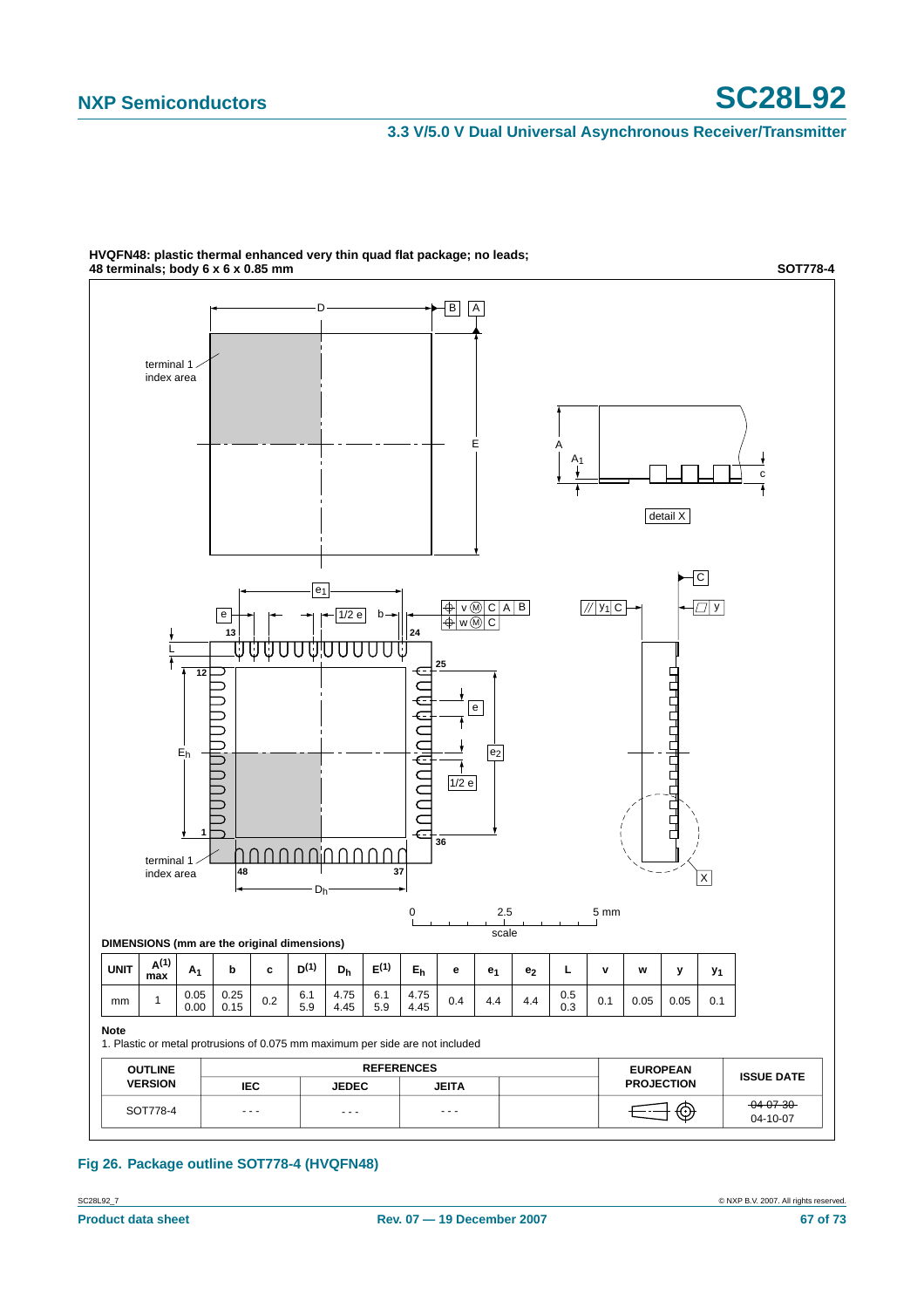# **14. Soldering**

This text provides a very brief insight into a complex technology. A more in-depth account of soldering ICs can be found in Application Note AN10365 "Surface mount reflow soldering description".

### **14.1 Introduction to soldering**

Soldering is one of the most common methods through which packages are attached to Printed Circuit Boards (PCBs), to form electrical circuits. The soldered joint provides both the mechanical and the electrical connection. There is no single soldering method that is ideal for all IC packages. Wave soldering is often preferred when through-hole and Surface Mount Devices (SMDs) are mixed on one printed wiring board; however, it is not suitable for fine pitch SMDs. Reflow soldering is ideal for the small pitches and high densities that come with increased miniaturization.

### **14.2 Wave and reflow soldering**

Wave soldering is a joining technology in which the joints are made by solder coming from a standing wave of liquid solder. The wave soldering process is suitable for the following:

- **•** Through-hole components
- **•** Leaded or leadless SMDs, which are glued to the surface of the printed circuit board

Not all SMDs can be wave soldered. Packages with solder balls, and some leadless packages which have solder lands underneath the body, cannot be wave soldered. Also, leaded SMDs with leads having a pitch smaller than ~0.6 mm cannot be wave soldered, due to an increased probability of bridging.

The reflow soldering process involves applying solder paste to a board, followed by component placement and exposure to a temperature profile. Leaded packages, packages with solder balls, and leadless packages are all reflow solderable.

Key characteristics in both wave and reflow soldering are:

- **•** Board specifications, including the board finish, solder masks and vias
- **•** Package footprints, including solder thieves and orientation
- **•** The moisture sensitivity level of the packages
- **•** Package placement
- **•** Inspection and repair
- **•** Lead-free soldering versus PbSn soldering

### **14.3 Wave soldering**

Key characteristics in wave soldering are:

- **•** Process issues, such as application of adhesive and flux, clinching of leads, board transport, the solder wave parameters, and the time during which components are exposed to the wave
- **•** Solder bath specifications, including temperature and impurities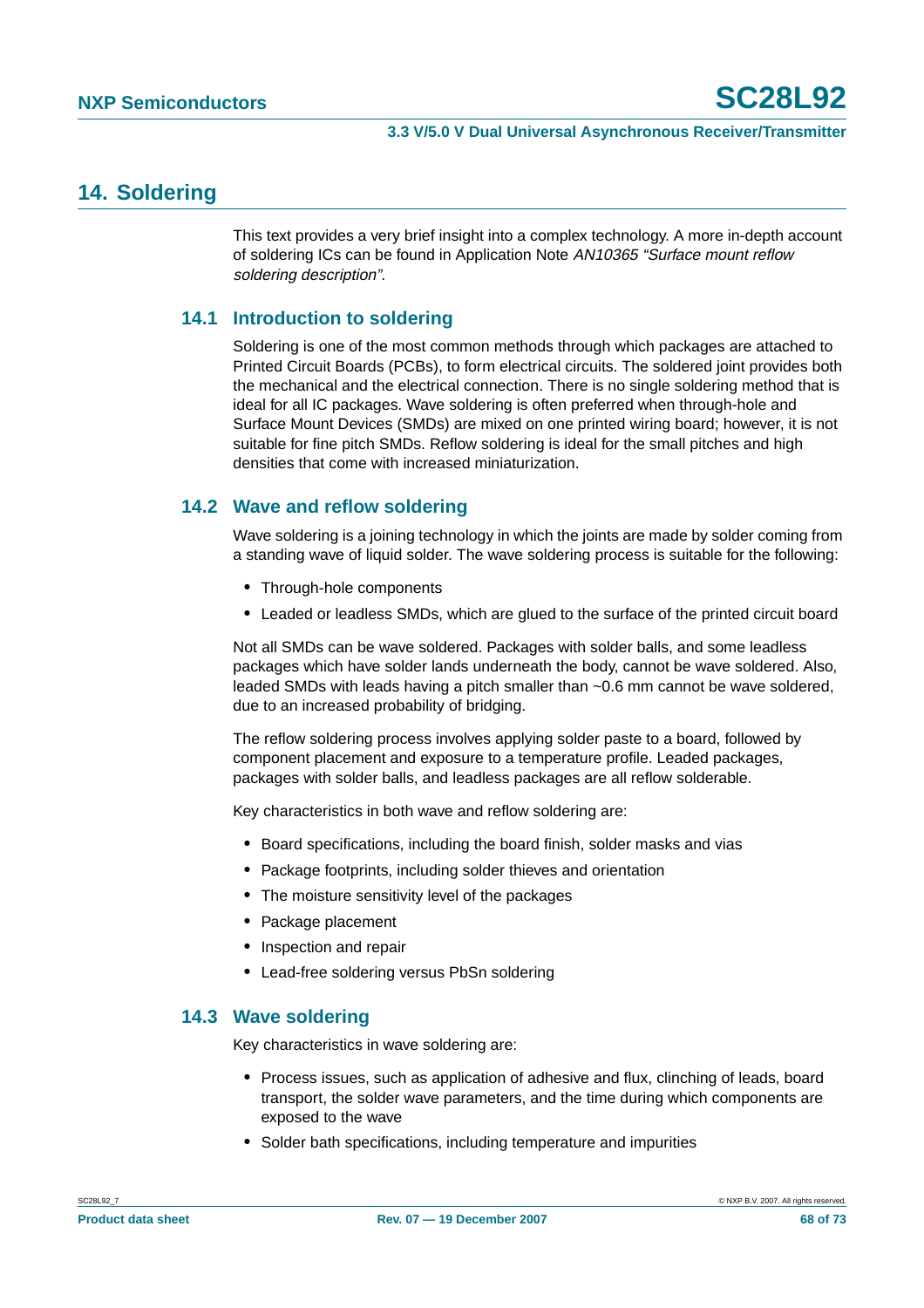### **14.4 Reflow soldering**

Key characteristics in reflow soldering are:

- **•** Lead-free versus SnPb soldering; note that a lead-free reflow process usually leads to higher minimum peak temperatures (see Figure 27) than a PbSn process, thus reducing the process window
- **•** Solder paste printing issues including smearing, release, and adjusting the process window for a mix of large and small components on one board
- **•** Reflow temperature profile; this profile includes preheat, reflow (in which the board is heated to the peak temperature) and cooling down. It is imperative that the peak temperature is high enough for the solder to make reliable solder joints (a solder paste characteristic). In addition, the peak temperature must be low enough that the packages and/or boards are not damaged. The peak temperature of the package depends on package thickness and volume and is classified in accordance with Table 69 and 70

#### **Table 69. SnPb eutectic process (from J-STD-020C)**

| Package thickness (mm) | Package reflow temperature ( $\degree$ C) |            |  |
|------------------------|-------------------------------------------|------------|--|
|                        | Volume (mm <sup>3</sup> )                 |            |  |
|                        | $ <$ 350                                  | $\geq 350$ |  |
| < 2.5                  | 235                                       | 220        |  |
| > 2.5                  | 220                                       | 220        |  |

#### **Table 70. Lead-free process (from J-STD-020C)**

| Package thickness (mm) | Package reflow temperature $(^\circ \text{C})$<br>Volume (mm <sup>3</sup> ) |             |        |  |
|------------------------|-----------------------------------------------------------------------------|-------------|--------|--|
|                        |                                                                             |             |        |  |
|                        | $ <$ 350                                                                    | 350 to 2000 | > 2000 |  |
| < 1.6                  | 260                                                                         | 260         | 260    |  |
| 1.6 to 2.5             | 260                                                                         | 250         | 245    |  |
| > 2.5                  | 250                                                                         | 245         | 245    |  |

Moisture sensitivity precautions, as indicated on the packing, must be respected at all times.

Studies have shown that small packages reach higher temperatures during reflow soldering, see Figure 27.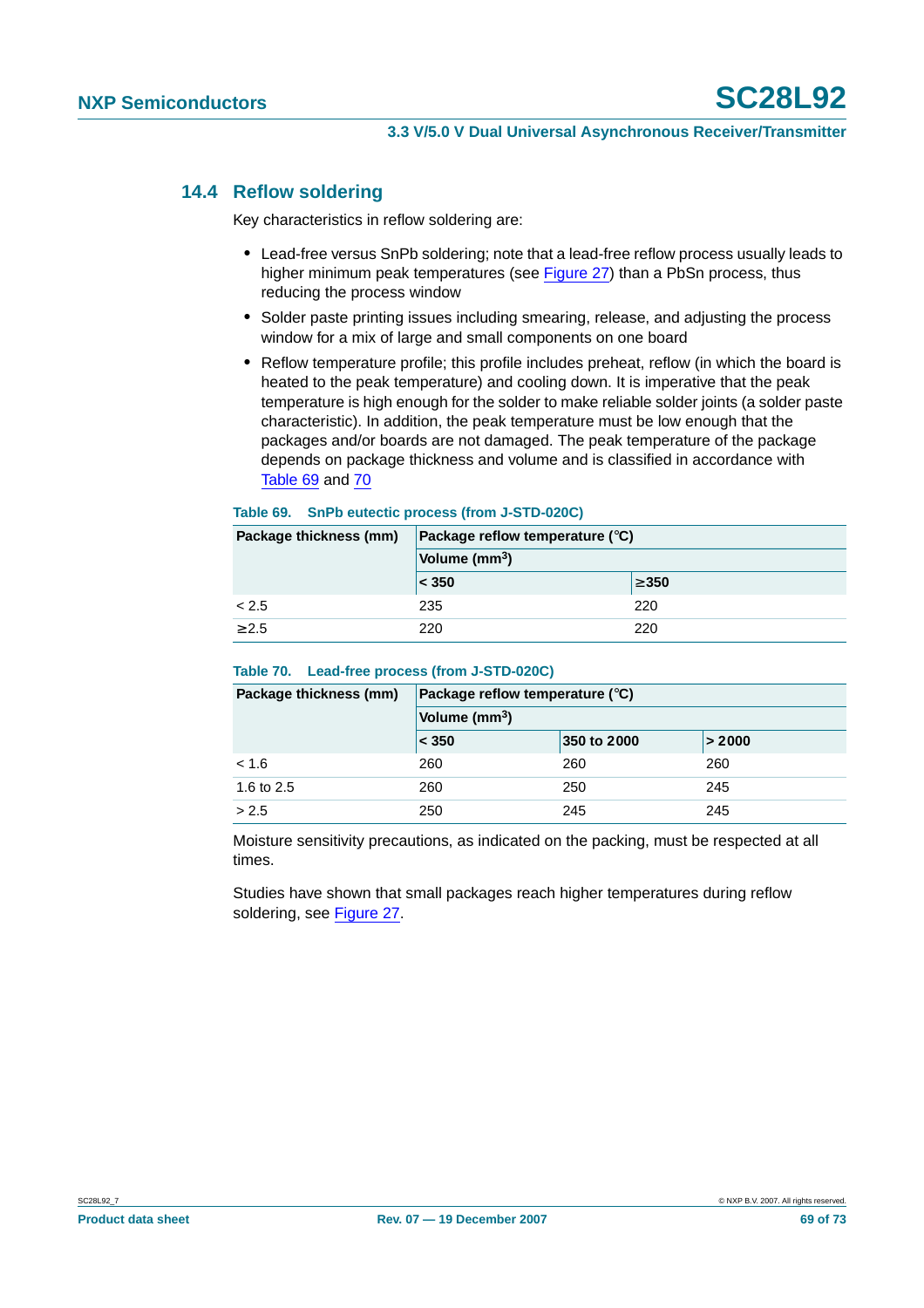#### **3.3 V/5.0 V Dual Universal Asynchronous Receiver/Transmitter**



For further information on temperature profiles, refer to Application Note AN10365 "Surface mount reflow soldering description".

# **15. Abbreviations**

|             | <b>Table 71. Abbreviations</b>              |
|-------------|---------------------------------------------|
| Acronym     | <b>Description</b>                          |
| <b>DMA</b>  | <b>Direct Memory Access</b>                 |
| <b>UART</b> | Universal Asynchronous Receiver/Transmitter |
| <b>FIFO</b> | First In/First Out                          |
| <b>CPU</b>  | <b>Central Processing Unit</b>              |
| <b>COS</b>  | Change Of State                             |
| <b>BRG</b>  | <b>Baud Rate Generator</b>                  |
| <b>MIDI</b> | Musical Instrument Digital Interface        |
| C/T         | Counter/Timer                               |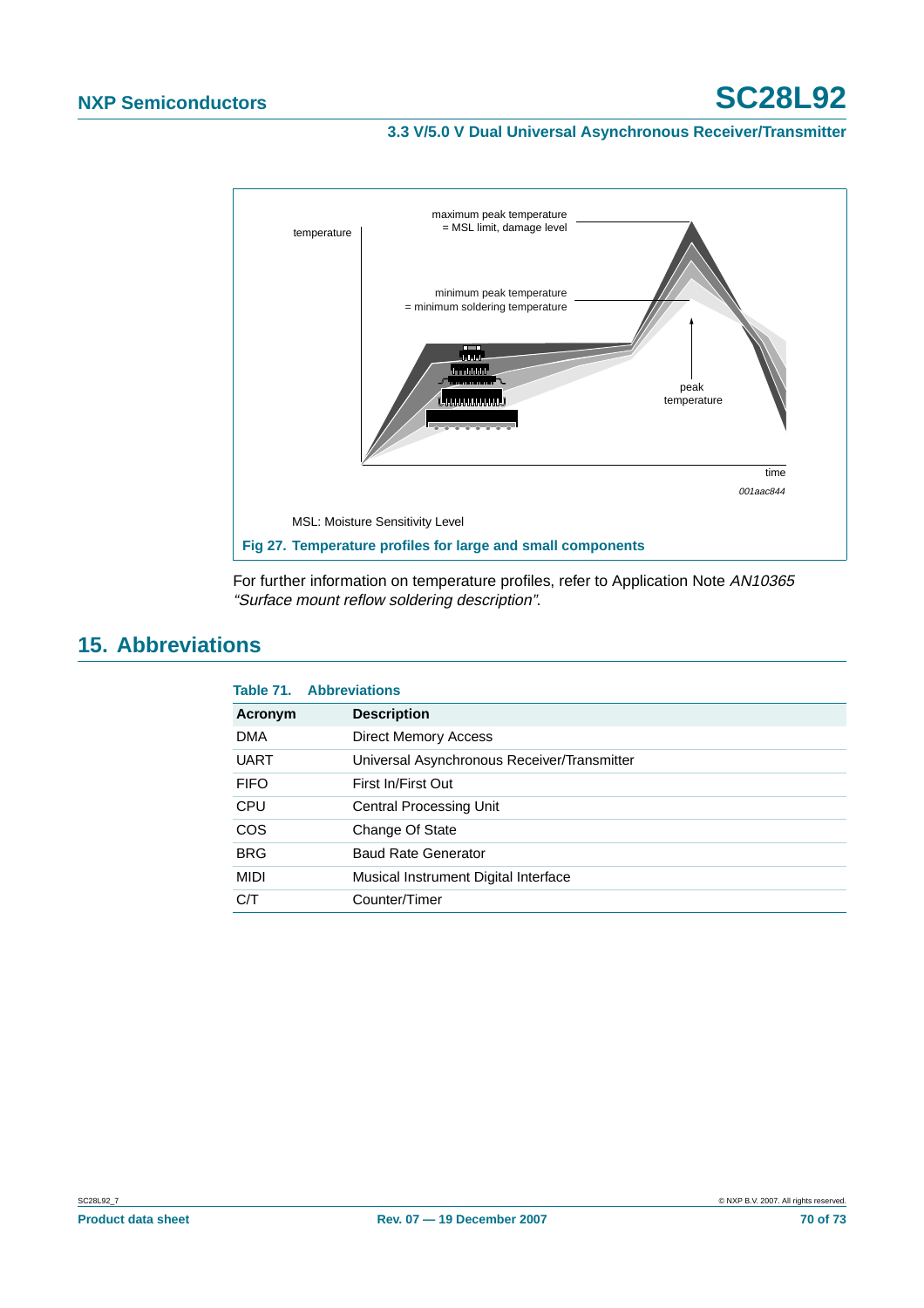# **16. Revision history**

| Document ID                   | Release date                                  | Data sheet status                                                                                                                                                                                                                                                                                                                                                                                                                                                                                                                                                                                                                                                                                                                                                                                                                                                                                                                                                                                                                          | <b>Change notice</b> | <b>Supersedes</b>                                 |
|-------------------------------|-----------------------------------------------|--------------------------------------------------------------------------------------------------------------------------------------------------------------------------------------------------------------------------------------------------------------------------------------------------------------------------------------------------------------------------------------------------------------------------------------------------------------------------------------------------------------------------------------------------------------------------------------------------------------------------------------------------------------------------------------------------------------------------------------------------------------------------------------------------------------------------------------------------------------------------------------------------------------------------------------------------------------------------------------------------------------------------------------------|----------------------|---------------------------------------------------|
| SC28L92_7                     | 20071219                                      | Product data sheet                                                                                                                                                                                                                                                                                                                                                                                                                                                                                                                                                                                                                                                                                                                                                                                                                                                                                                                                                                                                                         |                      | SC28L92_6                                         |
| Modifications:                |                                               | • The format of this data sheet has been redesigned to comply with the new identity<br>guidelines of NXP Semiconductors.<br>Legal texts have been adapted to the new company name where appropriate.<br>• added HVQFN48 package option<br>Figure 1 "Block diagram (80xxx mode)" modified:<br>- reversed position of "control" and "timing" notations<br>- reversed direction of signals IP0 to IP6                                                                                                                                                                                                                                                                                                                                                                                                                                                                                                                                                                                                                                         |                      |                                                   |
|                               | Table 25<br>- added Table note 1<br>Table 26: | Figure 2 "Block diagram (68xxx mode)" modified:<br>- corrected pin name from "RDN" to "R/WN"<br>corrected pin name from "WRN" to "IACKN"<br>corrected pin name from "RESET" to "RESETN"<br>added signal DACKN<br>reversed position of "control" and "timing" notations<br>- reversed direction of signals IP0 to IP5<br>Section 6.1.4 "FIFO configuration":<br>- 1 <sup>st</sup> paragraph, 4 <sup>th</sup> sentence: changed "MR0[3] bit" to "MR0A[3] bit"<br>1 <sup>st</sup> paragraph, added new 6 <sup>th</sup> sentence<br>- 2 <sup>nd</sup> paragraph: changed "MR0[3] bit" to "MR0A[3] bit"<br>Table 24 "MR0A - Mode Register 0 channel A (address 0x0) bit description".<br>- description for bit 3: added "for channel A and channel B"<br>- description for bits [2:0]: in last line of description, changed "MR2[2:0]" to "MR0[2:0]"<br>- removed "(default)" (2 places)<br>added Table note 1<br>- removed "(default)" (2 places)<br>Section 7.3.1.4 "Mode Register 0 channel B (MR0B)", 2 <sup>nd</sup> paragraph re-written. |                      |                                                   |
| SC28L92_6                     | 20060426                                      | Table 64 "Limiting values": added specifications for HVQFN48 package<br>Product data sheet                                                                                                                                                                                                                                                                                                                                                                                                                                                                                                                                                                                                                                                                                                                                                                                                                                                                                                                                                 |                      | SC28L92_5                                         |
| SC28L92_5<br>(9397 750 13125) | 20040907                                      | Product specification                                                                                                                                                                                                                                                                                                                                                                                                                                                                                                                                                                                                                                                                                                                                                                                                                                                                                                                                                                                                                      |                      | (9397 750 13125)<br>SC28L92_4<br>(9397 750 06796) |
| SC28L92_4<br>(9397 750 06796) | 20000121                                      | Product specification                                                                                                                                                                                                                                                                                                                                                                                                                                                                                                                                                                                                                                                                                                                                                                                                                                                                                                                                                                                                                      |                      | SC28L92_3<br>(9397 750 05979)                     |
| SC28L92_3<br>(9397 750 05979) | 19990507                                      | Product specification                                                                                                                                                                                                                                                                                                                                                                                                                                                                                                                                                                                                                                                                                                                                                                                                                                                                                                                                                                                                                      |                      | SC28L92_2<br>(9397 750 04465)                     |
| SC28L92_2<br>(9397 750 04465) | 19981005                                      | Preliminary specification                                                                                                                                                                                                                                                                                                                                                                                                                                                                                                                                                                                                                                                                                                                                                                                                                                                                                                                                                                                                                  |                      | SC28L92_1                                         |
| SC28L92_1                     |                                               |                                                                                                                                                                                                                                                                                                                                                                                                                                                                                                                                                                                                                                                                                                                                                                                                                                                                                                                                                                                                                                            |                      |                                                   |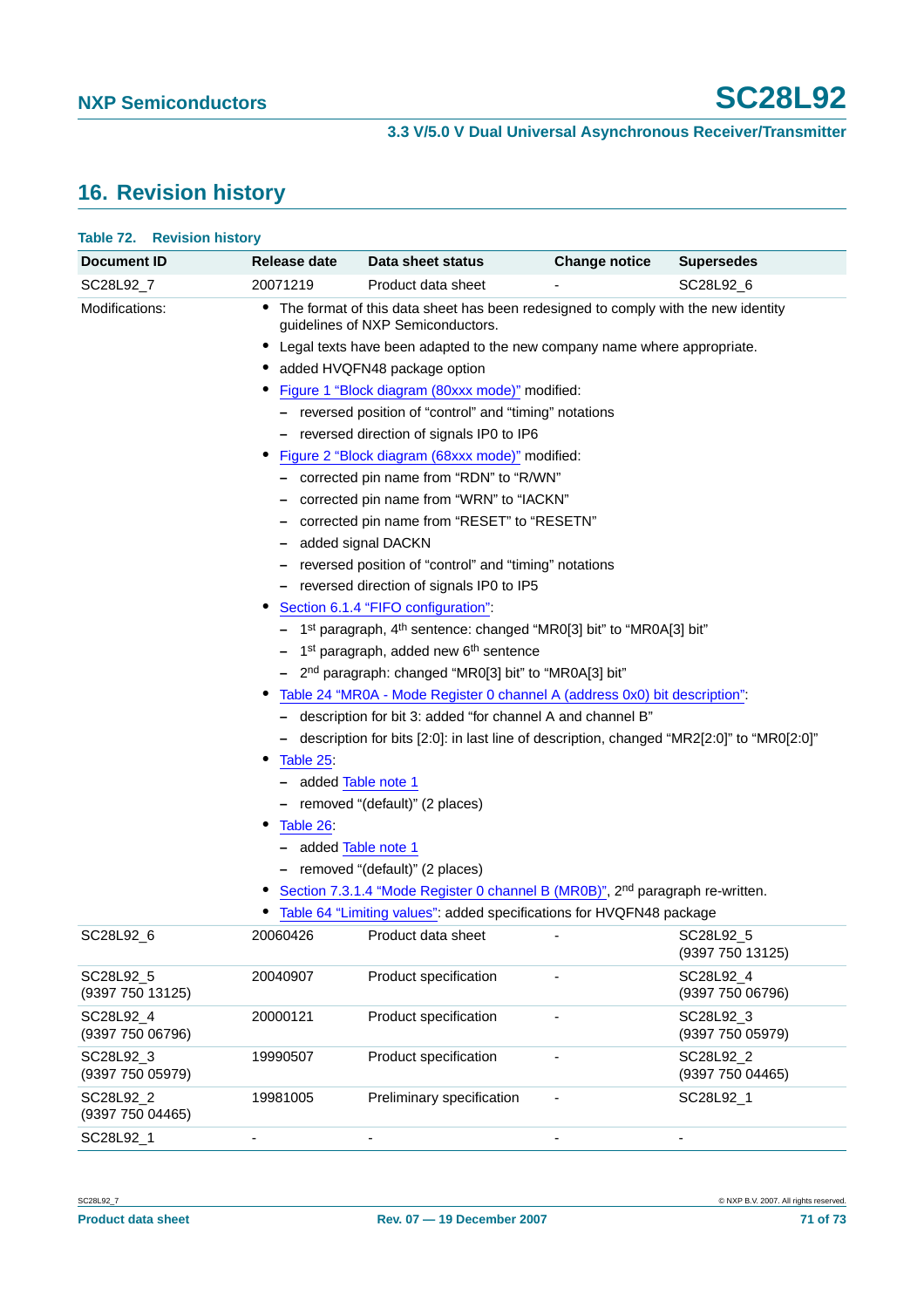# **17. Legal information**

## **17.1 Data sheet status**

| Document status <sup>[1][2]</sup> | Product status <sup>[3]</sup> | <b>Definition</b>                                                                     |
|-----------------------------------|-------------------------------|---------------------------------------------------------------------------------------|
| Objective [short] data sheet      | Development                   | This document contains data from the objective specification for product development. |
| Preliminary [short] data sheet    | Qualification                 | This document contains data from the preliminary specification.                       |
| Product [short] data sheet        | Production                    | This document contains the product specification.                                     |

[1] Please consult the most recently issued document before initiating or completing a design.

[2] The term 'short data sheet' is explained in section "Definitions".

The product status of device(s) described in this document may have changed since this document was published and may differ in case of multiple devices. The latest product status information is available on the Internet at URL <http://www.nxp.com>.

### **17.2 Definitions**

**Draft —** The document is a draft version only. The content is still under internal review and subject to formal approval, which may result in modifications or additions. NXP Semiconductors does not give any representations or warranties as to the accuracy or completeness of information included herein and shall have no liability for the consequences of use of such information.

**Short data sheet —** A short data sheet is an extract from a full data sheet with the same product type number(s) and title. A short data sheet is intended for quick reference only and should not be relied upon to contain detailed and full information. For detailed and full information see the relevant full data sheet, which is available on request via the local NXP Semiconductors sales office. In case of any inconsistency or conflict with the short data sheet, the full data sheet shall prevail.

### **17.3 Disclaimers**

**General —** Information in this document is believed to be accurate and reliable. However, NXP Semiconductors does not give any representations or warranties, expressed or implied, as to the accuracy or completeness of such information and shall have no liability for the consequences of use of such information.

**Right to make changes —** NXP Semiconductors reserves the right to make changes to information published in this document, including without limitation specifications and product descriptions, at any time and without notice. This document supersedes and replaces all information supplied prior to the publication hereof.

**Suitability for use —** NXP Semiconductors products are not designed, authorized or warranted to be suitable for use in medical, military, aircraft, space or life support equipment, nor in applications where failure or

malfunction of an NXP Semiconductors product can reasonably be expected to result in personal injury, death or severe property or environmental damage. NXP Semiconductors accepts no liability for inclusion and/or use of NXP Semiconductors products in such equipment or applications and therefore such inclusion and/or use is at the customer's own risk.

**Applications —** Applications that are described herein for any of these products are for illustrative purposes only. NXP Semiconductors makes no representation or warranty that such applications will be suitable for the specified use without further testing or modification.

**Limiting values —** Stress above one or more limiting values (as defined in the Absolute Maximum Ratings System of IEC 60134) may cause permanent damage to the device. Limiting values are stress ratings only and operation of the device at these or any other conditions above those given in the Characteristics sections of this document is not implied. Exposure to limiting values for extended periods may affect device reliability.

**Terms and conditions of sale —** NXP Semiconductors products are sold subject to the general terms and conditions of commercial sale, as published at <http://www.nxp.com/profile/terms>, including those pertaining to warranty, intellectual property rights infringement and limitation of liability, unless explicitly otherwise agreed to in writing by NXP Semiconductors. In case of any inconsistency or conflict between information in this document and such terms and conditions, the latter will prevail.

**No offer to sell or license —** Nothing in this document may be interpreted or construed as an offer to sell products that is open for acceptance or the grant, conveyance or implication of any license under any copyrights, patents or other industrial or intellectual property rights.

### **17.4 Trademarks**

Notice: All referenced brands, product names, service names and trademarks are the property of their respective owners.

# **18. Contact information**

For additional information, please visit: **http://www.nxp.com**

For sales office addresses, send an email to: **salesaddresses@nxp.com**